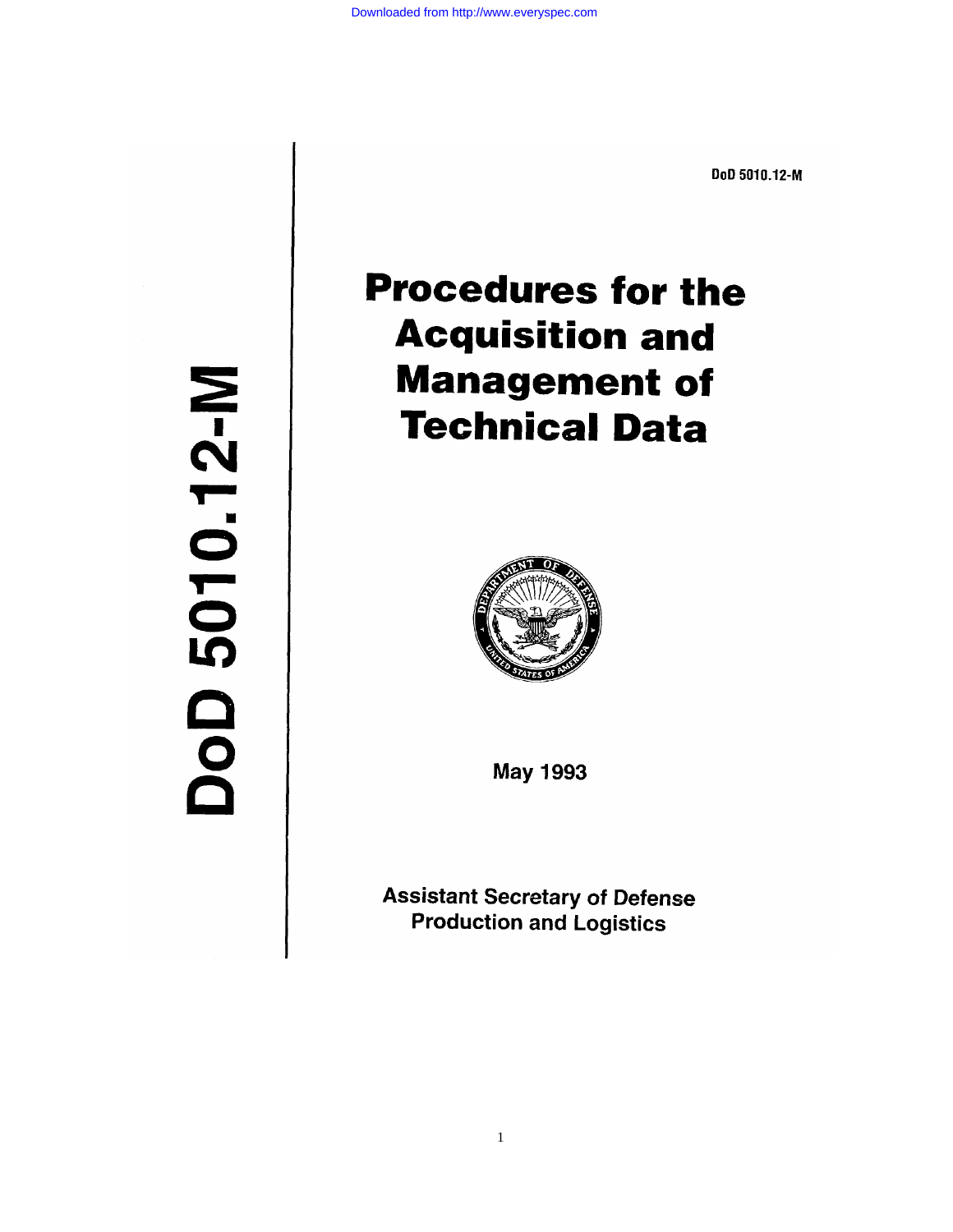*DoD 5010.12-M, May 1993*



ASSISTANT SECRETARY OF DEFENSE **WASHINGTON, DC 20301-8000** 



May 14, 1993

#### **FOREWORD**

This Manual is issued under the authority of DoD Instruction 5000.2, "Defense Acquisition Management Policies and Procedures," February 23, 1991. It prescribes policies and procedures for DoD acquisition and management of technical data.

This Manual applies to the Office of the Secretary of Defense (OSD), the Military Departments; the Chairman of the Joint Chiefs of Staff and the Joint Staff; and the Defense Agencies (hereafter collectively referred to as "the DoD Components"). This Manual is effective immediately and is mandatory for use by all DoD Components. Supplementation and implementation of this Manual by the DoD Components shall comply with DoD Instruction 5000.2, section G.

Send recommended changes to the Manual to:

OASD (P&L) Computer-aided Acquisition and Logistics Support (CALS) CALS Evaluation and Integration Office/Plans and Policy Division 5203 Leesburg Pike, Suite 1609 Falls Church, VA 22041-3466

The DoD Components may obtain copies of this Manual through their own<br>publications channels. Other Federal Agencies and the public may obtain copies from the Defense Printing Service Detachment Office, Attn: Customer Service, 700 Robbins Avenue, Philadelphia, PA 19111-5094. Telephone: (215) 697-2179.

:1d. Butes

David J. Berteau Principal Deputy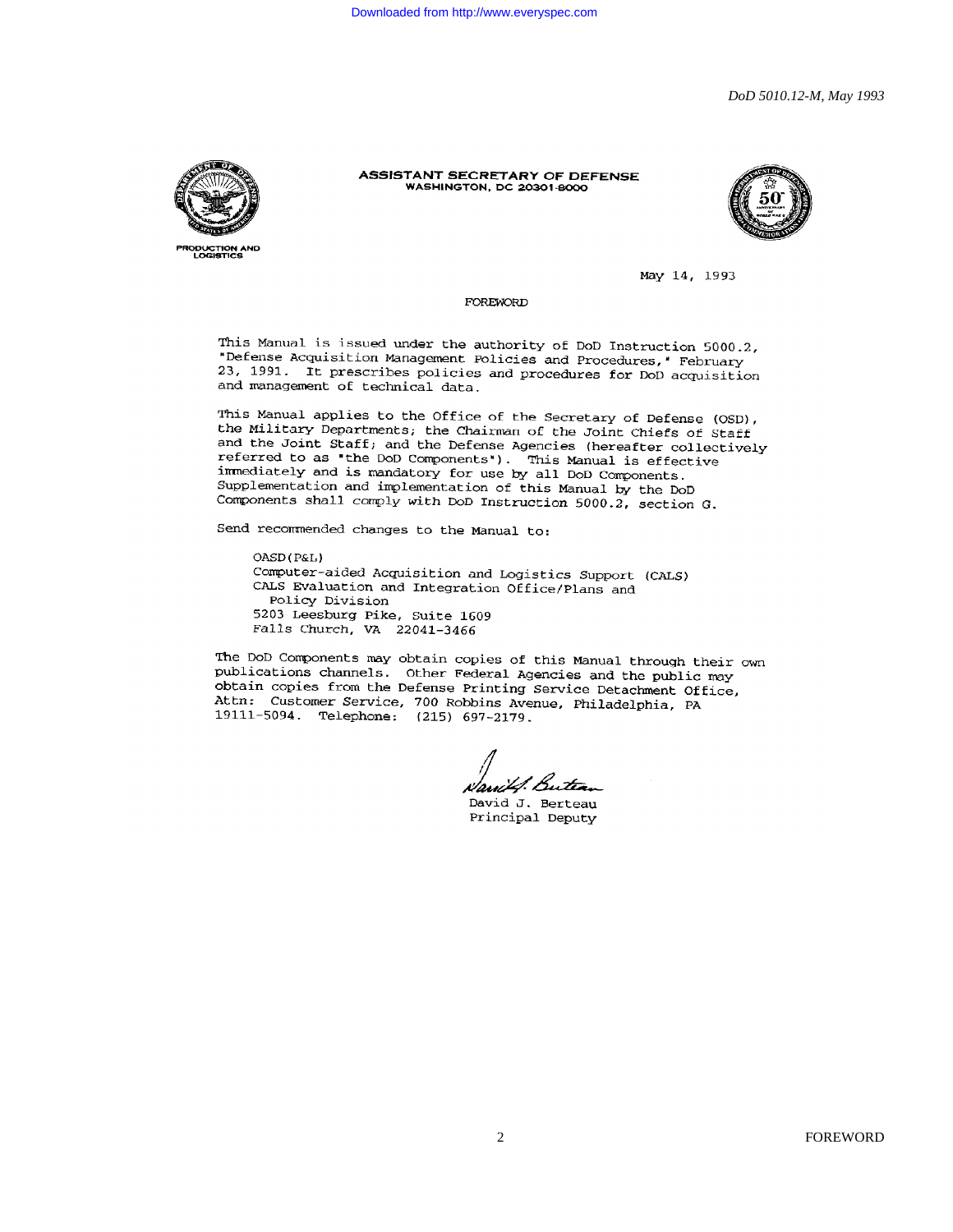# TABLE OF CONTENTS

| <b>FOREWORD</b>                                                                    | Page<br>2 |
|------------------------------------------------------------------------------------|-----------|
| <b>TABLE OF CONTENTS</b>                                                           | 3         |
| <b>REFERENCES</b>                                                                  | 6         |
| <b>DEFINITIONS</b>                                                                 | 8         |
| <b>CHAPTER 1 - GENERAL INFORMATION</b>                                             | 13        |
| C1.1. SCOPE                                                                        | 13        |
| C1.2. PURPOSE                                                                      | 13        |
| C1.3. OBJECTIVES                                                                   | 13        |
| C1.4. FUNCTIONS OF DATA ACQUISITION AND<br><b>MANAGEMENT</b>                       | 15        |
| <b>CHAPTER 2 - IDENTIFICATION AND ESTABLISHMENT OF DATA</b><br><b>REQUIREMENTS</b> | 17        |
| C2.1. PRELIMINARY PLANNING PHASE                                                   | 17        |
| C <sub>2.2</sub> . DATA CALL                                                       | 17        |
| C <sub>2.3</sub> . DATA CALL RESPONSE                                              | 19        |
| C2.4. PREPARATION OF DATAITEM DESCRIPTIONS                                         | 19        |
| C2.5. DATAREQUIREMENTS CONSOLIDATION                                               | 20        |
| C2.6. DATAREQUIREMENTS REVIEWS                                                     | 21        |
| C2.7. COMMERCIAL PRODUCT ACQUISITIONS                                              | 23        |
| <b>CHAPTER 3 - ACQUISITION OF DATA</b>                                             | 24        |
| C3.1. ESTABLISHMENT OF DATA REQUIREMENTS                                           | 24        |
| C3.2. TAILORING AND STREAMLINING OF DATA<br><b>REQUIREMENTS</b>                    | 25        |
| C3.3. DD FORM 1423, "CONTRACT DATA REQUIREMENTS LIST"                              | 26        |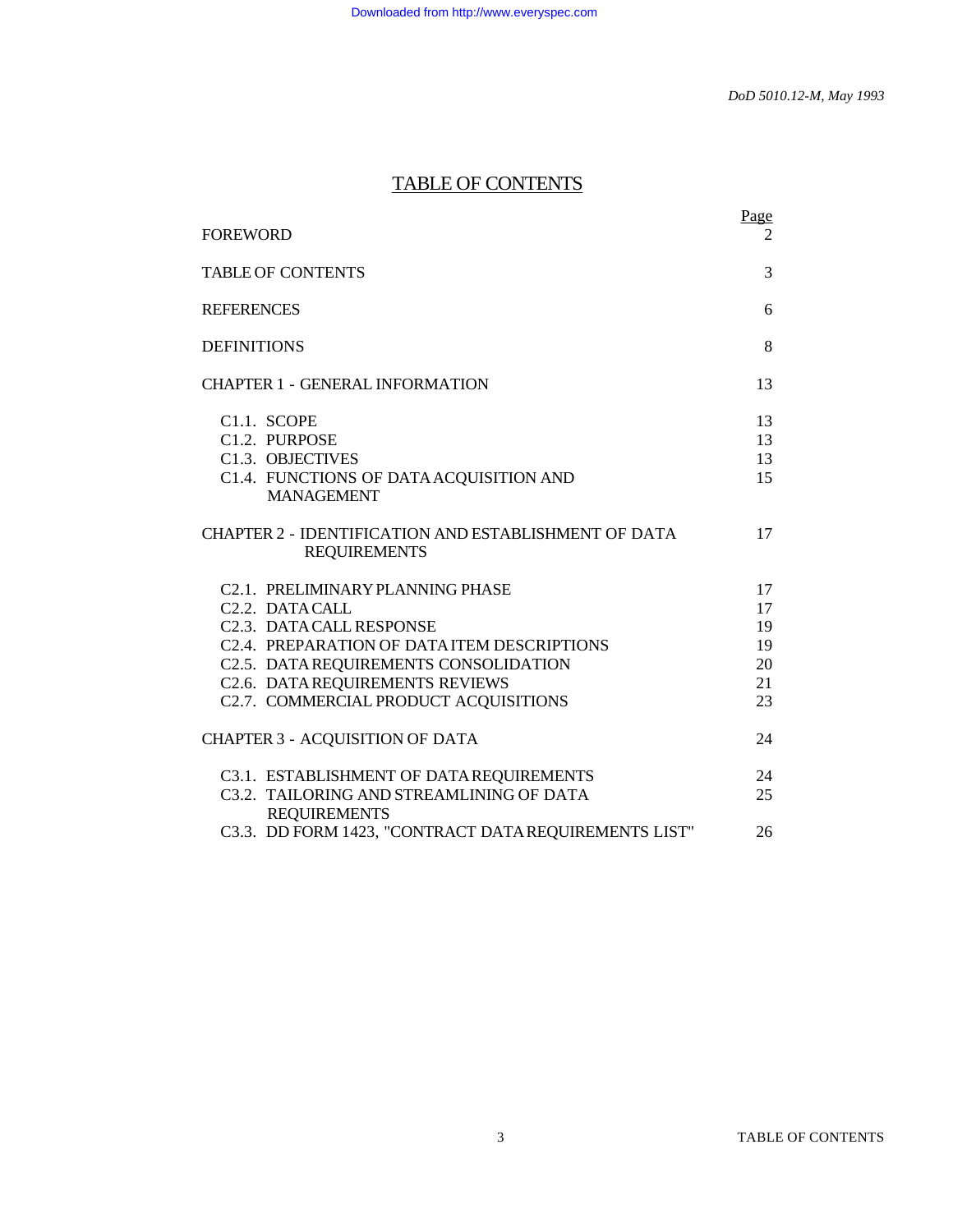| C3.4. LINE-ITEM NUMBERING OF DATA                     | 43 |
|-------------------------------------------------------|----|
| C3.5. DEFERRED DATA ACQUISITION TECHNIQUES            | 45 |
| C3.6. WARRANTIES OF TECHNICAL DATA                    | 47 |
| CHAPTER 4 - DISTRIBUTION STATEMENTS ON TECHNICAL DATA | 48 |
| C.4.1. GENERAL                                        | 48 |
| C.4.2. EXPORT-CONTROL WARNING NOTICE                  | 48 |
| C.4.3. MARKING REQUIREMENTS                           | 48 |
| C.4.4. RESPONSIBILITY FOR MARKING                     | 49 |
| C.4.5. DESTRUCTION AND HANDLING                       | 50 |
| C.4.6. CHANGES TO MARKINGS                            | 50 |
| <b>CHAPTER 5 - PRICING OF DATA</b>                    | 51 |
| C.5.1. GENERAL                                        | 51 |
| C.5.2. OVER-AND-ABOVE CONCEPT FOR PRICING             | 52 |
| C.5.3. PRICING BY CDRL DATA ITEM                      | 52 |
| C.5.4. RETENTION OF COST ANALYSIS RECORDS AND         | 54 |
| CONTRACT DATA REQUIREMENTS LIST PRICE                 |    |
| <b>ESTIMATE INFORMATION</b>                           |    |
| <b>CHAPTER 6 - INSPECTION AND ACCEPTANCE OF DATA</b>  | 55 |
| C.6.1. GENERAL                                        | 55 |
| C.6.2. CONTRACTOR RESPONSIBILITIES                    | 55 |
| C.6.3. GOVERNMENT RESPONSIBILITIES AND FUNCTIONS      | 57 |
| C.6.4. TYPES OF DATA REQUIRING INSPECTION AND         | 58 |
| <b>ACCEPTANCE</b>                                     |    |
| C.6.5. PROCEDURES FOR INSPECTING AND ACCEPTING        | 60 |
| <b>TECHNICAL DATA PACKAGES</b>                        |    |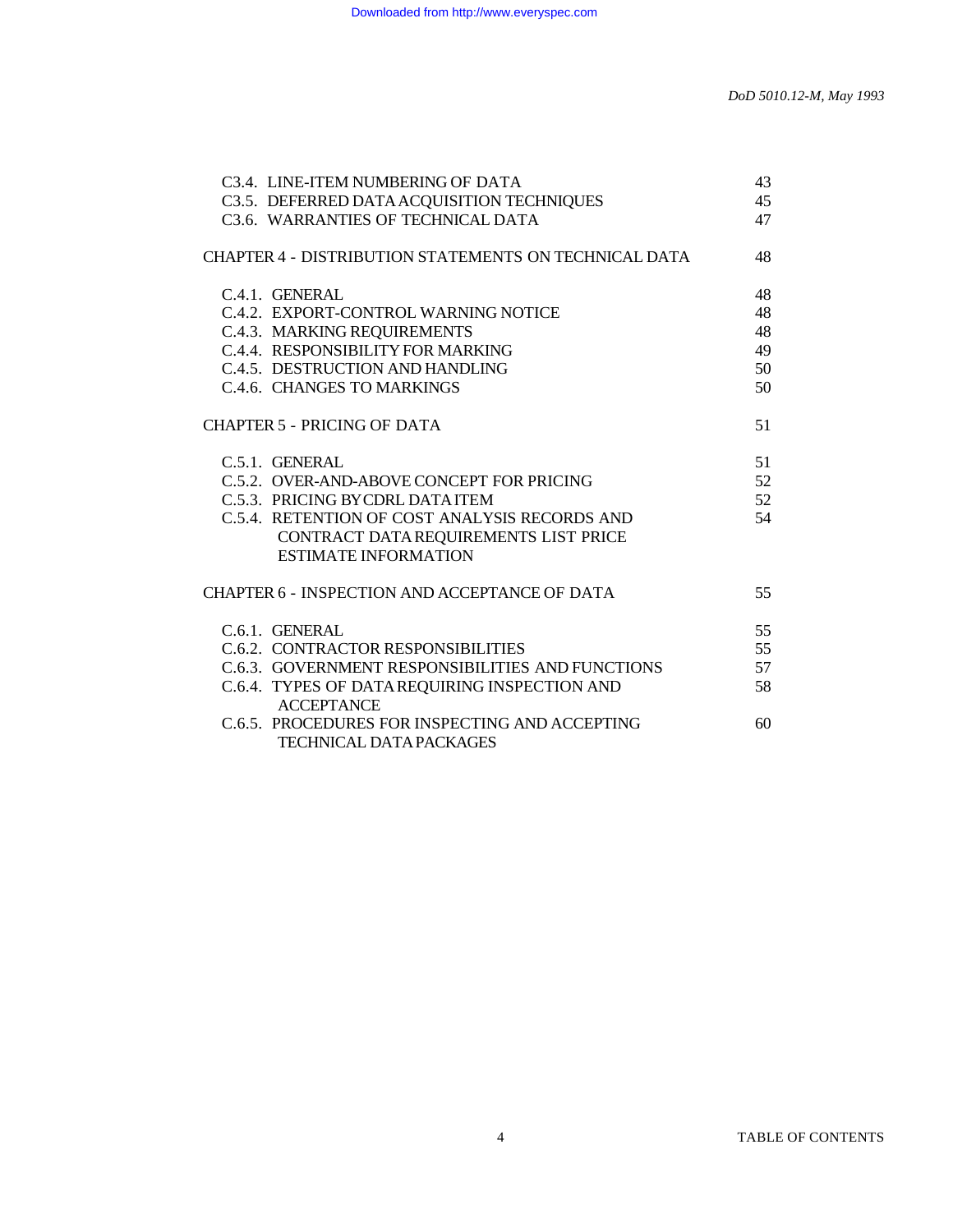| CHAPTER 7 - RELEASE OF TECHNICAL DATA OF THE PUBLIC                                                 | 66       |
|-----------------------------------------------------------------------------------------------------|----------|
| $C.7.1$ GENERAL<br>C.7.2. REQUIREMENTS FOR WITHHOLDING OF<br><b>TECHNICAL DATA</b>                  | 66<br>66 |
| C.7.3. FREEDOM OF INFORMATION ACT DENIAL<br><b>AUTHORITY</b>                                        | 67       |
| C.7.4. CERTIFICATION PROGRAM FOR QUALIFIED<br><b>REQUESTORS</b>                                     | 67       |
| C.7.5. DOCUMENTATION REQUIRED FOR DISTRIBUTION<br><b>REVIEW</b>                                     | 69       |
| C.7.6. PROCEDURES FOR DISTRIBUTION REVIEW AND<br>RELEASE OF TECHNICAL DATA                          | 70       |
| CHAPTER 8 - PREPARATION, COORDINATION, CLEARANCE, AND<br>APPROVAL OF DoD DATA ACQUISITION DOCUMENTS | 74       |
| C.8.1. PREPARATION OF DATA ITEM DESCRIPTIONS                                                        | 74       |
| C.8.2. COORDINATION OF DATA ITEM DESCRIPTIONS                                                       | 74       |
| C.8.3. CLEARANCE AND APPROVAL OF DATA ITEM<br><b>DESCRIPTIONS</b>                                   | 76       |
| C.8.4. CANCELLATION OR SUPERSESSION OF DATAITEM<br><b>DESCRIPTIONS</b>                              | 77       |

#### FIGURES

| C3.F1. DD Form-1423 $(4 \text{ Data items})$   |  |
|------------------------------------------------|--|
| C3.F2. DD Form-1423-1 $(1 \text{ Data Item})$  |  |
| C3.F3. DD Form-1423-3 $(2 \text{ Data items})$ |  |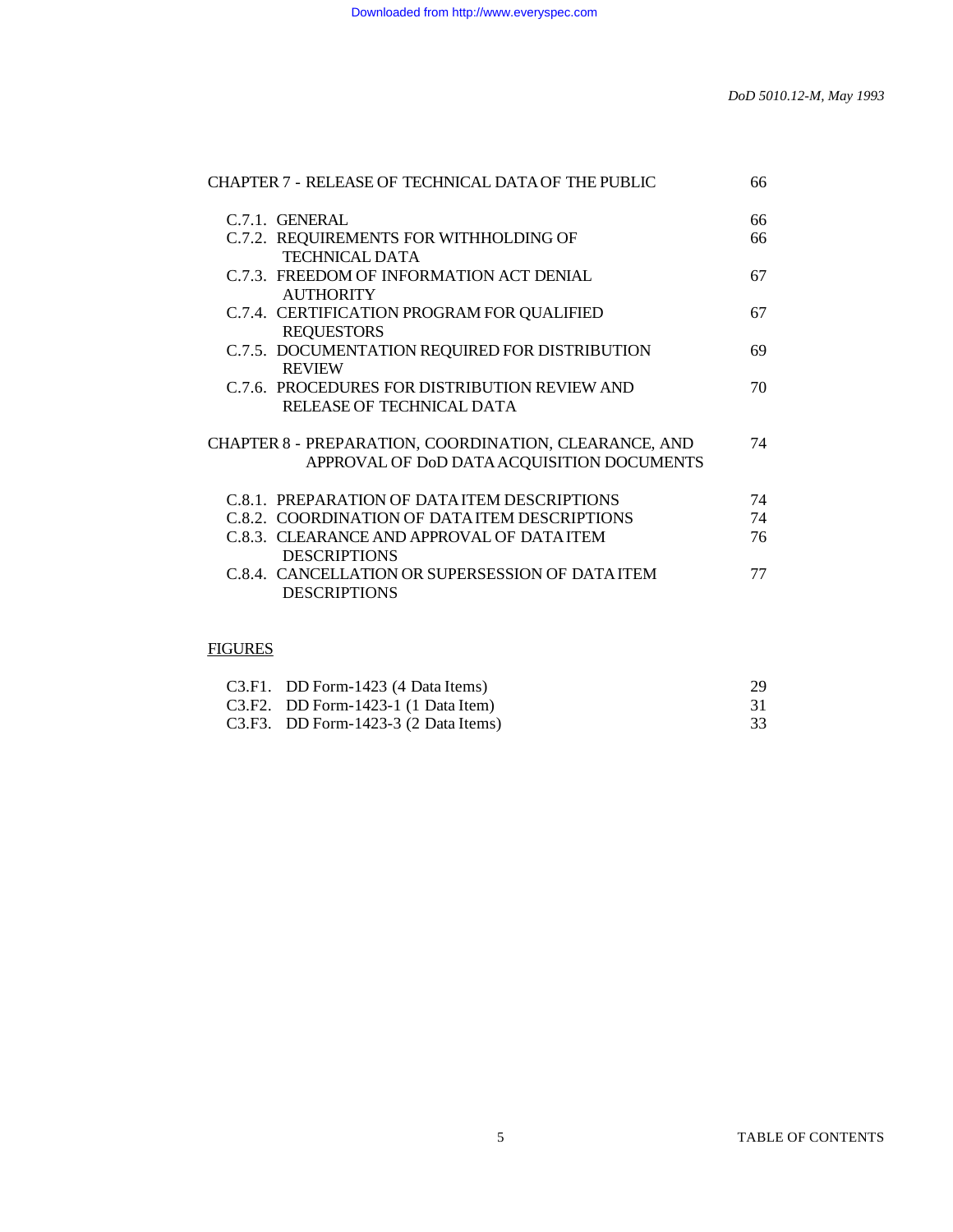## REFERENCES

- (a) DoD 5010.12-L, "Acquisition Management Systems and Data Requirements Control List (AMSDL)"
- (b) Defense Federal Acquisition Regulation Supplement (DFARS), current edition
- (c) DoD Directive 5230.24, "Distribution Statements on Technical Documents," March 18, 1987
- (d) Public Law 96-511, "Paperwork Reduction Act of 1980," December 11, 1980
- (e) Title 10, United States Code
- (f) DoD Instruction 5000.2, "Defense Acquisition Management Policies and Procedures," February 23, 1991
- (g) DoD-STD-963, "Data Item Descriptions, Preparation of," August 15, 1986
- (h) MIL-HDBK-59, "Department of Defense Computer-Aided Acquistion and Logistics Support (CALS) Program Implementation Guide," September 28, 1990
- (i) Public Law 98-369, "Competition in Contracting Act of 1984"
- (j) Federal Acquisition Regulation (FAR), current edition
- (k) Defense Standardization Program Standardization Directory (SD-1), current edition
- (l) MIL-HDBK-248, "Acquisition Streamlining," February 9, 1989 (International Traffic in Arms Regulation (ITAR) Export Administration Regulations, Public Law 90-629, "Arms Export Control Act," as amended (22 U.S.C. 2751 et seq.))
- (m) MIL-T-31000, "Technical data Packages, General Specification for," December 15, 1989
- (n) MIL-STD-1806, "Marking Technical Documents Prepared by or for the Department of Defense," February 1, 1990
- (o) DoD Directive 5230.25, "Withholding of Unclassified Technical Data from Public Disclosure," November 6, 1984
- (p) DoD 5400.7-R, "Freedom of Information Act Program," October 1990
- (q) DoD Directive 5400.7, "DoD Freedom of Information Act Program," May 13, 1988
- (r) MIL-STD-961, "Military Specifications and Associated Documents, Preparation of," May 20, 1988
- (s) MIL-STD-962, "Military Standards, Handbooks, and Bulletins, Preparation of," May 20, 1988
- (t) DoD 5200.1-R, "Information Security Program Regulation," June 1986
- (u) Armed Services Pricing Manual (ASPU), 1986
- (v) MIL-I-45208, "Inspection System Requirements," December 16, 1963
- (w) MIL-Q-9858, "Quality Program Requirements," December 16, 1963
- (x) DoD-STD-2168, "Defense System Software Quality Program," April 29, 1988
- (y) MIL-M-7298, "Manuals, Commercial Off-the-Shelf," February 1, 1988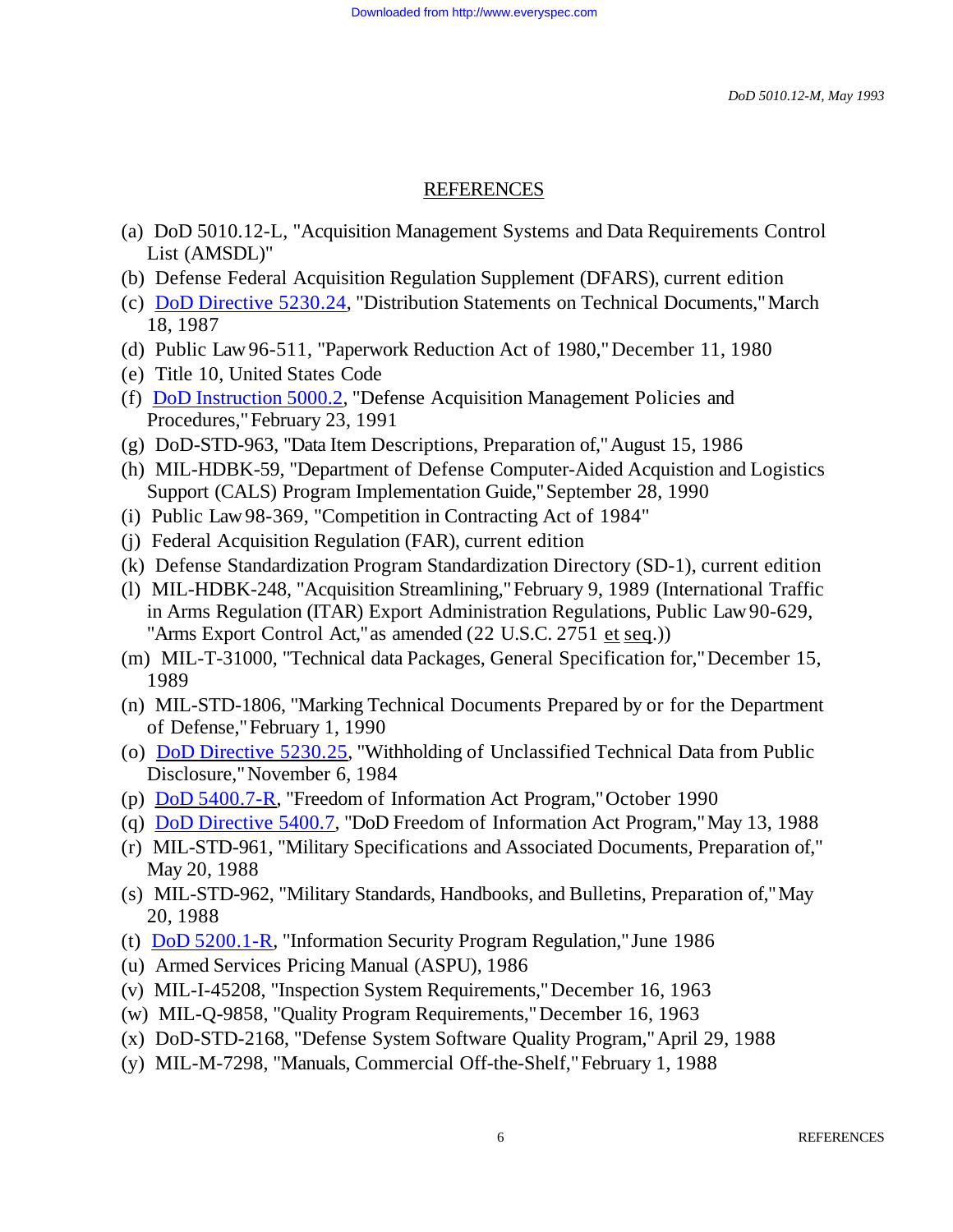- (z) MIL-HDBK-288, "Review and Acceptance of Engineering Drawing Packages," January,14, 1991
- (aa) MIL-M-9868, "Microfilming of Engineering Documents, 35MM, Requirements for," October 1, 1970
- (ab) MIL-D-5480, "Data, Engineering and Technical, Reproduction Requirements for," June 15, 1970
- (ac) MIL-M-38761, "Microfilming and Photographic of Engineering/Technical Data and Related Documents: PCAM Cord Preparation, Engineering Data Micro-Reproduction System, General Requirements for Preparation of," August 26, 1977
- (ad) MIL-STD-804, "Formats and Coding of Aperture, Camera, Copy and Tabulating Cards," April 30, 1990
- (ae) MIL-STD-1840, "Automated Interchange of Technical Information," November 3, 1992
- (af) MIL-D-28000, "Digital Representation for Communication of Product Data: IGES Application Subsets and IGES Application Protocols," February 10, 1992
- (ag) MIL-R-28002, "Raster Graphics Representation in Binary Format, Requirements for," December 14, 1992
- (ah) Public Law 89-487, "Freedom of Information Act," as amended (5 U.S.C 552 (b)  $(3)$  and  $(4)$ )
- (ai) DoD Cataloging Handbook H4/H8, "Contractor and Government Entity (CAGE)"
- (aj) DoD 5230.25-PH, "Control of Unclassified Technical Data with Military or Space Application," May 1985
- (ak) DoD Instruction 7230.7, "User Charges," January 29, 1985
- (al) DoD 4120.3-M, "Defense Standardization and Specification Program Policies, Procedures and Instructions," August 1978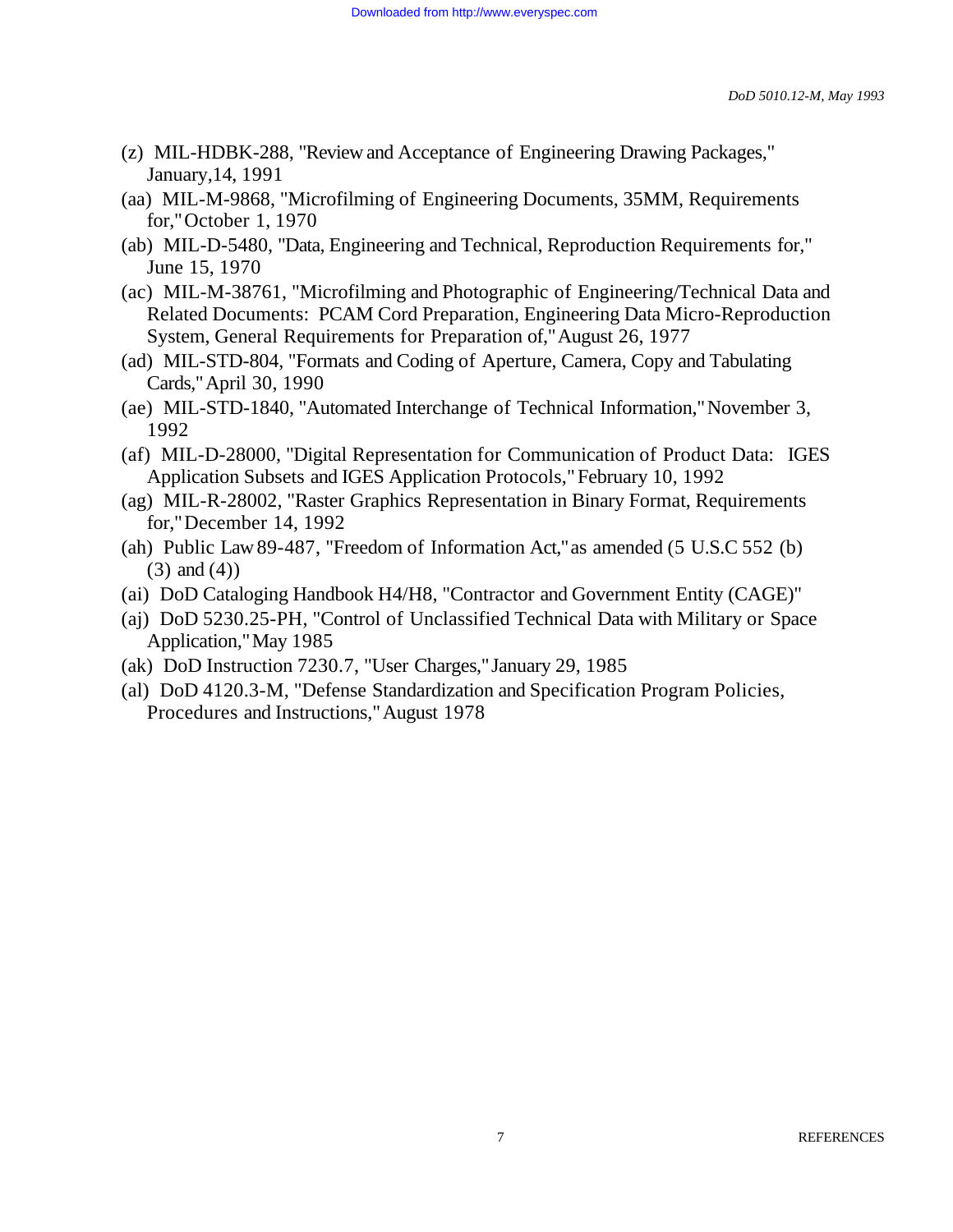*DoD 5010.12-M, May 1993*

### DL1. DEFINITIONS

DL1.1.1. Acceptance. The act of an authorized representative of the Government by which the Government, for itself or as an agent for another, assumes ownership of existing identified items tendered or approves specific services rendered as partial, or complete, performance of the contract.

DL1.1.2. Acquistion Management Systems and Data Requirements Control List (AMSDL). A listing of source documents and data item descriptions that have been approved for repetitive contractual application in DoD acquisitions and those that have been canceled or superseded. The AMSDL is identified as DoD 5010.12-L (reference (a)) and is reissued semiannually in April and October of each year.

DL1.1.3. "Contract Data Requirements List (CDRL)," DD Form 1423. The standard format for identifying potential data requirements in a solicitation and deliverable data requirements in a contract.

DL1.1.4. Contractual Data Requirement. A requirement, identified in a solicitation and imposed in a contract or order that addresses any aspect of data; i.e., that portion of a contractual tasking requirement associated with the development, generation, preparation, modification, maintenance, storage, retrieval, and/or delivery of data.

DL1.1.5. Controlling DoD Office. The DoD activity that sponsored the work that generates technical data or receives technical data for the Department of Defense therefore, has the responsibility for controlling the distribution of a document containing such technical data. (It should be noted that the controlling DoD office is also responsible for selecting the correct distribution statement and ensuring that it is applied to the technical data prior to initial distribution.)

DL1.1.6. Data. Data means recorded information regardless of the form or method of recording. For the purposes of this Manual, the term includes technical data, computer software documentation, financial information, management information and any other information required by a contract to be delivered to the Government.

DL1.1.7. Data Acquisition Document. A collective term for DIDs specifications, and standards that contain requirements for the preparation of data products or for recordkeeping. With the exception of one-time DIDS, these documents require the Office of Management and Budget (OMB) clearance and must be listed in the AMSDL, DoD 5010.12-L (reference (a)).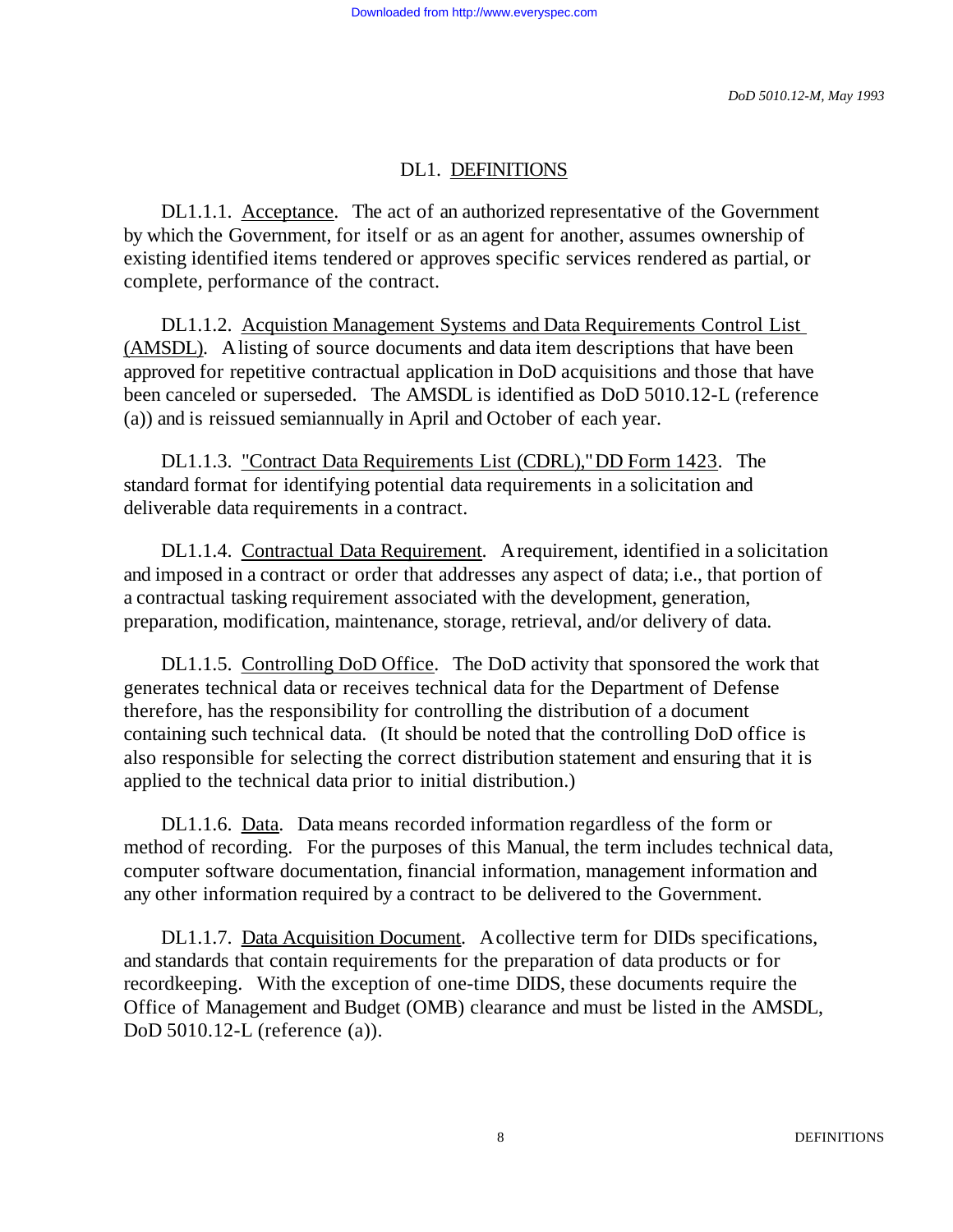DL1.1.8. "Data Item Description (DID)," DD Form 1664. A form that defines the intended use, preparation instructions, and content and format requirements for a specific data product.

DL1.1.9. Data Management. The process of applying policies, systems, and procedures for identification and control of data requirements; for the timely and economical acquisition of such data; for assuring the adequacy of data for its intended use; for the distribution or communication of the data to the point of use; and for use analysis.

DL1.1.10. Data Rights Validation. The process by which the Government assures itself of the legitimacy of the asserted restrictions of the Government's right to use, release or disclose technical data. The official definition of this validation process is addressed in Section 2321 of title 10, United States Code (reference (e)).

DL1.1.11. Deferred Delivery. A method for delaying the delivery times for specified data. (Refer to the DFARS Subpart 405-71 (reference (b)).)

DL1.1.12. Deferred Ordering. A method used to establish the right to obtain data that may be needed in the future but for which a specific requirement does not exist at the time of contract award. (Refer to Subpart 227.405-71 of reference (b).)

DL1.1.13. Distribution Statement. A statement used in marking technical data to denote the extent of its availability for secondary distribution, release, and disclosure without need for additional approvals or authorizations from the controlling DoD office. (Refer to DoD Directive 5230.24, "Distribution Statements on Technical Documents.(reference (c)).)

DL1.1.14. DoD AMSDL Clearance Office. The office representing the Secretary of Defense that has been assigned the DoD-wide OMB clearance authority and responsibility for preparing and issuing the AMSDL, and for developing and implementing DoD policy for technical data requirements that are in compliance with Pub. L. No. 96-511 (reference (d)).

DL1.1.15. DoD Component Data Management Focal Point. That designated individual assigned principal responsibility for promulgating and ensuring compliance with the procedures outlined in this Manual at the DoD Component level. The DoD Component data management focal point is the single focal point within the DoD Component for all data management issues.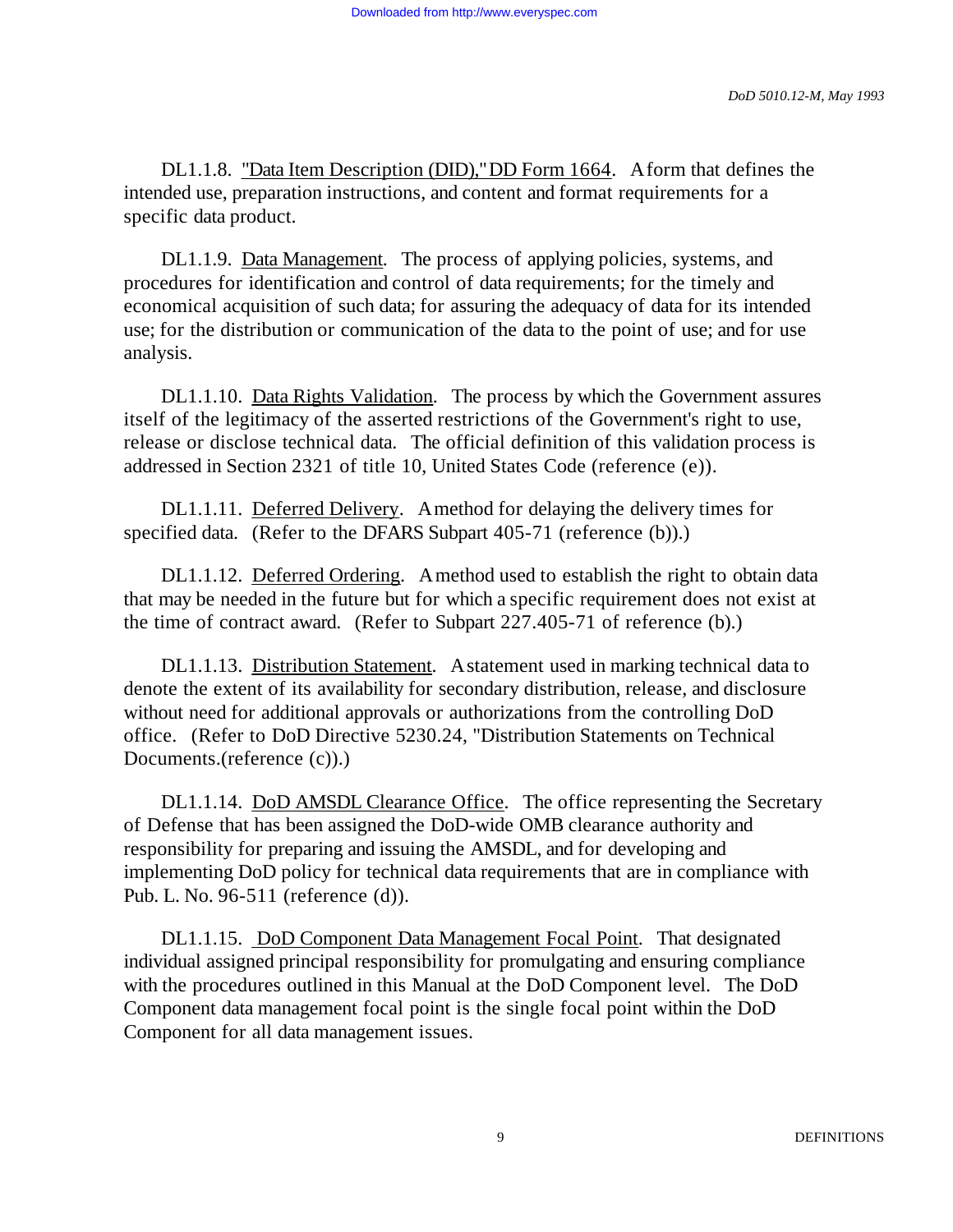DL1.1.16. Final Review. The final review of the completed technical data that has been submitted to the specified Government reviewing activity. That review includes a check for compliance of the technical data with contractual requirements, and proper identification of rights in technical data.

DL1.1.17. In-Process Review (IPR). In-process reviews provide an opportunity to monitor the technical data during preparation. These reviews also provide opportunities to verify the adequacy of the design activities, practices, and procedures, including quality assurance (QA) practices for data that will result in deficient (missing dimensions, tolerances, notes, and interface requirements), incomplete (missing reference documents, mandatory processes, etc.), and nonconforming (not in accordance with contractual requirements) data. Discovery of discrepancies during this review will facilitate and expedite the final review and acceptance of the technical data.

DL1.1.18. Inspection. The examination of the technical data to determine whether it conforms to specified contractual requirements.

DL1.1.19. One-Time-DID. A DID approved by a DoD Component for one-time acquisition use, which is associated with a unique data requirement applicable to a single contract.

DL1.1.20. Organizational Data Management Officer. That designated individual assigned primary responsibility at a major organizational level (e.g., Major Command, Agency, center, laboratory) for ensuring compliance with the procedures of this Manual.

DL1.1.21. Organizational Data Manager. That designated individual at the project or system program office, division, DoD Field Activity, and other lower echelon assigned responsibility to assist an organizational data management officer in ensuring compliance with the procedures of this Manual.

DL1.1.22. Other Definitions. DFARS Subpart 227.401 defines other terms customarily used in data rights acquisition and management processes.

DL1.1.23. Overage DIDs. The DiDs that have been in the system without revision for a period of 10 years, or more.

DL1.1.24. Primary Distribution. The distribution of documented technical data to recipients, as determined by the controlling DoD office.

DL1.1.25. Reviewing Activity. The Government activity assigned to perform in-process, or final, reviews of TDPs.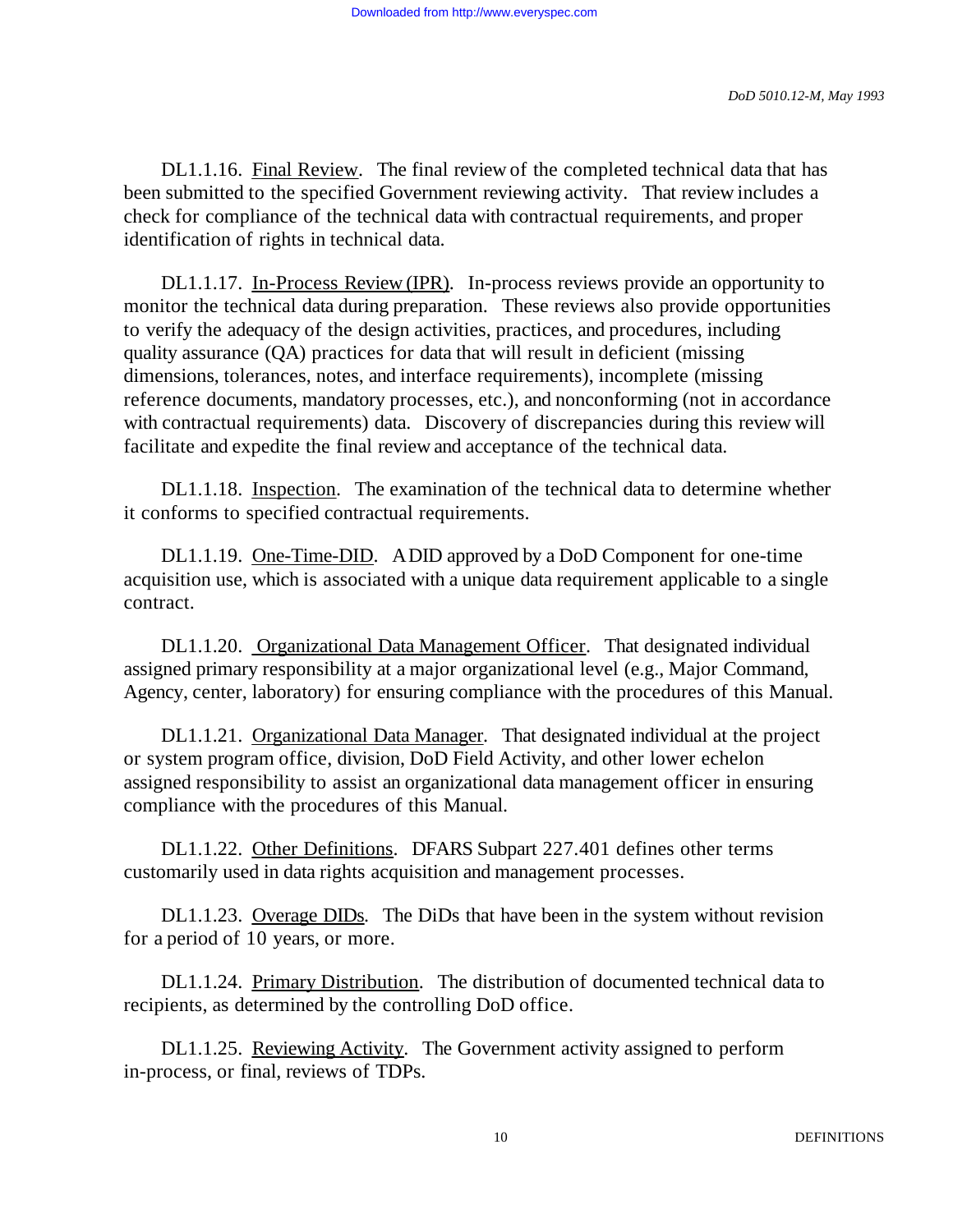DL1.1.26. Secondary Distribution. Distribution of, or access to, a document or technical data usually based on a request to a document repository or information center, performed by other than the controlling DoD office.

DL1.1.27. Tailoring of Data Requirements. Tailoring is the process of focusing on obtaining only minimum essential technical data and data rights. Tailoring data requirements shall consist of reducing the scope of an approved DID or source document, by specifying in block 16 of the DD Form 1423 those portions of the DID, or other data acquisition document, which are or are not applicable to the specific acquisition.

DL1.1.28. Technical Data. As used in this Manual, the term technical data has the same meaning as the term data. (When used in reference to rights in data and computer software, the term technical data means recorded information of a technical or scientific nature. The term does not include computer software or data incidental to contract administration such as financial or management information.)

DL1.1.29. Technical Data Package (TDP). A technical description of an item adequate for supporting an acquisition strategy, which defines the required design configuration and procedures to ensure adequacy of item performance. It consists of all applicable technical data such as drawings, associated lists, specifications, standards, performance requirements, QA provisions, and packaging details.

DL1.1.30. Technical Manual (TM). A publication that contains instructions for the installation, operation, maintenance, training, and support of weapon systems, weapon system components, support equipment, or other items procured by the Department of Defense. TM information may be presented in any form or characteristic, including, but not limited to, hard copy, audio and visual displays, magnetic tape, disks, and other electronic devices. A TM normally includes operational and maintenance instructions, parts lists or parts breakdown, and related technical information or procedures exclusive of administrative procedures. Technical orders (TOs) that meet the criteria of this definition may also be classified as TMs.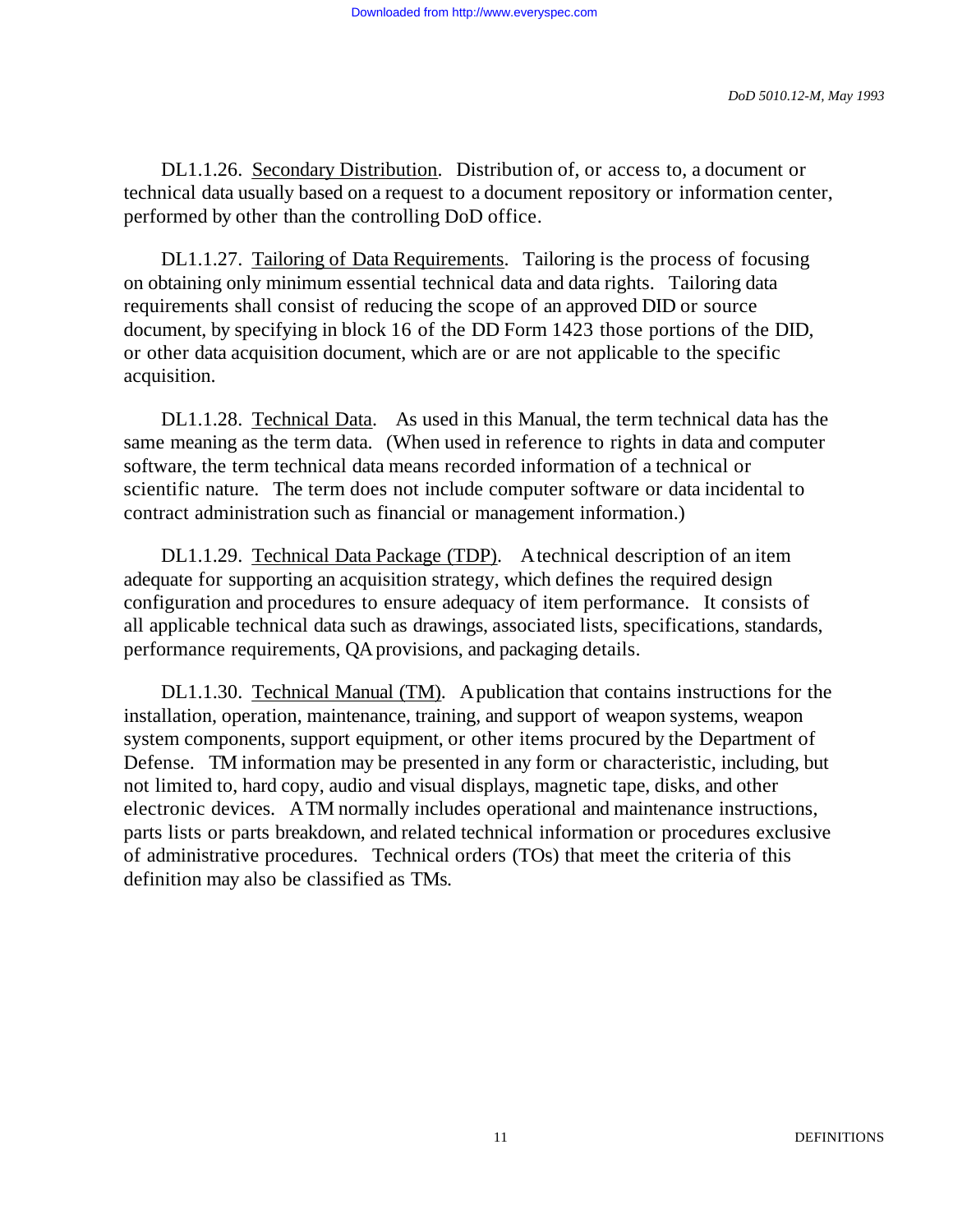DL1.1.31. Validation. As used, validation is the process by which the contractor (or other activity as directed by the DoD Component procuring activity) tests technical documents for accuracy and adequacy, comprehensibility, and usability. Validation is conducted at the contractor's facility or at an operational site and involves the hands-on, unless otherwise agreed on by the DoD Component, performance of operating and maintenance procedures including checkout, calibration, alignment, and scheduled removal and installation instructions. (For validation of data rights, see "Data Rights Validation.")

DL1.1.32. Verification. The process by which technical data are tested and proved under DoD Component control to be technically accurate and complete, comprehensible, and usable for operation and maintenance of equipment or systems procured for operational units. Verification is conducted by using personnel with skill levels equivalent to those of the people who will be required to maintain the equipment or system in the operational environment. Verification consists of the actual performance of operating and maintenance procedures and associated checklists, including checkout, calibration, alignment, and scheduled removal and installation procedures.

DL1.1.33. Warranty of Data. A data warranty is a guarantee by the contractor that all technical data delivered under the contract conform with all contractual requirements for the data.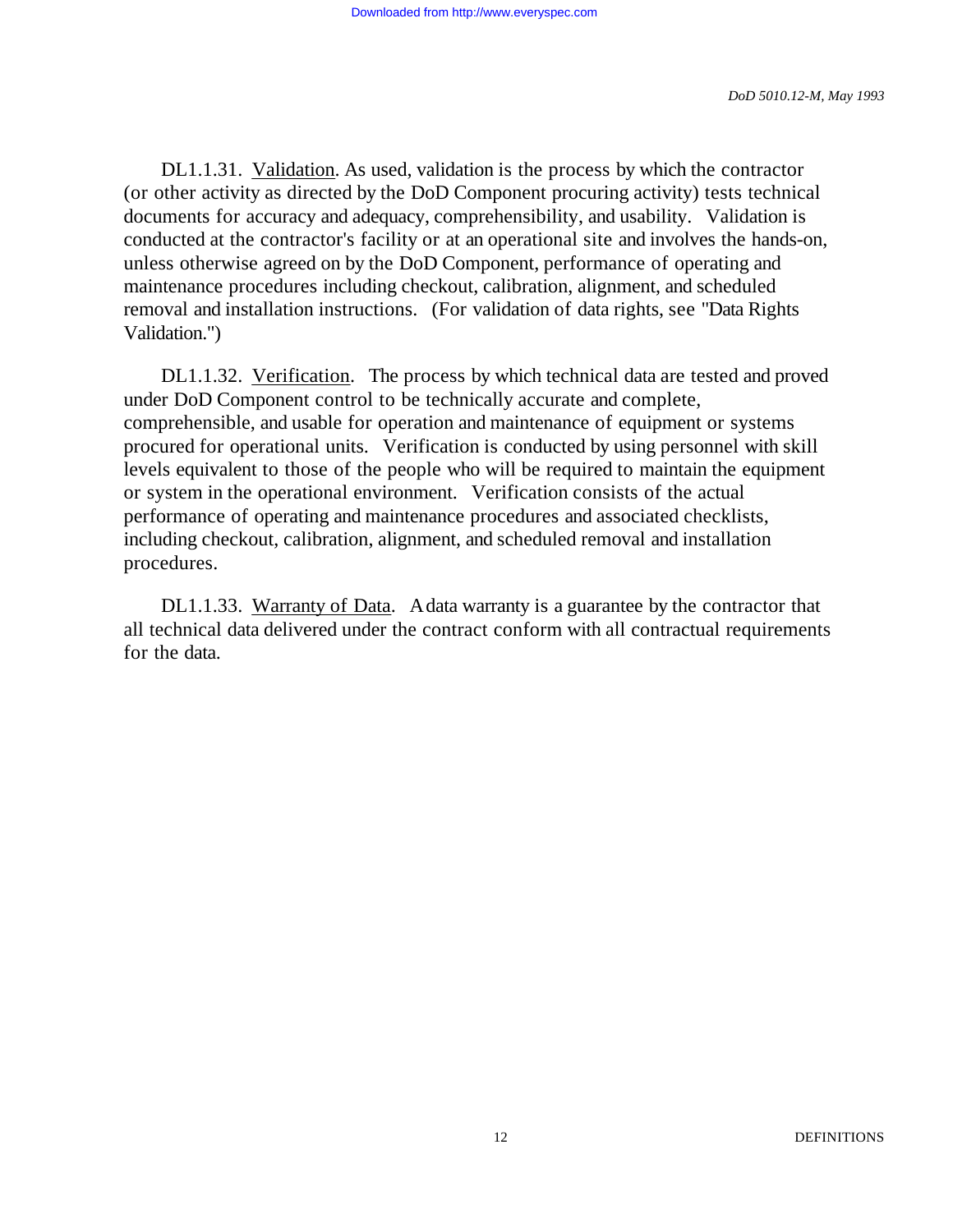*DoD 5010.12-M, May 1993*

## C1. CHAPTER 1

#### GENERAL INFORMATION

#### C1.1. SCOPE

This Manual is applicable to the acquisition and management of data within the Department of Defense. This includes data both in paper and digital format and data to which the Department of Defense has access via contractor-provided services.

### C1.2. PURPOSE

C1.2.1. The purpose of this Manual is to provide a uniform approach to the acquisition and management of data required from contractors. The procedures are intended to provide data management tools necessary to minimize and standardize data requirements that will be included in DoD contracts.

C1.2.2. The DoD Components shall comply with the requirements and procedures contained herein, tailored to the data management requirements of each user activity.

C1.2.3. This Manual is not intended to be a definitive treatment of the rights of the Department of Defense to use, release, or disclose technical data or computer software, a subject that is addressed in detail in the DFARS, subpart 227.4 (reference (b)).

#### C1.3. OBJECTIVES

C1.3.1. The objectives of this Manual are to assist DoD personnel engaged in the acquisition and management of data in achieving optimum effectiveness and economy in the development, acquisition, and use of data for systems and equipment within the Department of Defense. This Manual should be used by all persons involved in the data acquisition and management process.

C1.3.2. The procedures prescribed in this Manual are the basis for accomplishing the following:

C1.3.2.1. Establishing standards for determining what data must be acquired from contractors to meet DoD minimum essential needs.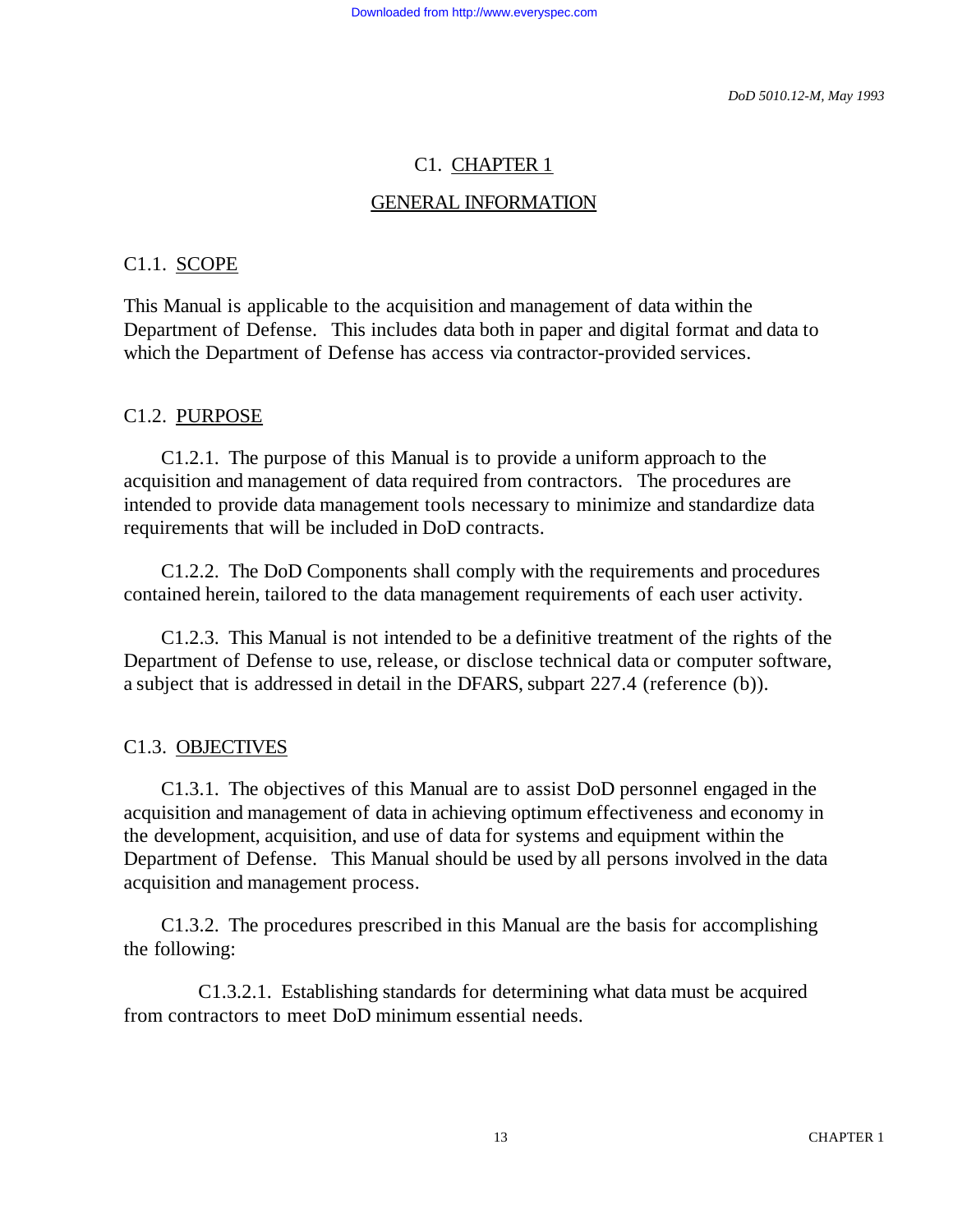C1.3.2.2. Selecting data requirements through the "tailoring" process and giving priority to commercial data where available and feasible.

C1.3.2.3. Using the least intrusive procedures to acquire necessary data and data rights from contractors.

C1.3.2.4. Ensuring selective acquisition of data in both paper form and in digital form. Data acquired in digital form must meet the requirements of Part 6, section N of DoD Instruction 5000.2 and DoD-STD-963 (references (f) and (g)), and the guidance in MIL-HDBK-59 (reference (h)).

C1.3.2.5. Controlling the generation of data requirements.

C1.3.2.6. Minimizing and preventing the proliferation of data requirements.

C1.3.2.7. Providing for complete visibility of data requirements in contracts.

C1.3.2.8. Ensuring that the price of data is commensurate with the benefits to be derived from the use of the data over the life cycle of the system or item.

C1.3.2.9. Promoting optimum uniformity in the identification, development, access and control of data requirements in and between each DoD Component and to facilitate the exchange of data between the DoD Components.

C1.3.2.10. Ensuring that the quality of the data meets the contractual requirements.

C1.3.2.11. Ensuring timeliness, accuracy, and adequacy of the data delivered.

C1.3.2.12. Utilizing, to the maximum extent, data generated in contractor format.

C1.3.2.13. Ensuring the proper marking of technical data or documents, for distribution.

C1.3.2.14. Ensuring compliance with all current DoD regulations on the selection, acquisition, and use of data.

C1.3.2.15. Ensuring that duplicate data are not ordered.

C1.3.2.16. Ensuring that the data ordered has actually been delivered to the Government.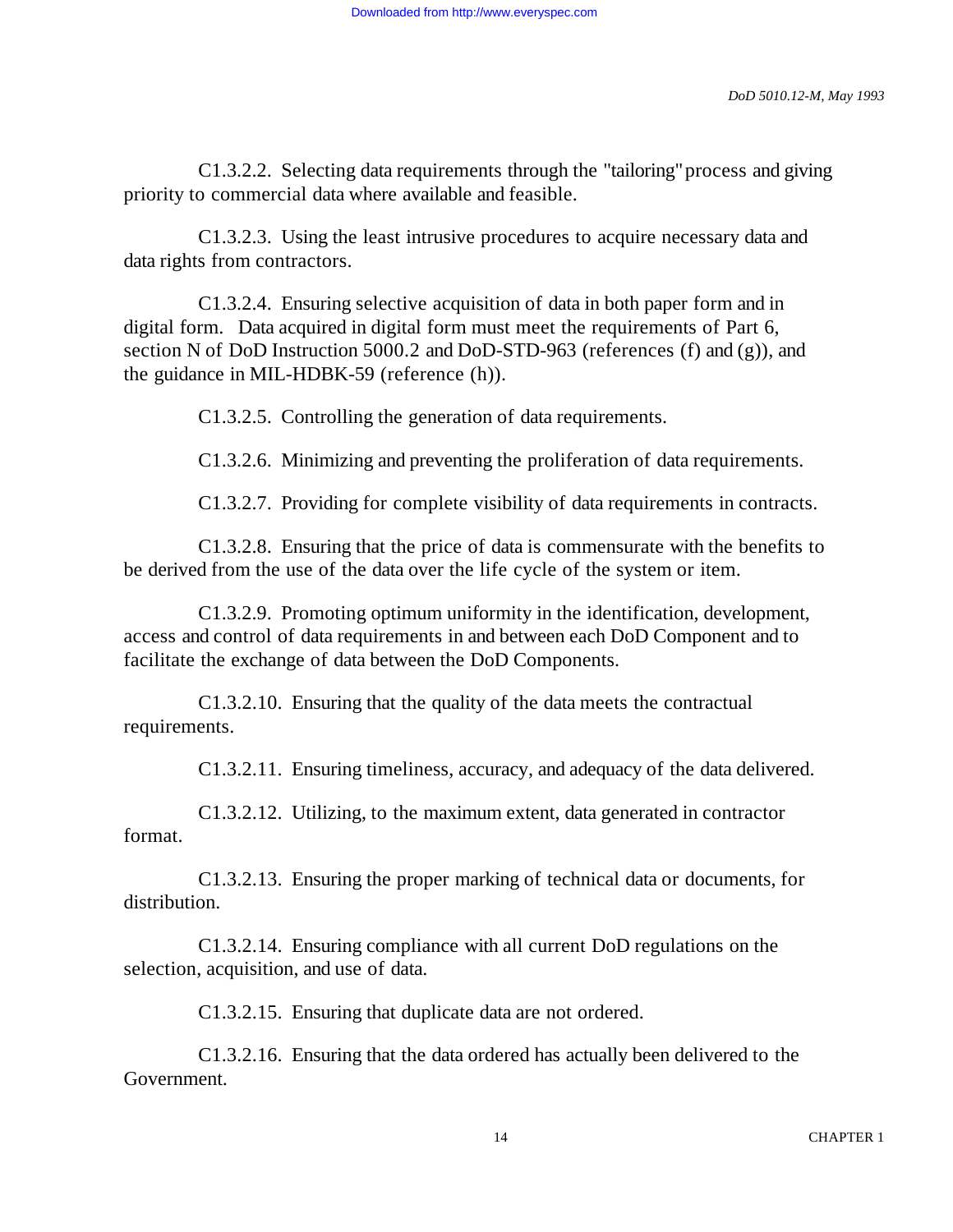C1.3.2.17. Promoting, to the maximum extent, competition in DoD acquisitions.

C1.3.2.18. Ensuring that technical data that exists in data repositories and interchanges is utilized to the maximum extent possible.

C1.3.2.19. Ensuring that data is delivered at the times and with the quality necessary to prevent schedule and use problems.

## C1.4. FUNCTIONS OF DATA ACQUISITION AND MANAGEMENT

C1.4.1. Data acquisition and management is the process of applying policies, systems, and procedures for:

C1.4.1.1. Identification and control of data requirements.

C1.4.1.2. Timely and economical development of data.

C1.4.1.3. Ensuring the adequacy of such data for full compliance with the contract and for its intended use. This includes, where necessary, early application of contractual remedies needed to correct defective data products.

C1.4.1.4. Distribution of the data to the point of use.

C1.4.1.5. Analysis of the data's suitability for intended use.

C1.4.2. The adequacy of data delivered in fulfillment of contractual data requirements depends on implementation of the contractor's data management process before delivery of the data to the Government. The contractor's data management system should ensure that internal surveillance and review of deliverable data are accomplished before its release. Determination that data is complete, accurate, and in compliance with applicable contract standards is the responsibility of the contractor and is confirmed by the Government's data management process.

C1.4.3. As a minimum, an adequate data acquisition and management program provides:

C1.4.3.1. Identification of all contractual data requirements, including their authorization, delivery schedule, data rights marking, and quantity.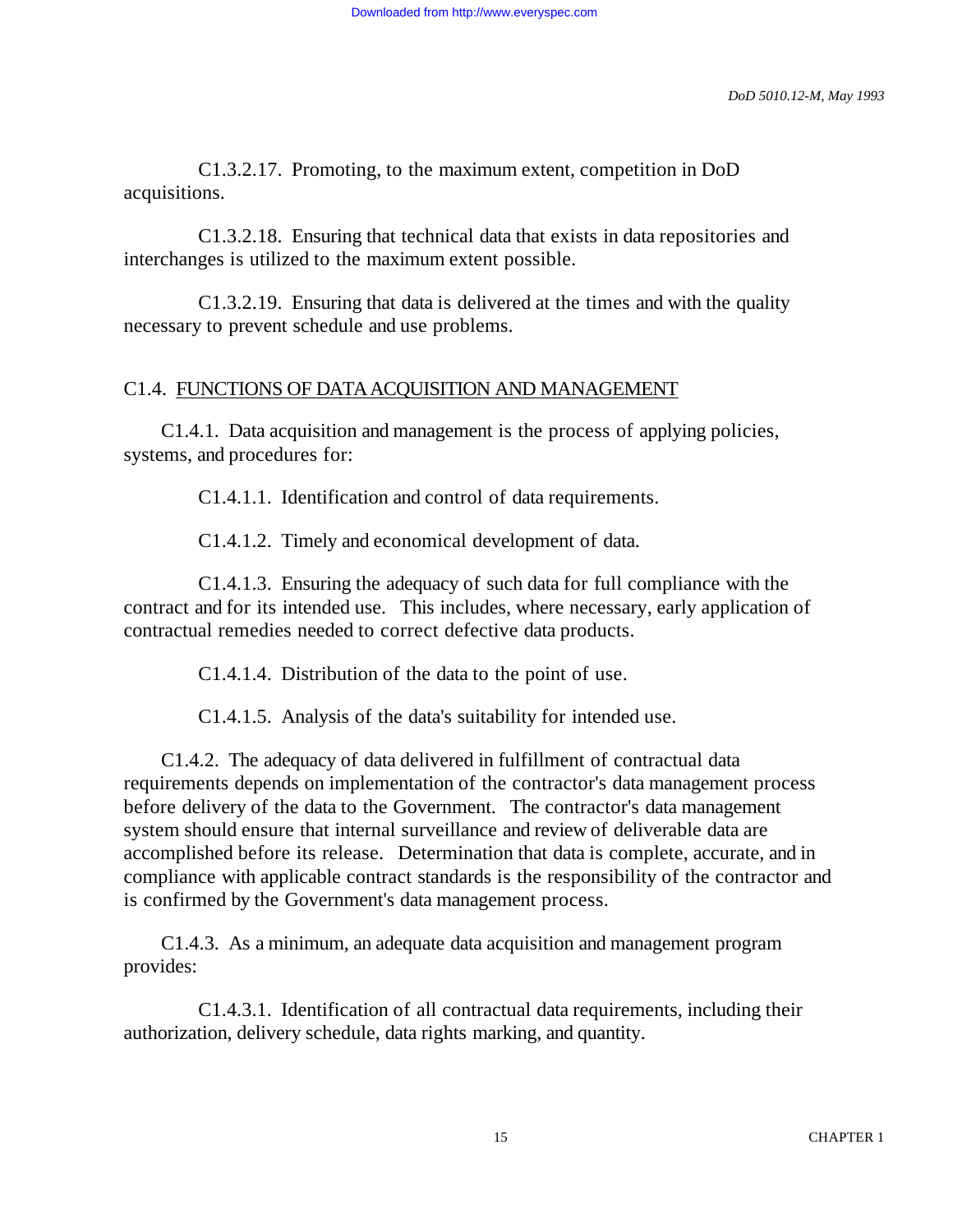C1.4.3.2. A process from which data requirements are developed, data prices determined, and deliveries are monitored, throughout the life of the contract.

C1.4.3.3. Precise procedures for control of change to the data requirements, price, and delivery schedule.

C1.4.3.4. A decision process that ensures acquisition of adequate data to support competition, as required by Pub. L. 98-369 (1984), reference (i).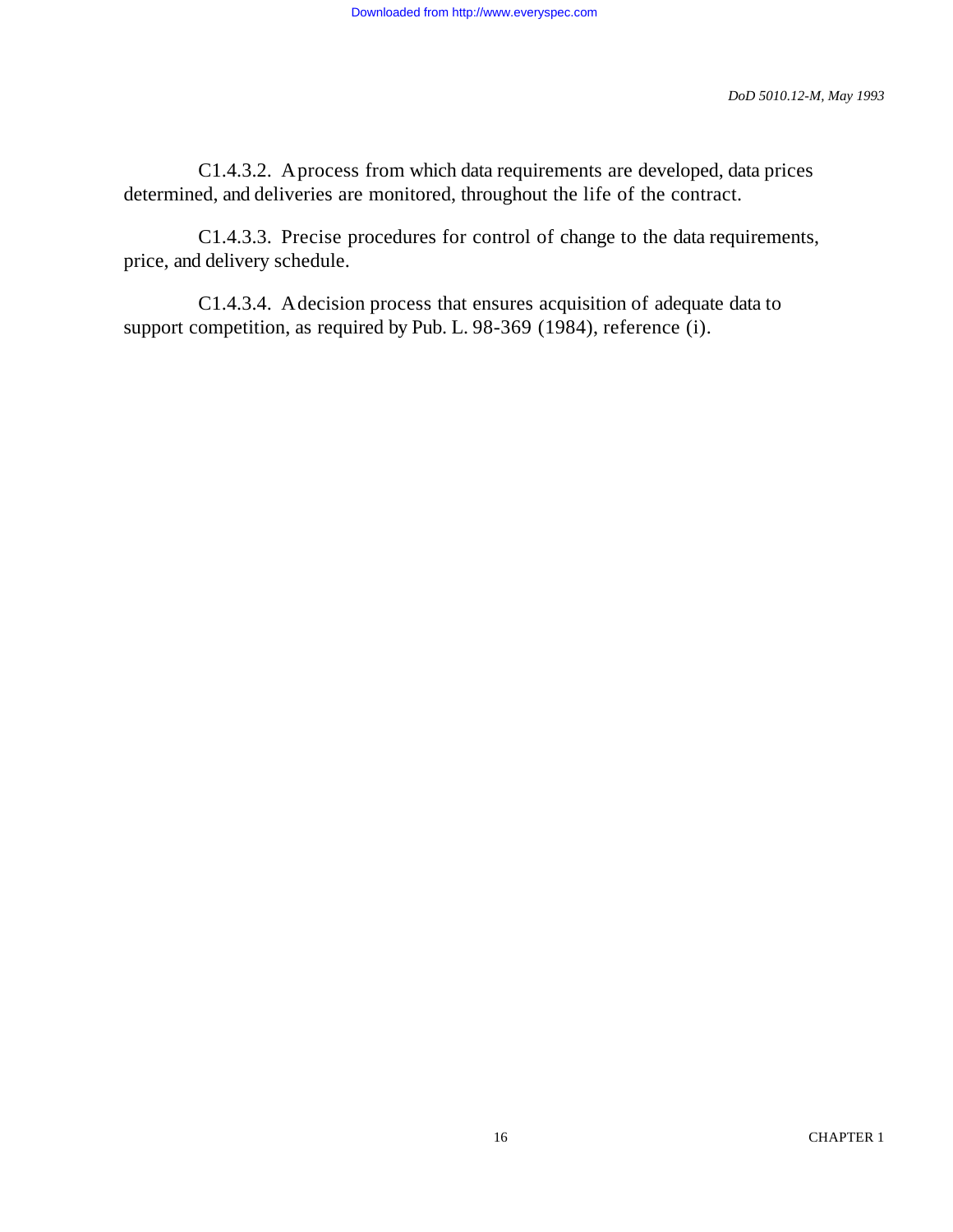*DoD 5010.12-M, May 1993*

## C2. CHAPTER 2

## IDENTIFICATION AND ESTABLISHMENT OF DATA REQUIREMENTS

#### C2.1. PRELIMINARY PLANNING PHASE

C2.1.1. The acquisition of materiel requires a comprehensive and well planned operation to fulfill a realistic need for such materiel. When the need is translated into requirements, acquisition documentation to support a materiel life-cycle strategy is developed.

C2.1.2. As an integral part of the routine planning for acquisition of materiel, a plan to acquire technical data and computer software is required. For major programs, the plan may be a separate document such as an engineering/technical data management plan or it may be a section of another planning document such as the program or project acquisition plan.

C2.1.3. The preliminary planning phase is a critical part of any acquisition action and must be conducted early enough to allow for the scheduling of all actions associated with obtaining a contract award. The preliminary planning phase is the translation of the acquisition strategy into the acquisition of the materiel. During the preliminary planning phase, a determination is made as to which stage in the life cycle the data is needed and, in conjunction with the materiel acquisition strategy, a data call is issued before the request for proposal (RFP) or sealed bid preparation process.

C2.1.4. The preliminary planning phase should provide detailed information that adequately defines the proposed acquisition strategy to allow recipients of the data call to translate that strategy into minimum essential data requirements. An important element of that strategy is the acquisition of digital technical data in accordance with the requirements of Part 6, Section N, of DoD Instruction 5000.2 (reference (f)).

C2.1.5. As part of the acquisition strategy, the careful use of warranties of technical data under the provisions of the DFARS, Subparts 227.405.72 and 246.708 (reference (b)), offers an additional tool to assist in assuring delivery of quality technical data and in correcting defective data products.

#### C2.2. DATA CALL

C2.2.1. At the direction of the program manager, data manager, or other responsible official, a call for data requirements to be obtained from contractors about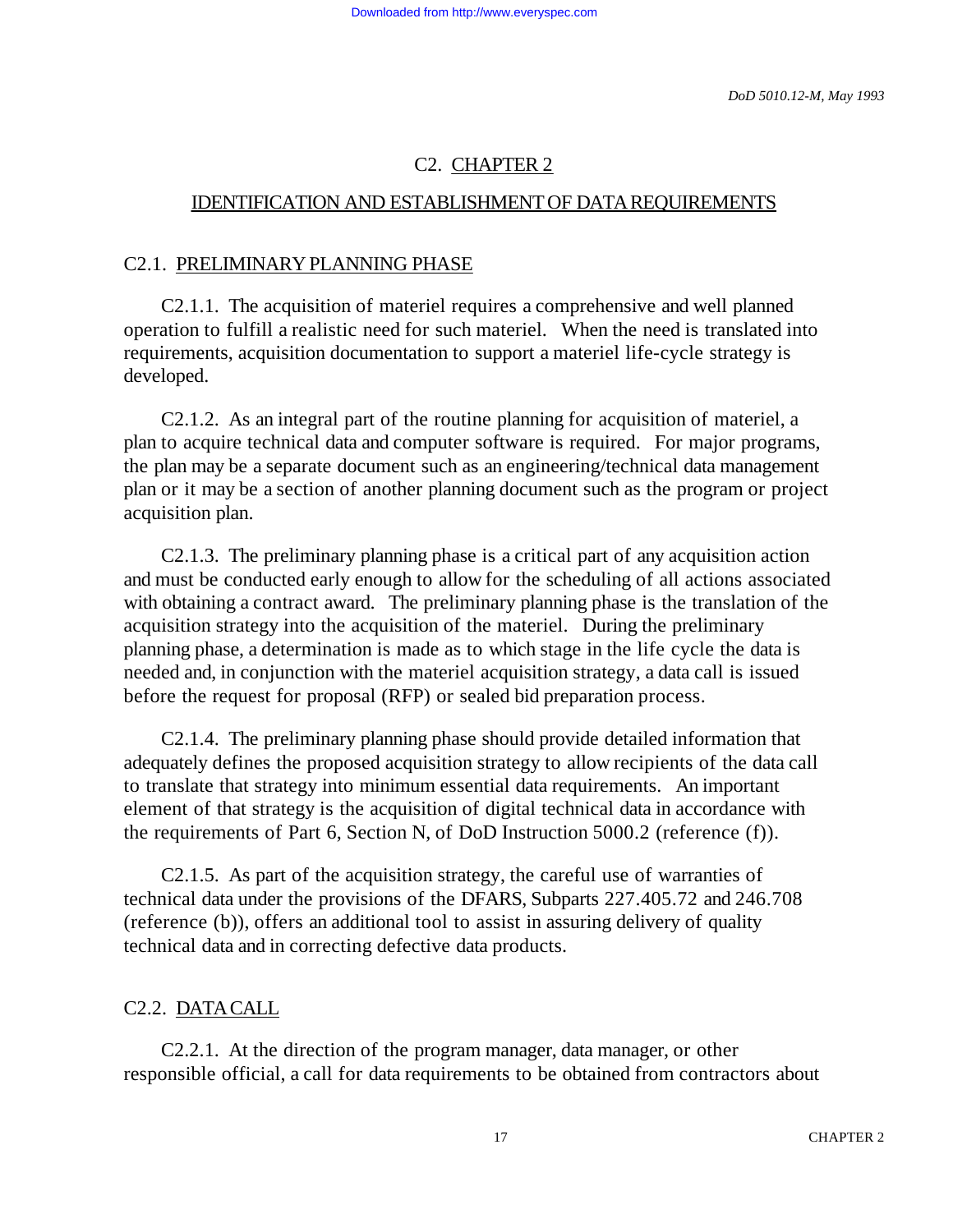the proposed acquisition is issued. The data cal1 should be issued at least 6 months before the release of the RFP or sealed bid and can take many forms, such as being issued in writing or by a called meeting. The data call must provide the data call recipient with, as a minimum, the following information:

C2.2.1.1. Type of effort (research and development, and production, etc.).

C2.2.1.2. Length of effort (months, years, or days).

C2.2.1.3. Brief description of effort together with planned top-tier post-award contractual milestone schedule.

C2.2.1.4. Key program information such as the acquisition strategy, maintenance concept, and, when available, key program documents, such as the acquisition plan, engineering/technical data management plan, integrated logistics support plan, and test and evaluation master plan.

C2.2.1.5. Contractor (if known) and identification of any overlap with other existing contracts.

C2.2.1.6. Tasking documents (statement of work (SOW), purchase description, and specification, etc.). Documents may be in draft or final form.

C2.2.1.7. The military or commercial requirements that shall be applied in principal for the acquisition.

C2.2.1.8. Requirement for written justification for each data item requested.

C2.2.1.9. Type of contract.

C2.2.1.10. Point of contact for data call information or guidance.

C2.2.1.11. Suspense date(s), such as contract award milestone events, which allow adequate time for a well prepared response.

C2.2.2. The data call must reach all functional areas that support the materiel; e.g., engineering, integrated logistics support activities, configuration management, test and evaluation, product assurance, safety, human engineering, training, and comptroller, etc. The data call should also be provided to the end user of the data, the system or project management team, and the contracting office.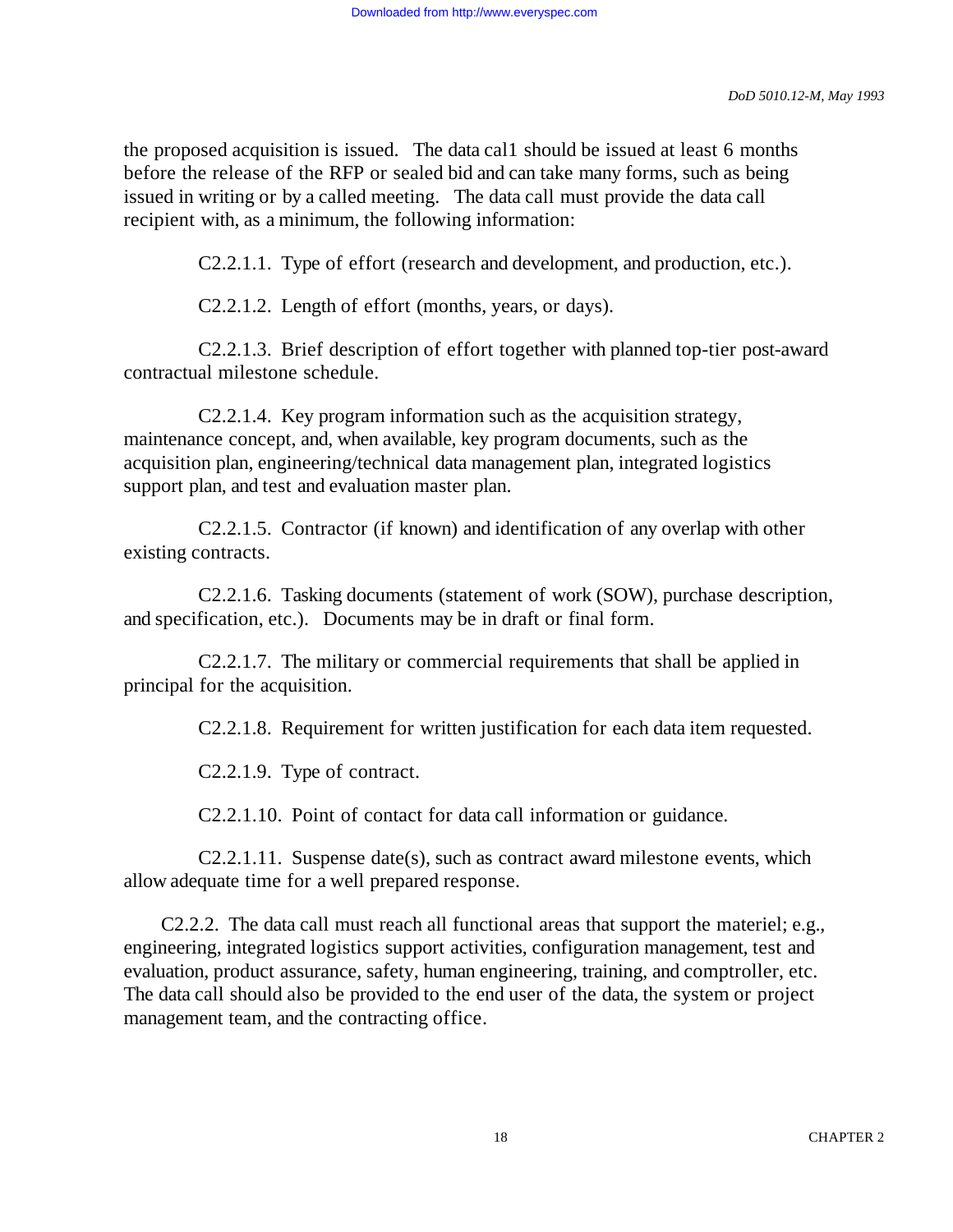#### C2.3. DATA CALL RESPONSE

C2.3.1. Data call recipients have the responsibility for responding to the data call through their established functional organizations. Each functional area must identify specific, minimum essential data requirements based on the intended use of the data, tailored to delete unnecessary data preparation. Those data call participants must refer to the SOW or other requirements' documents that define contractual tasking to determine the deliverable data requirements to preclude ordering data that is not supported by a valid requirement.

C2.3.2. Source documents cited for tasking purposes must be tailored to delete unnecessary data preparation tasks. Where such documents do not provide clear data requirements, the data tasking requirements must be written into the SOW in concise and unambiguous terms.

C2.3.3. All data requirements to be included in a solicitation or contract, with the exception of data acquired by any clauses of the FAR or the DFARS (references (j) and (b)), must be selected from the listing of OMB-cleared data acquisition documents (i.e., military specifications, military standards, and the DIDs in the AMSDL, DoD 5010.12-L (reference (a)). If reference (a) does not contain an appropriate cleared DID, one must be prepared in accordance with DoD-STD-963 (reference (g)) and, unless it is for one-time use for a single acquisition, cleared by the AMSDL Clearance Office to comply with the requirements of Pub. L. No. 96-511 (1980) reference (d)). Additional guidance for the preparation, coordination, clearance, and approval of the DIDs is in Chapter 8 of this Manual.

C2.3.4. The response to the data call is critical and provides the basis for the user's data requirements becoming contractual requirements. Those requirements shall be consolidated and reviewed at several management levels, any one of which may challenge the need for the data. Flawed or unneeded requirements should be identified and revised or rejected and removed before contractual application. Care must be taken when initially establishing data requirements to prevent additional research, review, rewrite, and justification after contract implementation. Following the selection of minimum essential data requirements, specific guidance (if necessary) and justification for each data item must be provided to the initiator of the data call.

#### C2.4. PREPARATION OF DATA ITEM DESCRIPTIONS (DIDs)

C2.4.1. In reviewing the AMSDL, DoD 5010.12-L (reference (a)), it may be determined that an existing DID does not satisfy the requirement, even through tailoring (see Chapter 3, section C3.2, of this Manual for tailoring guidance), or that there are no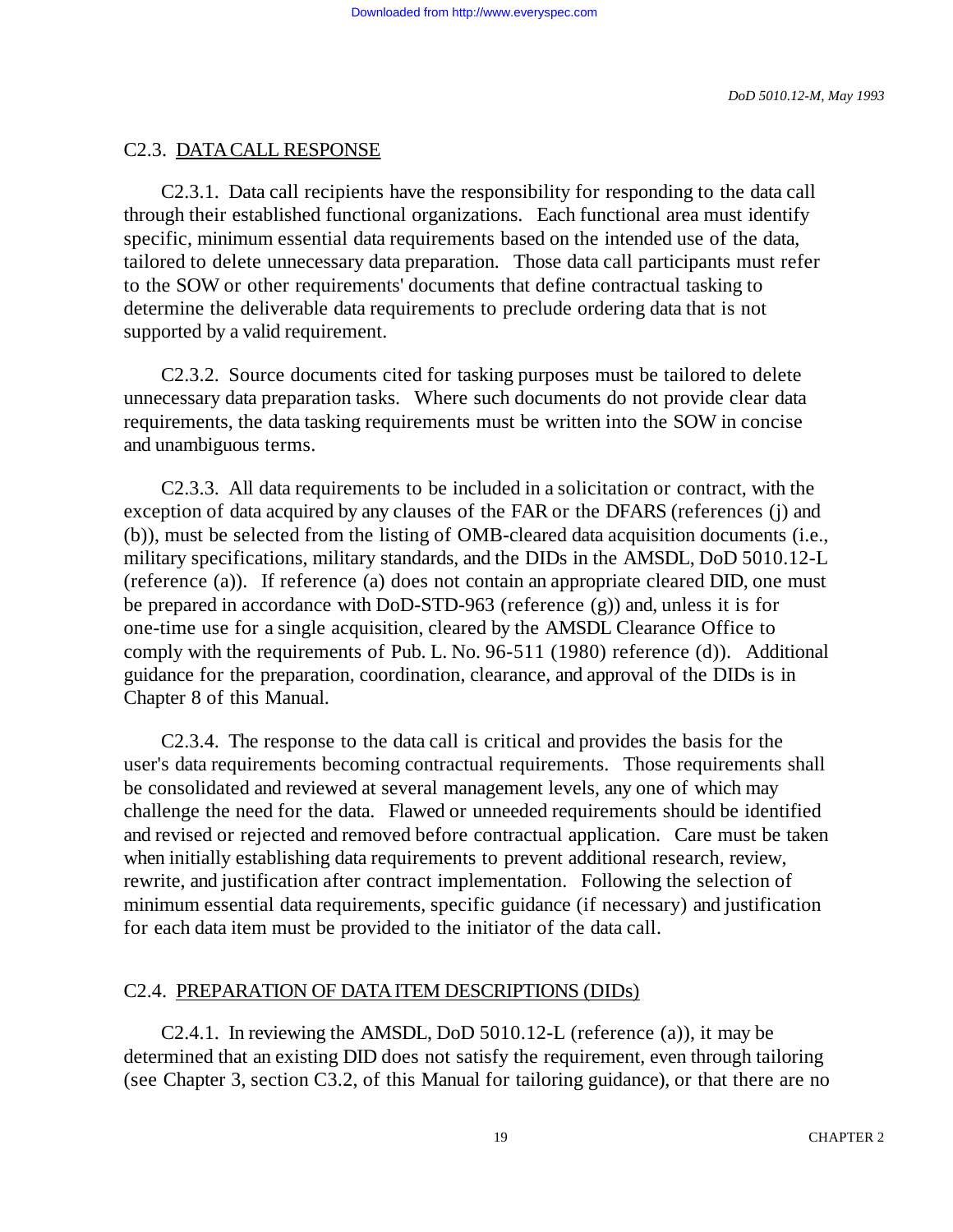DIDs that address the data requirement. In those instances, action must be taken, in accordance with DoD-STD-963 (reference (g)), to formally revise an existing DID to incorporate the additional requirements, to prepare a new DID or to prepare a one-time DID. Additional guidance for processing the DIDs is contained in Chapter 8 of this Manual.

C2.4.2. If the decision is made to revise or supersede the existing DID, the following actions should be started:

C2.4.2.1. Contact the office of primary responsibility (OPR) for the existing DID to obtain their consent to revise or supersede the DID. The OPR is shown in block 5 of the DID and in Section II of the AMSDL (reference (a)) by their designated office symbols and codes, usually contained in the SD-1 (reference (k)). If reference (k) does not contain the OPR's designated office symbols and codes, the data management focal point for the Service or Agency responsible for the DID should be contacted for assistance. The focal points, with their names and telephone numbers, are listed in Section F. of reference (a).

C2.4.2.2. Provide a draft copy of the revised DID to the OPR for review. If the OPR concurs with the revision, the OPR should then submit the revised DID to the AMSDL Clearance Office for clearance in accordance with Part 9, Section B of DoD Instruction 5000.2 (reference (f)). If the OPR does not concur with the revision, the cognizant DoD Components' Data Management Focal Point or the AMSDL Clearance Office may be contacted to determine if a revision is necessary or if a separate DID may be cleared.

C2.4.3. If a new DID is required, it must be prepared in accordance with DoD-STD-963 (reference (g)), coordinated with the other interested DoD Components or activities, and submitted to the AMSDL Clearance Office for clearance in accordance with Part 9, Section B of DoD Instruction 5000.2 (reference (f)).

C2.4.4. If a unique data requirement is identified for which recurring contractual use is not anticipated, a one-time DID may be prepared in accordance with reference (g). The DoD Component is responsible for assigning an identification number to the one-time DID and for ensuring that this DID is used on only one specific contract.

#### C2.5. DATA REQUIREMENTS CONSOLIDATION

C2.5.1. On receipt of all inputs (including negative responses) resulting from the data call, the data requirements must be consolidated into one cohesive package. This is generally accomplished by the organizational data manager, dependent on the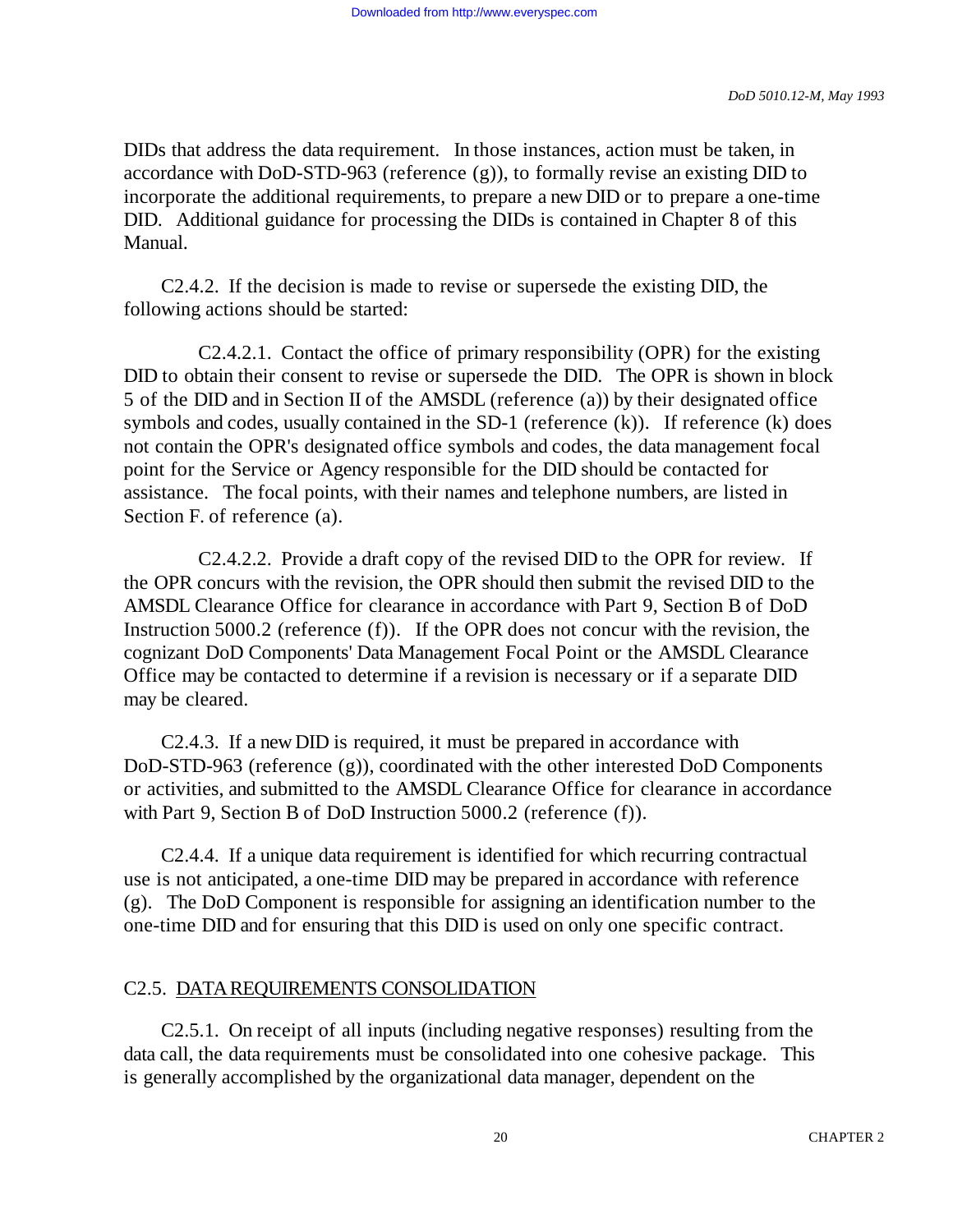organizational structure. The consolidation of the data requirements shall be completed and the results identified on the DD Form 1423, the CDRL. Chapter 3 provides detailed requirements for acquisition of data using the CDRL.

C2.5.2. The data requirements consolidation process is a significant step in the overall data management process. The effective use of that consolidation process usually determines how well the data package goes through the review process.

## C2.6. DATA REQUIREMENTS REVIEWS

C2.6.1. A Data Requirements Review Board (DRRB) shall be established in accordance with Part 9, Section B, of DoD Instruction 5000.2 (reference (f)). The DRRB shall be responsible for authenticating all data requirements (including the corresponding SOW tasking requirements) for any acquisition having an estimated total contract cost of 5,000,000 dollars or more. Lower-dollar thresholds for convening a DRRB may be established by each DoD Component based on the circumstances of the acquisition.

C2.6.2. The DRRB shall be organized in a manner that shall ensure that all data requirements and their associated tasks are reviewed by a cross-section of the functional elements providing support to the system and/or equipment. A sound DRRB should include a Chair, a Vice Chair, Secretary, Board members, and alternate members. The membership of the DRRB shall be at a level of management having authority to approve or disapprove the data requirements and associated tasks for their respective functions. Normally, engineering, product assurance, safety, test and evaluation, acquisition, contracts, legal counsel, management, financial, training, logistics support, configuration management and data user functions are represented on the Board, as required. The command CALS implementing office should be represented on the board as well.

C2.6.3. Operating instructions for the DRRB should be established by the organizational data management officer. Minutes of each DRRB should be taken to document the approval or reasons for disapproval of all data items submitted for review, and to list all action items assigned at the meeting. Also, a copy of those minutes should be distributed to all data call respondents, and the status of action items assigned at the DRRB should be actively maintained until closed out to the satisfaction of the DRRB Chair. The operating instructions should identify who is responsible for taking and issuing minutes, who will chair the DRRB, and who will accomplish all the other functions described herein.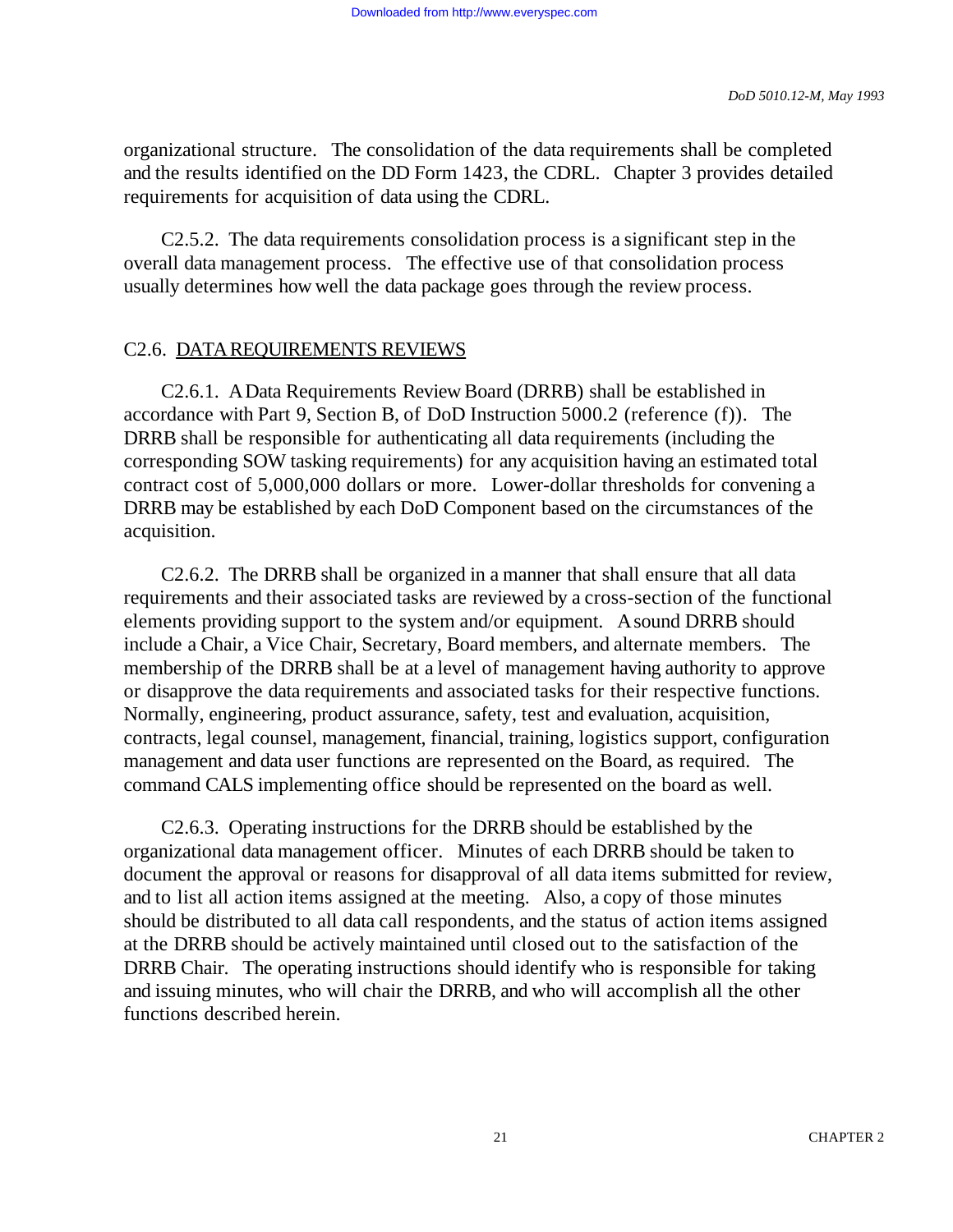C2.6.4. Usually the DRRB Chair is vested with total decision responsibility for all DRRB actions and dissenting opinion is made a matter of record in the DRRB minutes. However, when a DoD Component allows DRRB decisions to be reviewed through DoD Component organizational levels, at the request of dissenting members, the DoD Component must establish specific time constraints and a single organizational level responsible for resolving DRRB dissenting opinion to meet scheduled acquisition milestones.

C2.6.5. The function of the DRRB is to review all deliverable data requirements, ensuring that:

C2.6.5.1. Intended users of the data are in agreement with the needs and requirements of the proposed acquisition and that the requirements conform to applicable clauses of the FAR and the DFARS (references (j) and (b)).

C2.6.5.2. Only essential data, in the most economical form, is requested and defined, including minimum quantities, consideration of contractor format, use of preliminary or informal data to meet initial needs, avoiding premature and expensive final deliveries, and use of data updates by means other than total resubmissions.

C2.6.5.3. Approval requirements, delivery dates, and deferred ordering or delivery of data are reasonable, consistent with program schedule, and have been properly specified on the DD Form 1423.

C2.6.5.4. Adequate QA data and/or warranty provisions have been identified in the contract schedule to ensure that data produced and delivered shall meet its intended use.

C2.6.5.5. All DIDs referenced on the DD Form 1423 are listed in Section II of the AMSDL (reference (a)), or are one-time DIDs prepared per DoD-STD-963 (reference (g)), or are newly approved DIDs appropriately tailored for contract application.

C2.6.5.6. All requirements for the format, content, preparation, media, and delivery of the data are either referenced in the contract solicitation or on the DD Form 1423 to permit pricing using the over-and-above method contained in Chapter 5 of this Manual.

C2.6.5.7. All data requirements are traceable to the contract reference in block 5 of the DD Form 1423.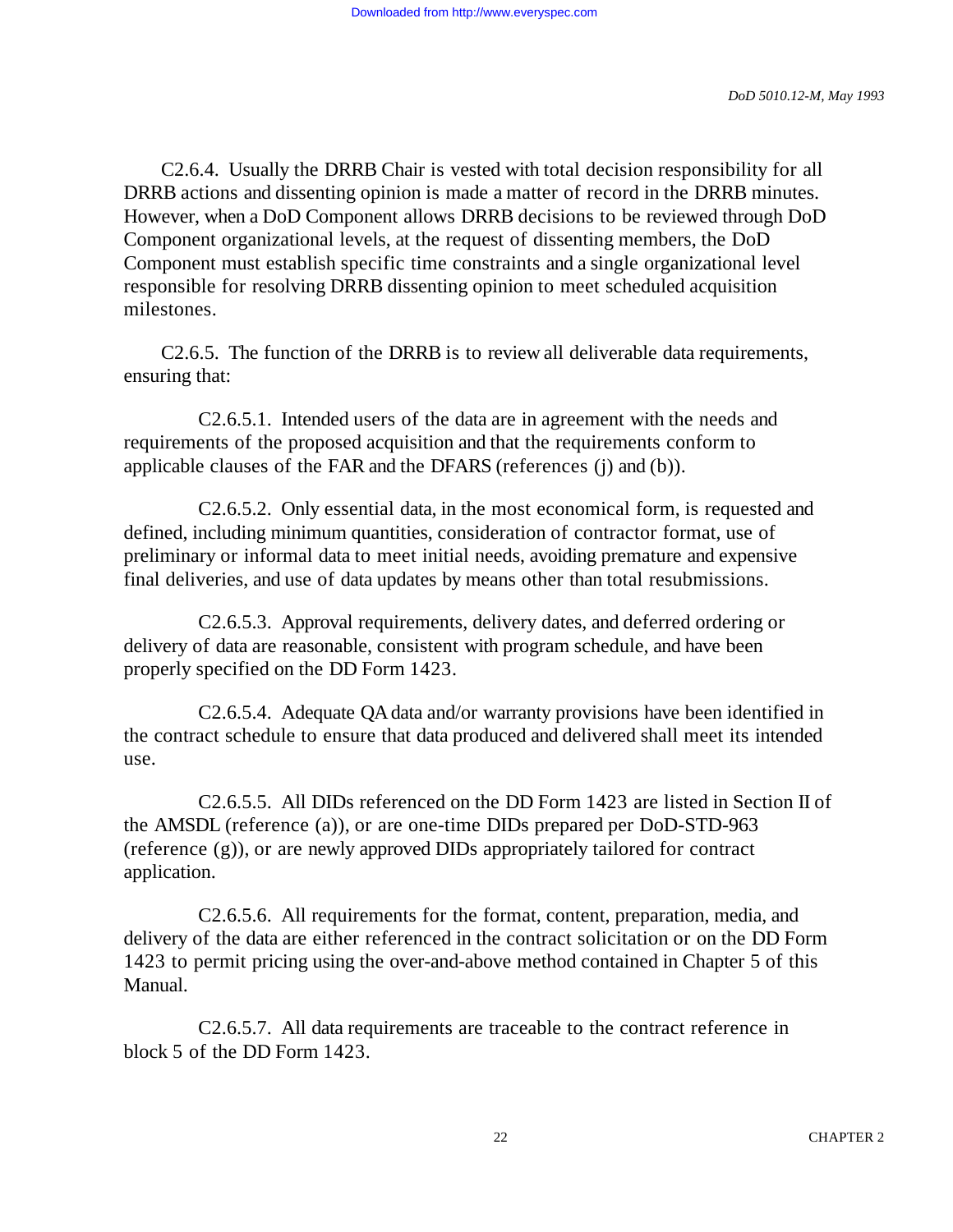C2.6.5.8. All significant changes to a DD Form 1423 are reviewed and approved.

C2.6.6. For acquisitions having an estimated total contract cost of less than 5,000,000 dollars, data reviews may be performed on a formal (DRRB) or informal basis to meet the needs of the DoD Component.

## C2.7. COMMERCIAL PRODUCT ACQUISITIONS

Data managers should consult with the contracting officer to determine if a particular procurement of commercial items, commercial computer software, or commercial computer software will be made under the procedures in the DFARS, Subpart 211 (reference (b). If so, the procedures and contract clauses in Subpart 211 of reference (b) shall have precedence over other FAR and DFARS procedures and clauses. Those procedures and clauses limit the types of data that may be acquired for commercial items, commercial computer software, and commercial computer software documentation.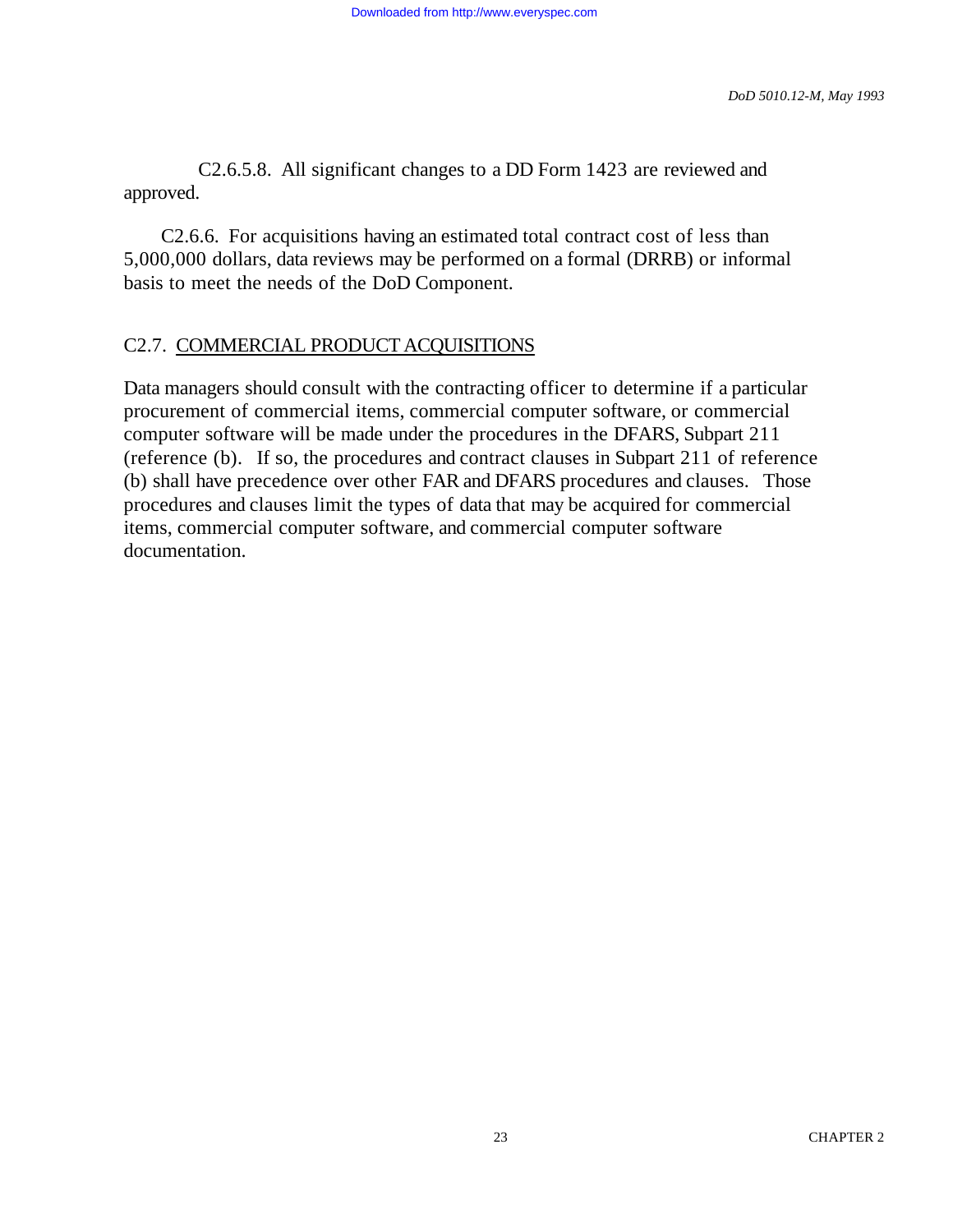*DoD 5010.12-M, May 1993*

## C3. CHAPTER 3

## AQUISITION OF DATA

#### C3.1. ESTABLISHMENT OF DATA REQUIREMENTS

C3.1.1. Data requirements shall be established based on the intended use of the data with consideration given to the immediate planned and probable future use of the system, materiel, or service to which the data relates. Care must be taken to ensure that appropriate data requirements are established. Too much data may be costly and useless, while insufficient data can have a negative impact on future production, operations, maintenance, and logistics support of equipment.

C3.1.2. All data requirements shall be consistent with the data acquisition documents and tasking requirements imposed by the contract and shall be tailored, as appropriate, to ensure that only essential data is acquired. Data acquisition documents are defined as only those DIDs, specifications, and standards listed in DoD 5010.12-L (reference (a)), or one-time DIDs prepared in accordance with DoD-STD-963 (reference (g)) that provides the authorized format and content of all data requirements listed on DD Form 1423. It is also important to note that the DFARS, Subpart 252.227-7031 (reference (b)), states that the contractor is required to deliver only data listed on the DD Form 1423, plus all data deliverable under contract clauses prescribed in the FAR (reference  $(i)$ ) and in reference  $(b)$ .

C3.1.3. When feasible, a draft RFP should be used to solicit industry comments on data requirements to determine possible use of contractor-formatted data, to obtain their recommendations on data essentiality or alternate approaches to meeting data requirements, and to identify digital data access and delivery opportunities. Review of those industry comments should serve to minimize data requirements costs before issuance of a formal RFP.

C3.1.4. If a procurement of commercial items, commercial computer software, or commercial computer software will be conducted under the DFARS, Subpart 211 (reference b)), the Government's ability to require the contractor to provide data related to the commercial items, software, or software documentation is restricted. Data requirements for commercial items, software, and software documentation must conform to the requirements in reference (b), Subpart 211. Those requirements have precedence over other FAR (reference (j)) and reference (b) requirements.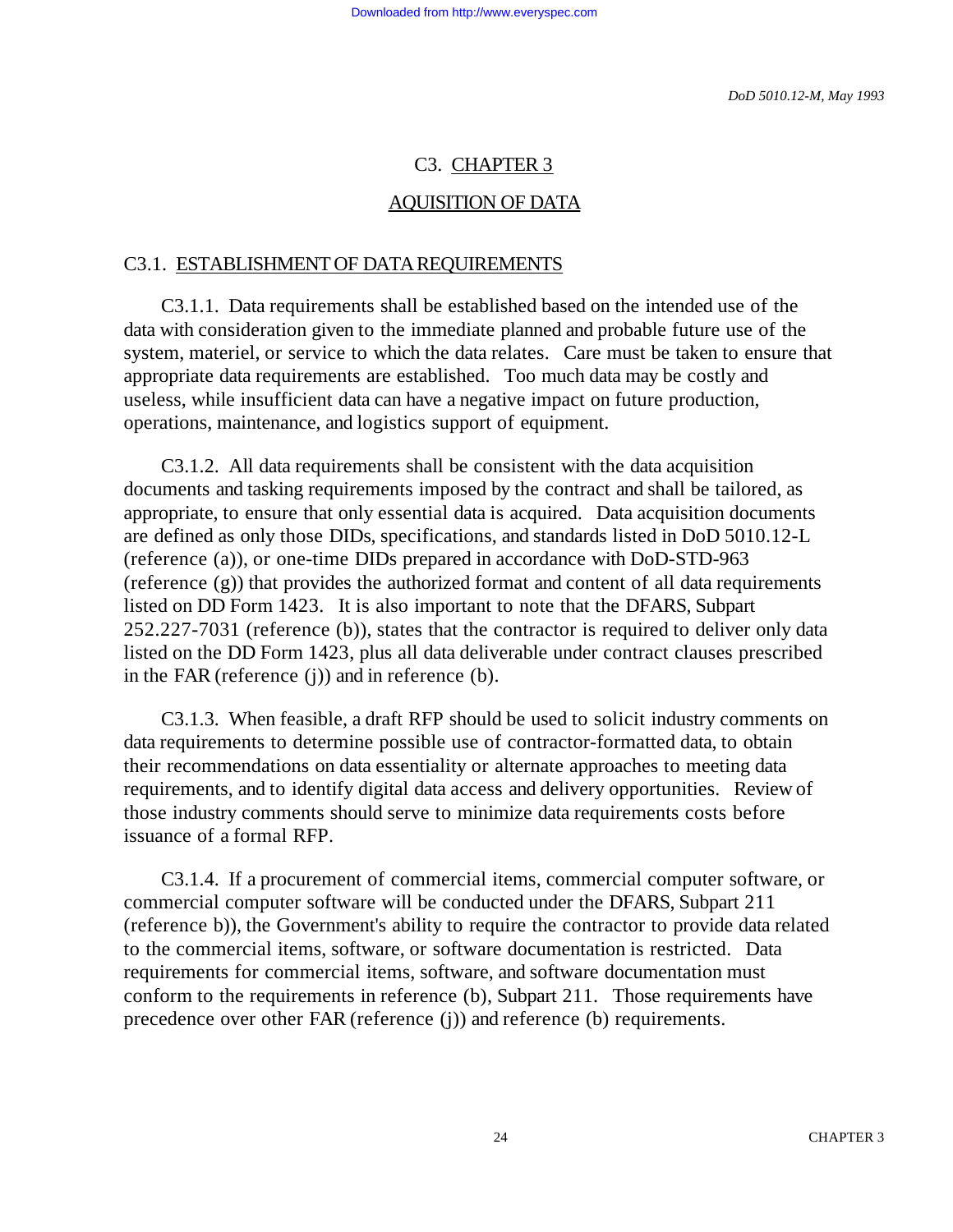#### C3.2. TAILORING AND STREAMLINING OF DATA REQUIREMENTS

C3.2.1. Overstating data requirements contained in data acquisition documents in contracts often leads to increased cost and delay in delivery. This misapplication can be attributed to past emphasis on achieving maximum performance regardless of cost; to the attitude that data acquisition documents, as published, were mandatory and had to be totally applied; and to the lack of emphasis on tailoring or streamlining of those documents to a specific need.

C3.2.2. Tailoring shall be accomplished by deleting requirements from the data acquisition documents (i.e., paragraphs, sentences, or words) that are not needed or not applicable to the acquisition. Block 16 of the DD Form 1423 may be used to explain how a particular DID applies to the specific acquisition if the original format, content, intent, scope, and deliverables of the data acquisition document are not exceeded or increased. (Tailoring accomplished by modifications, addenda, supplements, or other types of revisions that exceed or increase the content, intent, scope, and deliverable of the data requirements of an approved data acquisition document are prohibited. If the data acquisition document need should need additional requirements, the document must be formally revised to incorporate the added requirements and receive OMB clearance before use in a contract.)

C3.2.3. Basically, streamlining is the process of reviewing all contract requirements documents and making them as relevant to the acquisition as possible. Throughout the streamlining process, judgment must be exercised to achieve the desired balance among competing program objectives. To balance performance, and life-cycle cost considerations, it is important that data acquisition documents be applied in a prudent manner and, at the same time, be properly tailored to ensure that essential operational requirements are maintained. Detailed guidance pertaining to the tailoring of contract requirements documents during the acquisition streamlining process is in MIL-HDBK-248 (reference (1)). (When invoking streamlining to first or second document levels, extreme care should be taken to specifically and additionally invoke those lower-level documents required to provide key design control provisions.)

C3.2.4. Data acquisition documents should specify delivery of data in contractor format when format requirements have no direct bearing on the utility of the data and when contract format will not increase the cost of the data to the Government. The following actions should be taken if it appears that contractor format may not satisfy the Government's minimum needs: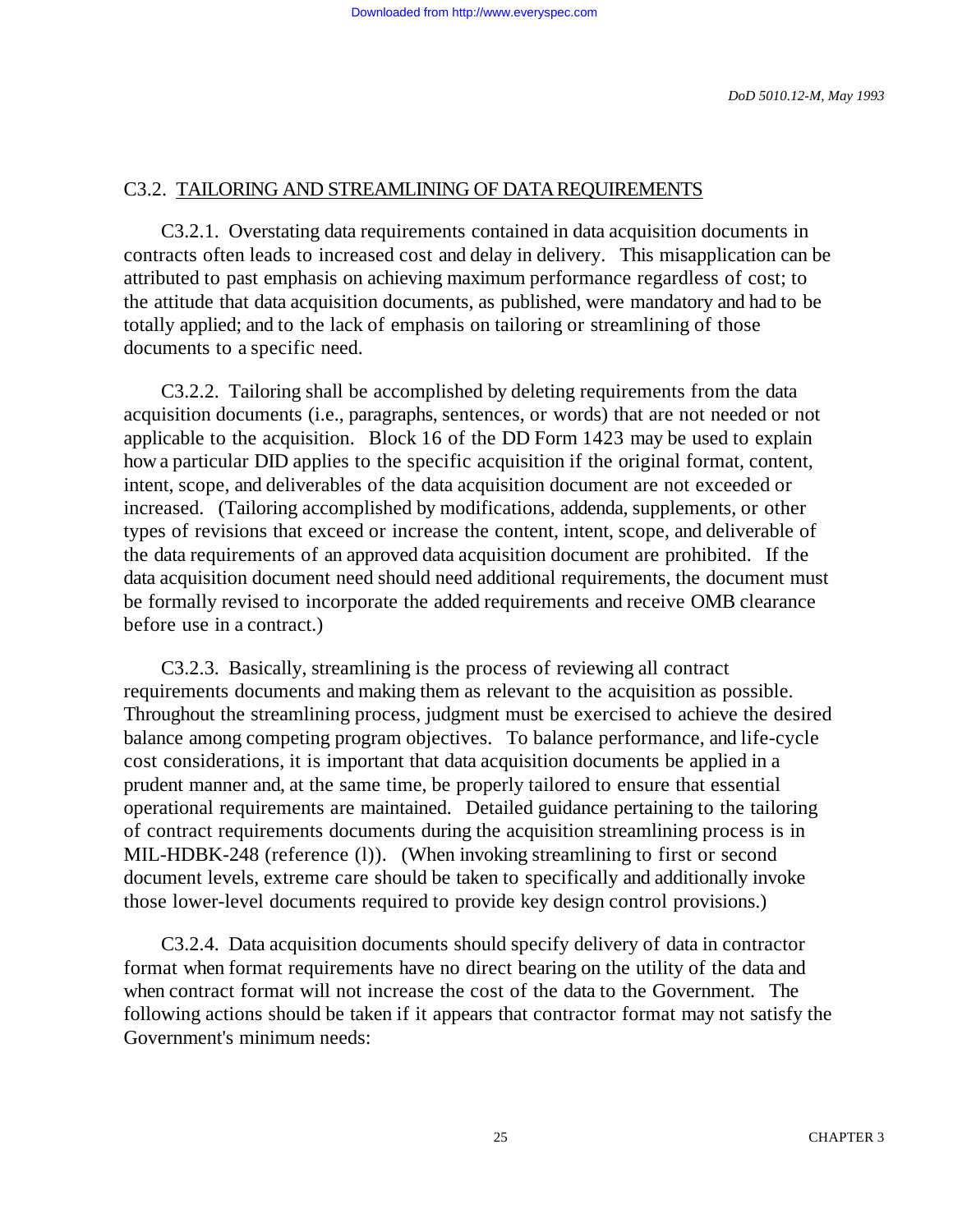C3.2.4.1. If a non-competitive contract is planned, the prospective contractor should be asked to propose an alternative to the contractor and Government data formats that will reduce the data's cost to the Government.

C3.2.4.2. If a competitive procurement is planned, data managers should request that the contracting officer structure the solicitation, including appropriate evaluation criteria, to permit offerors to propose alternative data formats that will reduce the data acquisition costs. The solicitation must advise the offerors that the alternate data formats will be evaluated as part of the source selection process.

C3.2.5. When available, maximum use should be made of contractor-provided services for electronic access and delivery of contractually required information. Data to be delivered in digital form shall comply with the Computer-Aided Acquisition and Logistics Support (CALS) requirements of Part 6, Section N, of DoD Instruction 5000.2, the format and content requirements of DoD-STD-963, and the guidance of MIL-HDBK-59 (references (f), (g), and (h)). Also, the DoD Components' CALS implementing office should be contacted for current guidance when the delivery of the technical data in digital form will be a contract requirement. Before developing contract data requirements that will permit data to be delivered in a digital format, data managers shall ensure that the DoD activities to which the data will be delivered have, or will have, the required hardware, software, and other necessary capabilities to receive, use, store, maintain, and distribute the data and to protect the data from unauthorized release or disclosure. Similarly, when a contract requires the contractor to deliver data to another contractor, (e.g., leader-follower, teaming arrangements, GFE suppliers, etc.), data managers shall ensure that the contractual arrangements will not be affected by permitting the prime contractor to deliver data in a digital format.

## C3.3. DD FORM 1423, CONTRACT DATA REQUIREMENTS LIST (CDRL)

C3.3.1. Use of DD Form 1423, the CDRL. The CDRL provides a contractual method to direct the contractor to prepare and deliver data that meets specific approval and acceptance criteria. With the exception of data specifically required by Subpart 52.2 of the FAR or Subpart 252 of the DFARS (references (j) and (b)), or specifically excepted by Subpart 227.405.70 of reference (b), all data-generating or record-keeping data requirements shall be listed on the DD Form 1423. Data format and content are established by data acquisition documents that (with the exception of one-time DIDs)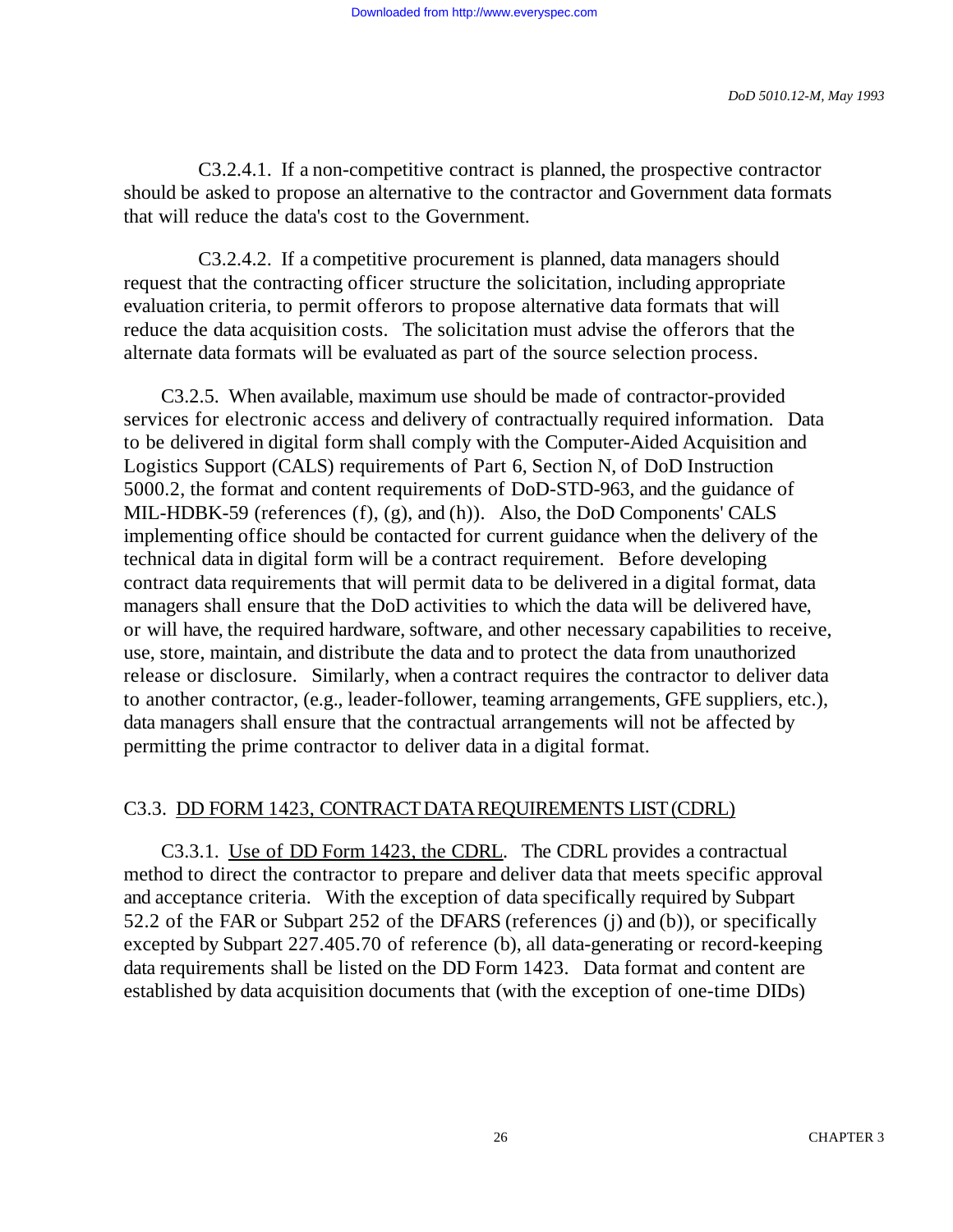are approved and given OMB clearance by the AMSDL Clearance Office, in accordance with Part 9, Section B of reference (f), and listed in the AMSDL, DoD 5010.12-L (reference (a)). The data acquisition documents are listed on the CDRL in block 4 as the authority for the data requirements.

C3.3.2. CDRL Supplemental Section. To assist the contractor in complying with the requirements of the CDRL, a supplemental section should be provided with each CDRL package. Included in this section should be such information as follows:

C3.3.2.1. Definitions of acronyms and abbreviations, if not explained elsewhere in the materiel provided to the contractor.

C3.3.2.2. Full-mailing addresses for data recipients designated in block 14 that includes an explanation of office symbols and codes.

C3.3.2.3. Special procedures or additional information not in block 16 that pertains to review and approval of a data item when block 8 requires Government approval of the data item before final preparation.

C3.3.2.4. The data that will be subject to the deferred delivery per the DFARS, Subpart 252.227-7026 (reference (b)), when invoked.

C3.3.2.5. Procedures for data that will be subject to deferred ordering when invoked by the contracting officer.

C3.3.2.6. Criteria and procedures for marking technical data with distribution statements (see Chapter 4 of this Manual).

C3.3.2.7. Special instructions for the inspection and acceptance of data using a DD Form 250, "Material Inspection and Receiving Report."

C3.3.2.8. Procedures for accommodating and accepting data transmitted by facsimile or electronic methods when permitted by terms of the contract.

C3.3.2.9. Expanded criteria for use in determining the price group that applies to the data to be delivered.

C3.3.2.10. Limitation applied to control unnecessary or routine use of expensive overnight courier and/or delivery service for data deliveries.

C3.3.2.11. Lists of DoD TMs known to be impacted by the CDRL exhibit.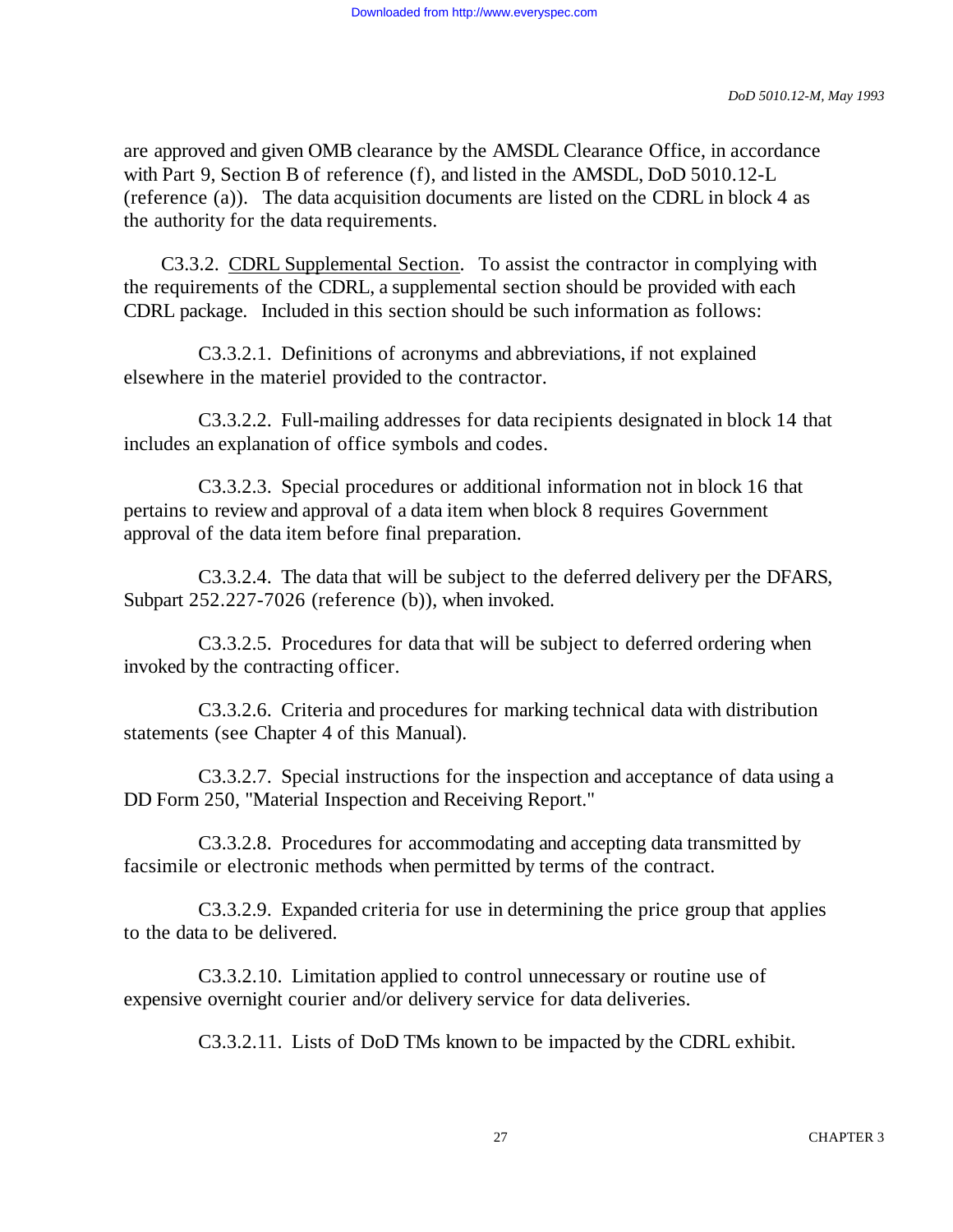C3.3.2.12. A copy of any one-time DIDs being used for the acquisition.

C3.3.3. Instructions for Completing the DD Form 1423. The DD Form 1423 exists in three automatable versions. The basic DD Form 1423 (Figure C3.F1.) allows up to four data items to be listed on one form. The DD Form 1423-1 (Figure C3.F2.) has an expanded "Remarks" block (block 16) and accommodates only one data item. The DD Form 1423-2 (Figure C3.F3.), which also has an expanded "Remarks" block, allows up to two data items to be listed. Entries must be made in blocks 1, 2, 4, 5, 6, 7, 8, 9, 10, 12, 14, and 15 of the DD Form 1423. Where it is determined that blocks are not applicable, insert "N/A" to indicate that those blocks were not overlooked. The DD Form 1423 shall be completed as follows: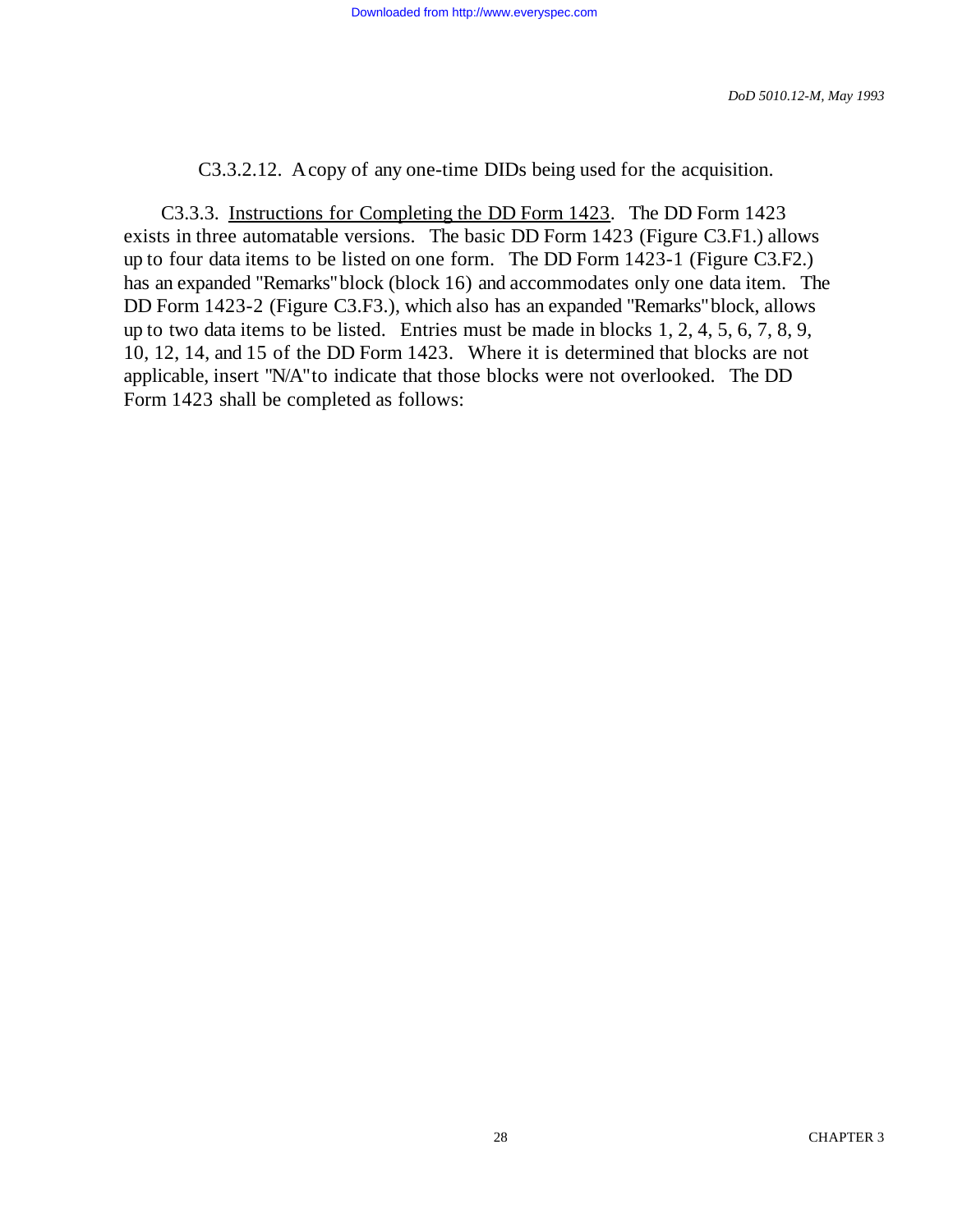# Figure C3.F1. DD Form 1423

| Public reporting burden for this collection of information is retimated to average add hours per requirements including the time for reviewing instructions, searching<br>burden estimate or any other appears of this collection<br>A. CONTRACT LINE ITEM NO.<br><b>B. EXHIBIT</b><br>C. CATEGORY:<br>В<br>TDP<br>X<br>OTHER<br>TM<br>D. SYSTEM/ITEM<br>E. CONTRACT/PR NO.<br><b>F. CONTRACTOR</b><br>F-99 Controls Upgrade<br>D92-8000097A-920<br>XSOFT INC. (D9999)<br>1. DATA ITEM NO. 2. TITLE OF DATA ITEM<br>3. SUBTITLE<br>17. PRICE GROUP<br>Firmware Load Manual<br>Prototype<br>4. AUTHORITY (Data Acquisition Document No.)<br><b>5. CONTRACT REFERENCE</b><br><b>6. REQUIRING OFFICE</b><br>18. ESTIMATED<br>TOTAL PRICE<br>TMCR 86-01<br>SOW Para. C.4.2<br>AFMC/EN<br>DIST STATEMENT<br><b>10. FREQUENCY</b><br><b>12. DATE OF FIRST SUBMISSION</b><br>9.<br>14.<br><b>DISTRIBUTION</b><br>REQUIRED<br>OTIME<br>See Blk 16<br><b>b.</b> COPIES<br>D<br>11. AS OF DATE<br>13. DATE OF SUBSEQUENT<br>a. ADDRESSEE<br>Final<br>Draft<br>N/A<br>Req<br>Repro<br>AFMC/EN<br>1<br>B1k 12:<br>Due 60 days after Critical Design Review<br>(CDR)<br>1<br><b>15. TOTAL</b><br>1. DATA ITEM NO. 2. TITLE OF DATA ITEM<br>3. SUBTITLE<br>17. PRICE GROUP<br>0003<br>Control System Test Manual<br>Prototype<br>4. AUTHORITY (Data Acquisition Document No.)<br><b>S. CONTRACT REFERENCE</b><br><b>6. REQUIRING OFFICE</b><br>18. ESTIMATED<br>TMCR 86-01<br>SOW Para. $C.4.3$<br>AFMC/EN<br>7. DD 250 REQ<br>DIST STATEMENT<br>10 FREQUENCY<br>9.<br>12. DATE OF FIRST SUBMISSION<br>14.<br>DISTRIBUTION<br>LT<br>OTIME<br>See Blk 16<br><b>b</b> coeirs<br>& APP CODE<br>D<br>11. AS OF DATE<br>13. DATE OF SUBSEQUENT<br><b>a. ADDRESSEE</b><br>Final<br>Draft<br>Rea<br>Repro<br>MА<br>16. REMARKS<br>AFMC/EN<br>Blk 12: Due 60 days after CDR.<br>15. TOTAL<br>1. DATA ITEM NO. 2. TITLE OF DATA ITEM<br>3. SUBTITLE<br>Control Operation Manual<br>Prototype<br>4. AUTHORITY (Data Acquisition Document No.)<br><b>S. CONTRACT REFERENCE</b><br><b>6. REQUIRING OFFICE</b><br><b>18. ESTIMATED</b><br>TOTAL PRICE<br>TMCR 86-01<br>SOW Para. C.4.4<br>AFMC/EN<br>DIST STATEMENT<br><b>10. FREQUENCY</b><br>12. DATE OF FIRST SUBMISSION<br>٩.<br>14.<br><b>DISTRIBUTION</b><br><b>OTIME</b><br>See Blk 16<br><b>b. COPIES</b><br><b>11. AS OF DATE</b><br>13. DATE OF SUBSEQUENT<br>D<br>a. ADDRESSEE<br>Final<br>Draft<br>Req<br>Repro<br>AFMC/EN<br>Blk 12: Due 90 days after CDR.<br><b>15. TOTAL</b><br>1. DATA ITEM NO. 2. TITLE OF DATA ITEM<br>3. SUBTITLE<br>17. PRICE GROUP<br>4. AUTHORITY (Data Acquisition Document No.)<br><b>S. CONTRACT REFERENCE</b><br><b>6. REQUIRING OFFICE</b><br>18. ESTIMATED<br>DIST STATEMENT<br>10. FREQUENCY<br>9.<br>12. DATE OF FIRST SUBMISSION<br><b>DISTRIBUTION</b><br>14<br><b>REQUIRED</b><br><b>b. COPIES</b><br>11. AS OF DATE<br>13. DATE OF SUBSEQUENT<br>a. ADDRESSEE<br>Final<br><b>Draft</b><br>Repro<br>Reg<br>16. REMARKS<br>15. TOTAL<br><b>G. PREPARED BY</b><br>H. DATE<br><b>L APPROVED BY</b><br>J. DATE<br>DD Form 1423, JUN 90<br>$Page$ $T$<br><sub>of</sub> 36 <sub>Pages</sub><br>Previous editions are asolete |                    | CONTRACT DATA REQUIREMENTS LIST |  | Form Approved<br>OMB No. 0704-0188 |  |  |  |  |  |                 |                    |
|-----------------------------------------------------------------------------------------------------------------------------------------------------------------------------------------------------------------------------------------------------------------------------------------------------------------------------------------------------------------------------------------------------------------------------------------------------------------------------------------------------------------------------------------------------------------------------------------------------------------------------------------------------------------------------------------------------------------------------------------------------------------------------------------------------------------------------------------------------------------------------------------------------------------------------------------------------------------------------------------------------------------------------------------------------------------------------------------------------------------------------------------------------------------------------------------------------------------------------------------------------------------------------------------------------------------------------------------------------------------------------------------------------------------------------------------------------------------------------------------------------------------------------------------------------------------------------------------------------------------------------------------------------------------------------------------------------------------------------------------------------------------------------------------------------------------------------------------------------------------------------------------------------------------------------------------------------------------------------------------------------------------------------------------------------------------------------------------------------------------------------------------------------------------------------------------------------------------------------------------------------------------------------------------------------------------------------------------------------------------------------------------------------------------------------------------------------------------------------------------------------------------------------------------------------------------------------------------------------------------------------------------------------------------------------------------------------------------------------------------------------------------------------------------------------------------------------------------------------------------------------------------------------------------------------------------------------------------------------------------------------------------------------------------------------------------------------------------------------------------------------------------------------------------------------------------------|--------------------|---------------------------------|--|------------------------------------|--|--|--|--|--|-----------------|--------------------|
|                                                                                                                                                                                                                                                                                                                                                                                                                                                                                                                                                                                                                                                                                                                                                                                                                                                                                                                                                                                                                                                                                                                                                                                                                                                                                                                                                                                                                                                                                                                                                                                                                                                                                                                                                                                                                                                                                                                                                                                                                                                                                                                                                                                                                                                                                                                                                                                                                                                                                                                                                                                                                                                                                                                                                                                                                                                                                                                                                                                                                                                                                                                                                                                               |                    |                                 |  |                                    |  |  |  |  |  |                 |                    |
|                                                                                                                                                                                                                                                                                                                                                                                                                                                                                                                                                                                                                                                                                                                                                                                                                                                                                                                                                                                                                                                                                                                                                                                                                                                                                                                                                                                                                                                                                                                                                                                                                                                                                                                                                                                                                                                                                                                                                                                                                                                                                                                                                                                                                                                                                                                                                                                                                                                                                                                                                                                                                                                                                                                                                                                                                                                                                                                                                                                                                                                                                                                                                                                               |                    |                                 |  |                                    |  |  |  |  |  |                 |                    |
|                                                                                                                                                                                                                                                                                                                                                                                                                                                                                                                                                                                                                                                                                                                                                                                                                                                                                                                                                                                                                                                                                                                                                                                                                                                                                                                                                                                                                                                                                                                                                                                                                                                                                                                                                                                                                                                                                                                                                                                                                                                                                                                                                                                                                                                                                                                                                                                                                                                                                                                                                                                                                                                                                                                                                                                                                                                                                                                                                                                                                                                                                                                                                                                               | 0001               |                                 |  |                                    |  |  |  |  |  |                 |                    |
|                                                                                                                                                                                                                                                                                                                                                                                                                                                                                                                                                                                                                                                                                                                                                                                                                                                                                                                                                                                                                                                                                                                                                                                                                                                                                                                                                                                                                                                                                                                                                                                                                                                                                                                                                                                                                                                                                                                                                                                                                                                                                                                                                                                                                                                                                                                                                                                                                                                                                                                                                                                                                                                                                                                                                                                                                                                                                                                                                                                                                                                                                                                                                                                               |                    |                                 |  |                                    |  |  |  |  |  |                 |                    |
|                                                                                                                                                                                                                                                                                                                                                                                                                                                                                                                                                                                                                                                                                                                                                                                                                                                                                                                                                                                                                                                                                                                                                                                                                                                                                                                                                                                                                                                                                                                                                                                                                                                                                                                                                                                                                                                                                                                                                                                                                                                                                                                                                                                                                                                                                                                                                                                                                                                                                                                                                                                                                                                                                                                                                                                                                                                                                                                                                                                                                                                                                                                                                                                               |                    |                                 |  |                                    |  |  |  |  |  |                 |                    |
|                                                                                                                                                                                                                                                                                                                                                                                                                                                                                                                                                                                                                                                                                                                                                                                                                                                                                                                                                                                                                                                                                                                                                                                                                                                                                                                                                                                                                                                                                                                                                                                                                                                                                                                                                                                                                                                                                                                                                                                                                                                                                                                                                                                                                                                                                                                                                                                                                                                                                                                                                                                                                                                                                                                                                                                                                                                                                                                                                                                                                                                                                                                                                                                               |                    |                                 |  |                                    |  |  |  |  |  |                 |                    |
|                                                                                                                                                                                                                                                                                                                                                                                                                                                                                                                                                                                                                                                                                                                                                                                                                                                                                                                                                                                                                                                                                                                                                                                                                                                                                                                                                                                                                                                                                                                                                                                                                                                                                                                                                                                                                                                                                                                                                                                                                                                                                                                                                                                                                                                                                                                                                                                                                                                                                                                                                                                                                                                                                                                                                                                                                                                                                                                                                                                                                                                                                                                                                                                               | 0002               |                                 |  |                                    |  |  |  |  |  |                 |                    |
|                                                                                                                                                                                                                                                                                                                                                                                                                                                                                                                                                                                                                                                                                                                                                                                                                                                                                                                                                                                                                                                                                                                                                                                                                                                                                                                                                                                                                                                                                                                                                                                                                                                                                                                                                                                                                                                                                                                                                                                                                                                                                                                                                                                                                                                                                                                                                                                                                                                                                                                                                                                                                                                                                                                                                                                                                                                                                                                                                                                                                                                                                                                                                                                               |                    |                                 |  |                                    |  |  |  |  |  |                 |                    |
|                                                                                                                                                                                                                                                                                                                                                                                                                                                                                                                                                                                                                                                                                                                                                                                                                                                                                                                                                                                                                                                                                                                                                                                                                                                                                                                                                                                                                                                                                                                                                                                                                                                                                                                                                                                                                                                                                                                                                                                                                                                                                                                                                                                                                                                                                                                                                                                                                                                                                                                                                                                                                                                                                                                                                                                                                                                                                                                                                                                                                                                                                                                                                                                               |                    |                                 |  |                                    |  |  |  |  |  |                 |                    |
|                                                                                                                                                                                                                                                                                                                                                                                                                                                                                                                                                                                                                                                                                                                                                                                                                                                                                                                                                                                                                                                                                                                                                                                                                                                                                                                                                                                                                                                                                                                                                                                                                                                                                                                                                                                                                                                                                                                                                                                                                                                                                                                                                                                                                                                                                                                                                                                                                                                                                                                                                                                                                                                                                                                                                                                                                                                                                                                                                                                                                                                                                                                                                                                               | 7. DD 250 REQ      |                                 |  |                                    |  |  |  |  |  |                 |                    |
|                                                                                                                                                                                                                                                                                                                                                                                                                                                                                                                                                                                                                                                                                                                                                                                                                                                                                                                                                                                                                                                                                                                                                                                                                                                                                                                                                                                                                                                                                                                                                                                                                                                                                                                                                                                                                                                                                                                                                                                                                                                                                                                                                                                                                                                                                                                                                                                                                                                                                                                                                                                                                                                                                                                                                                                                                                                                                                                                                                                                                                                                                                                                                                                               | DD                 |                                 |  |                                    |  |  |  |  |  |                 |                    |
|                                                                                                                                                                                                                                                                                                                                                                                                                                                                                                                                                                                                                                                                                                                                                                                                                                                                                                                                                                                                                                                                                                                                                                                                                                                                                                                                                                                                                                                                                                                                                                                                                                                                                                                                                                                                                                                                                                                                                                                                                                                                                                                                                                                                                                                                                                                                                                                                                                                                                                                                                                                                                                                                                                                                                                                                                                                                                                                                                                                                                                                                                                                                                                                               | 8. APP CODE        |                                 |  |                                    |  |  |  |  |  |                 |                    |
|                                                                                                                                                                                                                                                                                                                                                                                                                                                                                                                                                                                                                                                                                                                                                                                                                                                                                                                                                                                                                                                                                                                                                                                                                                                                                                                                                                                                                                                                                                                                                                                                                                                                                                                                                                                                                                                                                                                                                                                                                                                                                                                                                                                                                                                                                                                                                                                                                                                                                                                                                                                                                                                                                                                                                                                                                                                                                                                                                                                                                                                                                                                                                                                               |                    |                                 |  |                                    |  |  |  |  |  |                 |                    |
|                                                                                                                                                                                                                                                                                                                                                                                                                                                                                                                                                                                                                                                                                                                                                                                                                                                                                                                                                                                                                                                                                                                                                                                                                                                                                                                                                                                                                                                                                                                                                                                                                                                                                                                                                                                                                                                                                                                                                                                                                                                                                                                                                                                                                                                                                                                                                                                                                                                                                                                                                                                                                                                                                                                                                                                                                                                                                                                                                                                                                                                                                                                                                                                               | 16. REMARKS        |                                 |  |                                    |  |  |  |  |  |                 |                    |
|                                                                                                                                                                                                                                                                                                                                                                                                                                                                                                                                                                                                                                                                                                                                                                                                                                                                                                                                                                                                                                                                                                                                                                                                                                                                                                                                                                                                                                                                                                                                                                                                                                                                                                                                                                                                                                                                                                                                                                                                                                                                                                                                                                                                                                                                                                                                                                                                                                                                                                                                                                                                                                                                                                                                                                                                                                                                                                                                                                                                                                                                                                                                                                                               |                    |                                 |  |                                    |  |  |  |  |  |                 |                    |
|                                                                                                                                                                                                                                                                                                                                                                                                                                                                                                                                                                                                                                                                                                                                                                                                                                                                                                                                                                                                                                                                                                                                                                                                                                                                                                                                                                                                                                                                                                                                                                                                                                                                                                                                                                                                                                                                                                                                                                                                                                                                                                                                                                                                                                                                                                                                                                                                                                                                                                                                                                                                                                                                                                                                                                                                                                                                                                                                                                                                                                                                                                                                                                                               |                    |                                 |  |                                    |  |  |  |  |  |                 |                    |
|                                                                                                                                                                                                                                                                                                                                                                                                                                                                                                                                                                                                                                                                                                                                                                                                                                                                                                                                                                                                                                                                                                                                                                                                                                                                                                                                                                                                                                                                                                                                                                                                                                                                                                                                                                                                                                                                                                                                                                                                                                                                                                                                                                                                                                                                                                                                                                                                                                                                                                                                                                                                                                                                                                                                                                                                                                                                                                                                                                                                                                                                                                                                                                                               |                    |                                 |  |                                    |  |  |  |  |  |                 |                    |
|                                                                                                                                                                                                                                                                                                                                                                                                                                                                                                                                                                                                                                                                                                                                                                                                                                                                                                                                                                                                                                                                                                                                                                                                                                                                                                                                                                                                                                                                                                                                                                                                                                                                                                                                                                                                                                                                                                                                                                                                                                                                                                                                                                                                                                                                                                                                                                                                                                                                                                                                                                                                                                                                                                                                                                                                                                                                                                                                                                                                                                                                                                                                                                                               |                    |                                 |  |                                    |  |  |  |  |  |                 |                    |
|                                                                                                                                                                                                                                                                                                                                                                                                                                                                                                                                                                                                                                                                                                                                                                                                                                                                                                                                                                                                                                                                                                                                                                                                                                                                                                                                                                                                                                                                                                                                                                                                                                                                                                                                                                                                                                                                                                                                                                                                                                                                                                                                                                                                                                                                                                                                                                                                                                                                                                                                                                                                                                                                                                                                                                                                                                                                                                                                                                                                                                                                                                                                                                                               |                    |                                 |  |                                    |  |  |  |  |  |                 |                    |
|                                                                                                                                                                                                                                                                                                                                                                                                                                                                                                                                                                                                                                                                                                                                                                                                                                                                                                                                                                                                                                                                                                                                                                                                                                                                                                                                                                                                                                                                                                                                                                                                                                                                                                                                                                                                                                                                                                                                                                                                                                                                                                                                                                                                                                                                                                                                                                                                                                                                                                                                                                                                                                                                                                                                                                                                                                                                                                                                                                                                                                                                                                                                                                                               |                    |                                 |  |                                    |  |  |  |  |  |                 |                    |
|                                                                                                                                                                                                                                                                                                                                                                                                                                                                                                                                                                                                                                                                                                                                                                                                                                                                                                                                                                                                                                                                                                                                                                                                                                                                                                                                                                                                                                                                                                                                                                                                                                                                                                                                                                                                                                                                                                                                                                                                                                                                                                                                                                                                                                                                                                                                                                                                                                                                                                                                                                                                                                                                                                                                                                                                                                                                                                                                                                                                                                                                                                                                                                                               |                    |                                 |  |                                    |  |  |  |  |  |                 | <b>TOTAL PRICE</b> |
|                                                                                                                                                                                                                                                                                                                                                                                                                                                                                                                                                                                                                                                                                                                                                                                                                                                                                                                                                                                                                                                                                                                                                                                                                                                                                                                                                                                                                                                                                                                                                                                                                                                                                                                                                                                                                                                                                                                                                                                                                                                                                                                                                                                                                                                                                                                                                                                                                                                                                                                                                                                                                                                                                                                                                                                                                                                                                                                                                                                                                                                                                                                                                                                               |                    |                                 |  |                                    |  |  |  |  |  |                 |                    |
|                                                                                                                                                                                                                                                                                                                                                                                                                                                                                                                                                                                                                                                                                                                                                                                                                                                                                                                                                                                                                                                                                                                                                                                                                                                                                                                                                                                                                                                                                                                                                                                                                                                                                                                                                                                                                                                                                                                                                                                                                                                                                                                                                                                                                                                                                                                                                                                                                                                                                                                                                                                                                                                                                                                                                                                                                                                                                                                                                                                                                                                                                                                                                                                               |                    |                                 |  |                                    |  |  |  |  |  |                 |                    |
|                                                                                                                                                                                                                                                                                                                                                                                                                                                                                                                                                                                                                                                                                                                                                                                                                                                                                                                                                                                                                                                                                                                                                                                                                                                                                                                                                                                                                                                                                                                                                                                                                                                                                                                                                                                                                                                                                                                                                                                                                                                                                                                                                                                                                                                                                                                                                                                                                                                                                                                                                                                                                                                                                                                                                                                                                                                                                                                                                                                                                                                                                                                                                                                               |                    |                                 |  |                                    |  |  |  |  |  |                 |                    |
|                                                                                                                                                                                                                                                                                                                                                                                                                                                                                                                                                                                                                                                                                                                                                                                                                                                                                                                                                                                                                                                                                                                                                                                                                                                                                                                                                                                                                                                                                                                                                                                                                                                                                                                                                                                                                                                                                                                                                                                                                                                                                                                                                                                                                                                                                                                                                                                                                                                                                                                                                                                                                                                                                                                                                                                                                                                                                                                                                                                                                                                                                                                                                                                               |                    |                                 |  |                                    |  |  |  |  |  |                 |                    |
|                                                                                                                                                                                                                                                                                                                                                                                                                                                                                                                                                                                                                                                                                                                                                                                                                                                                                                                                                                                                                                                                                                                                                                                                                                                                                                                                                                                                                                                                                                                                                                                                                                                                                                                                                                                                                                                                                                                                                                                                                                                                                                                                                                                                                                                                                                                                                                                                                                                                                                                                                                                                                                                                                                                                                                                                                                                                                                                                                                                                                                                                                                                                                                                               |                    |                                 |  |                                    |  |  |  |  |  |                 |                    |
|                                                                                                                                                                                                                                                                                                                                                                                                                                                                                                                                                                                                                                                                                                                                                                                                                                                                                                                                                                                                                                                                                                                                                                                                                                                                                                                                                                                                                                                                                                                                                                                                                                                                                                                                                                                                                                                                                                                                                                                                                                                                                                                                                                                                                                                                                                                                                                                                                                                                                                                                                                                                                                                                                                                                                                                                                                                                                                                                                                                                                                                                                                                                                                                               |                    |                                 |  |                                    |  |  |  |  |  |                 |                    |
|                                                                                                                                                                                                                                                                                                                                                                                                                                                                                                                                                                                                                                                                                                                                                                                                                                                                                                                                                                                                                                                                                                                                                                                                                                                                                                                                                                                                                                                                                                                                                                                                                                                                                                                                                                                                                                                                                                                                                                                                                                                                                                                                                                                                                                                                                                                                                                                                                                                                                                                                                                                                                                                                                                                                                                                                                                                                                                                                                                                                                                                                                                                                                                                               |                    |                                 |  |                                    |  |  |  |  |  |                 |                    |
|                                                                                                                                                                                                                                                                                                                                                                                                                                                                                                                                                                                                                                                                                                                                                                                                                                                                                                                                                                                                                                                                                                                                                                                                                                                                                                                                                                                                                                                                                                                                                                                                                                                                                                                                                                                                                                                                                                                                                                                                                                                                                                                                                                                                                                                                                                                                                                                                                                                                                                                                                                                                                                                                                                                                                                                                                                                                                                                                                                                                                                                                                                                                                                                               |                    |                                 |  |                                    |  |  |  |  |  |                 |                    |
|                                                                                                                                                                                                                                                                                                                                                                                                                                                                                                                                                                                                                                                                                                                                                                                                                                                                                                                                                                                                                                                                                                                                                                                                                                                                                                                                                                                                                                                                                                                                                                                                                                                                                                                                                                                                                                                                                                                                                                                                                                                                                                                                                                                                                                                                                                                                                                                                                                                                                                                                                                                                                                                                                                                                                                                                                                                                                                                                                                                                                                                                                                                                                                                               |                    |                                 |  |                                    |  |  |  |  |  |                 |                    |
|                                                                                                                                                                                                                                                                                                                                                                                                                                                                                                                                                                                                                                                                                                                                                                                                                                                                                                                                                                                                                                                                                                                                                                                                                                                                                                                                                                                                                                                                                                                                                                                                                                                                                                                                                                                                                                                                                                                                                                                                                                                                                                                                                                                                                                                                                                                                                                                                                                                                                                                                                                                                                                                                                                                                                                                                                                                                                                                                                                                                                                                                                                                                                                                               |                    |                                 |  |                                    |  |  |  |  |  | 17. PRICE GROUP |                    |
|                                                                                                                                                                                                                                                                                                                                                                                                                                                                                                                                                                                                                                                                                                                                                                                                                                                                                                                                                                                                                                                                                                                                                                                                                                                                                                                                                                                                                                                                                                                                                                                                                                                                                                                                                                                                                                                                                                                                                                                                                                                                                                                                                                                                                                                                                                                                                                                                                                                                                                                                                                                                                                                                                                                                                                                                                                                                                                                                                                                                                                                                                                                                                                                               | 0004               |                                 |  |                                    |  |  |  |  |  |                 |                    |
|                                                                                                                                                                                                                                                                                                                                                                                                                                                                                                                                                                                                                                                                                                                                                                                                                                                                                                                                                                                                                                                                                                                                                                                                                                                                                                                                                                                                                                                                                                                                                                                                                                                                                                                                                                                                                                                                                                                                                                                                                                                                                                                                                                                                                                                                                                                                                                                                                                                                                                                                                                                                                                                                                                                                                                                                                                                                                                                                                                                                                                                                                                                                                                                               |                    |                                 |  |                                    |  |  |  |  |  |                 |                    |
|                                                                                                                                                                                                                                                                                                                                                                                                                                                                                                                                                                                                                                                                                                                                                                                                                                                                                                                                                                                                                                                                                                                                                                                                                                                                                                                                                                                                                                                                                                                                                                                                                                                                                                                                                                                                                                                                                                                                                                                                                                                                                                                                                                                                                                                                                                                                                                                                                                                                                                                                                                                                                                                                                                                                                                                                                                                                                                                                                                                                                                                                                                                                                                                               |                    |                                 |  |                                    |  |  |  |  |  |                 |                    |
|                                                                                                                                                                                                                                                                                                                                                                                                                                                                                                                                                                                                                                                                                                                                                                                                                                                                                                                                                                                                                                                                                                                                                                                                                                                                                                                                                                                                                                                                                                                                                                                                                                                                                                                                                                                                                                                                                                                                                                                                                                                                                                                                                                                                                                                                                                                                                                                                                                                                                                                                                                                                                                                                                                                                                                                                                                                                                                                                                                                                                                                                                                                                                                                               | 00 250 MEQ         |                                 |  |                                    |  |  |  |  |  |                 |                    |
|                                                                                                                                                                                                                                                                                                                                                                                                                                                                                                                                                                                                                                                                                                                                                                                                                                                                                                                                                                                                                                                                                                                                                                                                                                                                                                                                                                                                                                                                                                                                                                                                                                                                                                                                                                                                                                                                                                                                                                                                                                                                                                                                                                                                                                                                                                                                                                                                                                                                                                                                                                                                                                                                                                                                                                                                                                                                                                                                                                                                                                                                                                                                                                                               | LT                 |                                 |  |                                    |  |  |  |  |  |                 |                    |
|                                                                                                                                                                                                                                                                                                                                                                                                                                                                                                                                                                                                                                                                                                                                                                                                                                                                                                                                                                                                                                                                                                                                                                                                                                                                                                                                                                                                                                                                                                                                                                                                                                                                                                                                                                                                                                                                                                                                                                                                                                                                                                                                                                                                                                                                                                                                                                                                                                                                                                                                                                                                                                                                                                                                                                                                                                                                                                                                                                                                                                                                                                                                                                                               | <b>I.</b> APP CODE |                                 |  |                                    |  |  |  |  |  |                 |                    |
|                                                                                                                                                                                                                                                                                                                                                                                                                                                                                                                                                                                                                                                                                                                                                                                                                                                                                                                                                                                                                                                                                                                                                                                                                                                                                                                                                                                                                                                                                                                                                                                                                                                                                                                                                                                                                                                                                                                                                                                                                                                                                                                                                                                                                                                                                                                                                                                                                                                                                                                                                                                                                                                                                                                                                                                                                                                                                                                                                                                                                                                                                                                                                                                               | N/A                |                                 |  |                                    |  |  |  |  |  |                 |                    |
|                                                                                                                                                                                                                                                                                                                                                                                                                                                                                                                                                                                                                                                                                                                                                                                                                                                                                                                                                                                                                                                                                                                                                                                                                                                                                                                                                                                                                                                                                                                                                                                                                                                                                                                                                                                                                                                                                                                                                                                                                                                                                                                                                                                                                                                                                                                                                                                                                                                                                                                                                                                                                                                                                                                                                                                                                                                                                                                                                                                                                                                                                                                                                                                               | <b>IS REMARKS</b>  |                                 |  |                                    |  |  |  |  |  |                 |                    |
|                                                                                                                                                                                                                                                                                                                                                                                                                                                                                                                                                                                                                                                                                                                                                                                                                                                                                                                                                                                                                                                                                                                                                                                                                                                                                                                                                                                                                                                                                                                                                                                                                                                                                                                                                                                                                                                                                                                                                                                                                                                                                                                                                                                                                                                                                                                                                                                                                                                                                                                                                                                                                                                                                                                                                                                                                                                                                                                                                                                                                                                                                                                                                                                               |                    |                                 |  |                                    |  |  |  |  |  |                 |                    |
|                                                                                                                                                                                                                                                                                                                                                                                                                                                                                                                                                                                                                                                                                                                                                                                                                                                                                                                                                                                                                                                                                                                                                                                                                                                                                                                                                                                                                                                                                                                                                                                                                                                                                                                                                                                                                                                                                                                                                                                                                                                                                                                                                                                                                                                                                                                                                                                                                                                                                                                                                                                                                                                                                                                                                                                                                                                                                                                                                                                                                                                                                                                                                                                               |                    |                                 |  |                                    |  |  |  |  |  |                 |                    |
|                                                                                                                                                                                                                                                                                                                                                                                                                                                                                                                                                                                                                                                                                                                                                                                                                                                                                                                                                                                                                                                                                                                                                                                                                                                                                                                                                                                                                                                                                                                                                                                                                                                                                                                                                                                                                                                                                                                                                                                                                                                                                                                                                                                                                                                                                                                                                                                                                                                                                                                                                                                                                                                                                                                                                                                                                                                                                                                                                                                                                                                                                                                                                                                               |                    |                                 |  |                                    |  |  |  |  |  |                 |                    |
|                                                                                                                                                                                                                                                                                                                                                                                                                                                                                                                                                                                                                                                                                                                                                                                                                                                                                                                                                                                                                                                                                                                                                                                                                                                                                                                                                                                                                                                                                                                                                                                                                                                                                                                                                                                                                                                                                                                                                                                                                                                                                                                                                                                                                                                                                                                                                                                                                                                                                                                                                                                                                                                                                                                                                                                                                                                                                                                                                                                                                                                                                                                                                                                               |                    |                                 |  |                                    |  |  |  |  |  |                 |                    |
|                                                                                                                                                                                                                                                                                                                                                                                                                                                                                                                                                                                                                                                                                                                                                                                                                                                                                                                                                                                                                                                                                                                                                                                                                                                                                                                                                                                                                                                                                                                                                                                                                                                                                                                                                                                                                                                                                                                                                                                                                                                                                                                                                                                                                                                                                                                                                                                                                                                                                                                                                                                                                                                                                                                                                                                                                                                                                                                                                                                                                                                                                                                                                                                               |                    |                                 |  |                                    |  |  |  |  |  |                 |                    |
|                                                                                                                                                                                                                                                                                                                                                                                                                                                                                                                                                                                                                                                                                                                                                                                                                                                                                                                                                                                                                                                                                                                                                                                                                                                                                                                                                                                                                                                                                                                                                                                                                                                                                                                                                                                                                                                                                                                                                                                                                                                                                                                                                                                                                                                                                                                                                                                                                                                                                                                                                                                                                                                                                                                                                                                                                                                                                                                                                                                                                                                                                                                                                                                               |                    |                                 |  |                                    |  |  |  |  |  |                 | TOTAL PRICE        |
|                                                                                                                                                                                                                                                                                                                                                                                                                                                                                                                                                                                                                                                                                                                                                                                                                                                                                                                                                                                                                                                                                                                                                                                                                                                                                                                                                                                                                                                                                                                                                                                                                                                                                                                                                                                                                                                                                                                                                                                                                                                                                                                                                                                                                                                                                                                                                                                                                                                                                                                                                                                                                                                                                                                                                                                                                                                                                                                                                                                                                                                                                                                                                                                               | 7 00 250 REQ       |                                 |  |                                    |  |  |  |  |  |                 |                    |
|                                                                                                                                                                                                                                                                                                                                                                                                                                                                                                                                                                                                                                                                                                                                                                                                                                                                                                                                                                                                                                                                                                                                                                                                                                                                                                                                                                                                                                                                                                                                                                                                                                                                                                                                                                                                                                                                                                                                                                                                                                                                                                                                                                                                                                                                                                                                                                                                                                                                                                                                                                                                                                                                                                                                                                                                                                                                                                                                                                                                                                                                                                                                                                                               |                    |                                 |  |                                    |  |  |  |  |  |                 |                    |
|                                                                                                                                                                                                                                                                                                                                                                                                                                                                                                                                                                                                                                                                                                                                                                                                                                                                                                                                                                                                                                                                                                                                                                                                                                                                                                                                                                                                                                                                                                                                                                                                                                                                                                                                                                                                                                                                                                                                                                                                                                                                                                                                                                                                                                                                                                                                                                                                                                                                                                                                                                                                                                                                                                                                                                                                                                                                                                                                                                                                                                                                                                                                                                                               | <b>L. APP CODE</b> |                                 |  |                                    |  |  |  |  |  |                 |                    |
|                                                                                                                                                                                                                                                                                                                                                                                                                                                                                                                                                                                                                                                                                                                                                                                                                                                                                                                                                                                                                                                                                                                                                                                                                                                                                                                                                                                                                                                                                                                                                                                                                                                                                                                                                                                                                                                                                                                                                                                                                                                                                                                                                                                                                                                                                                                                                                                                                                                                                                                                                                                                                                                                                                                                                                                                                                                                                                                                                                                                                                                                                                                                                                                               |                    |                                 |  |                                    |  |  |  |  |  |                 |                    |
|                                                                                                                                                                                                                                                                                                                                                                                                                                                                                                                                                                                                                                                                                                                                                                                                                                                                                                                                                                                                                                                                                                                                                                                                                                                                                                                                                                                                                                                                                                                                                                                                                                                                                                                                                                                                                                                                                                                                                                                                                                                                                                                                                                                                                                                                                                                                                                                                                                                                                                                                                                                                                                                                                                                                                                                                                                                                                                                                                                                                                                                                                                                                                                                               |                    |                                 |  |                                    |  |  |  |  |  |                 |                    |
|                                                                                                                                                                                                                                                                                                                                                                                                                                                                                                                                                                                                                                                                                                                                                                                                                                                                                                                                                                                                                                                                                                                                                                                                                                                                                                                                                                                                                                                                                                                                                                                                                                                                                                                                                                                                                                                                                                                                                                                                                                                                                                                                                                                                                                                                                                                                                                                                                                                                                                                                                                                                                                                                                                                                                                                                                                                                                                                                                                                                                                                                                                                                                                                               |                    |                                 |  |                                    |  |  |  |  |  |                 |                    |
|                                                                                                                                                                                                                                                                                                                                                                                                                                                                                                                                                                                                                                                                                                                                                                                                                                                                                                                                                                                                                                                                                                                                                                                                                                                                                                                                                                                                                                                                                                                                                                                                                                                                                                                                                                                                                                                                                                                                                                                                                                                                                                                                                                                                                                                                                                                                                                                                                                                                                                                                                                                                                                                                                                                                                                                                                                                                                                                                                                                                                                                                                                                                                                                               |                    |                                 |  |                                    |  |  |  |  |  |                 |                    |
|                                                                                                                                                                                                                                                                                                                                                                                                                                                                                                                                                                                                                                                                                                                                                                                                                                                                                                                                                                                                                                                                                                                                                                                                                                                                                                                                                                                                                                                                                                                                                                                                                                                                                                                                                                                                                                                                                                                                                                                                                                                                                                                                                                                                                                                                                                                                                                                                                                                                                                                                                                                                                                                                                                                                                                                                                                                                                                                                                                                                                                                                                                                                                                                               |                    |                                 |  |                                    |  |  |  |  |  |                 |                    |
|                                                                                                                                                                                                                                                                                                                                                                                                                                                                                                                                                                                                                                                                                                                                                                                                                                                                                                                                                                                                                                                                                                                                                                                                                                                                                                                                                                                                                                                                                                                                                                                                                                                                                                                                                                                                                                                                                                                                                                                                                                                                                                                                                                                                                                                                                                                                                                                                                                                                                                                                                                                                                                                                                                                                                                                                                                                                                                                                                                                                                                                                                                                                                                                               |                    |                                 |  |                                    |  |  |  |  |  |                 |                    |
|                                                                                                                                                                                                                                                                                                                                                                                                                                                                                                                                                                                                                                                                                                                                                                                                                                                                                                                                                                                                                                                                                                                                                                                                                                                                                                                                                                                                                                                                                                                                                                                                                                                                                                                                                                                                                                                                                                                                                                                                                                                                                                                                                                                                                                                                                                                                                                                                                                                                                                                                                                                                                                                                                                                                                                                                                                                                                                                                                                                                                                                                                                                                                                                               |                    |                                 |  |                                    |  |  |  |  |  |                 |                    |
|                                                                                                                                                                                                                                                                                                                                                                                                                                                                                                                                                                                                                                                                                                                                                                                                                                                                                                                                                                                                                                                                                                                                                                                                                                                                                                                                                                                                                                                                                                                                                                                                                                                                                                                                                                                                                                                                                                                                                                                                                                                                                                                                                                                                                                                                                                                                                                                                                                                                                                                                                                                                                                                                                                                                                                                                                                                                                                                                                                                                                                                                                                                                                                                               |                    |                                 |  |                                    |  |  |  |  |  |                 |                    |
|                                                                                                                                                                                                                                                                                                                                                                                                                                                                                                                                                                                                                                                                                                                                                                                                                                                                                                                                                                                                                                                                                                                                                                                                                                                                                                                                                                                                                                                                                                                                                                                                                                                                                                                                                                                                                                                                                                                                                                                                                                                                                                                                                                                                                                                                                                                                                                                                                                                                                                                                                                                                                                                                                                                                                                                                                                                                                                                                                                                                                                                                                                                                                                                               |                    |                                 |  |                                    |  |  |  |  |  |                 |                    |
|                                                                                                                                                                                                                                                                                                                                                                                                                                                                                                                                                                                                                                                                                                                                                                                                                                                                                                                                                                                                                                                                                                                                                                                                                                                                                                                                                                                                                                                                                                                                                                                                                                                                                                                                                                                                                                                                                                                                                                                                                                                                                                                                                                                                                                                                                                                                                                                                                                                                                                                                                                                                                                                                                                                                                                                                                                                                                                                                                                                                                                                                                                                                                                                               | 1161/183           |                                 |  |                                    |  |  |  |  |  |                 |                    |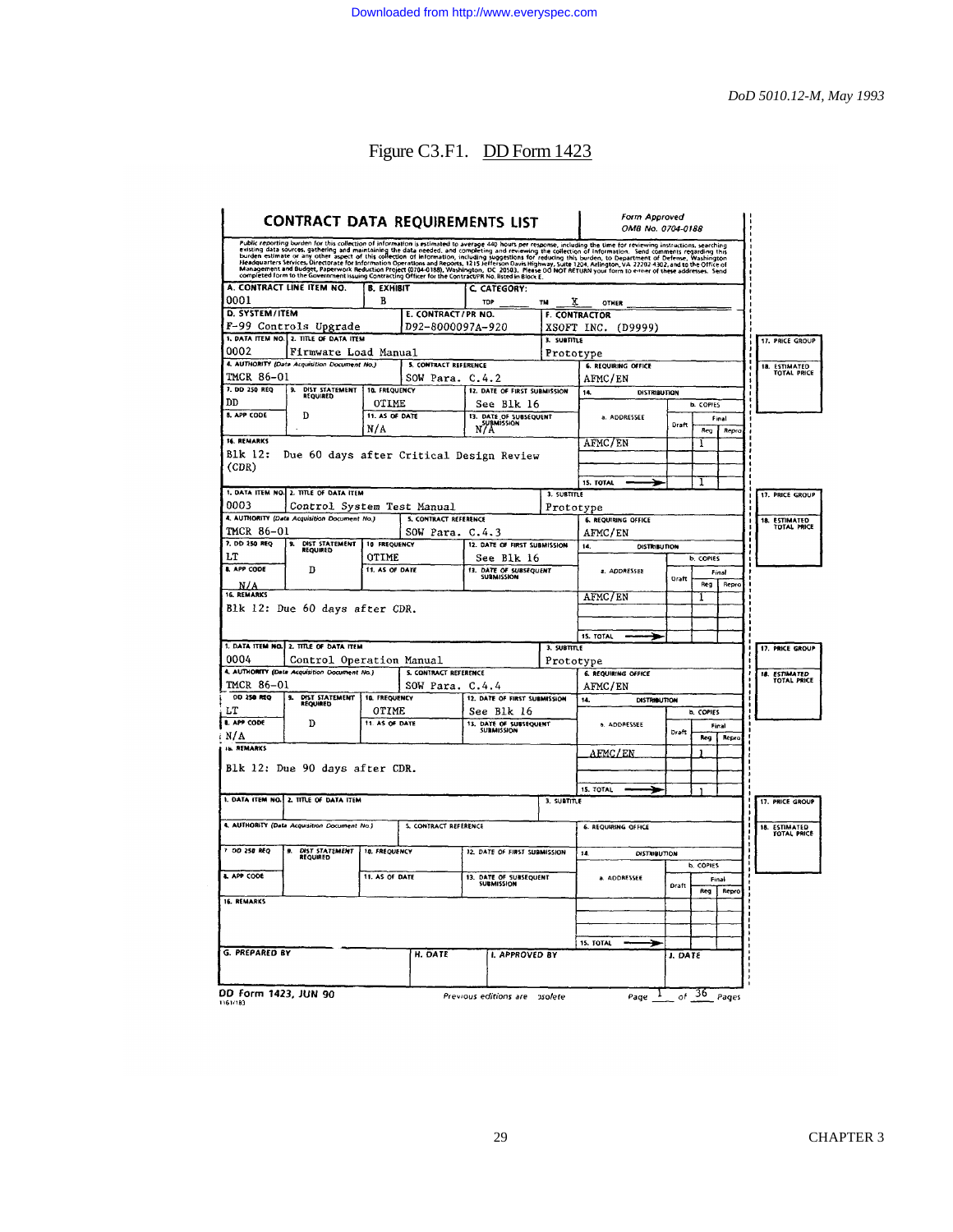#### INSTRUCTIONS FOR COMPLETING DD FORM 1423

(See DoD 5010.12-M for detailed instructions.)

#### FOR GOVERNMENT PERSONNEL

Item A. Self-explanatory.

Item B. Self-explanatory.

# ltem C. Mark (X) appropriate category: TDP - Technical Data<br>Package; TM - Technical Manual; Other - other category of data, such<br>as "Provisioning," "Configuration Management", etc.

Item D. Enter name of system/item being acquired that data will support.

Item E. Self-explanatory (to be filled in after contract award).

item F. Self-explanatory (to be filled in after contract award).

Item G. Signature of preparer of CDRL.

Item H. Date CDRL was prepared.

Item I. Signature of CDRL approval authority.

Item J. Date CDRL was approved.

item 1. See DoD FAR Supplement Subpart 4.71 for proper numbering.

item 2. Enter title as it appears on data acquisition document cited<br>in Item 4.

Item 3. Enter subtitle of data item for further definition of data<br>item (optional entry).

**Item 4.** Enter Data Item Description (DID) number, military<br>specification number, or military standard number listed in DoD<br>5010.12-L (AMSDL), or one-time DID number, that defines data<br>content and format requirements content and format requirements.

Hem 5. Enter reference to tasking in contract that generates<br>requirement for the data item (e.g., Statement of Work paragraph

Enter technical office responsible for ensuring adequacy of the data item.

Item 7. Specify requirement for inspection/acceptance of the data

ttem 8. Specify requirement for approval of a draft before<br>preparation of the final data item.

**Rem 9.** For technical data, specify requirement for contractor to<br>mark the appropriate distribution statement on the data (ref. DoDD  $5230.24$ ).

Item 10. Specify number of times data items are to be delivered.

Item 11. Specify as-of date of data item, when applicable.

Item 12. Specify when first submittal is required.

Item 13. Specify when subsequent submittals are required, when applicable

Item 14. Enter addressees and number of draft/final copies to be delivered to each addressee. Explain reproducible copies in Item 16.

Item 15. Enter total number of draft/final copies to be delivered.

Item 16. Use for additional/clarifying information for Items 1<br>through 15 Examples are: Tailoring of documents cited in Item 4;<br>Clarification of submittal dates in Items 12 and 13; Explanation of<br>reproducible copies in Ite data item.

#### FOR THE CONTRACTOR

Item 17. Specify appropriate price group from one of the following groups of effort in developing estimated prices for each data item listed on the DD Form 1423.

a. Group I. Definition - Data which is not otherwise essential to shop it. Definition - Data writer is not otherwise essential<br>to the contractor's performance of the primary contracted effort<br>(production, development, testing, and administration) but which<br>is contributed by DD Ferm 14 is required by DD Form 1423.

Estimated Price - Costs to be included under Group I are those applicable to preparing and assembling the data item in conformance with Government requirements, and the administration and other expenses related to reproducing and delivering such data items to the Government.

b. Group H. Definition - Data which is essential to the performance of the primary contracted effort but the contractor is required to perform additional work to conform to Government requirements with regard to depth of content, format, frequency of submittal, preparation, control, or quality of the data item.

Estimated Price - Costs to be included under Group II are those incurred over and above the cost of the essential data item without conforming to Government requirements, and the administrative and other expenses related to reproducing and delivering such data item to the Government.

c. Group III. Definition - Data which the contractor must develop for his internal use in performance of the primary contracted effort and does not require any substantial change to conform to Government requirements with regard to depth of content, format, frequency of submittal, preparation, control, and quality of the data item.

Estimated Price - Costs to be included under Group III are the administrative and other expenses related to reproducing and delivering such data item to the Government.

d. Group IV. Definition - Data which is developed by the contractor as part of his normal operating procedures and his effort in supplying these data to the Government is minimal.

Estimated Price - Group IV items should normally be<br>shown on the DD Form 1423 at no cost.

Item 18. For each data item, enter an amount equal to that portion of the total price which is estimated to be attributable to<br>the production or development for the Government of that item of data. These estimated data prices shall be developed only from those costs which will be incurred as a direct result of the<br>requirement to supply the data, over and above those costs which would otherwise be incurred in performance of the contract if no data were required. The estimated data prices shall not include any amount for rights in data. The Government's right to use the data shall be governed by the pertinent provisions of the contract.

DD Form 1423 Reverse, JUN 90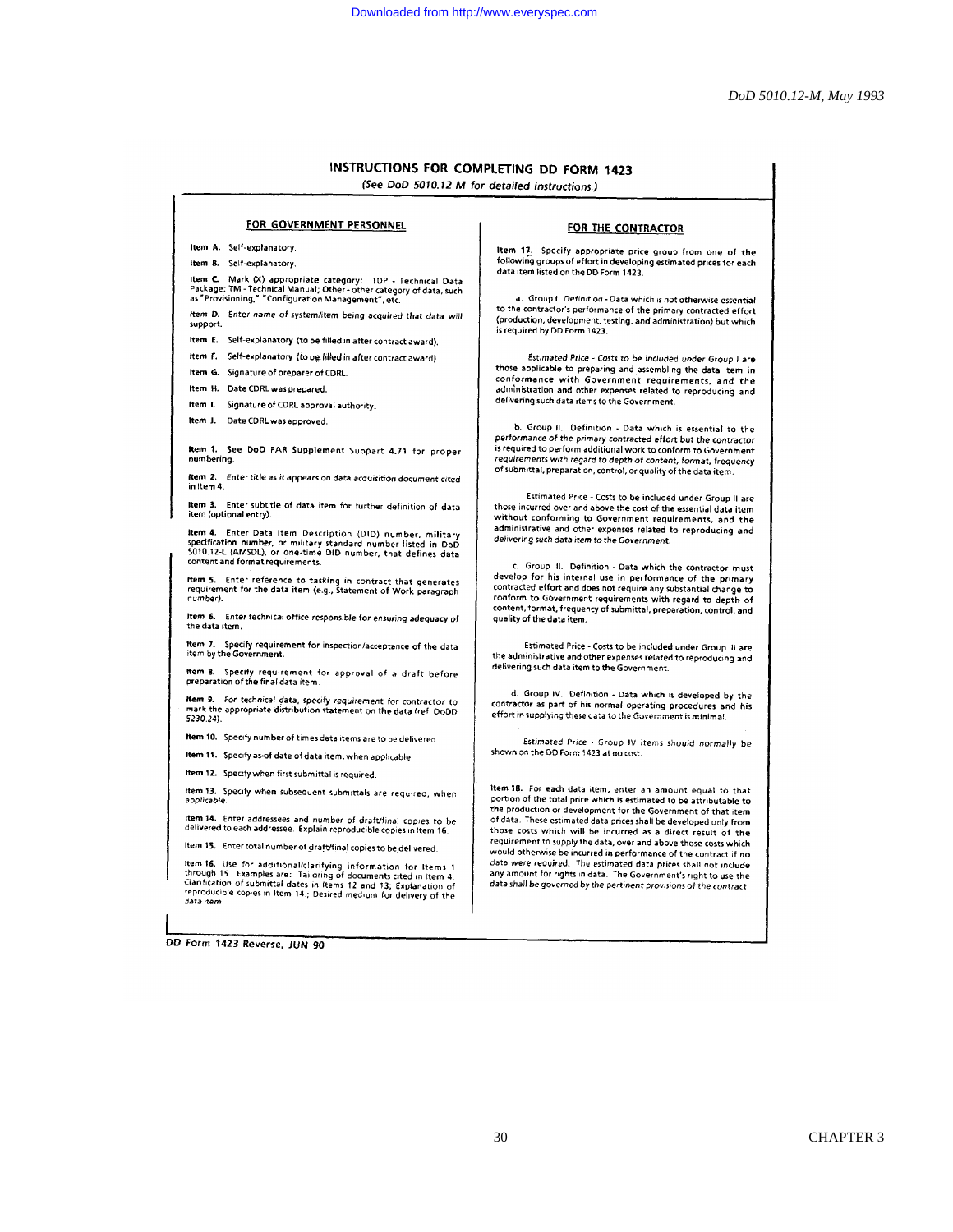# Figure C3.F2. DD Form 1423-1

 $\sim$ 

|                         | <b>CONTRACT DATA REQUIREMENTS LIST</b>                                                                |                      | (1 Data Item)                                               |                                          |            | Form Approved<br>OMB No. 0704-0188                                                                                                                                                                                                |              |                  |       |                              |
|-------------------------|-------------------------------------------------------------------------------------------------------|----------------------|-------------------------------------------------------------|------------------------------------------|------------|-----------------------------------------------------------------------------------------------------------------------------------------------------------------------------------------------------------------------------------|--------------|------------------|-------|------------------------------|
|                         |                                                                                                       |                      |                                                             |                                          |            | Public reporting burden for this collection of information is estimated to average 110 hours per response, including the time for reviewing instructions, searching<br>existing dots ources, gathering and maintaining the data n |              |                  |       |                              |
|                         | A. CONTRACT LINE ITEM NO.                                                                             | <b>B. EXHIBIT</b>    |                                                             | C. CATEGORY:                             |            |                                                                                                                                                                                                                                   |              |                  |       |                              |
| 001                     |                                                                                                       |                      | А                                                           | <b>TDP</b>                               | TM         | OTHER MCCR                                                                                                                                                                                                                        |              |                  |       |                              |
| D. SYSTEM/ITEM          |                                                                                                       |                      | E. CONTRACT/PR NO.                                          |                                          |            | <b>F. CONTRACTOR</b>                                                                                                                                                                                                              |              |                  |       |                              |
|                         | F-99 Controls Upgrade<br>1. DATA ITEM NO. 2. TITLE OF DATA ITEM                                       |                      |                                                             | D92-8000097A-920                         | $3.50B\Pi$ | XSOFT INC. (D9999)                                                                                                                                                                                                                |              |                  |       | 17. PRICE GROUP              |
| 01                      | 4. AUTHORITY (Data Acquisition Document No.)                                                          |                      | Computer Software Flowchart<br><b>5. CONTRACT REFERENCE</b> |                                          |            |                                                                                                                                                                                                                                   |              |                  |       |                              |
|                         | DI-MCCR-80491                                                                                         |                      | SOW Para C.4.1                                              |                                          |            | <b>6. REQUIRING OFFICE</b><br>AFMC/EN                                                                                                                                                                                             |              |                  |       | 18. ESTIMATED<br>FOTAL PRICE |
| 7. DD 250 REQ           | <b>3. DIST STATEMENT</b>                                                                              | <b>10. FREQUENCY</b> |                                                             | 12. DATE OF FIRST SUBMISSION             |            | 14.<br><b>DISTRIBUTION</b>                                                                                                                                                                                                        |              |                  |       |                              |
| DD                      |                                                                                                       | ONE/P                |                                                             | See Blk 16                               |            |                                                                                                                                                                                                                                   |              | <b>b.</b> COPIES |       |                              |
| 8. APP CODE             |                                                                                                       | 11. AS OF DATE       |                                                             | 13. DATE OF SUBSEQUENT                   |            | a. ADDRESSEE                                                                                                                                                                                                                      | <b>Draft</b> |                  | Final |                              |
| А<br><b>16. REMARKS</b> | F                                                                                                     | N/A                  |                                                             |                                          |            |                                                                                                                                                                                                                                   |              | Reg              | Repro |                              |
| B1k 4:                  | Tailored to allow contractor format.                                                                  |                      |                                                             |                                          | Only       | AFMC/EN                                                                                                                                                                                                                           | 1            | Ш                |       |                              |
|                         | content described in 10.2.2 applies.                                                                  |                      |                                                             |                                          |            |                                                                                                                                                                                                                                   |              |                  |       |                              |
|                         | Blk 6/Blk 14: Air Force Materiel Command /Deputate                                                    |                      |                                                             |                                          |            |                                                                                                                                                                                                                                   |              |                  |       |                              |
|                         | for Engineering and Technical Management.                                                             |                      |                                                             |                                          |            |                                                                                                                                                                                                                                   |              |                  |       |                              |
|                         | Blk 8: The Government has 15 days to review the                                                       |                      |                                                             |                                          |            |                                                                                                                                                                                                                                   |              |                  |       |                              |
|                         | preliminary draft. Comments will be provided at the<br>Preliminary Design Review (PDR). Acceptance is |                      |                                                             |                                          |            |                                                                                                                                                                                                                                   |              |                  |       |                              |
|                         | based on technical content.                                                                           |                      |                                                             |                                          |            |                                                                                                                                                                                                                                   |              |                  |       |                              |
|                         | Blk 12: Preliminary draft due 15 days prior to PDR.                                                   |                      |                                                             |                                          |            |                                                                                                                                                                                                                                   |              |                  |       |                              |
|                         | Blk 13: Final due prior to Critical Design Review                                                     |                      |                                                             |                                          |            |                                                                                                                                                                                                                                   |              |                  |       |                              |
| (CDR).                  |                                                                                                       |                      |                                                             |                                          |            |                                                                                                                                                                                                                                   |              |                  |       |                              |
| B1k 14:                 |                                                                                                       |                      |                                                             | Delivery media shall be raster format in |            |                                                                                                                                                                                                                                   |              |                  |       |                              |
|                         | accordance wth MIL-STD-1840 on 51" 1.2 Mb floppy                                                      |                      |                                                             |                                          |            |                                                                                                                                                                                                                                   |              |                  |       |                              |
| disk.                   |                                                                                                       |                      |                                                             |                                          |            |                                                                                                                                                                                                                                   |              |                  |       |                              |
|                         |                                                                                                       |                      |                                                             |                                          |            |                                                                                                                                                                                                                                   |              |                  |       |                              |
|                         |                                                                                                       |                      |                                                             |                                          |            |                                                                                                                                                                                                                                   |              |                  |       |                              |
|                         |                                                                                                       |                      |                                                             |                                          |            |                                                                                                                                                                                                                                   |              |                  |       |                              |
|                         |                                                                                                       |                      |                                                             |                                          |            |                                                                                                                                                                                                                                   |              |                  |       |                              |
|                         |                                                                                                       |                      |                                                             |                                          |            |                                                                                                                                                                                                                                   |              |                  |       |                              |
|                         |                                                                                                       |                      |                                                             |                                          |            |                                                                                                                                                                                                                                   |              |                  |       |                              |
|                         |                                                                                                       |                      |                                                             |                                          |            |                                                                                                                                                                                                                                   |              |                  |       |                              |
|                         |                                                                                                       |                      |                                                             |                                          |            |                                                                                                                                                                                                                                   |              |                  |       |                              |
|                         |                                                                                                       |                      |                                                             |                                          |            |                                                                                                                                                                                                                                   |              |                  |       |                              |
|                         |                                                                                                       |                      |                                                             |                                          |            |                                                                                                                                                                                                                                   |              |                  |       |                              |
|                         |                                                                                                       |                      |                                                             |                                          |            |                                                                                                                                                                                                                                   |              |                  |       |                              |
|                         |                                                                                                       |                      |                                                             |                                          |            |                                                                                                                                                                                                                                   |              |                  |       |                              |
|                         |                                                                                                       |                      |                                                             |                                          |            |                                                                                                                                                                                                                                   |              |                  |       |                              |
|                         |                                                                                                       |                      |                                                             |                                          |            |                                                                                                                                                                                                                                   |              |                  |       |                              |
|                         |                                                                                                       |                      |                                                             |                                          |            |                                                                                                                                                                                                                                   |              |                  |       |                              |
|                         |                                                                                                       |                      |                                                             |                                          |            |                                                                                                                                                                                                                                   |              |                  |       |                              |
|                         |                                                                                                       |                      |                                                             |                                          |            |                                                                                                                                                                                                                                   |              |                  |       |                              |
|                         |                                                                                                       |                      |                                                             |                                          |            |                                                                                                                                                                                                                                   |              |                  |       |                              |
|                         |                                                                                                       |                      |                                                             |                                          |            |                                                                                                                                                                                                                                   |              |                  |       |                              |
|                         |                                                                                                       |                      |                                                             |                                          |            |                                                                                                                                                                                                                                   |              |                  |       |                              |
|                         |                                                                                                       |                      |                                                             |                                          |            |                                                                                                                                                                                                                                   |              |                  |       |                              |
|                         |                                                                                                       |                      |                                                             |                                          |            |                                                                                                                                                                                                                                   |              |                  |       |                              |
| <b>G. PREPARED BY</b>   |                                                                                                       |                      |                                                             |                                          |            | <b>15. TOTAL</b>                                                                                                                                                                                                                  | т            | т                |       |                              |
|                         |                                                                                                       |                      | H. DATE                                                     | <b>I. APPROVED BY</b>                    |            |                                                                                                                                                                                                                                   | J. DATE      |                  |       |                              |
|                         |                                                                                                       |                      |                                                             |                                          |            |                                                                                                                                                                                                                                   |              |                  |       |                              |
|                         | DD Form 1423-1, JUN 90                                                                                |                      |                                                             |                                          |            |                                                                                                                                                                                                                                   |              |                  |       |                              |
|                         |                                                                                                       |                      |                                                             | Previous editions are obsolete.          |            | ł<br>Page                                                                                                                                                                                                                         | of           | 3                | Pages |                              |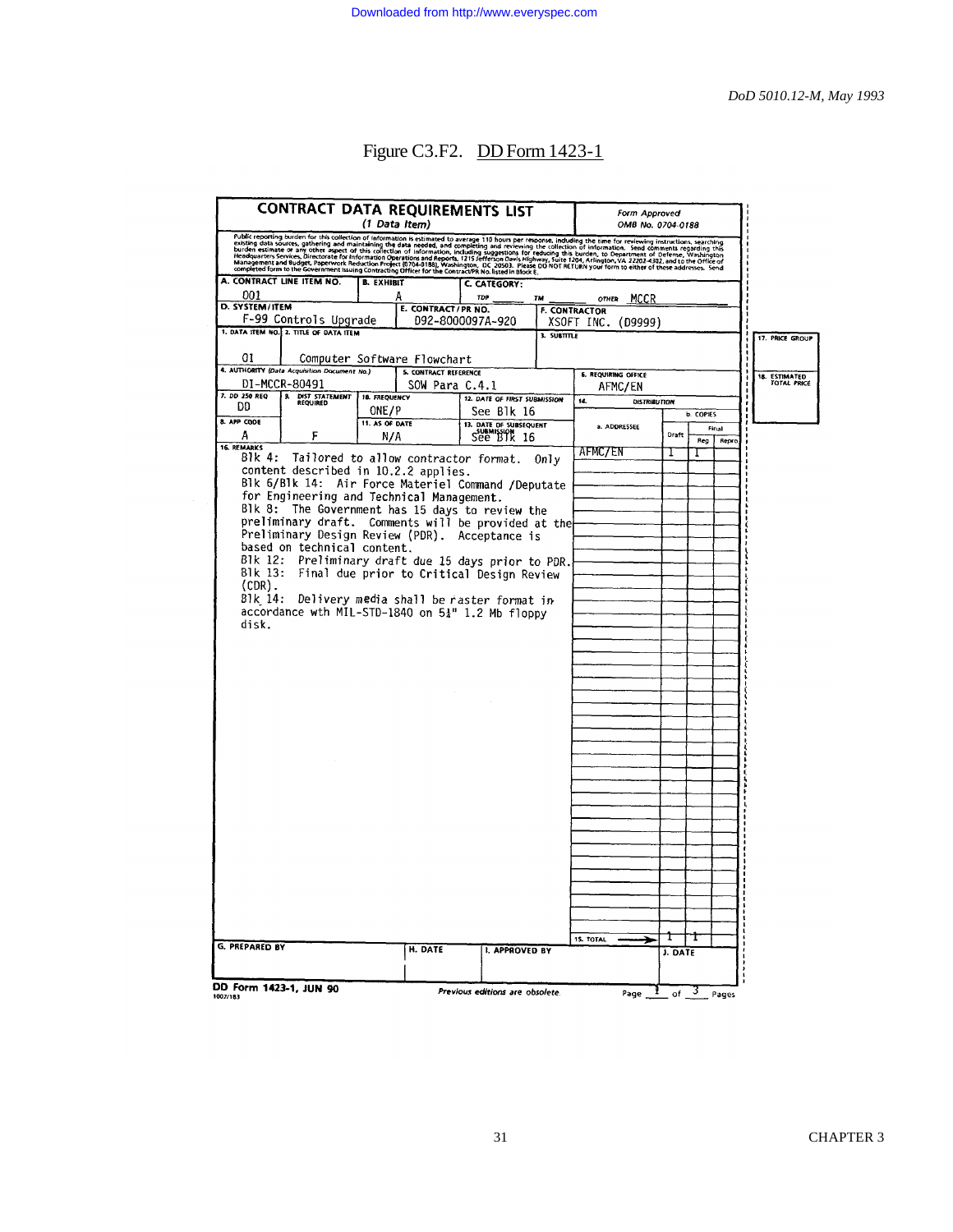#### **INSTRUCTIONS FOR COMPLETING DD FORM 1423** (See DoD 5010.12-M for detailed instructions.)

#### FOR GOVERNMENT PERSONNEL

Item A. Self-explanatory.

Item B. Self-explanatory.

Item C. Mark (X) appropriate category: TDP - Technical Data<br>Package; TM - Technical Manual; Other - other category of data, such<br>as "Provisioning," "Configuration Management", etc.

item D. Enter name of system/item being acquired that data will support.

Item E. Self-explanatory (to be filled in after contract award).

Item F. Self-explanatory (to be filled in after contract award).

Item G. Signature of preparer of CDRL.

Item H. Date CDRL was prepared.

Item 1. Signature of CDRL approval authority.

Item J. Date CDRL was approved.

Item 1. See DoD FAR Supplement Subpart 4.71 for proper numbering.

Item 2. Enter title as it appears on data acquisition document cited<br>in Item 4.

Item 3. Enter subtitle of data item for further definition of data item (optional entry).

Item 4. Enter Data Item Description (DID) number, military specification number, or military standard number listed in DoD<br>5010.12-L (AMSDL), or one-time DID number, that defines data content and format requirements.

Item 5. Enter reference to tasking in contract that generates<br>requirement for the data item (e.g., Statement of Work paragraph<br>number).

Item 6. Enter technical office responsible for ensuring adequacy of the data item.

Item 7. Specify requirement for inspection/acceptance of the data item by the Government.

ttem 8. Specify requirement for approval of a draft before<br>preparation of the final dataitem.

Item 9. For technical data, specify requirement for contractor to<br>mark the appropriate distribution statement on the data (ref. DoDD  $5230.24$ ).

Item 10. Specify number of times data items are to be delivered.

Item 11. Specify as-of date of data item, when applicable.

Item 12. Specify when first submittal is required.

Item 13. Specify when subsequent submittals are required, when applicable.

Item 14. Enter addressees and number of draft/final copies to be delivered to each addressee. Explain reproducible copies in Item 16.

Item 15. Enter total number of draft/final copies to be delivered.

**Item 16.** Use for additional/clarifying information for Items 1 through 15. Examples are: Tailoring of documents cited in Item 4;<br>Clarification of submittal dates in Items 12 and 13; Explanation of<br>reproducible copies in data item

DD Form 1423-1 Reverse, JUN 90

#### FOR THE CONTRACTOR

Item 17. Specify appropriate price group from one of the following groups of effort in developing estimated prices for each data item listed on the DD Form 1423

a. Group I. Definition - Data which is not otherwise essential to the contractor's performance of the primary contracted effort (production, development, testing, and administration) but which is required by DD Form 1423.

Estimated Price - Costs to be included under Group I are those applicable to preparing and assembling the data item in conformance with Government requirements, and the administration and other expenses related to reproducing and delivering such data items to the Government.

b. Group II. Definition - Data which is essential to the performance of the primary contracted effort but the contractor is required to perform additional work to conform to Government requirements with regard to depth of content, format, frequency of submittal, preparation, control, or quality of the data item.

Estimated Price - Costs to be included under Group II are those incurred over and above the cost of the essential data item without conforming to Government requirements, and the administrative and other expenses related to reproducing and delivering such data item to the Government.

c. Group III. Definition - Data which the contractor must develop for his internal use in performance of the primary<br>contracted effort and does not require any substantial change to conform to Government requirements with regard to depth of content, format, frequency of submittal, preparation, control, and quality of the data item.

Estimated Price - Costs to be included under Group III are the administrative and other expenses related to reproducing and delivering such data item to the Government.

d. Group IV. Definition - Data which is developed by the contractor as part of his normal operating procedures and his effort in supplying these data to the Government is minimal.

Estimated Price - Group IV items should normally be shown on the DD Form 1423 at no cost.

Item 18. For each data item, enter an amount equal to that portion of the total price which is estimated to be attributable to the production or development for the Government of that item of data. These estimated data prices shall be developed only from those costs which will be incurred as a direct result of the requirement to supply the data, over and above those costs which would otherwise be incurred in performance of the contract if no data were required. The estimated data prices shall not include any amount for rights in data. The Government's right to use the data shall be governed by the pertinent provisions of the contract.

\*U.S.GOVERNMENT PRINTING OFFICE: 1990-260-987: 84437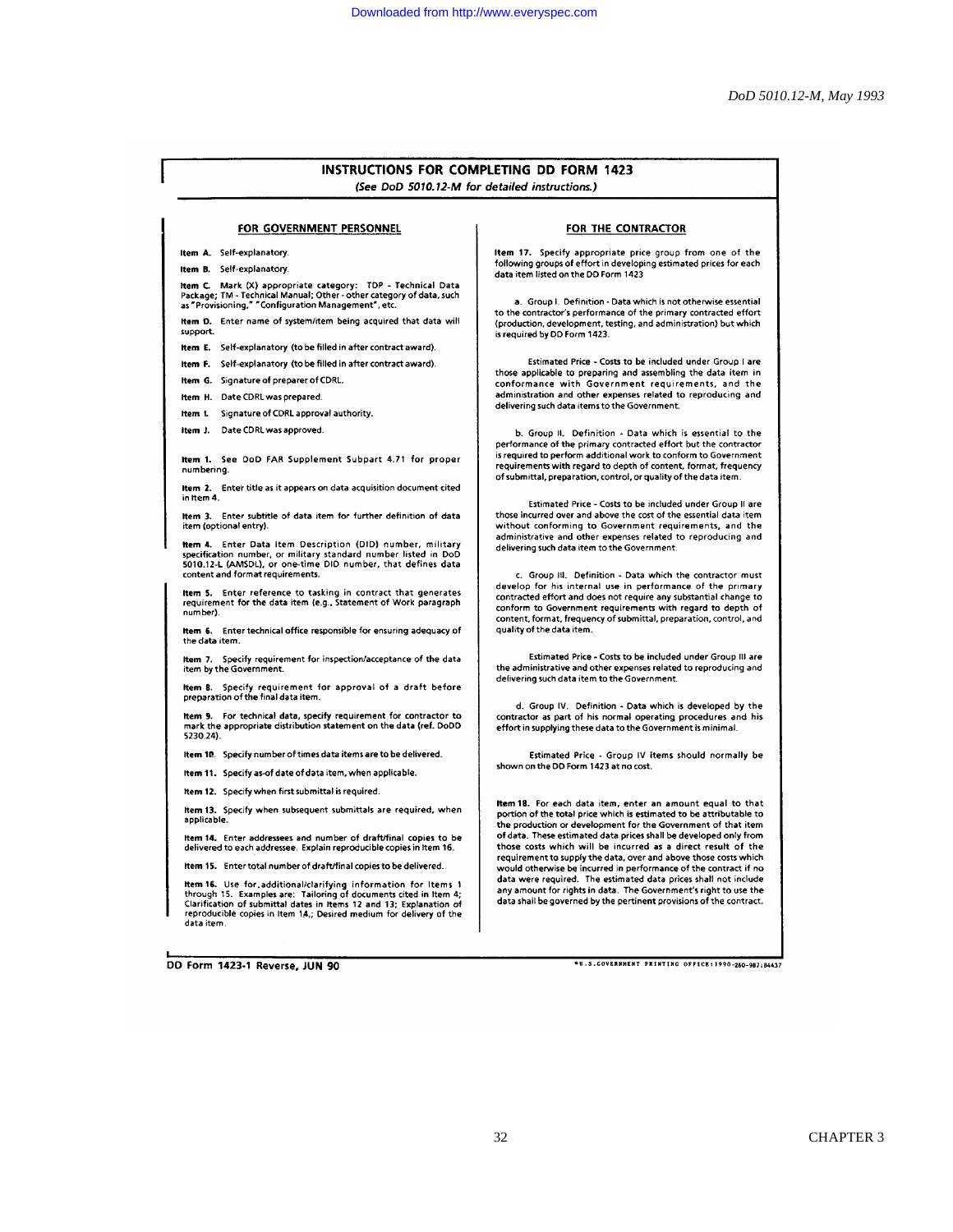# Figure C3.F3. DD Form 1423-2

|                                                                                                                                                                                                                                  | CONTRACT DATA REQUIREMENTS LIST                                | Form Approved<br>OMB No. 0704-0188 |                                              |                                            |                      |                                       |         |                  |                |  |                              |  |
|----------------------------------------------------------------------------------------------------------------------------------------------------------------------------------------------------------------------------------|----------------------------------------------------------------|------------------------------------|----------------------------------------------|--------------------------------------------|----------------------|---------------------------------------|---------|------------------|----------------|--|------------------------------|--|
| Public reporting burden for this collection of information is estimated to average 220 hours per response, including the time for reviewing instructions, searching<br>existing data sources, gathering and maintaining the data |                                                                |                                    |                                              |                                            |                      |                                       |         |                  |                |  |                              |  |
|                                                                                                                                                                                                                                  | A. CONTRACT LINE ITEM NO.                                      | <b>B. EXHIBIT</b>                  |                                              | <b>C. CATEGORY:</b>                        |                      |                                       |         |                  |                |  |                              |  |
| 001<br><b>D. SYSTEM/ITEM</b>                                                                                                                                                                                                     |                                                                | с                                  |                                              | TDP<br><u>_x</u>                           | TM                   | <b>OTHER</b>                          |         |                  |                |  |                              |  |
|                                                                                                                                                                                                                                  | F-99 Controls Upgrade                                          |                                    | E. CONTRACT/PR NO.<br>D92-8000097A-920       |                                            | <b>F. CONTRACTOR</b> | XSOFT INC. (D9999)                    |         |                  |                |  |                              |  |
|                                                                                                                                                                                                                                  | 1. DATA ITEM NO. 2. TITLE OF DATA ITEM<br>3. SUBTITLE          |                                    |                                              |                                            |                      |                                       |         |                  |                |  |                              |  |
| Conceptual Design Drawings and<br>05<br>Associated Lists<br>FIRMWARE STORAGE MODULE<br>4. AUTHORITY (Data Acquisition Document No.)                                                                                              |                                                                |                                    |                                              |                                            |                      |                                       |         |                  |                |  |                              |  |
|                                                                                                                                                                                                                                  | DI-DRPR-81001                                                  |                                    | <b>S. CONTRACT REFERENCE</b><br>SOW Para 5.1 |                                            |                      | <b>6. REQUIRING OFFICE</b><br>AFMC/EN |         |                  |                |  | 18. ESTIMATED<br>TOTAL PRICE |  |
| 7. DD 250 REQ<br>LT                                                                                                                                                                                                              | Τ,<br><b>DIST STATEMENT</b>                                    | <b>10. FREQUENCY</b>               |                                              | 12. DATE OF FIRST SUBMISSION               |                      | 14<br><b>DISTRIBUTION</b>             |         |                  |                |  |                              |  |
| 8. APP CODE                                                                                                                                                                                                                      |                                                                | <b>OTIME</b><br>11. AS OF DATE     |                                              | See Blk 16<br>13.                          |                      |                                       |         | <b>b.</b> COPIES |                |  |                              |  |
| N/A                                                                                                                                                                                                                              | B                                                              | N/A                                |                                              | DATE OF SUBSEQUENT<br>N/A                  |                      | a. ADDRESSEE                          | Draft   | Req              | Fínaf<br>Repro |  |                              |  |
| 16. REMARKS                                                                                                                                                                                                                      |                                                                |                                    |                                              |                                            |                      | AFMC/EN                               |         | J.               |                |  |                              |  |
| Blk 12:                                                                                                                                                                                                                          |                                                                |                                    |                                              | Due prior to Preliminary Design Review     |                      | SA-ALC/EN                             |         | 1                |                |  |                              |  |
| (PDR)<br>Blk. 14:                                                                                                                                                                                                                |                                                                |                                    |                                              | Deliver in accordance with text and        |                      |                                       |         |                  |                |  |                              |  |
|                                                                                                                                                                                                                                  | vector format of MIL-STD-1840 on 5 <sup>1</sup> 1.2 Mb floppy  |                                    |                                              |                                            |                      |                                       |         |                  |                |  |                              |  |
| disk.                                                                                                                                                                                                                            |                                                                |                                    |                                              |                                            |                      |                                       |         |                  |                |  |                              |  |
|                                                                                                                                                                                                                                  |                                                                |                                    |                                              |                                            |                      |                                       |         |                  |                |  |                              |  |
|                                                                                                                                                                                                                                  |                                                                |                                    |                                              |                                            |                      |                                       |         |                  |                |  |                              |  |
|                                                                                                                                                                                                                                  |                                                                |                                    |                                              |                                            |                      |                                       |         |                  |                |  |                              |  |
|                                                                                                                                                                                                                                  |                                                                |                                    |                                              |                                            |                      |                                       |         |                  |                |  |                              |  |
|                                                                                                                                                                                                                                  |                                                                |                                    |                                              |                                            |                      |                                       |         |                  |                |  |                              |  |
|                                                                                                                                                                                                                                  |                                                                |                                    |                                              |                                            |                      |                                       |         |                  |                |  |                              |  |
|                                                                                                                                                                                                                                  |                                                                |                                    |                                              |                                            |                      |                                       |         |                  |                |  |                              |  |
|                                                                                                                                                                                                                                  | 1. DATA ITEM NO. 2. TITLE OF DATA ITEM                         |                                    |                                              |                                            | 3. SUBTITLE          | 15. TOTAL                             |         | 2                |                |  |                              |  |
| 06                                                                                                                                                                                                                               | Developmental Design Drawings and<br>Associated Lists          |                                    |                                              |                                            |                      | FIRMWARE STORAGE MODULE               |         |                  |                |  | 17. PRICE GROUP              |  |
|                                                                                                                                                                                                                                  | 4. AUTHORITY (Data Acquisition Document No.)                   |                                    | <b>5. CONTRACT REFERENCE</b>                 |                                            |                      | <b>6. REQUIRING OFFICE</b>            |         |                  |                |  | 18. ESTIMATED                |  |
| 7. DD 250 RED                                                                                                                                                                                                                    | DT-DRPR-81002                                                  |                                    | SOW Para 5.2                                 |                                            |                      | AFMC/EN                               |         |                  |                |  |                              |  |
| SD                                                                                                                                                                                                                               | 9. DIST STATEMENT                                              | <b>10. FREQUENCY</b><br>DFDEL      |                                              | 12. DATE OF FIRST SUBMISSION<br>See Blk 16 |                      | 14,<br><b>DISTRIBUTION</b>            |         |                  |                |  |                              |  |
| <b>8. APP CODE</b>                                                                                                                                                                                                               |                                                                | 11. AS OF DATE                     |                                              |                                            |                      | a. ADDRESSEE                          |         | <b>b. COPIES</b> |                |  |                              |  |
| А                                                                                                                                                                                                                                | В                                                              | N/A                                |                                              | 13. DATE OF SUBSEQUENT                     |                      |                                       | Draft   | Reg              | Final<br>Repro |  |                              |  |
| <b>16. REMARKS</b>                                                                                                                                                                                                               |                                                                |                                    |                                              |                                            |                      | AFMC/EN                               |         |                  |                |  |                              |  |
|                                                                                                                                                                                                                                  | Blk 12, 13:                                                    |                                    |                                              | Dates of submission will be determined     |                      | SA-ALC/EN                             |         | 1                |                |  |                              |  |
|                                                                                                                                                                                                                                  | and placed in a contract modification if delivery              |                                    |                                              |                                            |                      |                                       |         |                  |                |  |                              |  |
|                                                                                                                                                                                                                                  | is required.                                                   |                                    |                                              |                                            |                      |                                       |         |                  |                |  |                              |  |
|                                                                                                                                                                                                                                  | Blk 14: Deliver in accordance with text and vector             |                                    |                                              |                                            |                      |                                       |         |                  |                |  |                              |  |
|                                                                                                                                                                                                                                  | format of MIL-STD-1840 on $5\frac{1}{2}$ " 1.2 Mb floppy disk. |                                    |                                              |                                            |                      |                                       |         |                  |                |  |                              |  |
|                                                                                                                                                                                                                                  |                                                                |                                    |                                              |                                            |                      |                                       |         |                  |                |  |                              |  |
|                                                                                                                                                                                                                                  |                                                                |                                    |                                              |                                            |                      |                                       |         |                  |                |  |                              |  |
|                                                                                                                                                                                                                                  |                                                                |                                    |                                              |                                            |                      |                                       |         |                  |                |  |                              |  |
|                                                                                                                                                                                                                                  |                                                                |                                    |                                              |                                            |                      |                                       |         |                  |                |  |                              |  |
|                                                                                                                                                                                                                                  |                                                                |                                    |                                              |                                            |                      |                                       |         |                  |                |  |                              |  |
|                                                                                                                                                                                                                                  |                                                                |                                    |                                              |                                            |                      |                                       |         |                  |                |  |                              |  |
|                                                                                                                                                                                                                                  |                                                                |                                    |                                              |                                            |                      | <b>15. TOTAL</b>                      | z       | z                |                |  |                              |  |
| <b>G. PREPARED BY</b>                                                                                                                                                                                                            |                                                                |                                    | H. DATE                                      | <b>I. APPROVED BY</b>                      |                      |                                       | J. DATE |                  |                |  |                              |  |
|                                                                                                                                                                                                                                  |                                                                |                                    |                                              |                                            |                      |                                       |         |                  |                |  |                              |  |
| DD Form 1423-2, JUN 90                                                                                                                                                                                                           |                                                                |                                    |                                              |                                            |                      |                                       |         |                  |                |  |                              |  |
| 1059/183                                                                                                                                                                                                                         |                                                                |                                    |                                              | Previous editions are obsolete.            |                      | Page $3$ of $3$ Pages                 |         |                  |                |  |                              |  |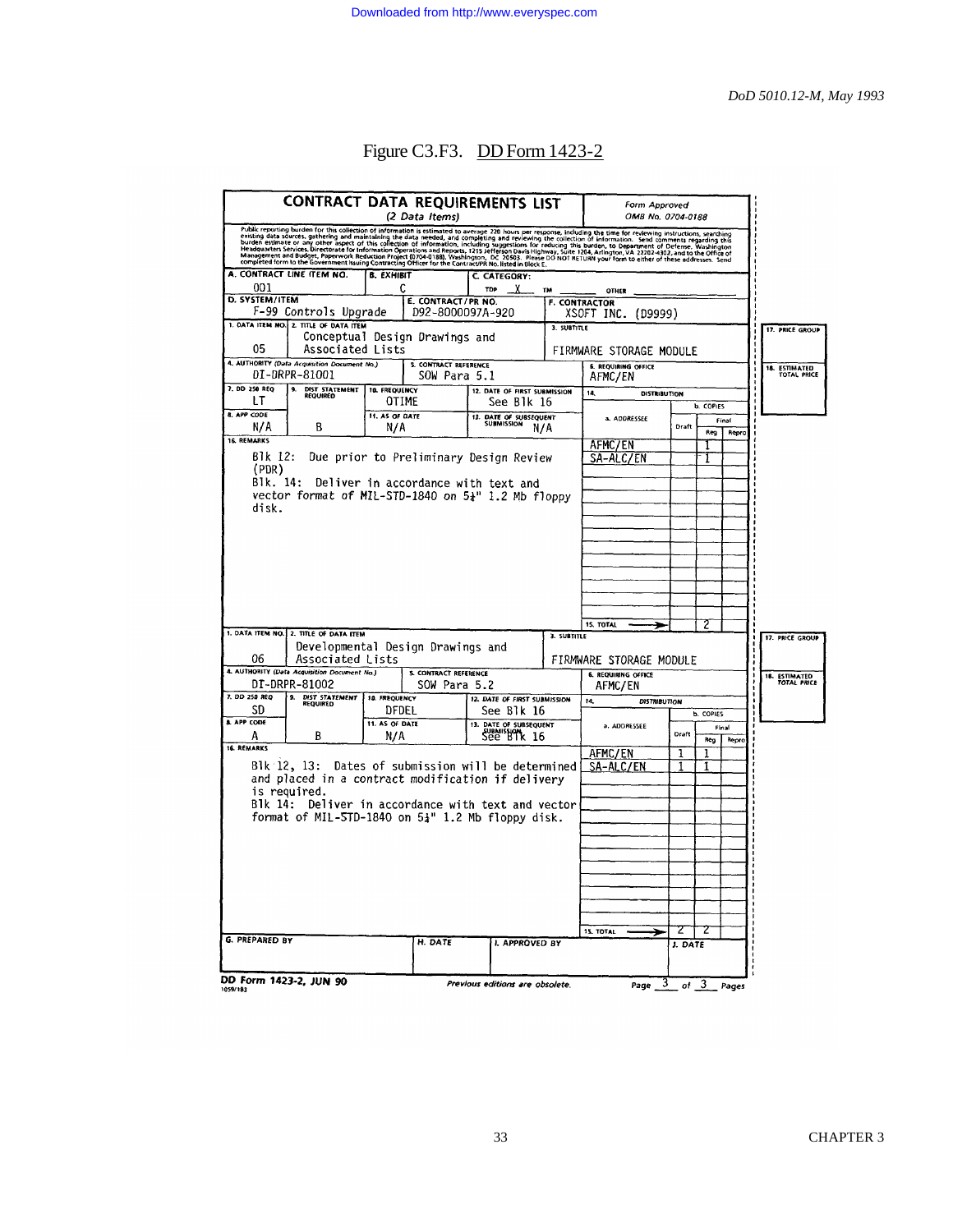#### INSTRUCTIONS FOR COMPLETING DD FORM 1423 (See DoD 5010.12-M for detailed instructions.)

#### FOR GOVERNMENT PERSONNEL

Item A. Self-explanatory.

Item B. Self-explanatory.

Item C. Mark (X) appropriate category: TDP - Technical Data<br>Package; TM - Technical Manual; Other - other category of data, such<br>as "Provisioning," "Configuration Management", etc. Item D. Enter name of system/item being acquired that data will

support

Item E. Self-explanatory (to be filled in after contract award).

- Item F. Self-explanatory (to be filled in after contract award).
- Item G. Signature of preparer of CDRL.
- Item H. Date CDRL was prepared.
- Item I. Signature of CDRL approval authority.
- Item J. Date CDRL was approved.

Item 1. See DoD FAR Supplement Subpart 4,71 for proper numbering

hem 2. Enter title as it appears on data acquisition document cited<br>in Item 4.

Item 3. Enter subtitle of data item for further definition of data<br>item (optional entry).

ltem 4. Enter Data Item Description (DID) number, military<br>specification number, or military standard number listed in DoD<br>5010.12-L (AMSDL), or one-time DID number, that defines data content and format requirements.

**Item 5.** Enter reference to tasking in contract that generates<br>requirement for the data item (e.g., Statement of Work paragraph number).

Enter technical office responsible for ensuring adequacy of Item 6. the data item

Item 7. Specify requirement for inspection/acceptance of the data item by the Government.

Item 8. Specify requirement for approval of a draft before<br>preparation of the final data item.

Item 9. For technical data, specify requirement for contractor to<br>mark the appropriate distribution statement on the data (ref. DoDD  $5230.24$ ).

Item 10. Specify number of times data items are to be delivered.

Item 11. Specify as-of date of data item, when applicable.

Item 12. Specify when first submittal is required.

item 13. Specify when subsequent submittals are required, when<br>applicable.

Item 14. Enter addressees and number of draft/final copies to be delivered to each addressee. Explain reproducible copies in Item 16.

Item 15. Enter total number of draft/final copies to be delivered.

Item 16. Use for additional/clarifying information for items 1<br>through 15. Examples are: Tailoring of documents cited in Item 4;<br>Clarification of submittal dates in Items 12 and 13; Explanation of<br>reproducible copies in It data item

DD Form 1423-2 Reverse, JUN 90

#### FOR THE CONTRACTOR

Item 17. Specify appropriate price group from one of the following groups of effort in developing estimated prices for each data item listed on the DD Form 1423.

a. Group I. Definition - Data which is not otherwise essential to the contractor's performance of the primary contracted effort (production, development, testing, and administration) but which is required by DD Form 1423.

Estimated Price - Costs to be included under Group I are those applicable to preparing and assembling the data item in conformance with Government requirements, and the administration and other expenses related to reproducing and delivering such data items to the Government.

b. Group II. Definition - Data which is essential to the performance of the primary contracted effort but the contractor is required to perform additional work to conform to Government requirements with regard to depth of content, format, frequency of submittal, preparation, control, or quality of the data item.

Estimated Price - Costs to be included under Group II are those incurred over and above the cost of the essential data item without conforming to Government requirements, and the administrative and other expenses related to reproducing and delivering such data item to the Government.

c. Group III. Definition - Data which the contractor must develop for his internal use in performance of the primary contracted effort and does not require any substantial change to<br>conform to Government requirements with regard to depth of content, format, frequency of submittal, preparation, control, and quality of the data item.

Estimated Price - Costs to be included under Group III are the administrative and other expenses related to reproducing and delivering such data item to the Government.

d. Group IV. Definition - Data which is developed by the contractor as part of his normal operating procedures and his effort in supplying these data to the Government is minimal.

Estimated Price - Group IV items should normally be shown on the DD Form 1423 at no cost.

Item 18. For each data item, enter an amount equal to that portion of the total price which is estimated to be attributable to the production or development for the Government of that item of data. These estimated data prices shall be developed only from those costs which will be incurred as a direct result of the requirement to supply the data, over and above those costs which<br>would otherwise be incurred in performance of the contract if no data were required. The estimated data prices shall not include any amount for rights in data. The Government's right to use the data shall be governed by the pertinent provisions of the contract.

PU.S.COVERNMENT PRINTING OFFICE: 1990-260-987:84440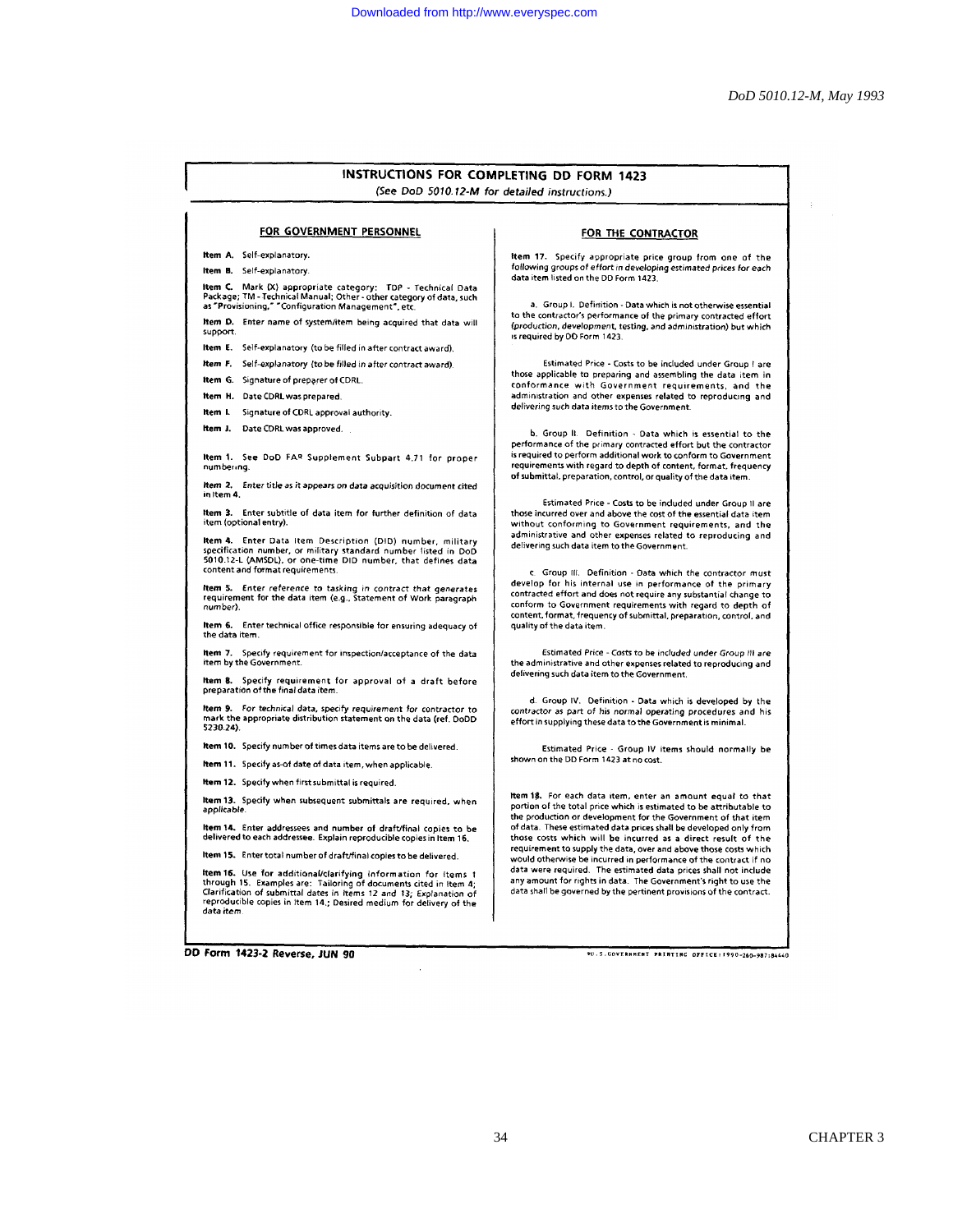## C3.3.3.1. Detailed Block Information (Blocks A through J)

C3.3.3.1.1. Block A, "Contract Line Item No." (CLIN) - Enter the CLIN that is associated with the CDRL.

C3.3.3.1.2. Block B, "Exhibit" - Enter the contract exhibit letter assigned to the CDRL. (DFARS, Subpart 204.7101 (reference (b), requires the DD Form 1423 to be a contract exhibit versus an attachment.

C3.3.3.1.3. Block C, "Category" - Check the appropriate block for the single category of data to be listed on the DD Form 1423. Types of data that comprise a TDP are defined in MIL-T-31000 (reference (m)), and types of DoD Manuals included under the TM category are defined in Part 9, Section B, of DoD Instruction 5000.2 (reference (f)). Types of data in the "Other" category may be further sub-categorized on a DD Form 1423 into single functional area assignments such as ADMN, CMAN, EDRS, etc., per the DoD 5010.12-L (reference (a)). (This block provides a convenient means of identifying and grouping individual data items in the same category, such as TDPs and TMs that require preparation of separate contract exhibits.)

C3.3.3.1.4. Block D, "System/Item" - Enter the system, item, project designator, or name of services being acquired that the data will support.

C3.3.3.1.5. Block E, "Contract/PR No." - Enter the contract or Purchase Request (PR) number when known; if unknown, enter the RFP number or other appropriate designator.

C3.3.3.1.6. Block F, "Contractor" - When known, enter the contractor's name. Following the name, the appropriate Commercial and Government Entity (CAGE) code may be inserted.

C3.3.3.1.7. Block G, "Prepared by" - Enter the name and signature of the CDRL preparer or the name of the activity responsible for preparation of the CDRL.

C3.3.3.1.8. Block H, "Date" - Enter the date the CDRL was prepared.

C3.3.3.1.9. Block I, "Approved by" - Enter the name and signature of the individual responsible for approving the CDRL.

C3.3.3.1.10. Block J, "Date" - Enter the date the CDRL was approved. (It is sound management practice to paginate, sign, and date each approved page of the CDRL package to ensure that no unauthorized pages have been added or previously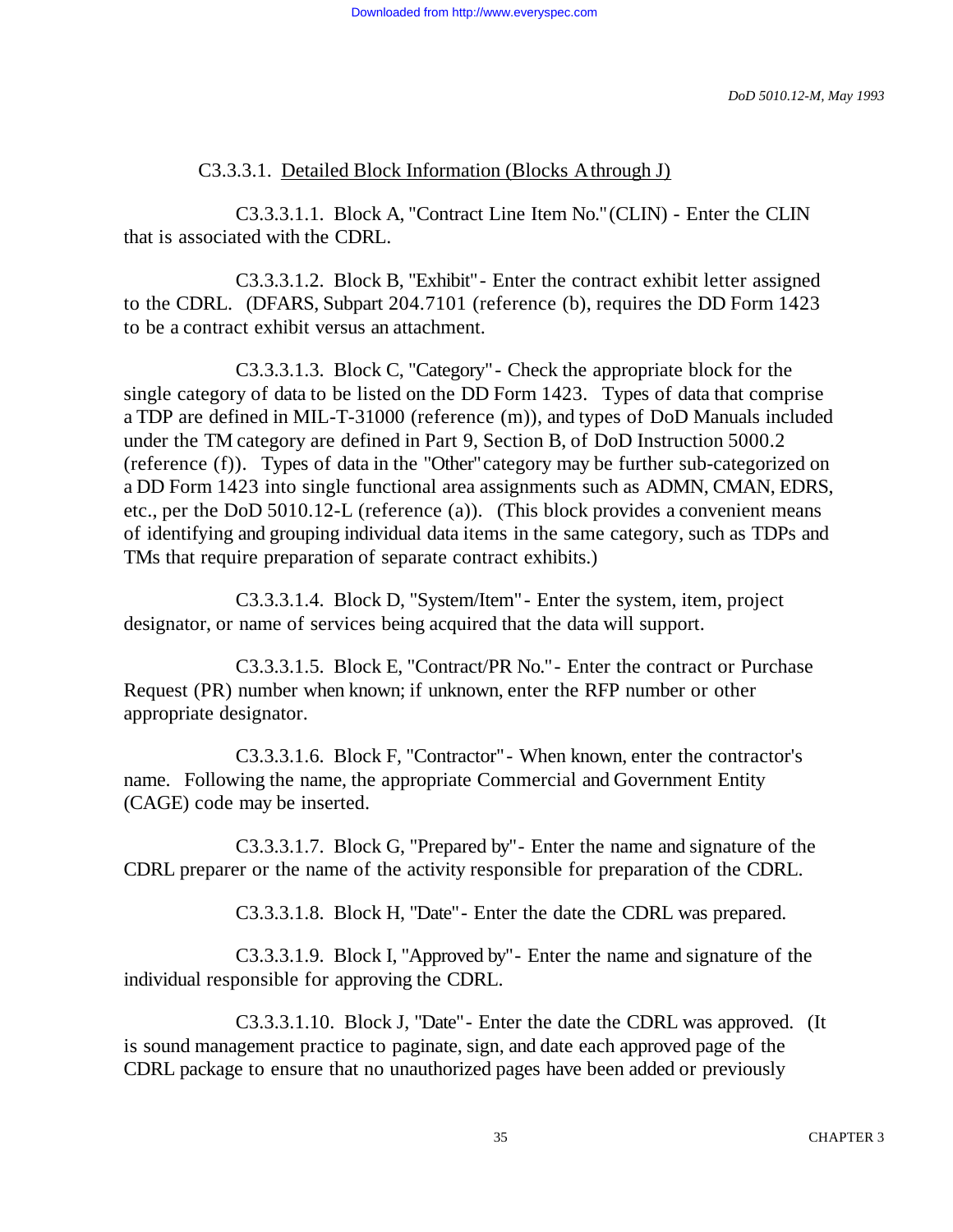approved pages have been changed. However, the specific method of CDRL package approval is the responsibility of each DoD Component.)

C3.3.3.2. Detailed Block Information (Blocks 1 through 16)

C3.3.3.2.1. Block 1, "Data Item Number" - Enter the Exhibit Line Item Number (ELIN) per the DFARS, Subpart 204.7105(c), reference (b)).

C3.3.3.2.2. Block 2, "Title of Data Item" - The title shall be identical to the title of the DID when cited in block 4. When Technical Manual Contract Requirements (TMCRs) are used to prescribe TM manual preparation requirements, or the DD Form 1423 is used to acquire weapon system TMs, the title of the specific type of TM being acquired shall be entered in block 2.

C3.3.3.2.3. Block 3, "Subtitle" - If the title in block 2 requires further identification, enter a subtitle.

C3.3.3.2.4. Block 4, "Authority" - (Data Acquisition Document Number) - Enter the DID number that provides the format and content requirements for the data item listed in block 2. When the DD Form 1423 is used to acquire militarized TMs, the specific number of the applicable military specification or standard that provides the data preparation verification and validation instructions shall be entered in Block 4. If a TMCR document is used to acquire militarized TMs, enter "See TMCR\_" and attach the TMCR to the CDRL. The TMCR must list the applicable military specifications or standards that provide the data preparation, verification, and validation instructions. It should be noted that DIDs DI-TMSS-80527 and DI-TMSS-80528 are the only authorized DIDs to be used when procuring commercial off-the-shelf (COTS) manuals. With the exception of a one-time DID, all DIDs cited in block 4 (or listed in the TMCR, when used) must have been cleared for listing in the AMSDL (DoD 5010.12-L, reference (a)).

C3.3.3.2.5. Block 5, "Contract Reference" - Enter the specific paragraph numbers of the SOW, specification, standard, or other applicable document that contains the tasking for generating the data requirement.

C3.3.3.2.6. Block 6, "Requiring Office" - Enter the technical office responsible for ensuring the adequacy of the data.

C3.3.3.2.7. Block 7, "DD 250 Requirement" - Enter the applicable code, designating the requirement for inspection and acceptance of the data item, as shown in the following list: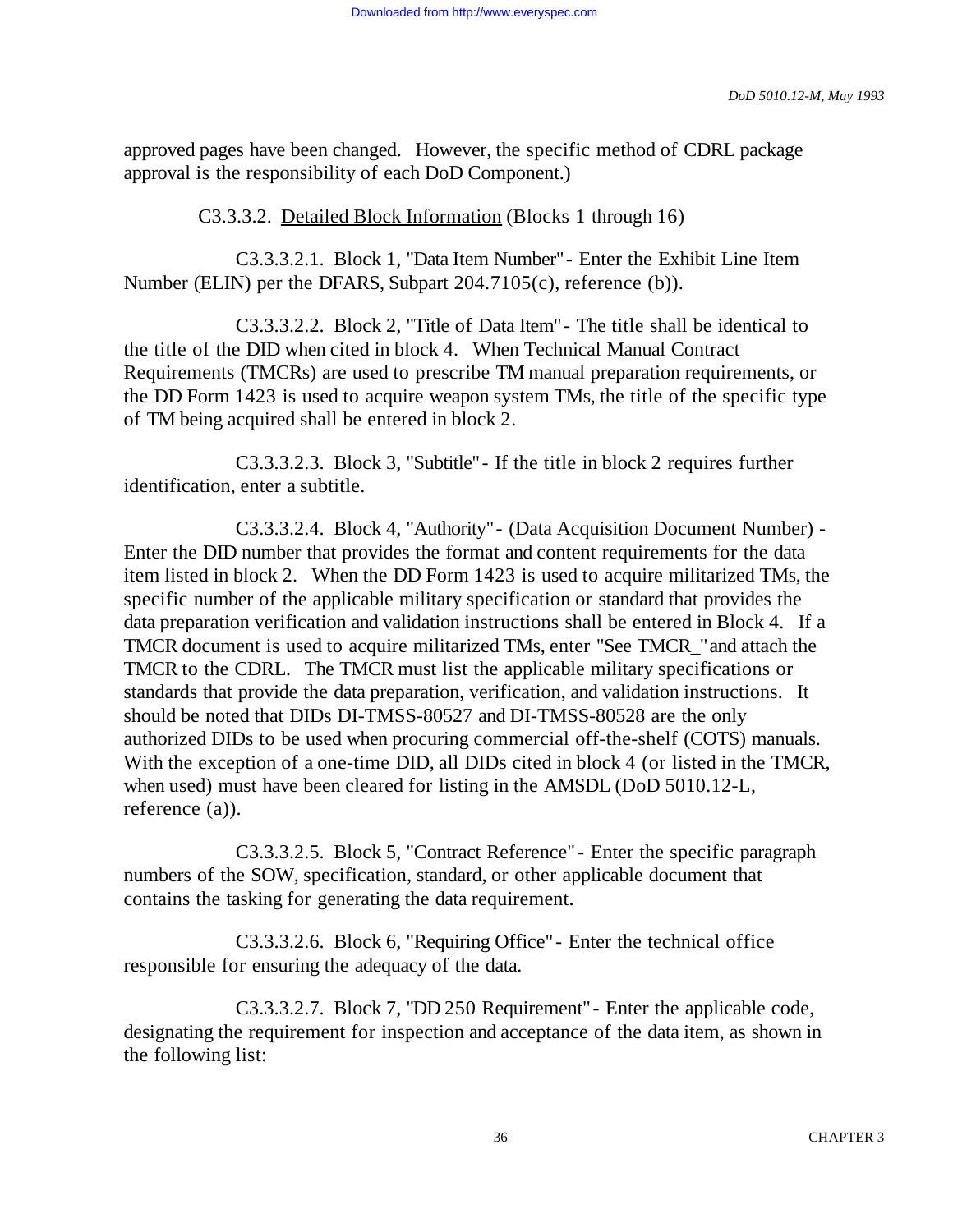| DD Form 250 Code | Inspection | <b>Acceptance</b> |
|------------------|------------|-------------------|
| SS               | (1)        | (2)               |
| DD               | (3)        | (4)               |
| SD               | (1)        | (4)               |
| DS               | (3)        | (5)               |
| LT.              | (6)        | (7)               |
| *NO              | (8)        | (8)               |
| XX               | (9)        | (9)               |

(1) Inspection at source.

(2) Acceptance at source.

(3) No inspection performed at source. Final inspection performed at destination.

(4) Acceptance at destination.

(5) Acceptance at source. Acceptance based on written approval from the Contracting Officer.

(6) Letter of transmittal (LT) only. A letter of transmittal is not appropriate when an inspection of the data is required. The data is sent by the contractor directly to the activities listed in block 14 of the DD Form 1423. The LT is used when the contracting agency requires a record of delivery but does not desire to have a DD Form 250 for every piece of data developed by the contractor. The only other authorized use of the LT is the special case where the contracting agency does not desire to have separate DD Forms 250 but desires to have a Government QA representative perform inspection. The Government QA representative shall be listed on the distribution in block 14 and requested to provide comments via the QA letter of instruction. Also, when the local contract administration office (CAO) is required to perform inspection of a letter of transmittal, block 16 shall so indicate. In all cases where "LT" is used, a copy of the letter of transmittal should be provided to the CAO for information and appropriate use in administration of the contract.

(7) As specified in block 16 of the DD Form 1423.

(8) No inspection or acceptance required. No DD Form 250 or letter of transmittal required.

(9) Inspection and acceptance requirements specified elsewhere in the contract.

\*Use of the symbol NO is not authorized for data comprising TDPs or TMs.

NOTE: For additional information on the inspection and acceptance of data refer to Chapter 6 herein.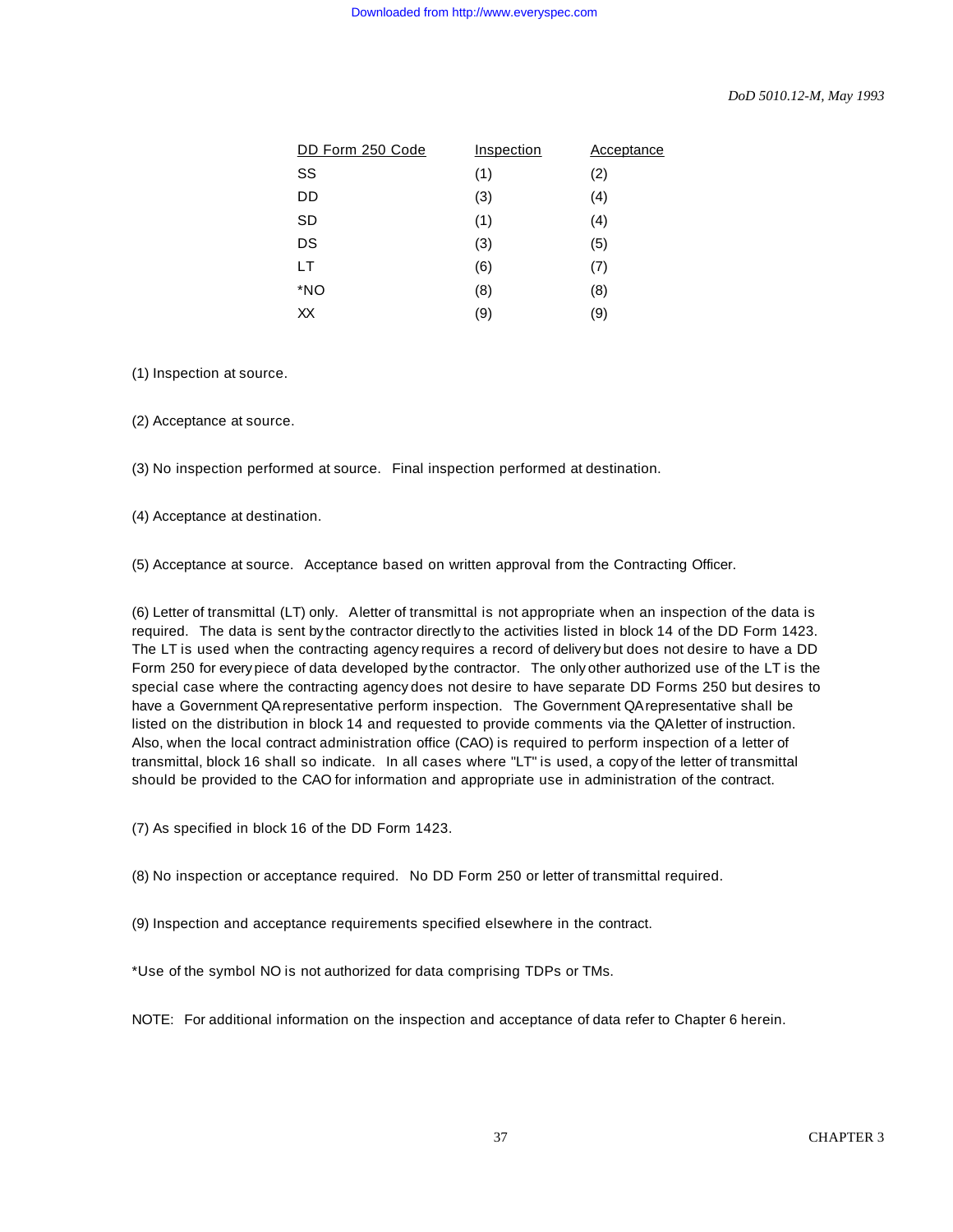C3.3.3.2.8. Block 8, "Approval Code" - Items of critical data requiring specific advanced written approval before distribution of the final data item should be identified by placing an "A" in this field. The responsible reviewing activity will normally be the Requiring Office listed in block 6. If that is not the case, the reviewing activity shall be identified as such in block 16. When the data item requires submission of a draft document prior to publication of a final document, block 16 of the DD Form 1423 shall show the length of time required for Government approval and/or disapproval and subsequent turn-around time for the contractor to resubmit the data after Government approval and/or disapproval has been issued. Those response times are contractual commitments and if the Government or contractor cannot meet those commitments, each is obligated to notify the other of the revised length of time required to respond. Block 16 will also indicate the extent of the approval requirements; e.g., approval of technical content and/or format. If approval of the data item is not required, insert "N/A" (not applicable) in block 8.

C3.3.3.2.9. Block 9, "Distribution Statement Required" - Enter the code letter ("A," "B," "C," "D," "E," "F," or "X") corresponding to the distribution statement to be marked on the technical data item by the contractor, in accordance with DoD Directive 5230.24 (reference (c)) and the guidance in Chapter 4 of this Manual. If the appropriate statement is not known, or if it may vary among specification submissions of the data item, enter "See Block 16" and indicate in block 16 that a distribution statement is required and will be provided by the Government before delivery of the data.

C3.3.3.2.10. Block 10, "Frequency" - The following is a list of typical codes used to specify frequency of submittals. All other codes used that are not on this list should be defined in block 16 or in a supplemental section of the CDRL package as discussed in C3.3.2., above.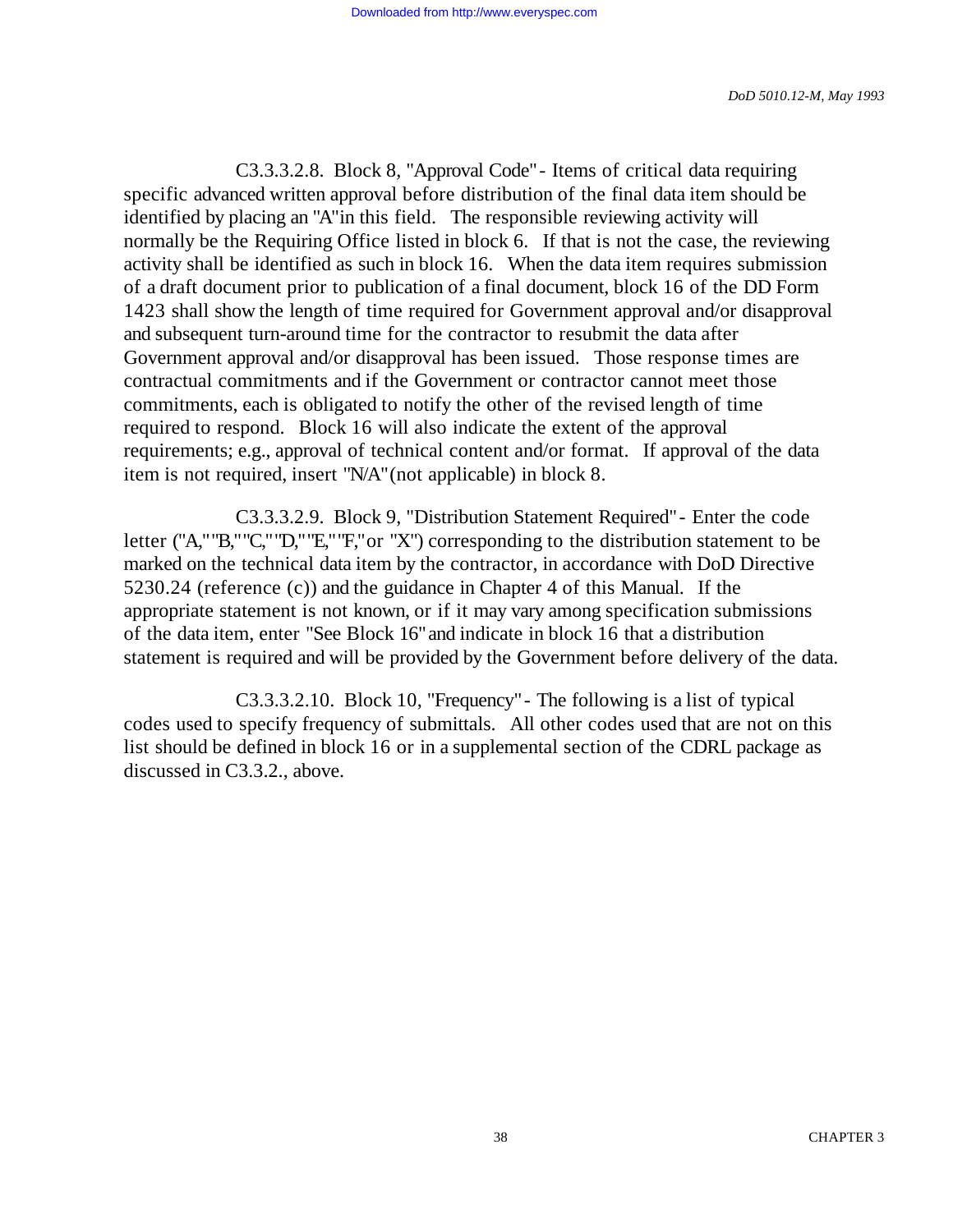| <b>ANNLY</b> | Annually                                                          |
|--------------|-------------------------------------------------------------------|
| <b>ASGEN</b> | As generated*                                                     |
| <b>ASREQ</b> | As required*                                                      |
| BI-MO        | Every 2 months                                                    |
| <b>BI-WE</b> | Every 2 weeks                                                     |
| <b>DAILY</b> | Daily                                                             |
| <b>DFDEL</b> | Deferred Delivery                                                 |
| <b>MTHLY</b> | Monthly                                                           |
| ONE/P        | One Preliminary                                                   |
| ONE/R        | One time with revisions                                           |
| QRTLY        | Quarterly                                                         |
| R/ASR        | Revision as required*                                             |
| <b>SEMIA</b> | Every 6 months                                                    |
| <b>WEKLY</b> | Weekly                                                            |
| <b>XTIME</b> | Number of times to be submitted (1 TIME, 2 TIMES, 9 TIMES, etc)** |

\*Use of these codes requires further explanation in block 16 to provide, the contractor with guidance necessary to accurately price the deliverable data item.

\*\*A number must be inserted in place of the "X."

C3.3.3.2.11. Block 11, "As of Date" - If the data is to be submitted only once, enter the "As of Date" (cut-off date) as follows: year/month/day (e.g., "92Mar10"). This is the date for cutting off collection of the data. If the data is to be submitted multiple times, enter a number to indicate the number of calendar days before the end of the reporting period, established in block 10, that data collection will be cut off. For example, "15" would place the "As of Date" for the data at 15 days before the end of the month, quarter, or year depending on the frequency established in Block 10 (e.g., report for May should reflect information collected through 16 May). An "O" would place the "As of" date at the end of each month, quarter, or year, etc. Block 16 may be used for further explanation. If an "As of Date" is not applicable, enter "N/A" in block 11.

C3.3.3.2.12. Block 12, "Date of First Submission" - Enter the initial submission date as follows: year/month/day (e.g., "90Mar10"). If submittal is constrained by a specific event or milestone, enter that constraint. If the, contract start date is not known, indicate the number of calendar days after contract (DAC) start that the data is due (e.g., "90 DAC"). Do not insert classified dates. Typical abbreviations in block 12 are: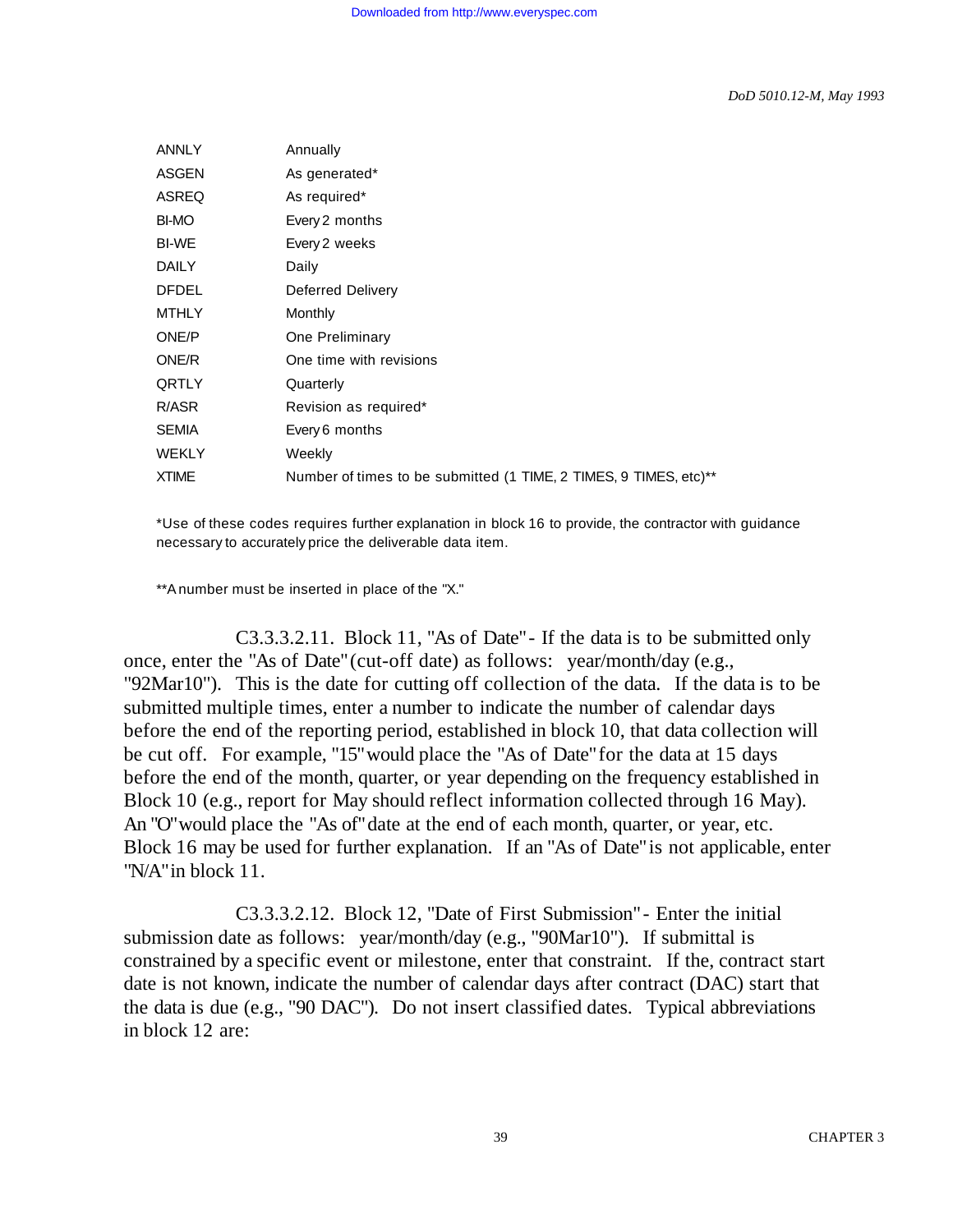| <b>ASGEN</b> | As generated*                      |
|--------------|------------------------------------|
| <b>ASREQ</b> | As required*                       |
| <b>XXDAC</b> | Days after contract start**        |
| <b>DFDEL</b> | Deferred Delivery*                 |
| <b>EOC</b>   | End of contract                    |
| <b>EOM</b>   | End of month                       |
| EOQ          | End of quarter                     |
| <b>XDACM</b> | Days after contract modification** |
| <b>XDARP</b> | Days after reporting period**      |
| <b>XDARC</b> | Days after receipt of comments**   |
| <b>XDATC</b> | Days after test completion**       |
| <b>XDPTT</b> | Days before to test**              |
| <b>XDARC</b> | Days after receipt of comments**   |
| <b>XDARP</b> | Days after reporting period**      |
| <b>XDADO</b> | Days after delivery order**        |

\*Provide specific instructions for these requirements in block 16.

\*\*A number must be inserted in place of the "X."

C3.3.3.2.13. Block 13, "Date of Subsequent Submission" - If data is submitted more than once, enter the date(s) of subsequent submission(s). If submittal is constrained by a specific event or milestone, explain this constraint in block 16. Do not insert classified dates.

C3.3.3.2.14. Block 14, "Distribution" - Enter the addressees and the corresponding number of draft copies and final copies (regular and/or reproducible) to be provided to each. The first addressee is normally the requiring office code shown in block 6. If the acceptance activity for the data item is different than the requiring office, and acceptance of the data item is by DD Form 250 to be accomplished at the destination, then the code for the acceptance activity will be placed as the first entry in block 14. Do not insert classified locations. Block 14 will provide for the following particulars:

C3.3.3.2.14.1. The DoD component designator and office symbols and/or codes, or unit identification codes (UICs) may be used in block 14a; however, an explanation of these must be provided in the supplemental section of the CDRL package as discussed in paragraph C3.3.2. of this chapter, or in block 16 with a reference to block 14. The former approach is recommended for CDRL packages with more than 10 CDRL items.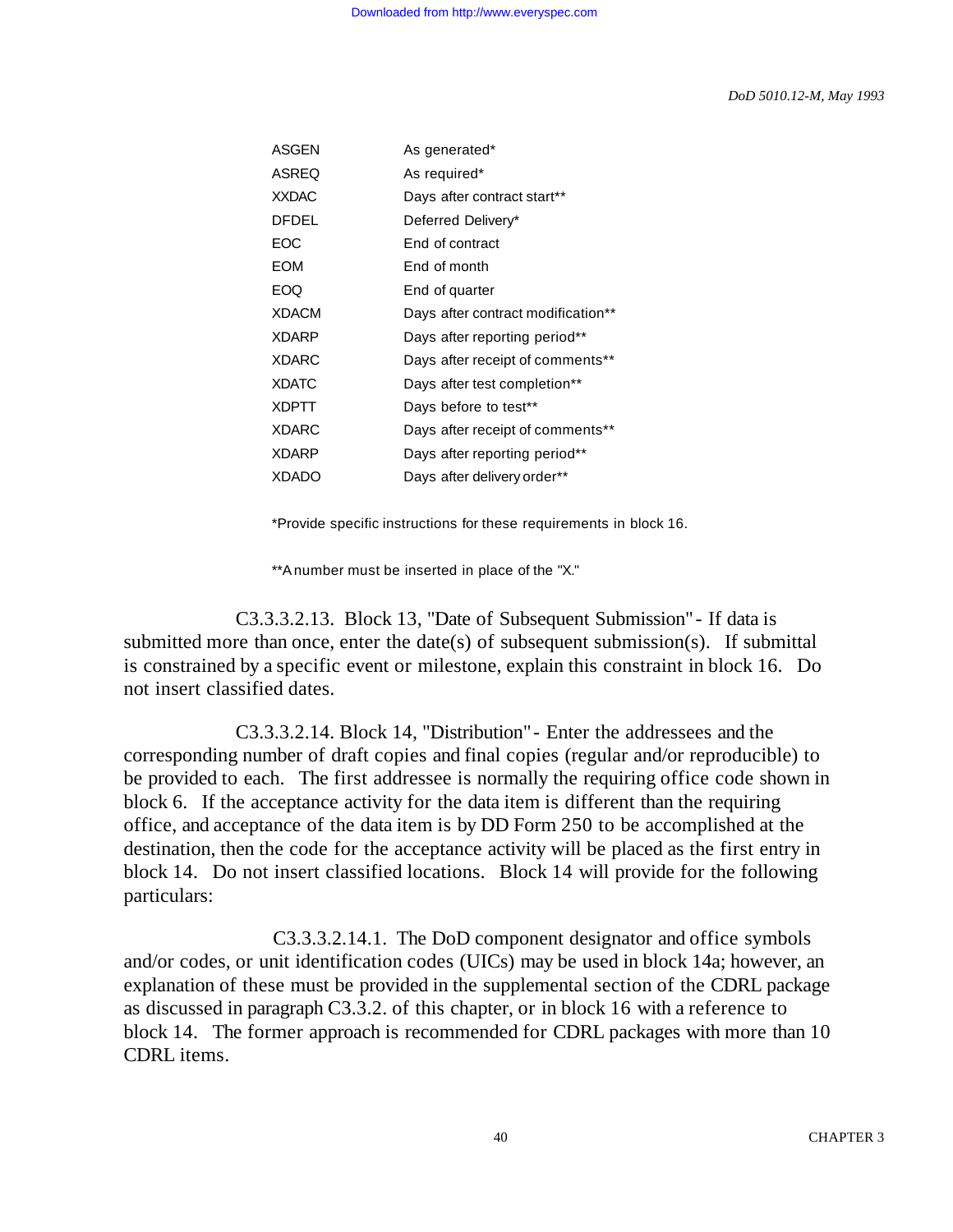C3.3.3.2.14.2. In block 14b, insert the specific number and type of copies to be delivered to each addressee in each of the available three columns. Unused columns adjacent to each addressee will have either an "N/A" or number "0" entered.

C3.3.3.2.14.3. When the data items requires advance written approval (indicated by an "A" in block 8), draft copies are required for approval before publication of the final document. Enter draft quantities in block 14b and an explanation in block 16 (e.g., "Submit draft for approval 90 DAC award. Submit final copies 30 days after Government approval of the draft.") It should be noted that unless otherwise indicated on the DD Form 1423, all addressees listed in block 14 will receive both draft and final documents.

C3.3.3.2.14.4. Include digital media details and constraints (when appropriate), such as source document requirements of tape density per inch, tape size, record and header formats, file headers, files constructs, and target system environment (such as DEC VAX 6000 series environment). (See reference (h), MIL-HDBK-59, for guidance).

C3.3.3.2.14.5. Include non-digital media details and constraints, such as source document requirements (e.g., MIL-D-5840 or MIL-M-38761/1) type and class of microfilm, paper, vellum, etc., as necessary to fully describe media constraints. (NOTE: Do not confuse "reproducible" with the term "reproduced." Reproducible copies are master/first generation documents capable of making successive generations of high quality resolution copies. Reproduced copies are subsequent generation copies of lower resolution made from the first generation masters.)

C3.3.3.2.14.6. If the data is not actually to be delivered to the Government or associated contractors, or if deferred delivery is required, so indicate by placed "DFDEL" in this block and provide disposition instructions in block 16. Additional guidance on deferred ordering or delivery of data is in section C3.5. of this chapter. Procedures for distribution to classified locations should be coordinated among the user, acquisition agent, and applicable data managers.

C3.3.3.2.15. Block 15, "Total" - Enter the total number of draft and final (regular and reproducible) copies required by block 14. For digital media, enter the total number of copies required by block 14.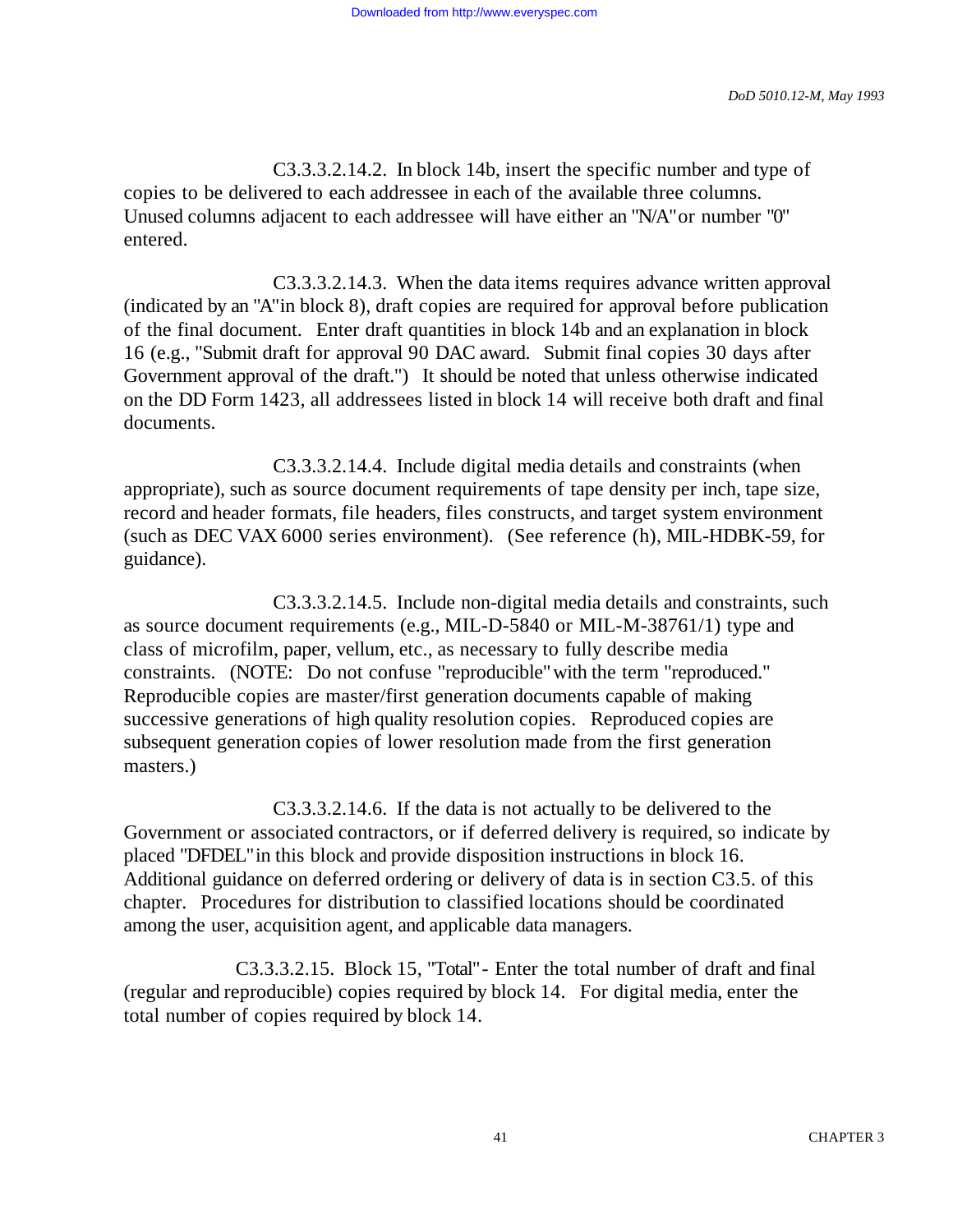C3.3.3.2.16. Block 16, "Remarks" - This block shall be used to provide additional or clarifying information for blocks 1 through 15; e.g., clarification relative to distribution statements, DID tailoring requirements, use of contractor format, and distribution of the data. When on-line access or digital delivery is required for the data item, relevant requirements are to be included in Block 16; e.g., references to the appropriate CALS standardization documents. (See reference (h), MIL-HDBK-59, for guidance.)

C3.3.3.3. Detailed Block Information (Blocks 17 and 18). These blocks are to be completed by the bidder or offeror as required by the following:

C3.3.3.3.1. Block 17, "Price Group" - Enter the appropriate price group as shown on the reverse side of the DD Form 1423.

C3.3.3.3.2. Block 18, "Estimated Total Price" - Enter the total estimated price equal to that portion of the total price that is estimated to be attributable to the design, development, production or reproduction for the Government of item of data. The entry "N/C" for "no charge" is acceptable. DFARS, Subpart 204.7105-3 (reference (b), provides specific guidance for entering the negotiated price for separately priced or "Not Separately Priced (NSP)" data on the DD Form 1423 or in the contract. Also provided is guidance on when to detach, or leave attached, blocks 17 and 18 of the DD Form 1423. Chapter 5 of this Manual provides additional information in completing and evaluating blocks 17 and 18 of the DD Form 1423.

#### C3.3.4. Procedures for Managing DD Form 1423 Data

C3.3.4.1. An organizational element shall be assigned responsibility for monitoring the distribution of contractor-prepared data. Specifically, procedures shall be established to ascertain actual receipt of the data and to ensure that all contractual requirements relative to technical data have been met. Data managers and data management activities should be informed of the estimated prices for the data they have requested before contract award, including contractor responses that suggest the data are not separately priced.

C3.3.4.2. The DoD Components shall enlist the support of the Defense Contract Management Command (DCMC) to assist in the management of CDRL data. Close coordination is necessary to evaluate the following:

C3.3.4.2.1. The application of restrictive legends.

C3.3.4.2.2. Prenotification of data rights.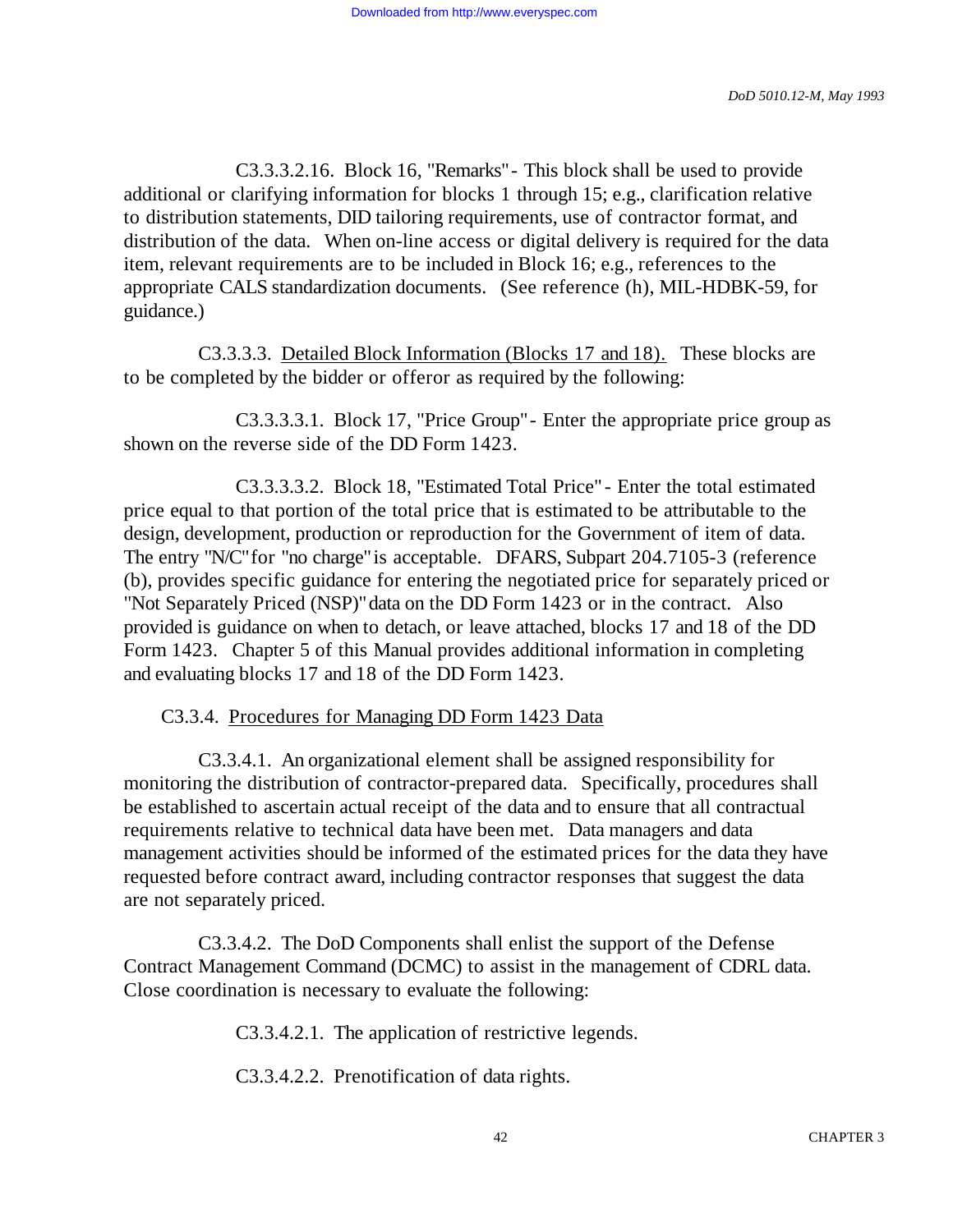C3.3.4.2.3. The estimated and negotiated price of data.

C3.3.4.2.4. The adequacy of data and to inspect and/or accept data acquired under contract provisions. Working agreements may be formulated and implemented to permit the DCMC to report data discrepancies to the DoD Components and to take other actions to provide support and assistance to the contracting activities of the DoD Components.

C3.3.4.3. Data management personnel shall participate in precontract technical reviews of all data requirements, assist contracting activities in negotiating contracts containing data requirements, and participate in contract management reviews of contracts containing data requirements.

C3.3.4.4. Management procedures shall be established by each DoD Component to coordinate and unify the efforts of their functional organizations in the preparation, review, and procurement of contract data requirements and to assist in the receipt, tracking, and use of data acquired under contract.

## C3.4. LINE-ITEM NUMBERING OF DATA

C3.4.1. Separate contract line items shall be established in the contract for TDP, as defined in MIL-T-31000 (reference (m)), and for TMs, as defined in Part 9, Section B, of DoD Instruction 5000.2 (reference (f)). A contract line item for "other" data requirements (with the exception of data specifically required by any contract clause of the FAR, Subpart 52.2, or the DFARS, Subpart 252.2 (references (j) and (b), or specifically excepted by Subpart 227.405-70 of reference (b) shall be established as applicable to the specific acquisition. Criteria governing the line item numbering of supplies and services can be found in Subpart 204.71 of reference (b).

C3.4.2. TDPs. Separate DD Forms 1423, identified as exhibits to the contract, shall be used in conjunction with the contract line item for TDPs. The CDRLs shall list all data comprising the TDP through the itemizing of approved DIDs, and shall include delivery schedules for each. Additional selection and ordering guidance for a TDP is provided in Appendix A of MIL-T-31000 (reference (m)). Figure C3.F4. is an example of a TDP contract line item.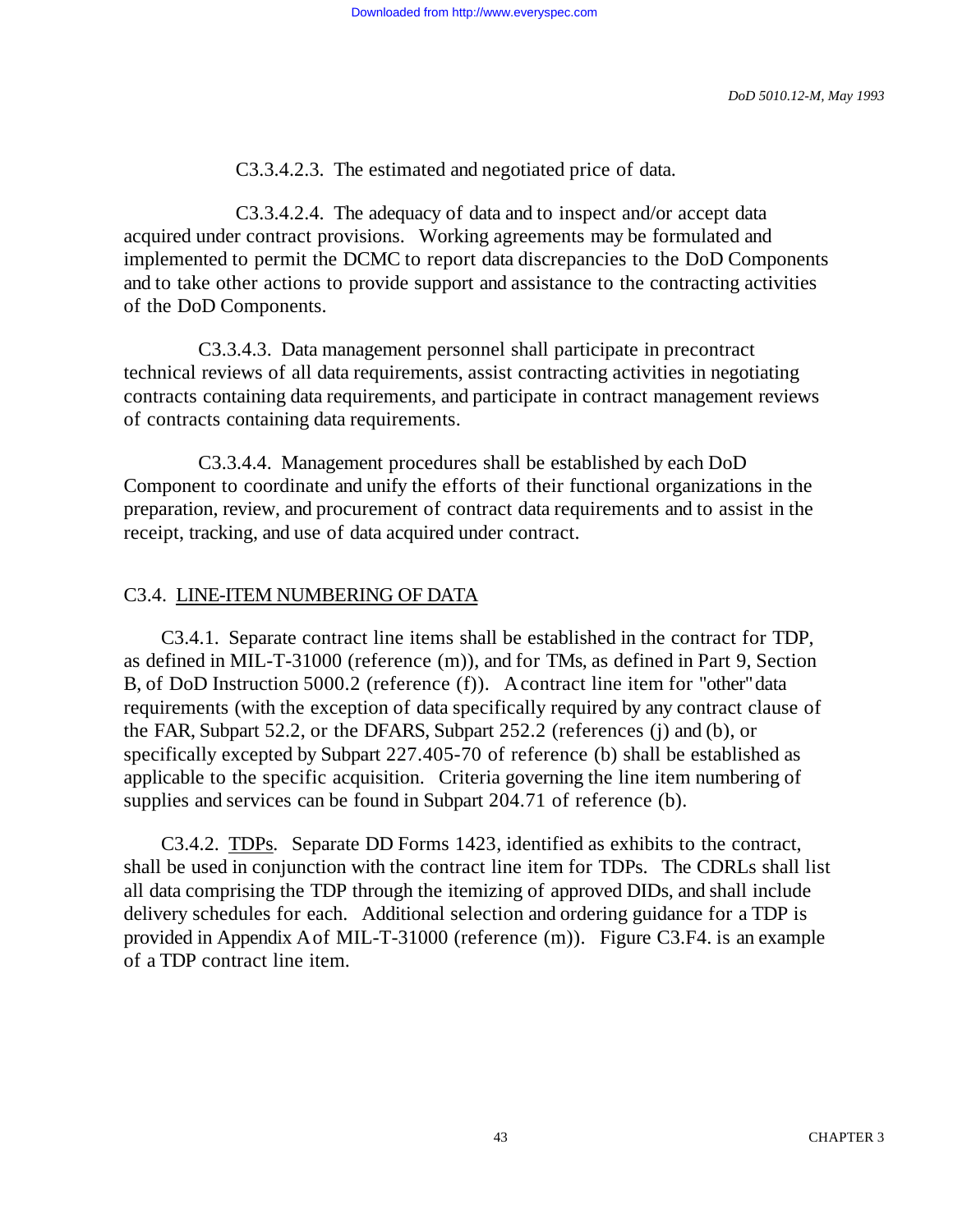|             | Figure C3.F4. Sample Ccontract Line Item Numbering of a TDP               |      |    |                   |        |
|-------------|---------------------------------------------------------------------------|------|----|-------------------|--------|
| ITEM<br>NO. | SUPPLIES/SERVICES                                                         | OTY. |    | UNIT PRICE        | AMOUNT |
| 0002        | Tech. Data Package (TDP) for CLIN 0001 in accordance 1<br>with Exhibit A. |      | EA | \$XXXXX* \$XXXXX* |        |

Figure C3.F4. Sample Ccontract Line Item Numbering of a TDP

\*Provided by offerors responding to a solicitation; final contract amounts inserted by contracting officer.

C3.4.3. TMs. Separate DD Forms 1423, identified as an exhibit to the contract, shall be used in conjunction with the contract line item for TMs. The DD Form 1423 shall list all TMs through the identification of applicable approved military standards and specifications containing TM format and content requirements, and shall include delivery instructions for each. (See subparagraph C.3.3.3.2.4. of this chapter for instructions when a TMCR is used.) For convenience, the DD Forms 1423 for TMs may be grouped together in one contract exhibit, or separate contract exhibits may be established for each TM listed on a DD Form 1423. In either case a separate price for each DD Form 1423 should be in the exhibit or on the DD Form 1423. Figures C3.F5. and C3.F6. are examples of TM contract line items.

Figure C3.F5. Sample Contract Line Item Ordering of TMs When All TMs Are Included in One Contract Exhibit

| <b>ITEM</b><br>NO. | SUPPLIES/SERVICES                                                                                | OTY | UNIT | <b>PRICE</b>      | <b>AMOUNT</b> |
|--------------------|--------------------------------------------------------------------------------------------------|-----|------|-------------------|---------------|
| 0003               | Tech. Manuals for approved equipment nomenclature, 1<br>CLIN 0001, in accordance with Exhibit B. |     | EA   | \$XXXXX* \$XXXXX* |               |

\*Provided by offerors responding to a solicitation; final contract amounts inserted by the contracting officer.

| Figure C3.F6. Sample of Contract Line Item Numbering of the TMs When |
|----------------------------------------------------------------------|
| Each TM Is Listed on a Separate Contract Exhibit                     |

| ITEM<br>NO. | SUPPLIES/SERVICES                                                                                                   | OTY | UNIT | <b>PRICE</b>      | <b>AMOUNT</b> |
|-------------|---------------------------------------------------------------------------------------------------------------------|-----|------|-------------------|---------------|
| 0003        | Operator's Tech. Manuals for (enter approved equipment 1<br>nomenclature), CLIN 0001, in accordance with Exhibit B. |     | EA   | \$XXXXX* \$XXXXX* |               |

\*Provided by offerors responding to a solicitation; final contract amounts inserted by the contracting officer.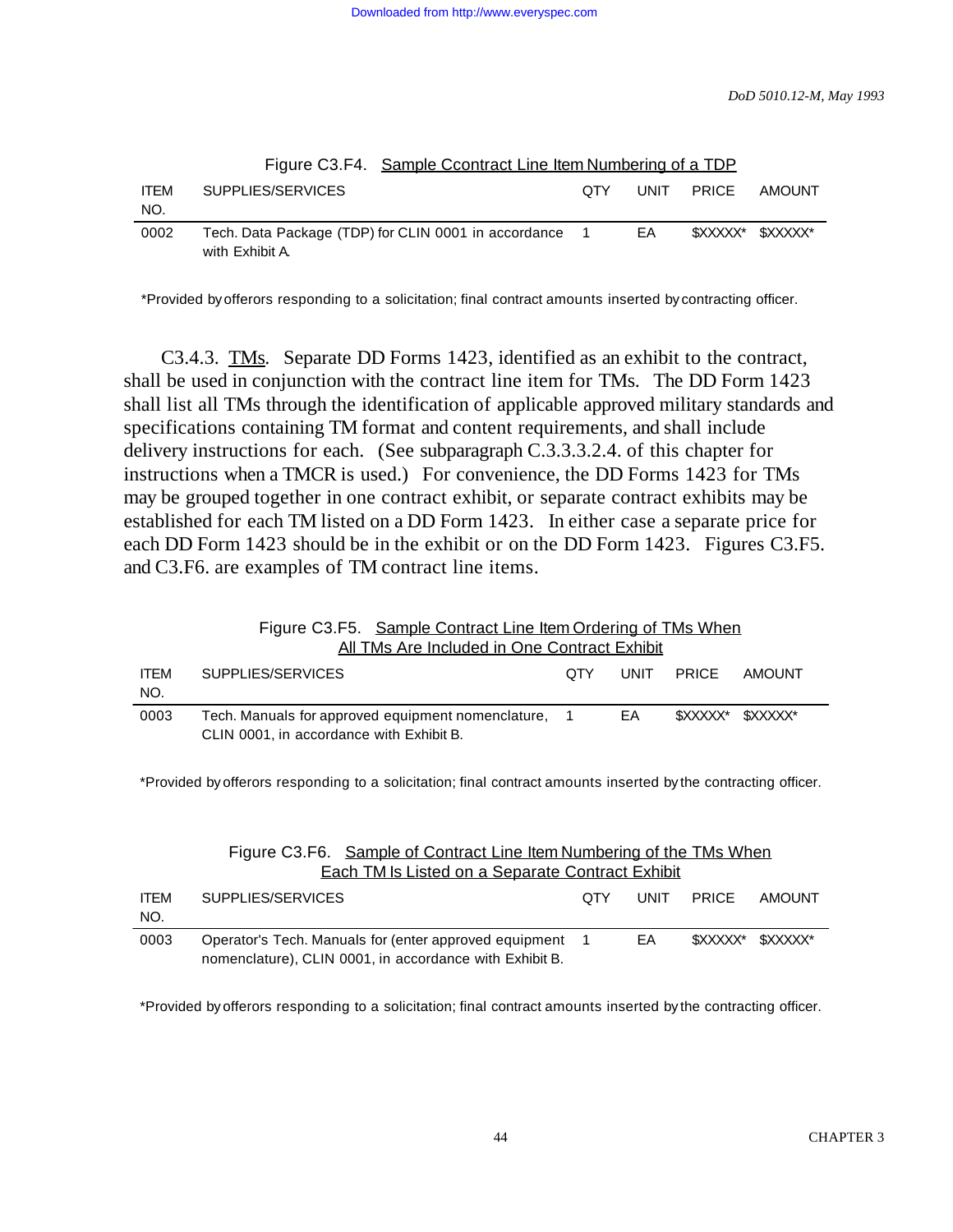C3.4.4. Other Data. Separate DD Forms 1423, grouped together as an exhibit to the contract, shall be used in conjunction with the contract line item(s) for all "other" data requirements. The DD Form 1423 shall list all data through itemizing of approved DIDs, and shall include delivery schedules for each. Figure C3.F7. is an example of a contract line item for "other" data.

|                    | Figure C3.F7. Sample Contract Line Item Numbering of Other<br>Data Requirements |      |    |            |                   |
|--------------------|---------------------------------------------------------------------------------|------|----|------------|-------------------|
| <b>ITEM</b><br>NO. | SUPPLIES/SERVICES                                                               | OTY. |    | UNIT PRICE | AMOUNT            |
| 0005               | Data Requirements for CLIN 0001 in accordance with 1<br>Exhibit D.              |      | EA |            | \$XXXXX* \$XXXXX* |

\*Provided by offerors responding to a solicitation; final contract amounts inserted by the contracting officer.

C3.4.5. Greater Rights. If the Government needs technical data pertaining to items developed at private expense to establish alternative sources it may, under certain circumstances, acquire greater rights in data. The DFARS, Subpart 227.402-72 (reference (b), which sets forth the procedures to acquire greater rights, requires the acquisition of, greater rights be stated as a separate contract line item. Figure C3.F8 is an example of a contract line item for greater rights (unlimited rights in this example) in the TDP referred to in Figure C3.F4.

Figure C3.F8. Sample Contract Line Item Numbering of Greater Rights in Technical Data ITEM NO SUPPLIES/SERVICES QTY UNIT PRICE AMOUNT

0006 Unlimited Rights in Technical Data Package of CLIN XXXX 0002 XXXX XXX \$XXXX\* \$XXXXX\*

\*Provided, by offerors responding to a solicitation; final contact amounts inserted by the contracting officer.

#### C3.5. DEFERRED DATA ACQUISITION TECHNIQUES

C3.5.1. Deferred Ordering. Deferred ordering is a technique for delaying the ordering of data generated in the performance of the contract until the Government determines what data is actually needed and when it is needed. The technique should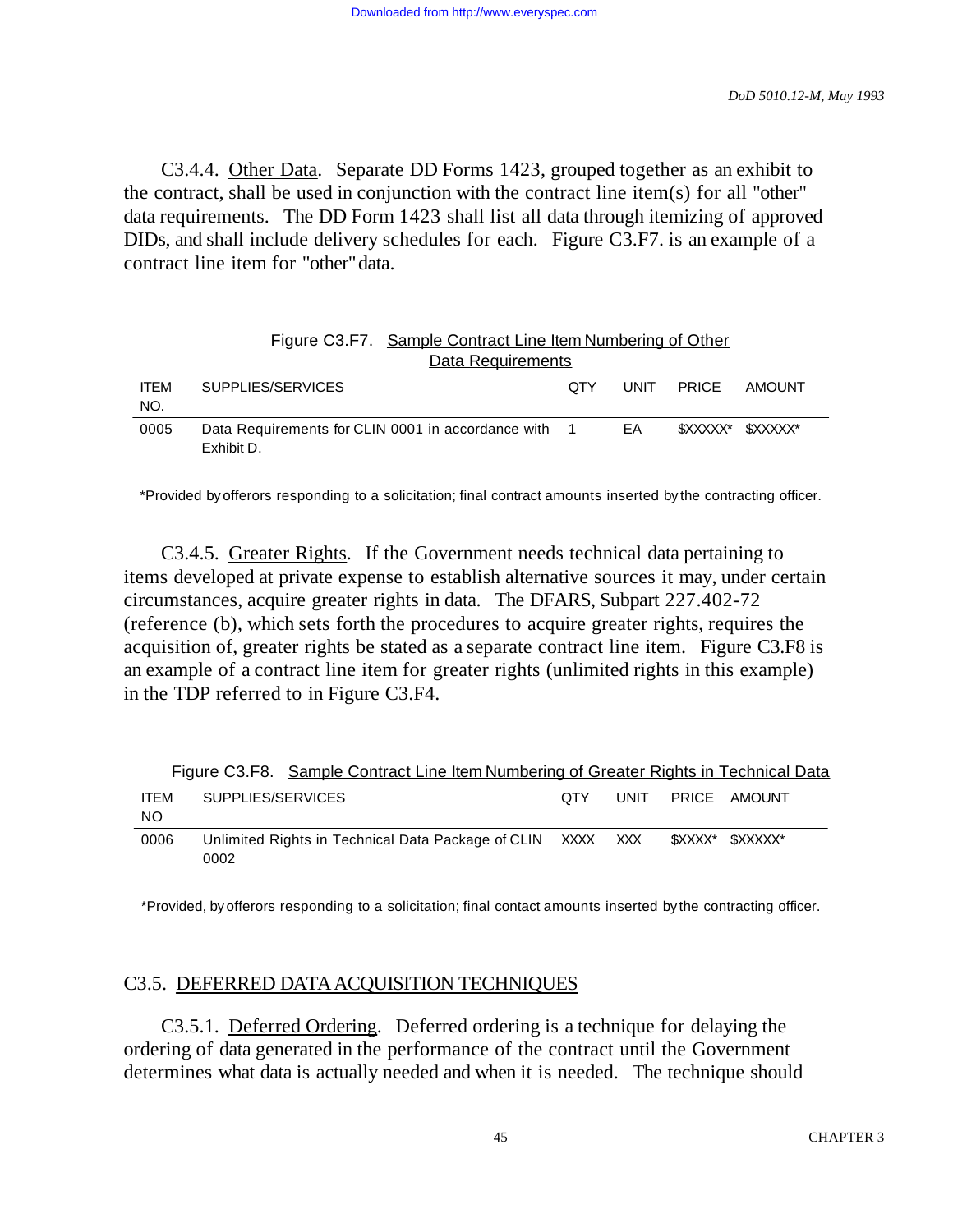normally be used when, during the solicitation and negotiation stages, there is an indication certain data may be needed, but further information will be required before specific requirements can be identified or until the product stabilizes to the extent accurate requirements can be specified. This technique ensures the availability of the raw data while avoiding the cost of buying the data, if the need never arises. The right to deferred ordering is obtained by including the clause found at Subpart 252.227-7027 of the DFARS (reference (b)) in solicitations and contracts. That clause allows the Government to order any data generated in the performance of the contract or related subcontract, at any time during the performance of the contract or within 3 years after acceptance of all items (other than technical data or computer software) to be delivered under the contract or the termination of the contract whichever is later. The supplemental section of the CDRL should contain a general statement as to the type of data will be subject to the deferred ordering clause. The contractor is compensated when the data is delivered and accepted. The contractor is compensated only for the cost of converting the technical data or software into the required format and for reproduction and delivery, since the cost of developing these items was included in the cost of the work to perform the tasks generated these items.

C3.5.2. Deferred Delivery. Deferred delivery of data is a technique for delaying delivery of data until the Government determines when the data should be delivered. The technique is normally used when, during the solicitation and negotiation stages, the specific requirements for the data can be determined, but the time or place of delivery is not certain. Deferred delivery is also a means of postponing the delivery of data until the design of the related item has stabilized. Obviously, the later the contractor assembles a data package for delivery, the more up-to-date it will be. The right to deferred delivery is obtained by including the clause found at Subpart 252.227-7026 of the DFARS (reference (b), in solicitations and contracts. That clause allows the Government to require, any time during the performance of the contract, within 2 years after either acceptance of all items (other than data or computer software) to be delivered under the contract, or termination of the contract, whichever is later, the delivery of any data identified in the contract for "deferred delivery." The data requirements shall be listed on the CDRL, with the time and/or place of delivery indicated as "deferred" but the cost of the data shall be negotiated before contract award, along with those CDRL items which are not deferred delivery.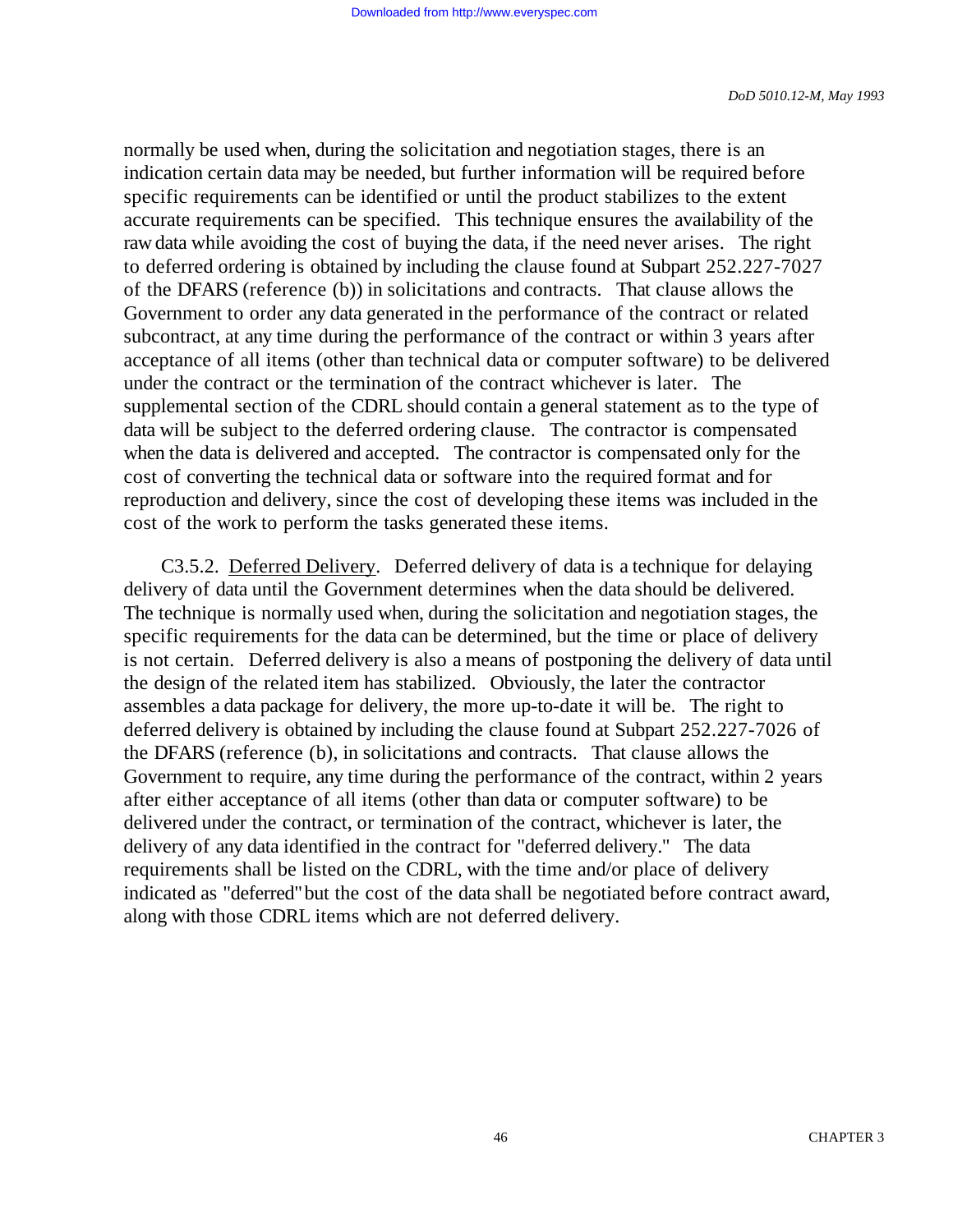# C3.6. WARRANTIES OF TECHNICAL DATA

A warranty of technical data should be obtained whenever practicable and cost effective. Guidance for obtaining warranties of technical data is contained in Subpart 246.708 of reference (b).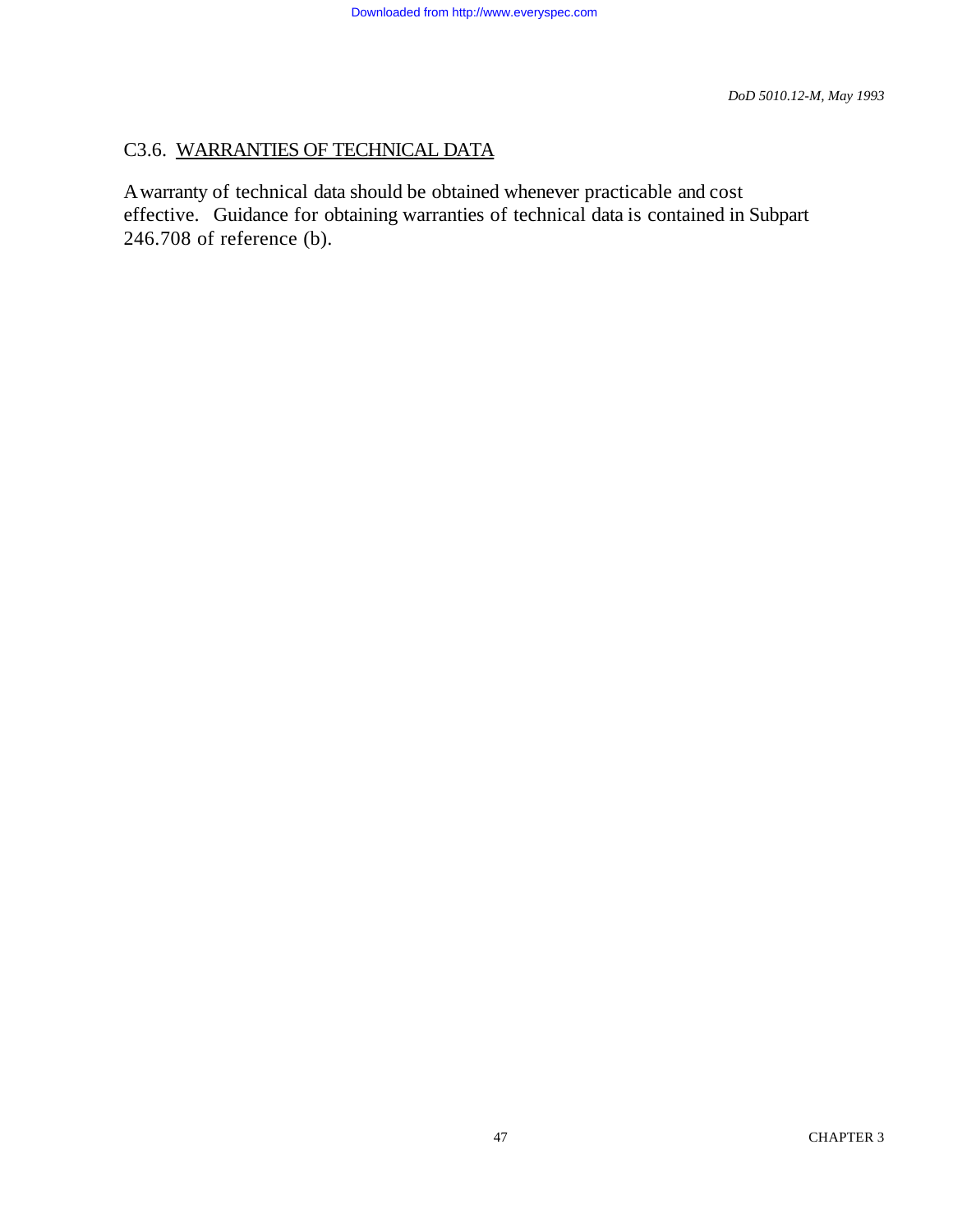## C4. CHAPTER 4

## DISTRIBUTION STATEMENTS ON TECHNICAL DATA

## C4.1. GENERAL

In accordance with Section 130 of title 10, United States Code (reference (e)), a DoD distribution marking system for technical data has been established by DoD Directive 5230.24 and MIL-STD-1806 (references (c) and (n)). Based on the technical content of the data, one of seven distribution statements defined in reference (c) is to be applied to indicate the extent of secondary distribution that is permissible without further authorization or approval of the controlling DoD office. The intent of the system is to stem the flow of military-related technical data to our adversaries, without inhibiting technological growth or blocking the exchange of technical data that is vital to progress and innovation. Properly applied, the system will keep critical technology from our adversaries but permit it to flow to Government Agencies and private organizations that have legitimate need for it. Chapter 7 of this Manual contains guidance on criteria that restricts or permits the release of data.

## C4.2. EXPORT-CONTROL WARNING NOTICE

Besides a distribution statement, the marking system also requires the use of a warning notice on all documents that contain export-controlled technical data. That notice may be used in conjunction with any of the six limited distribution statements ("B," "C," "D,""E," "F," and "X"). Statement A, which authorizes public release, cannot be used in conjunction with the export-control warning notice. Exact wording of the notice should be in accordance with reference (r). Procedures for dissemination of this technical data outside of the U. S. Government are contained in DoD Directive 5230.25 (reference (o)).

## C4.3. MARKING REQUIREMENTS

C4.3.1. Distribution statement markings are mandatory for all newly generated technical data. DoD managers of technical programs shall assign distribution statements to all technical data generated in their programs before primary distribution. That requirement does not apply to contractors' technical proposals or similar documents submitted in anticipation of contract awards.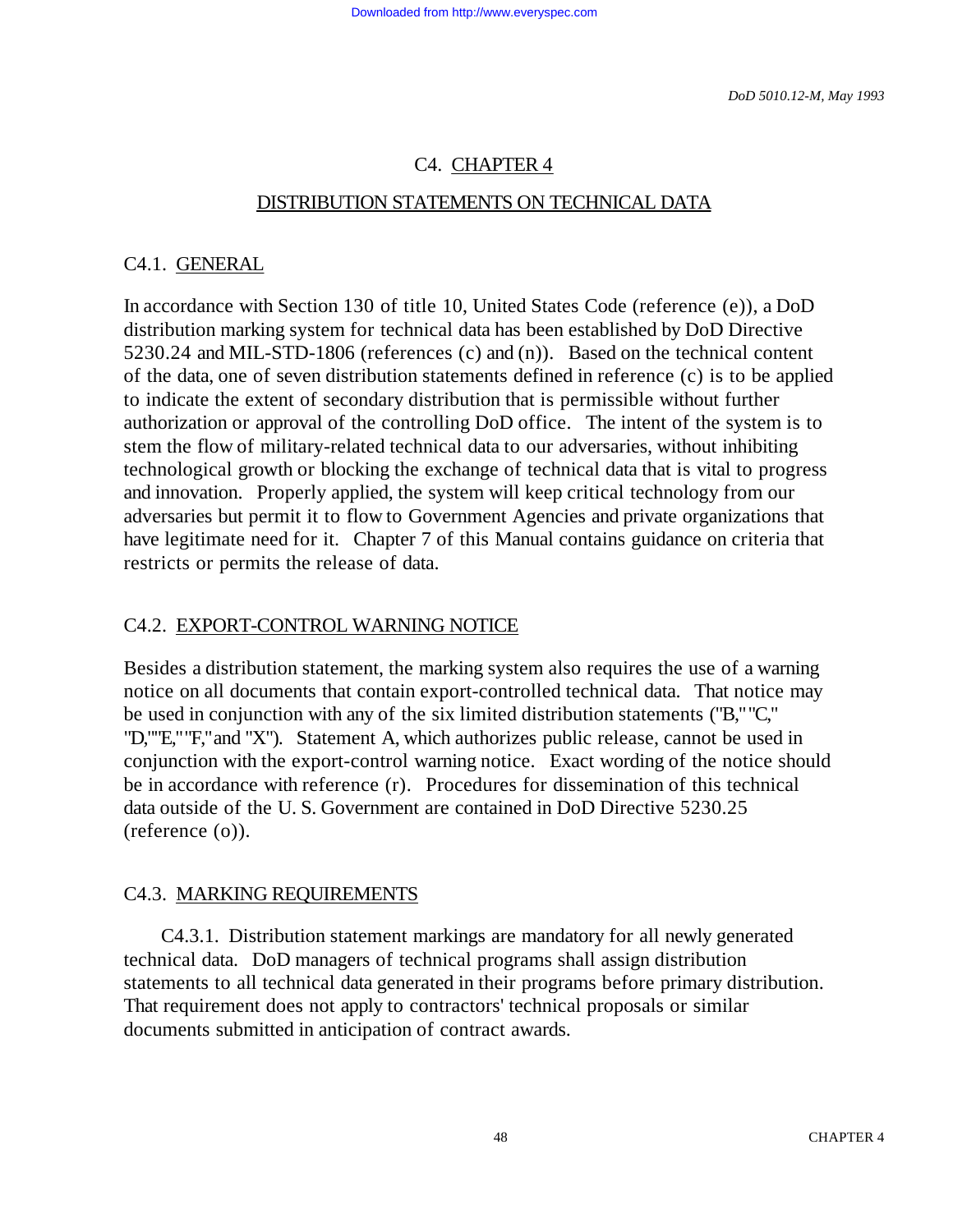C4.3.2. There is no requirement to mark existing technical data held in the files unless a request is received for a copy of the data, or it is otherwise activated. In that case, the controlling DoD office shall determine releasibility in accordance with DoD Directive 5230.24, DoD Directive 5230.25, and DoD 5400.7-R (references (c), (o), and (p)).

C4.3.3. Each revision shall be considered new technical data to be reviewed and marked appropriately. Whether or not previous versions of that data have been publicly released shall not be the determining factor in the dissemination determination.

C4.3.4. The seven authorized distribution statements provide options ranging from unlimited distribution to no secondary distribution without specific authority of the controlling DoD office. The authority to withhold unclassified technical data from the public is found in Section 130 of title 10, United States Code (reference (e)), as implemented by DoD Directive 5230.25 (reference (o)). Distribution statements can be applied to technical data that contain or reveal proprietary information, foreign government information, contractor performance evaluations, technical or operational information used solely for official administrative or operational purposes, critical technology, information not appropriate for premature dissemination because it pertains to systems or hardware in the developmental or conceptual stage, or export-controlled data.

C4.3.5. Although six of the seven statements indicate that public disclosure may be inappropriate, data managers and other DoD personnel should be aware that distribution statements are not in themselves authority to withhold unclassified technical data from public disclosure. Such determinations shall be made, in accordance with DoD Directive 5400.7 (reference (q)). Refer to Chapter 7 of this Manual for procedures on release of technical data to the public.

C4.3.6. MIL-STD-1806 (reference (n)) provides specific procedures for selection and placement of the seven authorized statements. MIL-STD-961 and MIL-STD-962 (references (r) and (s)) provide that same information for military specifications, standards, and handbooks, respectively.

#### C4.4. RESPONSIBILITY FOR MARKING

C4.4.1. It is the responsibility of the controlling DoD office to select the correct distribution statement and to ensure that the corresponding code letter ("A," "B," "C," "D," "E," "F," or "X") is in block 9 of the DD Form 1423 or that block 16 of the DD Form 1423 contains instructions on application of the correct distribution statement before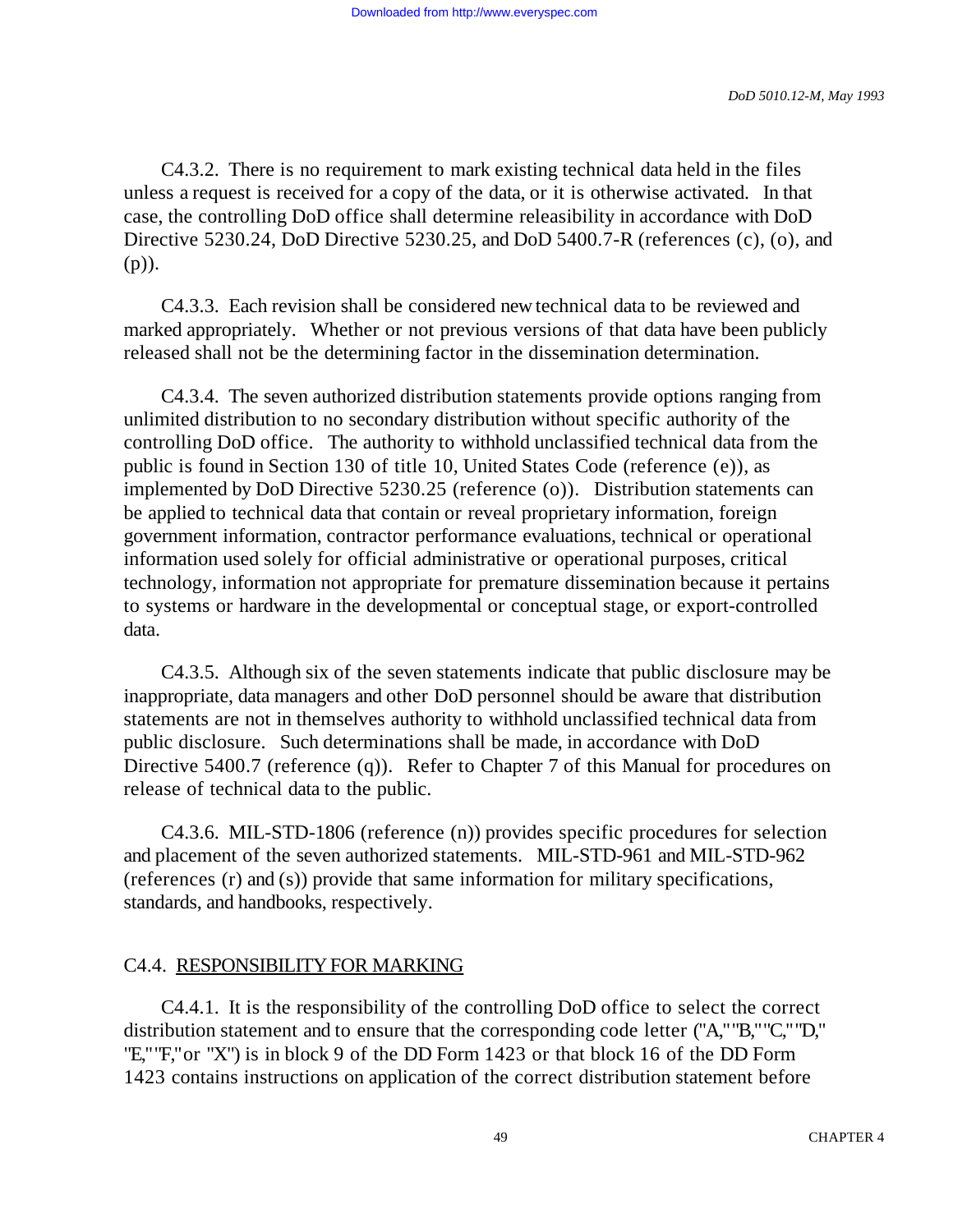initial distribution of the technical data. Frequently, it is not possible to determine the correct statement at the time the DD Form 1423 is prepared, and often, the contractor may be in a better position to recommend the correct statement. In those cases, the controlling DoD office and the contractor may negotiate the correct statement at one of the scheduled program audits or reviews. In any event, the controlling DoD office shall ensure that the technical data is correctly marked before initial distribution.

C4.4.2. The controlling DoD office should coordinate the distribution statement requirements with appropriate legal counsel, foreign disclosure, and security personnel with respect to the statuary and regulatory requirements governing the export or other dissemination of technical data.

C4.4.3. In the case of joint sponsorship of technical data, the controlling DoD office is determined by advance agreement and may be a party, a group, or a committee representing the interested activity or component.

## C4.5. DESTRUCTION AND HANDLING

All unclassified technical data marked with distribution statements "B," "C," "D," "E," "F," or "X" may be handled and destroyed as "For Official Use Only" (FOUO) documents, as described in DoD 5400.7-R (reference (p)). Classified, limited technical data shall be handled and destroyed in accordance with the procedures of Chapter 9 of DoD 5200.1-R (reference (t)).

## C4.6. CHANGES TO MARKINGS

Controlling DoD offices shall notify the proper technical data dissemination facilities; e.g., repositories, when the controlling DoD office is redesignated, the office address is changed, or the markings or statements are changed.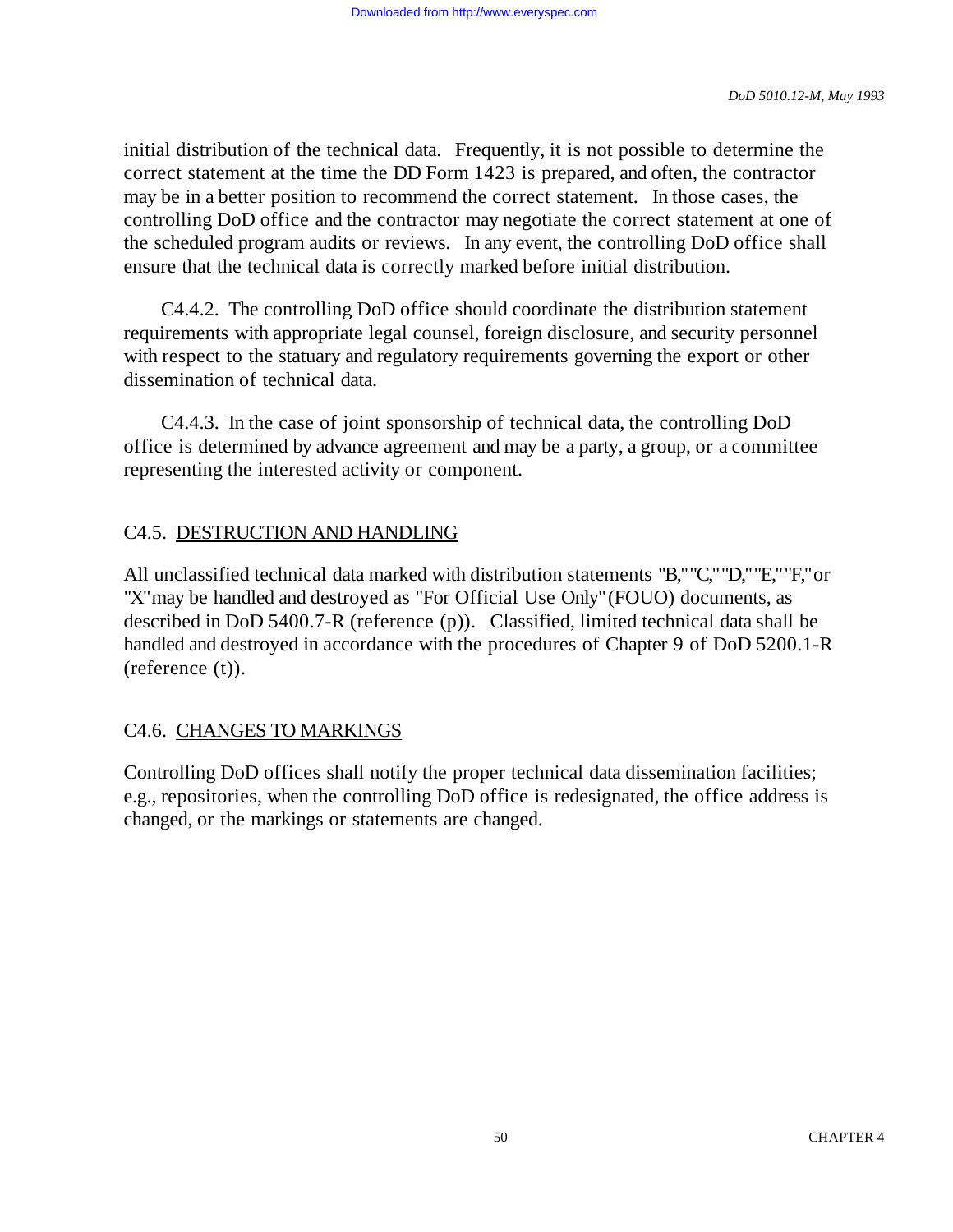#### C5. CHAPTER 5

#### PRICING OF DATA

#### C5.1. GENERAL

C5.1.1. The estimated price of each requirement for technical data to be included in a contract solicitation shall be either developed by the requiring DoD Component or obtained from potential contractors. Such price estimates shall be used in making initial decisions and judgements as to whether or not the requirement for technical data should be included in the contract. The accuracy of the price estimates should be determined by or related to the importance of the data products to management in making decisions. In some cases, contractors, estimated prices may not reflect all costs; and different contractors may reflect costs in various ways due to differences in business practices, differences in accounting systems, use of factors or rates on some portions of the data, application of common effort to two or more data items, or differences in data preparation methods. For these and other reasons, estimated data prices should not be used for contract pricing purposes without further cost/benefit analysis. Subsequent to proposal receipt, reviews shall be made by the DoD Component acquisition activity to validate costs and the continued need for the technical data requirements.

C5.1.2. Acquiring technical data at a fair and reasonable price is the goal of all involved in the contracting process. In achieving that goal, it is good management practice to ensure that prospective contractors and the Government have a mutual understanding of the technical data requirements, especially complex digital data products and services, to be contractually provided. That mutual understanding begins with a concise description of all technical data requirements generated by tasks in the statement of work and may be enhanced by Government and prospective contractor discussions at bidders conferences. Also, to achieve this goal, contracting officers, program managers, and technical data management personnel are encouraged to require contractors to separately price each requirement for technical data. The Armed Services Pricing Manual (ASPM) (reference (u)) provides procedures for pricing technical data requirements. Also, when the acquisition of greater rights in technical data is a factor, the contract must contain a separate line item for these rights as required by Subpart 227.402-72 of reference (b) (Refer to Figure C3.F8. for a sample of contract line-item numbering of greater rights in technical data).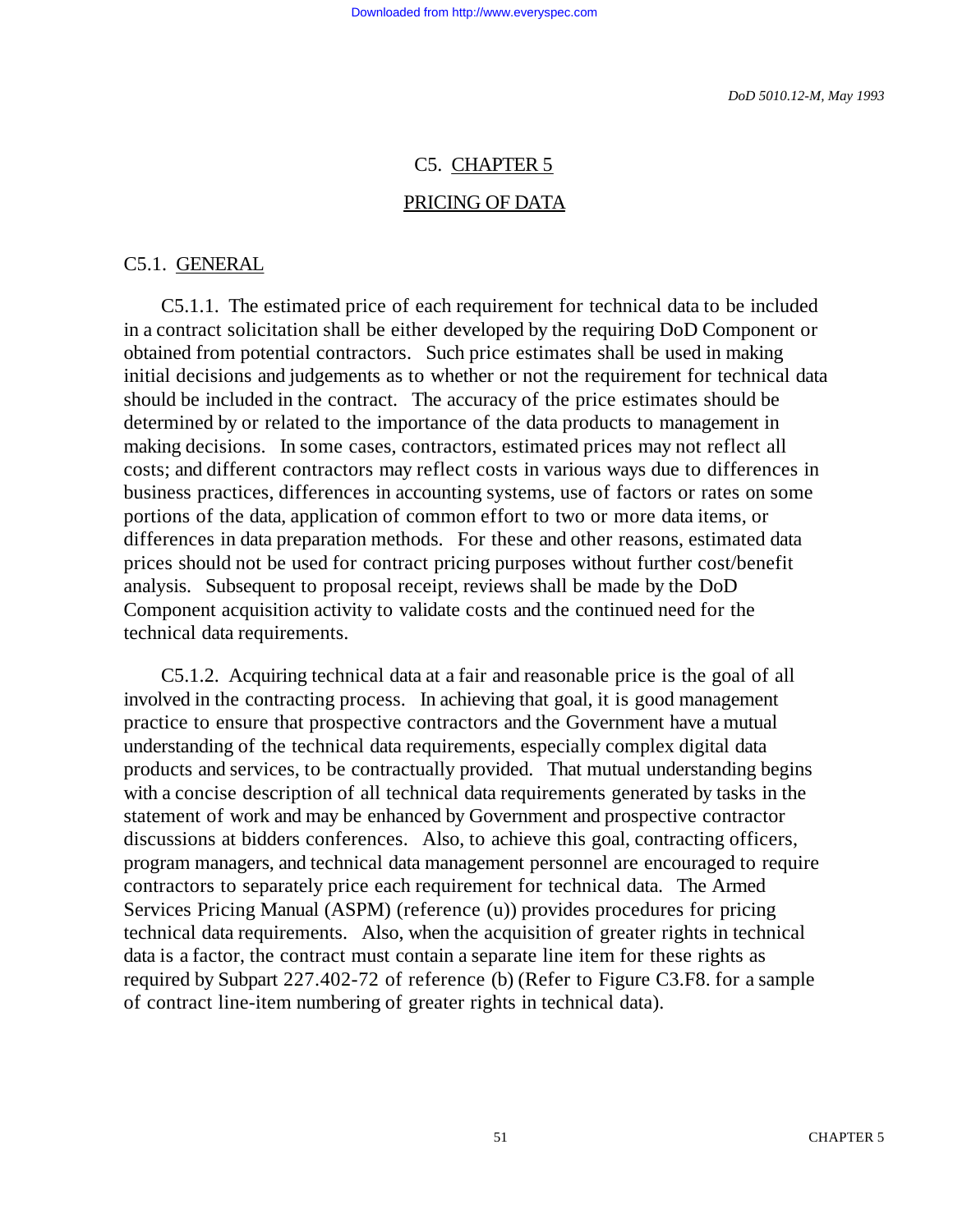#### C5.2. OVER-AND-ABOVE CONCEPT FOR PRICING

C5.2.1. The contractor will have to prepare certain data as a natural consequence of contract performance. Design, development, testing, and production tasks will generate certain data, whether or not a requirement is identified in a DD Form 1423 and delivery is requested. This factor is the basis for what is called the "over and above concept" for pricing data; the price paid for a data item will be based on what it costs the contractor to furnish that item, over and above the costs the contractor would incur if it were not required at all. To implement the over and above concept of data pricing, four price groups have been developed. These price groups are summarized in paragraph C5.3.3. below, of this Chapter and provided in greater detail in Chapter 9.5. of the Armed Services Pricing Manual (reference (u)).

C5.2.2. The contractor's method of pricing should include costs for providing contract technical data management. Where applicable, these costs could include costs for digital data or CALS management functions, management support of Government reviews and audits of technical data products, and management of separate or integrated database systems.

#### C5.3. PRICING BY CDRL DATA ITEM

C5.3.1. The DFARS, Subpart 215.873 (reference (b)), requires the use of DD Form 1423 in solicitations when the contract will require delivery of data. The DD Form 1423, when made a part of the solicitation, shall include every known and anticipated data requirement. The offerors are asked to provide a price estimate for each technical data requirement. If the price estimates appear unreasonable, the offerer may not understand the technical data requirements. After a solicitation has been released, the source selection procedures in effect for a particular procurement must be followed strictly to protect the integrity of the procurement process. Therefore, contact the contracting officer for guidance if there is reason to believe that the offerors have not understood the technical data requirements, before making a decision to delete or retain the data requirement. The requiring activity uses the price estimates to decide whether is need for the data is worth the dollars the data will cost. If the activity concludes that it still needs and can afford the data, the requirement stays on the list; if it concludes that the price may be too high, it modifies or deletes the requirement. The amended list is then made a part of the contract.

C5.3.2. Data price estimating is much the same as any other pricing action. When the contract is negotiated, the total price of the contract line item for data will be supported by cost or pricing data. The data will be submitted as a package, analyzed, and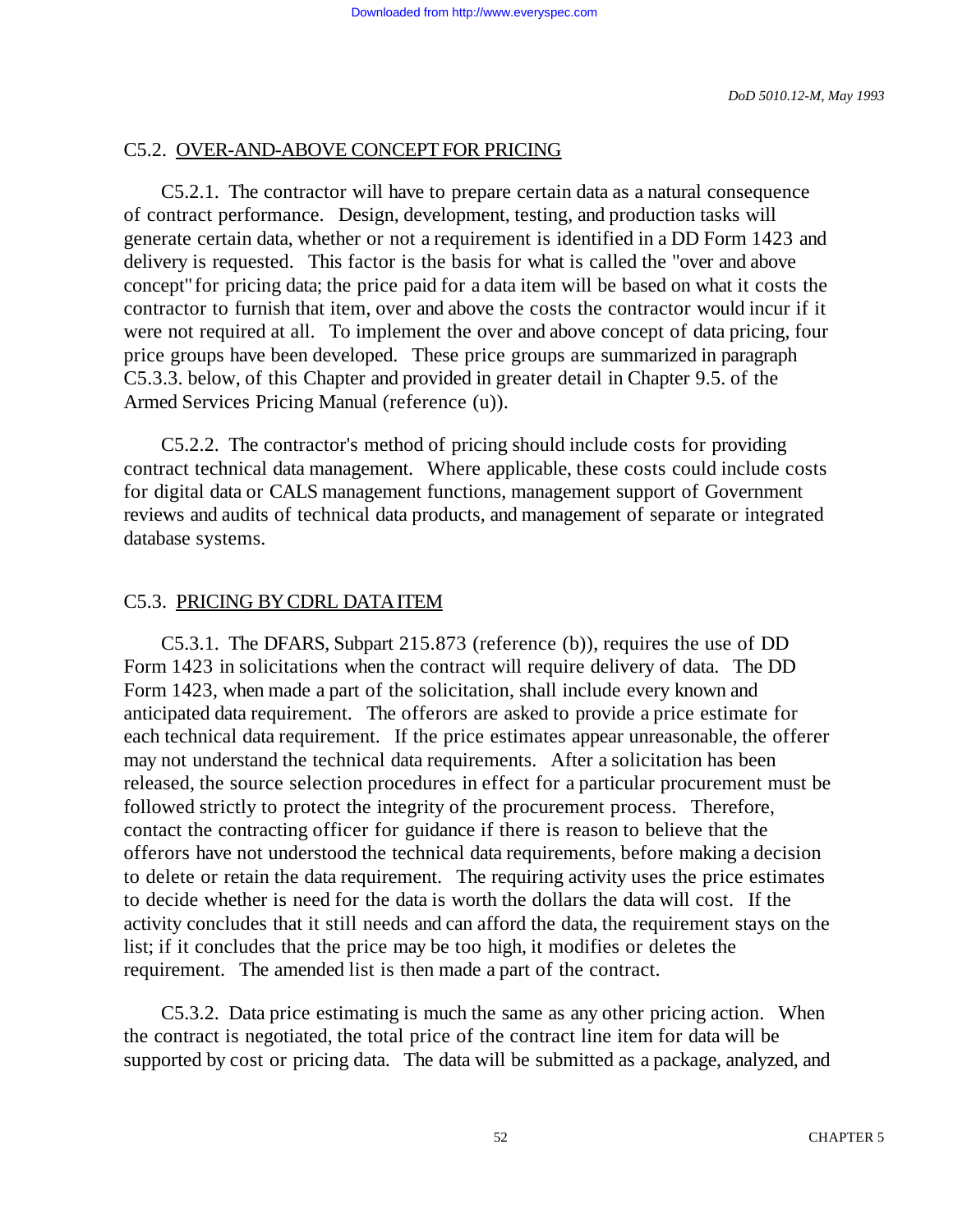the prices negotiated. Some of the prime considerations that should govern the price estimating of data items on the DD Form 1423 are as follows:

C5.3.2.1. The price estimates entered on the DD Form 1423 should reflect the total cost of providing the data including those costs associated with the development, access, and delivery of digital data, in accordance with CALS requirements.

C5.3.2.2. The contractor should submit the cost or pricing data supporting the price estimates in accordance with the submission requirements contained in the DFARS, Subpart 215.804 (reference (b)).

C5.3.2.3. The concept of materiality, defined in the Armed Services Pricing Manual (reference (u)), should be applied at all points in the estimating-analyzing-negotiating-cost-tracking cycle; the probable benefit should be worth the effort.

C5.3.2.4. There should be as much concern with unit price integrity in pricing data items as there is in pricing spare parts. Also, attention should be paid to the total price negotiation technique in pricing data items, as is used in the negotiation of multi-line contracts, when other factors make it necessary to negotiate on the total contract price rather than on an item basis.

C5.3.2.5. All Government and industry people involved in the price estimating process need to agree that the goals in this process are reasonably accurate costs and realistic prices, rather than precise and detailed accounting.

C5.3.3. For each data item listed on the DD Form 1423, the contractor will specify one of the following price groups:

C5.3.3.1. GROUP I. Data that the contractor prepares to satisfy the Government's requirements. The contractor does not need this type of data to perform the rest of the contract. Price would be based on identifiable direct costs, overhead, general and administrative (G&A), and profit.

C5.3.3.2. GROUP II. Data essential to contract performance that must be reworked or amended to conform to Government requirements. The price for data in this group would be based on the direct cost to convert the original data to meet Government needs and to deliver it, plus allocable overhead, G&A, and profit.

C5.3.3.3. GROUP III. Data that the contractor must develop for the contractor's use and that requires no substantial change to conform to Government requirements on depth of content, format, frequency of submittal, preparation, and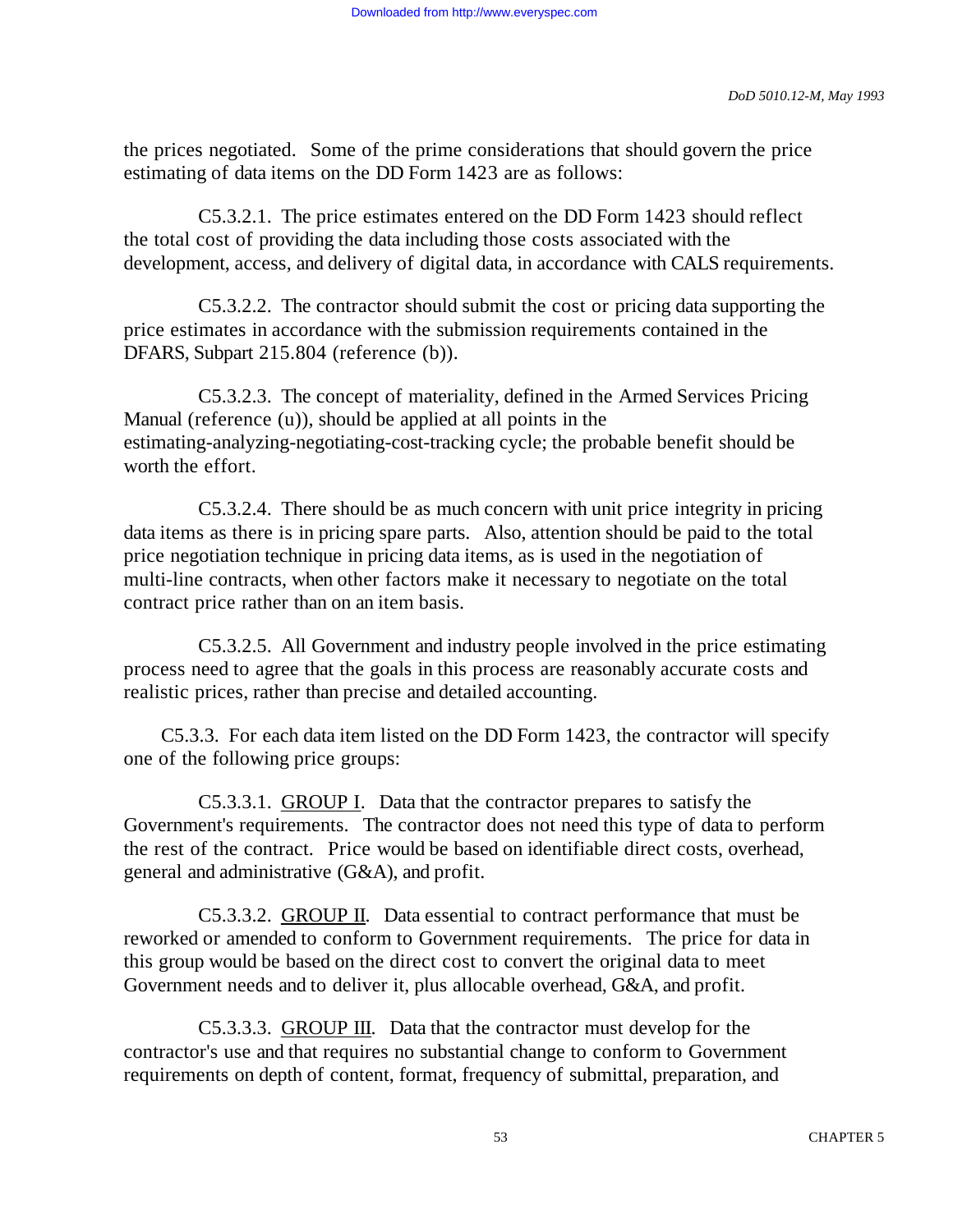quality of data. Only the costs of reproducing, handling and delivery, plus overhead, G&A, and profit, are considered in pricing data in this group.

C5.3.3.4. GROUP IV. Data that the contractor has developed as part of the contractor's commercial business. Not much of this data is required and the cost is insignificant. The item should normally be coded "no charge." An example is a brochure or brief manual developed for commercial application that will be acquired in small quantities, and the added cost is too small to justify the expense of computing the charge that otherwise would go with the acquisition.

## C5.4. RETENTION OF COST ANALYSIS RECORDS AND CDRL PRICE ESTIMATE **INFORMATION**

Cost analysis records and CDRL price estimate information should be maintained by the project office for the following purposes:

- C5.4.1. Developing data costs on follow-on acquisitions.
- C5.4.2. Developing estimated data costs on new acquisitions.
- C5.4.3. Determining cost versus need of data.
- C5.4.4 Identifying cost drivers.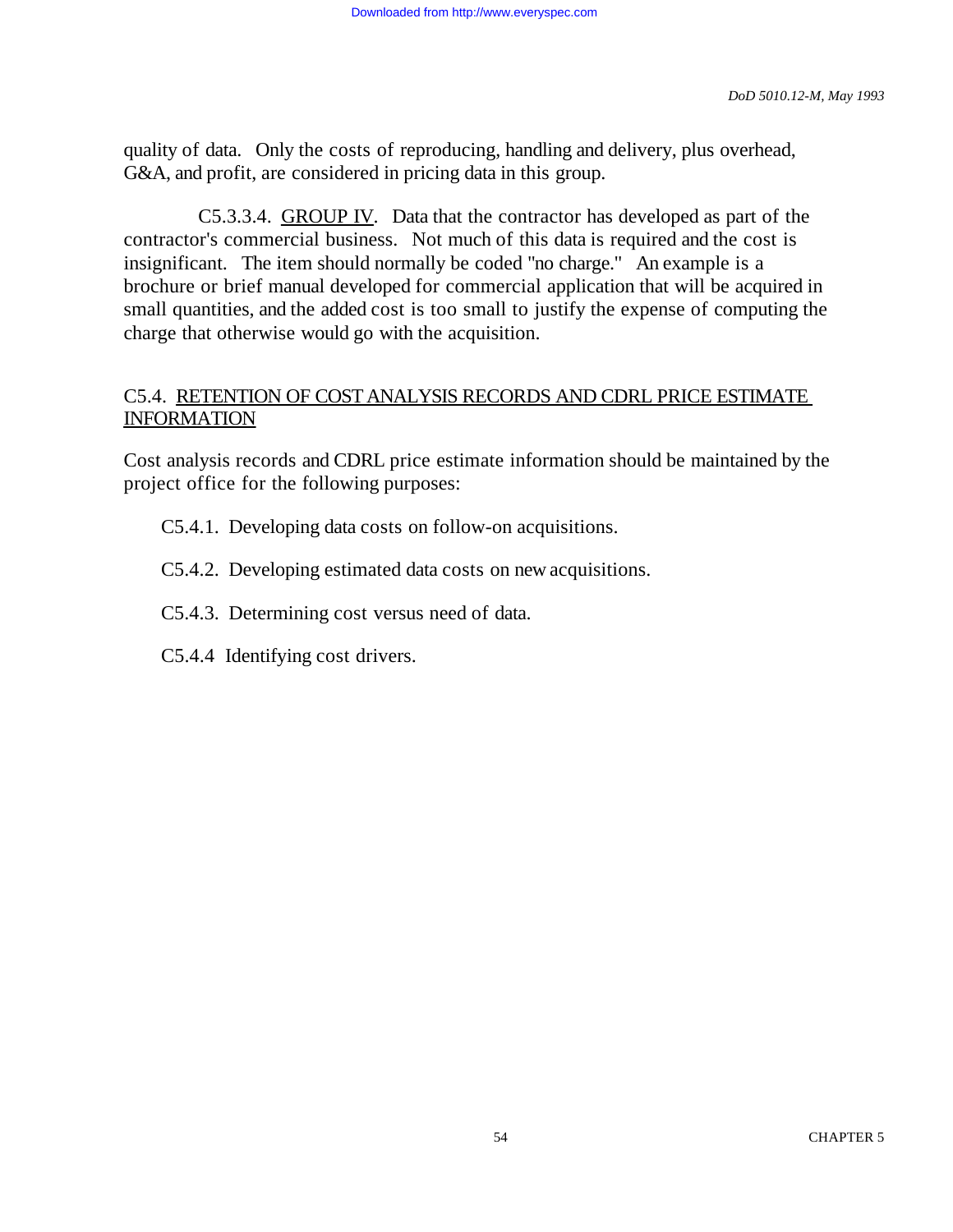## C6. CHAPTER 6

#### INSPECTION AND ACCEPTANCE OF DATA

#### C6.1. GENERAL

C6.1.1. Data delivered by DoD contractors is made up of many forms of recorded information. This information consists of products such as drawings, plans, reports, specifications, digital data bases, and computer software documentation. All DoD activities are responsible for ensuring that the data ordered and paid for under a DoD contract is actually received and available when needed. Therefore, DoD activities must have procedures for technical validation, inspection and acceptance of this data and must implement these procedures using technically qualified personnel and equipment appropriate for the task.

C6.1.2. The FAR (reference (j)) requires that the Department of Defense acquire equipment and supplies, when possible, through competitive procurement. To meet these requirements, the Government must develop and maintain adequate data to permit effective competitive procurement. Government design activities generally develop and maintain data to support their system design, and are in the best position to produce timely, reliable procurement data packages to satisfy Government needs. However, when the Government acquires procurement data from contractor design activities, the Government must review the data received to ensure that it is complete, accurate, and adequate for its intended use. The QA requirements of the DFARS, Subpart 246 (reference (b)), apply to data products as well as to hardware products and services acquired by the Government. As described, both the Government and its contractors have responsibilities for inspecting data during its preparation, as appropriate, and for ensuring its acceptability in its final form.

### C6.2. CONTRACTOR RESPONSIBILITIES

The contractor is responsible for establishing and maintaining effective procedures for implementing and maintaining quality control of data consistent with the complexity of the data requirements and the provisions of the contract.

C6.2.1. OA Functions. Normally, each contractor has an established quality system in place for ensuring quality products. The quality system is usually based on requirements such as MIL-I-45208, MIL-Q-9858, DoD-STD-2168, MIL-T-31000 (references  $(v)$ ,  $(w)$ ,  $(x)$ , and  $(m)$ ) or a commercial equivalent. When these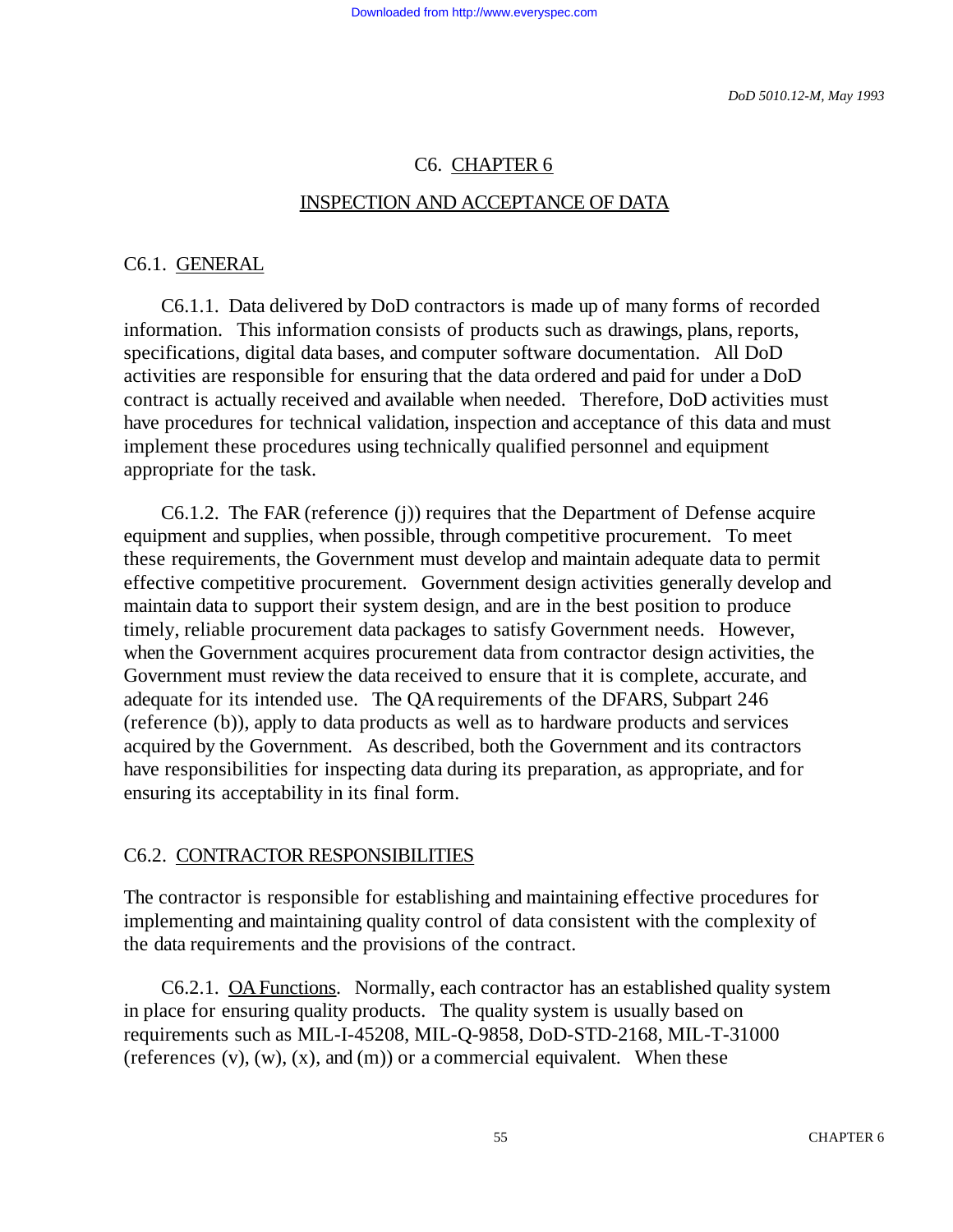requirements are imposed contractually, the QA functions listed below summarize some of the key requirements for an acceptable quality system.

C6.2.1.1. The contractor should provide and maintain a quality system that will ensure that all data submitted to the Government for acceptance is technically correct and conforms to contract requirements. Statistical process control techniques should be included as an integral part of the contractor's quality system in consonance with total quality management. These techniques should be used as a means of fostering continuous process improvement and to provide information on which to make decisions about corrective action and change procedures. This requirement applies to data procured from subcontractors or vendors, as well as the data generated or processed by the prime contractor.

C6.2.1.2. The contractor should perform or have performed the inspections and tests required to substantiate the quality of the data throughout all areas of contract performance, e.g., generation, validation, packaging, and delivery.

C6.2.1.3. The contractor's quality system procedures should be made available for review by the Government before starting data preparation and throughout the life of the contract. The quality system should be prescribed by clear, complete, and current instructions and include criteria for approval and rejection of data.

C6.2.1.4. Personnel performing quality functions shall have well-defined responsibilities, sufficient authority, and the organizational freedom to evaluate data quality and identify problems, and to start, recommend, or direct corrective action.

C6.2.1.5. The contractor's management activity should review the status and adequacy of the quality system and the quality program regularly to ensure that correct technical data is being generated and delivered to the Government. This management review should also ensure full compliance with specific contract requirements especially in the area of rights-in-data, both proprietary and other.

C6.2.1.6. The contractor's quality program requirements should ensure compliance with procedures governing the preparation, marking and control of technical data in accordance with contract requirements.

C6.2.2. Corrective Action Procedures. The contractor should take prompt action to correct conditions that have resulted, or could result, in data being submitted to the Government that is not in conformance with contractual requirements. Corrective action should include, as a minimum: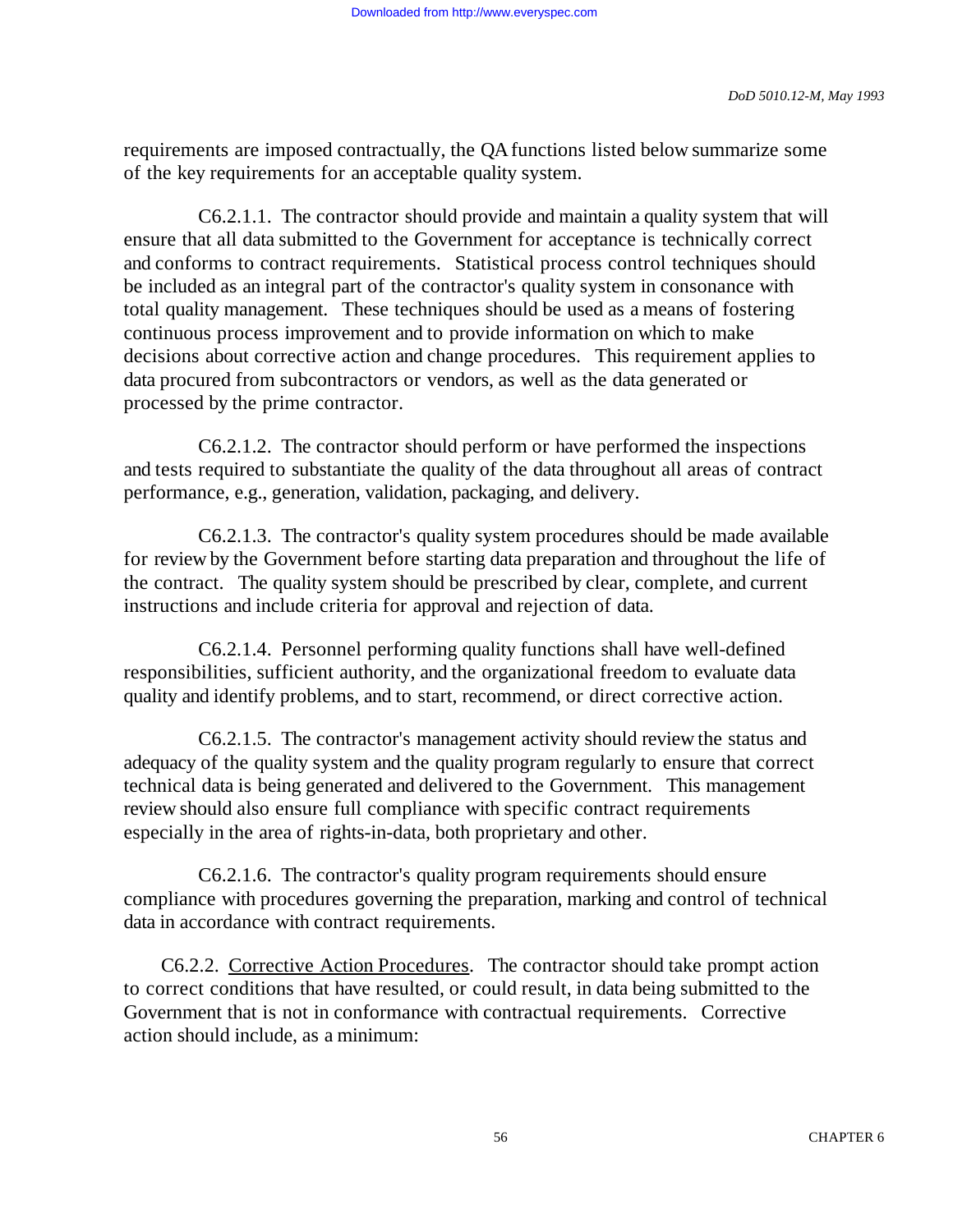C6.2.2.1. Review of existing records indicating the types and number of inspections made, the types and number of deficiencies found, items of data rejected, the corrective actions taken, and the quantities of data items approved.

C6.2.2.2. Review and revision, where necessary, of existing procedures for conducting follow-up actions to monitor the effectiveness of corrective actions to prevent the recurrence of discrepancies.

C6.2.3. "Certification of Technical Data Conformity." The contractor should complete the "Certification of Technical Data Conformity" when the DFARS, Subpart 252.227-7036 (reference (b)), is required by contract and identify, by name and title, each individual authorized by the contractor to certify in writing that the technical data is complete, accurate, and complies with all requirements of the contract. The authorized individual should be familiar with the contractor's technical data conformity procedures and their application to the technical data to be certified and delivered.

## C6.3. GOVERNMENT RESPONSIBILITIES AND FUNCTIONS

C6.3.1. The Government is responsible for administering all acquisition contracts. This function is accomplished in the Department of Defense by the DCMC. Contract administration automatically carries with it the authority to perform all of the normal functions of a CAO as listed in the FAR, Subpart 42 (reference (j)). Some of the functions related to data acquisition that the CAO performs are as follows:

C6.3.1.1. Ensuring that the contractor complies with contractual QA and warranty requirements.

C6.3.1.2. Maintaining surveillance of contractor engineering efforts and management systems including those that relate to data control systems.

C6.3.1.3. Evaluating these engineering efforts and management systems for adequacy.

C6.3.1.4. Evaluating and monitoring the contractor's procedures for complying with contract requirements regarding restrictive markings on data.

C6.3.1.5. Ensuring submission of required reports.

C6.3.1.6. Reporting to the PCO any inadequacies noted in the contractor's performance of the contract, including its requirements for technical data.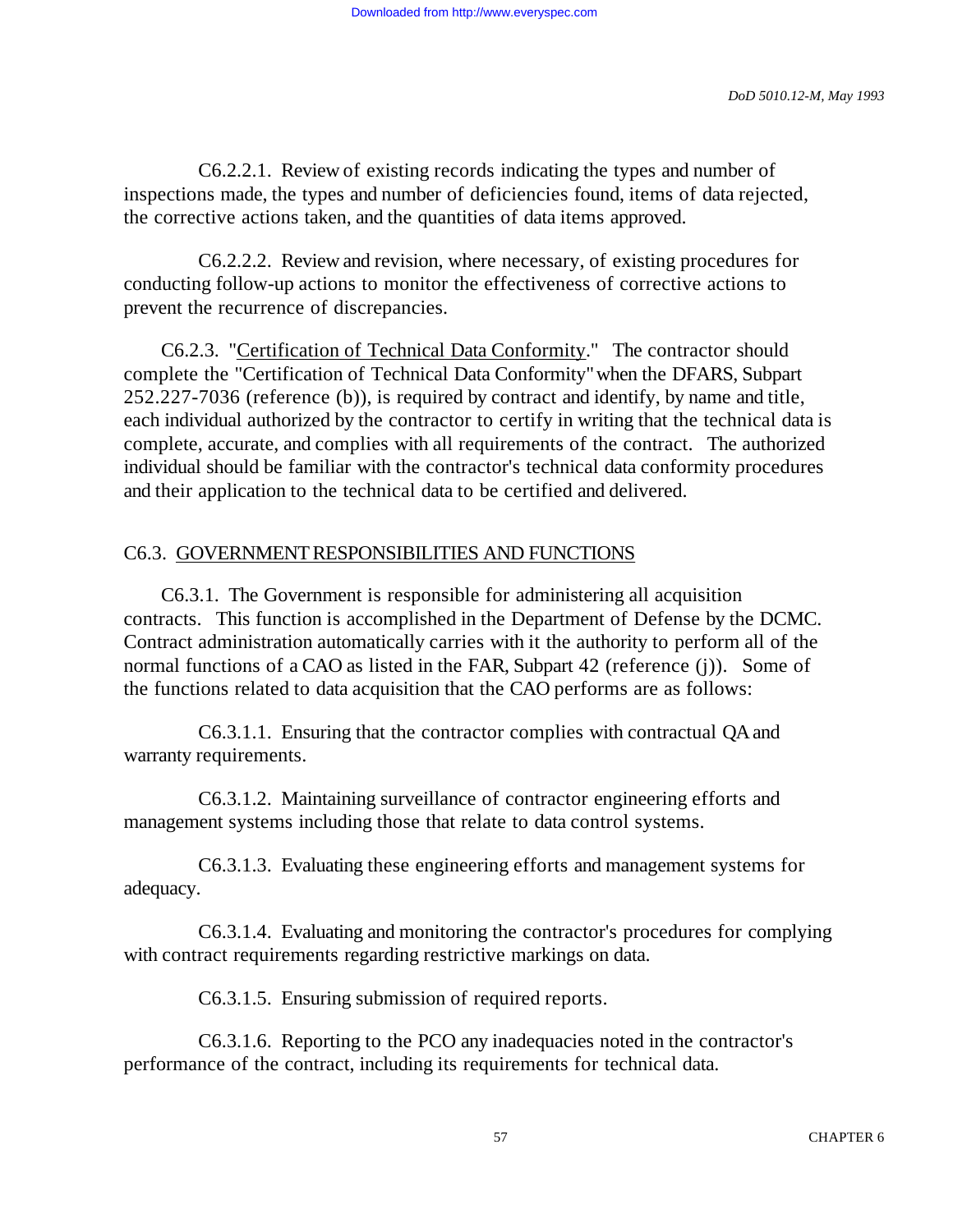C6.3.2. Government personnel responsible for the inspection and acceptance of technical data on all acquisition contracts should be aware of the following:

C6.3.2.1. Acceptability of technical data delivered under a contract should be in accordance with the appropriate contract clause and the DD Form 1423. The "Certification of Technical Data Conformity," clause at DFARS, Subpart 252.227-7036 (reference (b), should be included in solicitations and contracts that include Subpart 252.227.7031 of reference (b). Note that the "Certificate of Conformance" found in the FAR, Subpart 52.246-15 (reference (j)), is not a substitute for the "Certification of Technical Data Conformity." Rather, it is used when authorized in writing by the contracting officer and allows the contractor to ship supplies for which the contract would otherwise require inspection at the source.

C6.3.3. The DoD Components are responsible for ensuring that a prompt review and approval or rejection of submitted data is provided, that contract data items requiring preparation of a DD Form 250 have been inspected and accepted and that all deliverable data items meet contract requirements. Guidelines for inspecting and accepting deliverable data items are provided in Subparts 42.3., 46.4, and 46.5 of reference (j) and Subpart 246 of reference (b).

C6.3.4. Data managers should consult with the contracting office to determine if a particular procurement of commercial items, commercial computer software, or commercial computer software will be made under the procedures in Subpart 211 of reference (b). When this is the case, those procedures have precedence over other procedures and clauses in references (b) and (j). The procedures under Subpart 211 of reference (b) affect the Government's data inspection and acceptance functions.

## C6.4. TYPES OF DATA REQUIRING INSPECTION AND ACCEPTANCE

C6.4.1. Specific inspection and acceptance criteria for contract data items are provided in block 7. of the DD Form 1423. Government inspection and acceptance is required for TMs, TDP elements, and other data that will be used by DoD Component personnel for the installation, operation or maintenance of equipment or software. Some of the factors to be considered in the inspection and acceptance of this data are the following:

## C6.4.1.1. TMs

C6.4.1.1.1. The Department of Defense requires both military and commercial TMs, using two different acquisition strategies. TMs that support items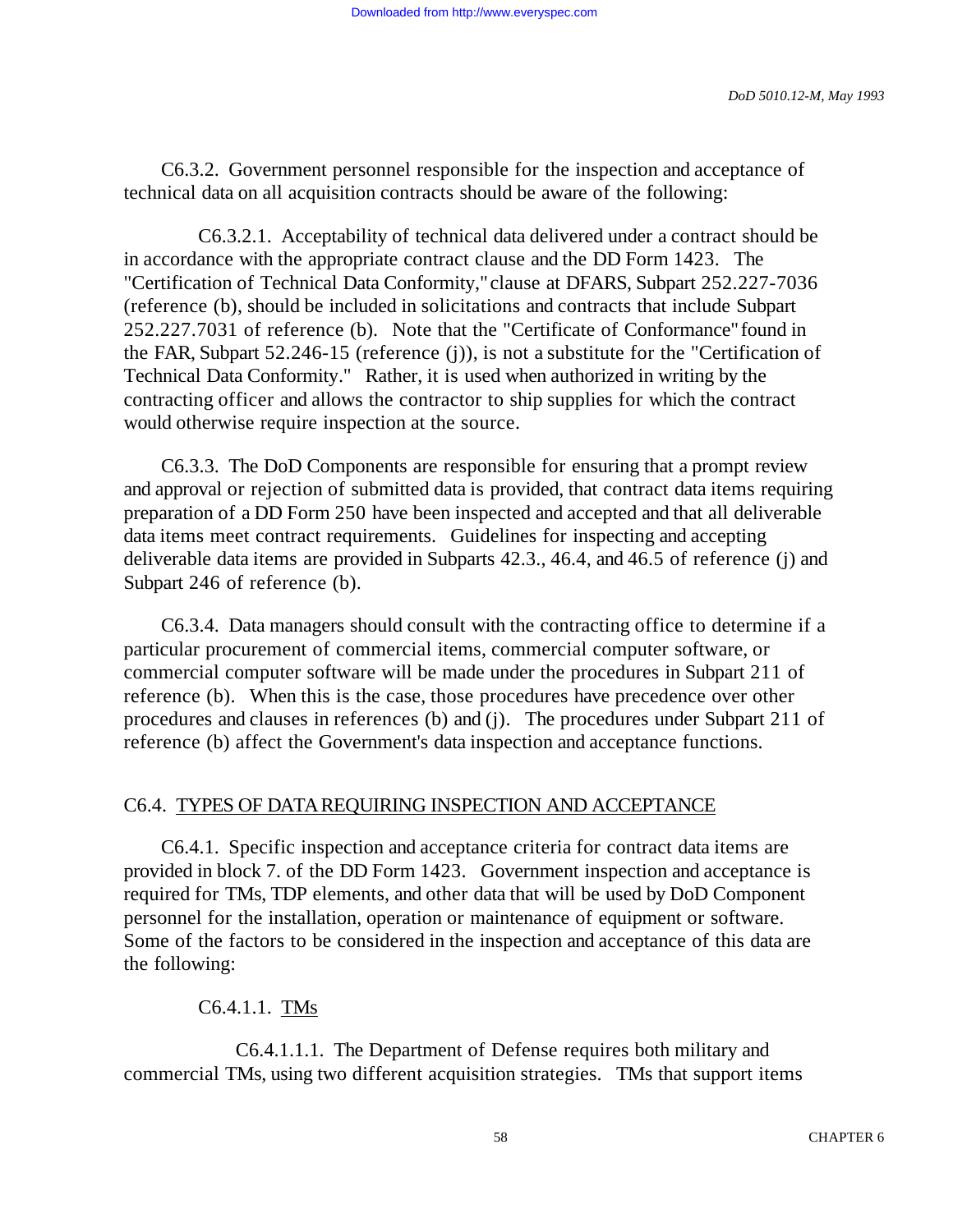designed and manufactured predominately for military purposes are procured using a DD Form 1423, which lists the applicable specifications and standards that provide the required data preparation, validation, and verification instructions, or refers to an attached TMCR document, which provides all required instructions. The TMs that support items designed and manufactured to commercial specifications are first evaluated to the requirements of MIL-M-7298 (reference (y)) to determine the suitability of the TM for use in a military environment. Based on this evaluation, commercial TMs are procured using a DD Form 1423 and the appropriate DIDs listed in reference (y). When procuring military or commercial TMs, the program manager, with assistance from appropriate technical personnel, is responsible for selecting the specifications, standards, or DIDs to be applied under the terms of the contract. If a commercial TM is being acquired under the procedures in the DFARS, Subpart 211 (reference (b)), in-process inspection of the TM may not be permitted.

C6.4.1.1.2. Part 9 of DoD Directive 5000.2 (reference (f)) requires that TMs be validated for accuracy, comprehensibility, completeness and for operational usability against the related equipment or system by the contractor. Validation is conducted at the contractor's facility or at the operational site and, unless otherwise agreed on by the DoD Component, involves the hands-on performance of operating and maintenance procedures including checkout, calibration, alignment, and scheduled removal and installation instructions. The contractor validation will be witnessed by the DoD Component representative unless, under unusual circumstances, validation by other means is agreed on by the DoD Component. The DoD Component will verify operational suitability against the production version of the equipment or system. Contract requirements must define the contractor's and DoD Component responsibility in the validation and verification schedule.

C6.4.1.1.3. Besides validation and verification, TMs should be subjected to in-process reviews and acceptance. During the preparation of the TM, the DoD Component conducts in-process reviews to provide guidance to the contractor, ensures that the TMs conform to contract requirements, and review the validation and verification plan schedule. Due to interdependent relationships between critical data products, coordination of the DoD TM and TDP review and acceptance activities should be accomplished. In-process reviews may be conducted at the contractor's facility or at the subcontractor's or other source facility while the TM is being developed and before the contractor prepares the final version.

C6.4.1.1.4. Procedures shall be established to apply configuration control to TMs to ensure that timely issuance of changes and revisions reflect engineering changes, that new instructions resulting from equipment and system modifications are issued concurrently, and that illustrated parts list used in repair procedures are updated.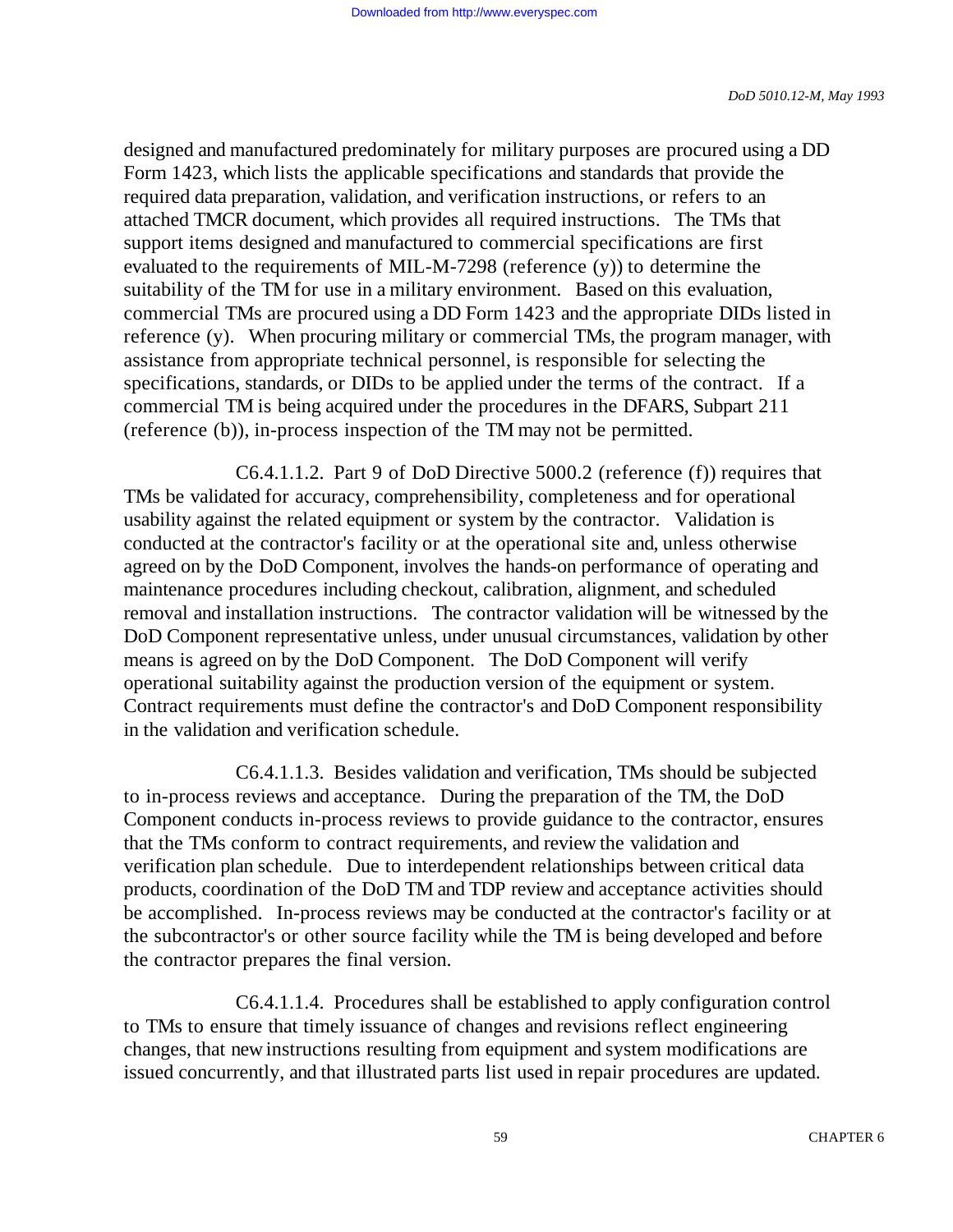### C6.4.1.2. TDPs

C6.4.1.2.1. The Department of Defense currently requires that TDPs conform to the requirements of MIL-T-31000 (reference (m)).

C6.4.1.2.2. Inspection and acceptance of the TDP elements shall be subjected to Government reviews in accordance with Part 9, Section B, of DoD Directive 5000.2 (reference (f)). Basic procedures for inspecting and accepting TDPs are provided in section C6.5., below, of this Chapter.

### C6.5. PROCEDURES FOR INSPECTING AND ACCEPTING TDPs

C6.5.1. The process of inspecting and accepting TDPs shall be a systematic series of actions beginning at contract inception and ending with the acceptance of the TDP by an authorized Government representative. The principal phases of this process are contractor indoctrination, in-process reviews, audits, final reviews, technical approval, and inspection, and acceptance or rejection. These phases should include initiation of contractual enforcement actions for non-performances or lack of progress where appropriate.

C6.5.1.1. Contractor Indoctrination. Before the contractor begins developing data; i.e., usually within 60-90 days after contract, a data guidance conference should be held. These milestones will normally allow significant time for the contractor to identify the personnel that will be responsible for preparing and submitting the data. The data guidance conference is a joint Government-contractor review of the contractual data requirements to ensure that the contractor understands his contractual obligations, and to review the contractor's approach to satisfying those obligations. The data guidance conference may be held in conjunction with other contractor guidance and introduction conferences; e.g., the post-award conference. It is highly recommended that the contract contain a requirement for the contractor to support this conference. The format for the conference is not as important as the topics to be discussed. As a minimum, the topics provided below should be addressed. These topics will enable both parties to understand the Government's intended use of the data being procured. The conference is an opportunity to resolve differences of interpretation and provide alignment of the contractor's current TDP preparation systems with the Government's TDP requirements. Finally, the conference allows the Government the opportunity to ensure that the contractor understands that all technical data presented to the Government for acceptance shall be accurate, clear, complete, current, and adequate for intended purposes. Further, all topics discussed during the conference should be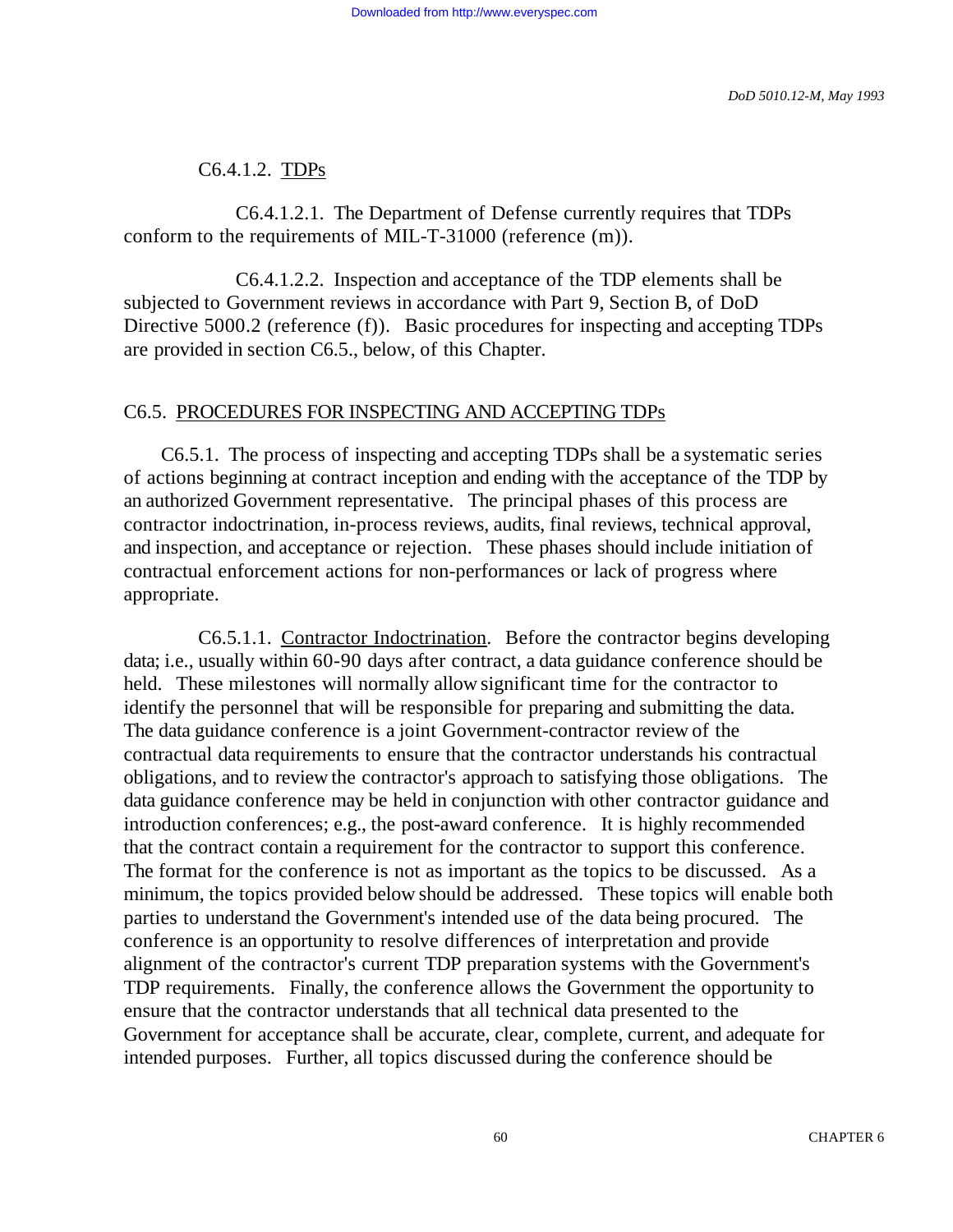documented in a set of minutes and any areas not resolved or that require changes to the contract should be brought to the attention of the appropriate Government program manager and the PCO. The minimum topics for the conference are as follows:

C6.5.1.1.1. The CDRL requireirents, the applicable DIDs, specifications, and standards, and applicable tailoring.

C6.5.1.1.2. Data review requirements and schedules.

C6.5.1.1.3. Data delivery requirements and schedules.

C6.5.1.1.4. The contractors drafting practices and data formats.

C6.5.1.1.5. The contractor's numbering system for its drawings, part numbers, and engineering documentation.

C6.5.1.1.6. The contractor's QA procedures on data, including quality control of subcontractor and vendor data.

C6.5.1.1.7. The contractor's data rights marking procedures and policies.

C6.5.1.1.8. The role of subcontractors or vendors who will deliver data under the contract.

C6.5.1.1.9. The contractor's configuration management system, including methods for releasing data, approving data, and incorporating changes into the data.

C6.5.1.1.10. Identification of contract end items and the data trees associated therewith.

C6.5.1.1.11. The contractor's organization for developing, releasing, and controlling data. For data in digital form, include data update and transfer methodologies and identification of data exchange protocols used by the contractor.

C6.5.1.1.12. Review samples of data, if available.

C6.5.1.1.13. Other topics for discussion are identified in MIL-HDBK-288 (reference (z)).

C6.5.1.2. In-Process Reviews and Audits

C6.5.1.2.1. In-process reviews and audits shall employ a structured and disciplined approach of monitoring contractor data preparation to ensure that the TDP is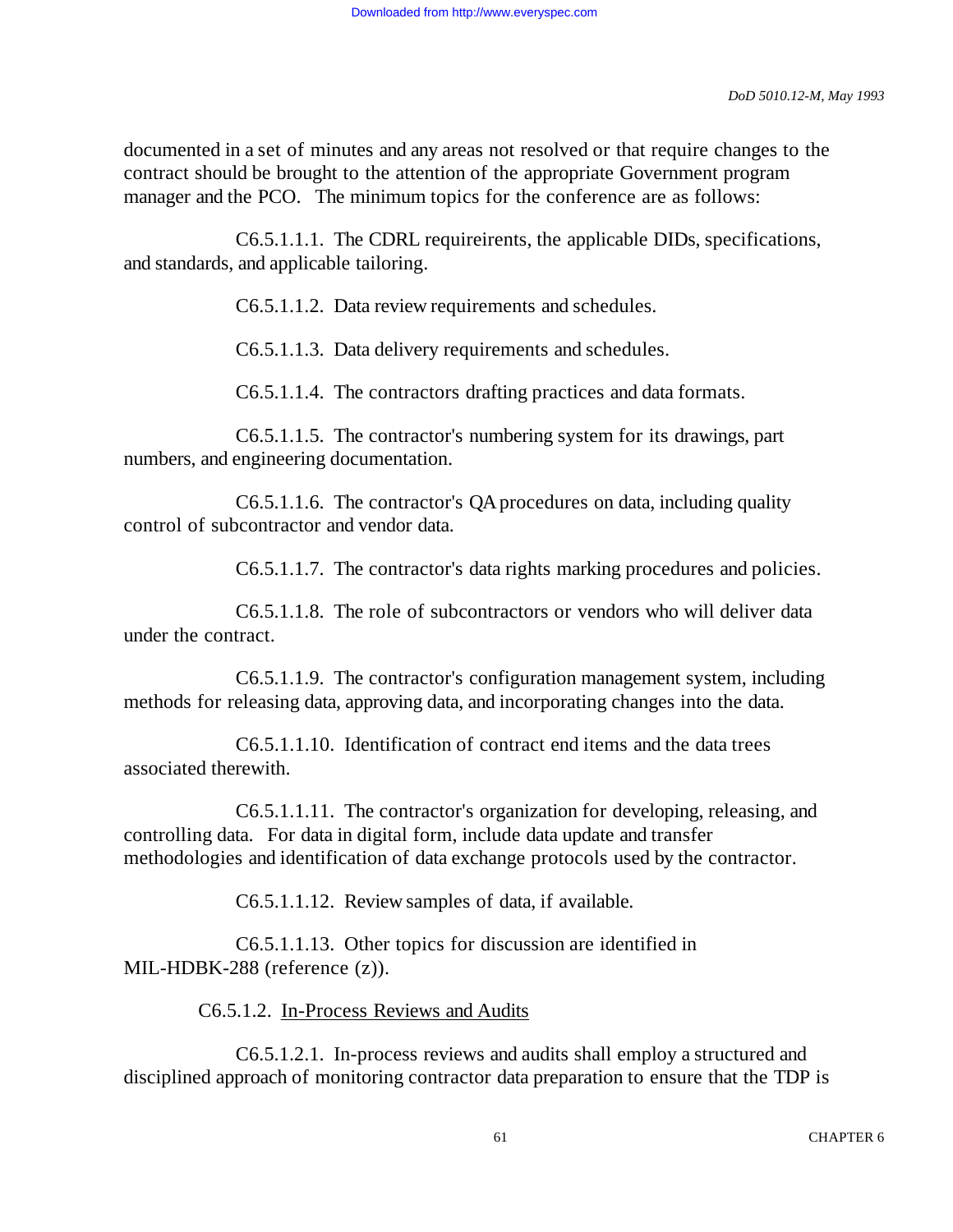evolving satisfactorily and that no unnecessary restrictions are being placed on its ultimate use. Maximum use shall be made of evaluations performed by Government personnel for other purposes, and of conducting in-process reviews in conjunction with other reviews to reduce duplication of effort. For example, when possible, in-process reviews for engineering data should be conducted in conjunction with the formal design reviews and/or audit processes prescribed by DoD-STD-963 (reference (g)). Specialists knowledgeable in the use of data and in TDP preparation shall perform the in-process reviews. The step-by-step procedures for the in-process reviews shall be determined by the reviewing activity in coordination with the end users of the data. The following sample guidance is provided for use:

C6.5.1.2.1.1. Pre-review preparation:

C6.5.1.2.1.1.1. Select the Government review team.

C6.5.1.2.1.1.2. Provide the following information to the Government review team:

C6.5.1.2.1.1.2.1. The purpose of the review.

C6.5.1.2.1.1.2.2. The time and place of the review.

C6.5.1.2.1.1.2.3. If the TDP will be provided to a Government site for review.

C6.5.1.2.1.1.2.4. Contract requirements.

C6.5.1.2.1.1.2.5. Intended use(s) of the TDP.

C6.5.1.2.1.1.2.6. Identification of the review team.

C6.5.1.2.1.1.3. Arrange meetings and/or reviews

C6.5.1.2.1.1.3.1. Notify the contractor.

C6.5.1.2.1.1.3.2. Ensure data is delivered or accessed on

time.

C6.5.1.2.1.1.3.3. Brief the team on the review procedures.

C6.5.1.2.1.1.3.4. Discuss corrective action procedures with

the review team.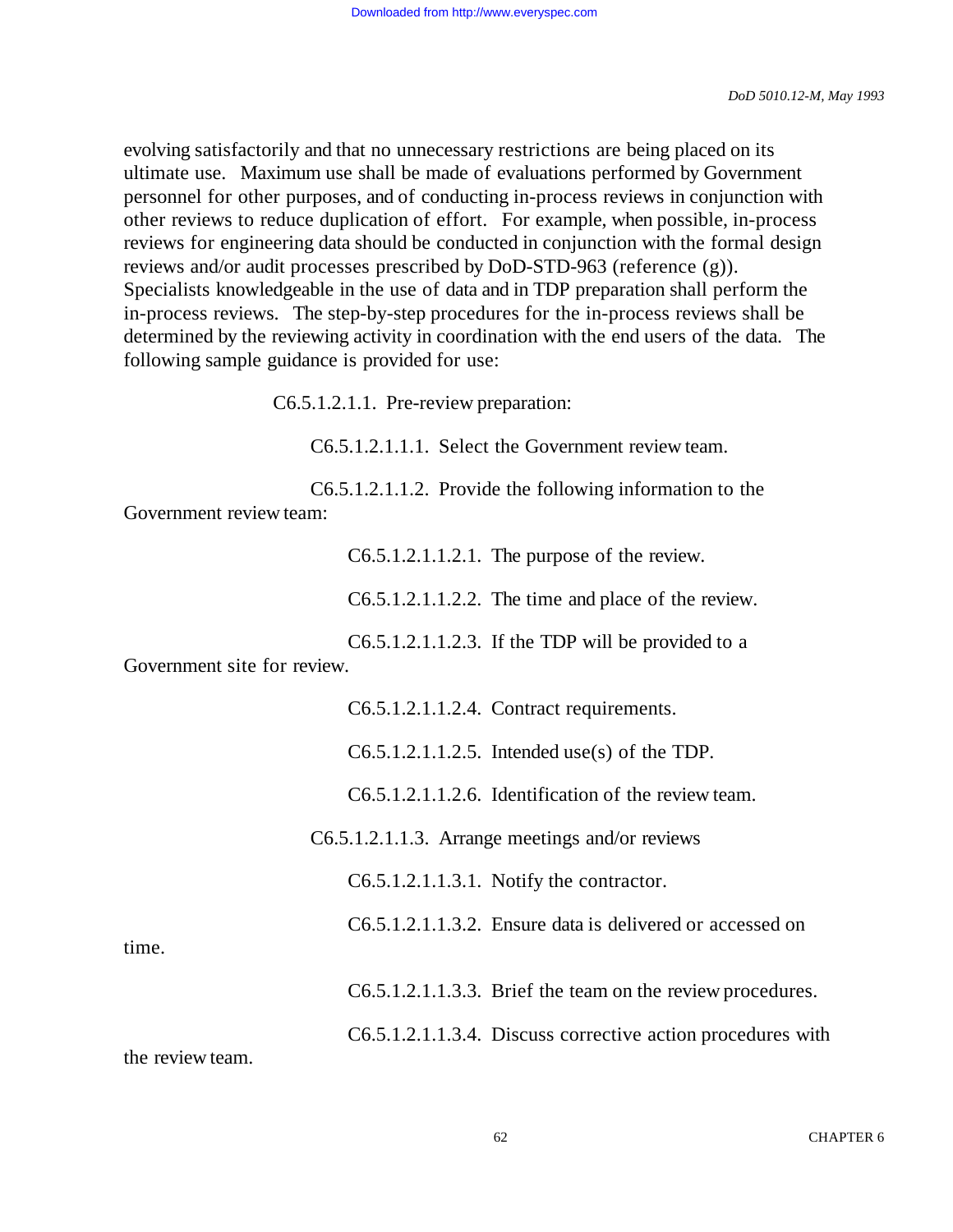C6.5.1.2.1.2. Conduct In-process Review (IPR)

C6.5.1.2.1.2.1. The requirements of contractually imposed documents such as MIL-T-31000 (reference (m)) and applicable DIDs will be used to evaluate the data presented for review. Government- or contractor-developed checklists and MIL-HDBK-288 (reference (z)) may be used as guides in conducting the review.

C6.5.1.2.1.2.2. Document each deficiency found in the data. Prepare discrepancy sheets to document the findings of the IPR.

C6.5.1.2.1.2.3. Consolidate the IPR findings.

C6.5.1.2.1.2.4. Discuss the IPR findings with the contractor to ensure a mutual understanding of data deficiencies identified by the IPR team.

C6.5.1.2.1.3. IPR follow-up:

C6.5.1.2.1.3.1. Forward the consolidated IPR findings to the

PCO.

C6.5.1.2.1.3.2. The PCO formally submits the IPR findings to the contractor for corrective action.

C6.5.1.2.2. Consideration shall be given to the amount of data to be reviewed, delivery schedule, and availability of equipment and personnel to perform the review. In-process reviews shall:

C6.5.1.2.2.1. Be coordinated with the appropriate DCMC or designated Government activity representative and the contractor.

C6.5.1.2.2.2. Be conducted at a location consistent with the Government's objectives.

C6.5.1.2.2.3. Occur at intermediate stages during TDP preparation as required to evaluate data, ensure incorporation of requested corrections, answer questions, and provide guidance.

C6.5.1.2.2.4. Be used to assess contractor responsiveness, and, if appropriate, instigate contractual remedies for contractor or lack of progress.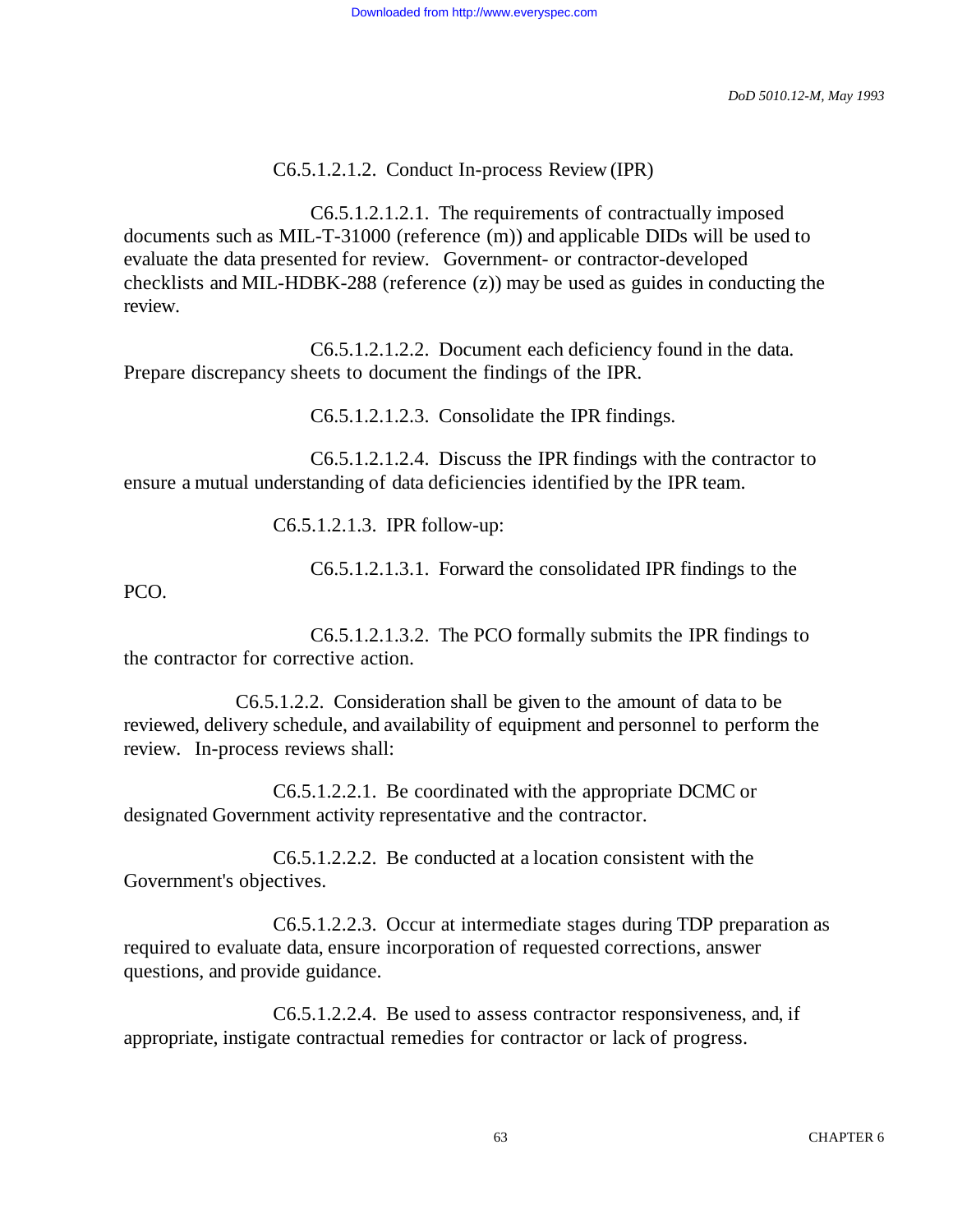C6.5.1.2.2.5. Be used to notify other functional data activities of potential impact caused by defective TDPs.

C6.5.1.2.3. Predetermined acceptable quality levels may be used by the Government for TDP acceptance. All data for an entity (such as a specific system) should be 100 percent complete and inspected before acceptance. No data shall be accepted with known errors or deficiencies.

C6.5.1.3. Final Review. The TDP shall not be accepted until a final review has been performed. As a minimum, final reviews shall:

C6.5.1.3.1. Be conducted after completion of the in-process reviews and the functional configuration audit.

C6.5.1.3.2. When applicable, be integrated with physical configuration audits (PCAs) meeting the criteria of MIL-STD-963 (reference (g)).

C6.5.1.3.3. Verify that engineering decisions or changes resulting from PCAs have been accurately incorporated into the TDP.

C6.5.1.3.4. Serve as the basis for acceptance or rejection of the TDP.

C6.5.1.3.5. Include a top-down-break-down (TDBD) completeness review to ensure that all documents cited or referenced in the TDP have been furnished as part of the TDP. Specifications and standards identified in the Department of Defense Index of Specifications and Standards (DoDISS) and industry association specifications and standards are not required to be submitted as part of a TDP. MIL-HDBK-288 (reference (z)) may be used as a guide in performing the TDBD.

C6.5.1.3.6. Verify that discrepancies previously documented during the in-process review have been corrected.

C6.5.1.3.7. Include a review of the TDP to ensure its adequacy for its intended use.

C6.5.1.3.8. Require Government receiving activities to: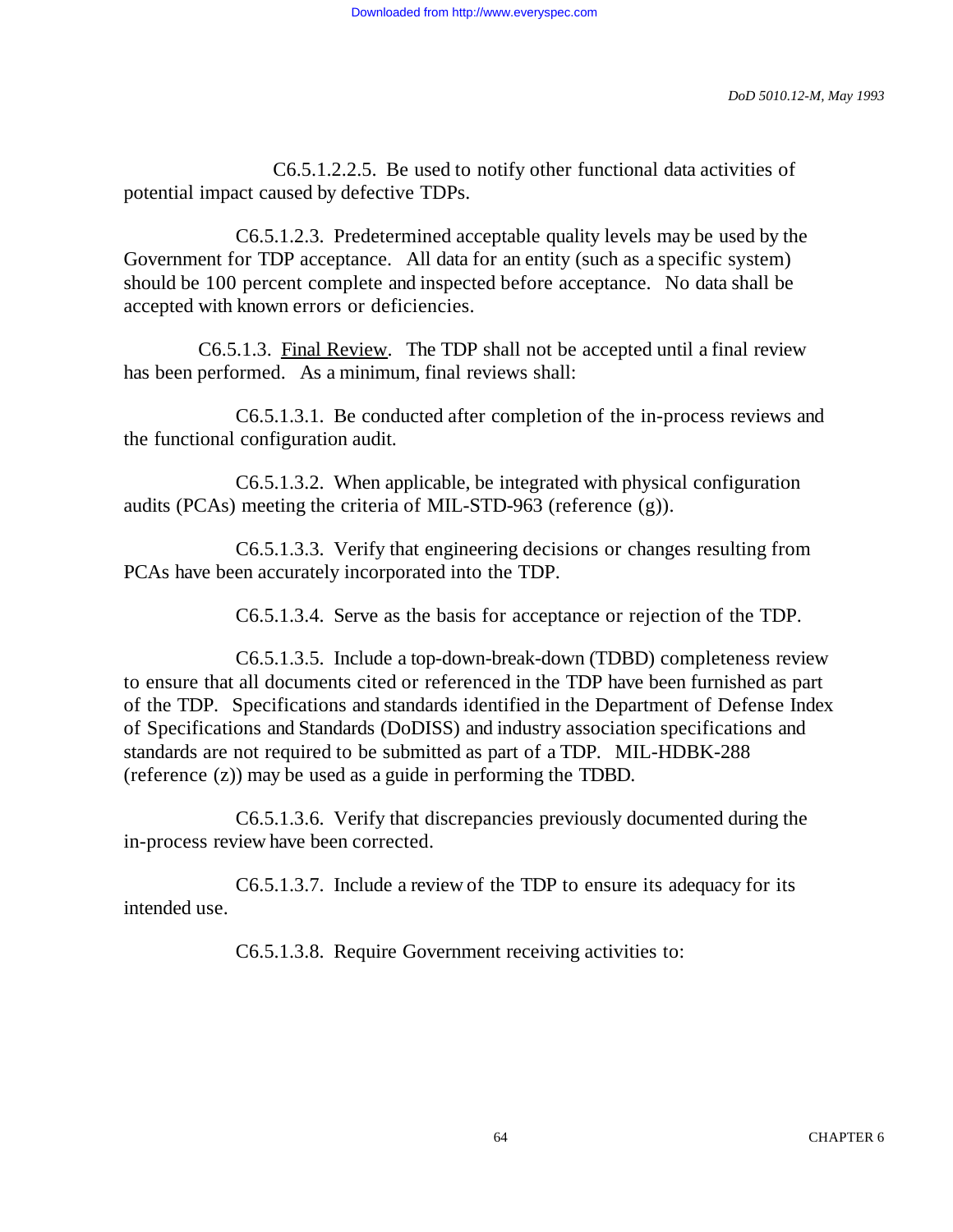C6.5.1.3.8.1. Review data for legibility. The TDP prepared by the contractor in hard copy form shall possess the quality that, when reproduced or microfilmed, will produce copies conforming to the legibility requirements of MIL-M-9868, MIL-D-5480, and MIL-M-38761 (references (aa), (ab), and (ac)), as required by the contract.

C6.5.1.3.8.2. Review microfilm per reference (ah) and aperture cards of hard copy documents for conformance to format and coding requirements of MIL-STD-804 (reference (ad)), as required by the contract.

C6.5.1.3.8.3. The TDP prepared by the contractor in digital media shall conform to the requirements of MIL-STD-1840, to MIL-D-28000 for Computer-Aided Design (CAD) data files, and to MIL-R-28002 for raster image files (references (ae), (af), and (ag)), as required by the contract.

C6.5.1.3.8.4. Establish and maintain records indicating that the TDP has been officially accepted by the Government. The records should document any deficiencies found in the TDP, actions taken to correct the deficiencies, and any conditions of acceptance and approval by the Government.

C6.5.1.4. Acceptance or Rejection. On completion of the final review, the Government reviewing activity shall notify the acceptance activity (listed on the CDRL) in writing, recommending acceptance or rejection of the TDP. A rejection recommendation shall include documented reasons. Non-conforming data in the TDP may serve as the basis for withholding contract payments as specified in the DFARS, Subpart 252.227-7030, or other contract requirements. The acceptance activity shall notify the contractor of the acceptance or rejection of the TDP. Final acceptance of the TDP is normally accomplished when the Government signs the DD Form 250, "Material Inspection and Receiving Report," and takes custody of the TDP. If the TDP is rejected, the acceptance activity shall notify the contractor in writing of the reasons for rejection. Formal notification that supplies do not conform with contractual requirements should be made by the contracting officer. In addition to providing the reasons why the data were not accepted, the contracting officer must direct the contractor to correct the deficiencies, replace the non-conforming data, or, when permitted by the contract, elect to receive an equitable adjustment in contract price in lieu of correction or replacement.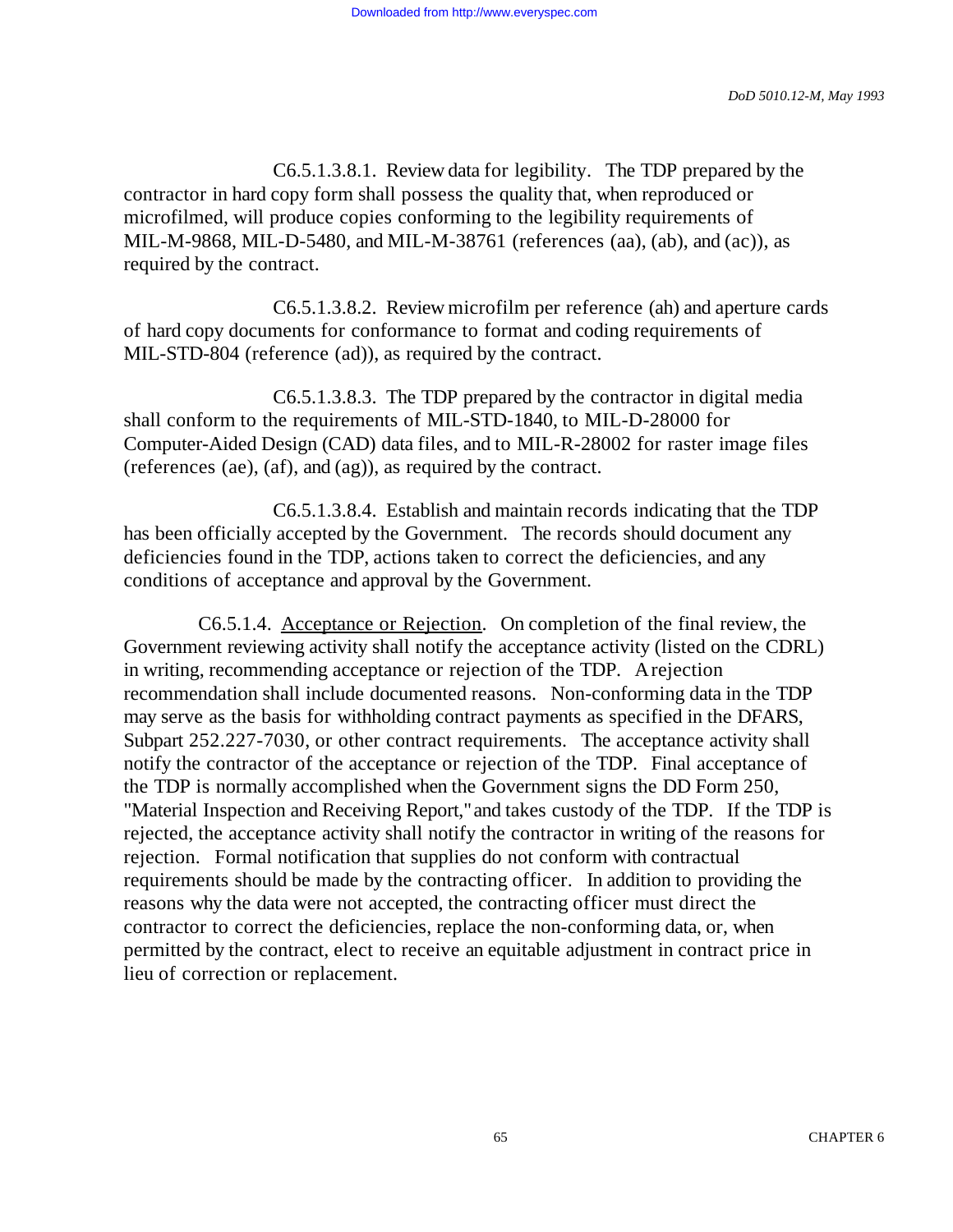## C7. CHAPTER 7

## RELEASE OF TECHNICAL DATA TO THE PUBLIC

### C7.1. GENERAL

Public disclosure of technical data, as defined by 10 U.S.C. 130 (reference (e)), that has military or space application is tantamount to providing uncontrolled foreign access. Because it is in the national interest to control the release of such data, Congress granted the Department of Defense the authority, by 10 U.S.C. 130 (reference (e)), to withhold that data when certain criteria are met. DoD Directive 5230.25 (reference (o)) contains the policy and procedures for determining whether to disseminate or withhold technical data with military or space application.

## C7.2. REQUIREMENTS FOR WITHHOLDING OF TECHNICAL DATA

C7.2.1. Unclassified technical data may be withheld from the public when the data meets the following criteria:

C7.2.1.1. The data has military or space application and is in tthe possession of or under the control of the Department of Defense.

C7.2.1.2. The data is entitled to protection pursuant to DFARS, Subpart 227.402-72(b) (reference (b)), for contractor-sensitive or proprietary information.

C7.2.1.3. The data is not subject to an exception under the export control laws.

C7.2.1.4. The data discloses critical technology or operational advantage, as determined by the controlling DoD office.

C7.2.2. In all cases the controlling DoD office, i.e., the activity that sponsored the work that generated the technical data, or received the technical data for the Department of Defense, has the responsibility for determining whether the criteria for withholding from public disclosure are met.

C7.2.3. Repository personnel, or other designated receiving activities, shall review incoming technical data to ensure that data created under a contract whose solicitation was issued after November 6, 1984, has been assigned a distribution statement in accordance with MIL-STD-1806 (reference (n)). Incoming technical data created after that time that have not been assigned a proper distribution statement shall be returned to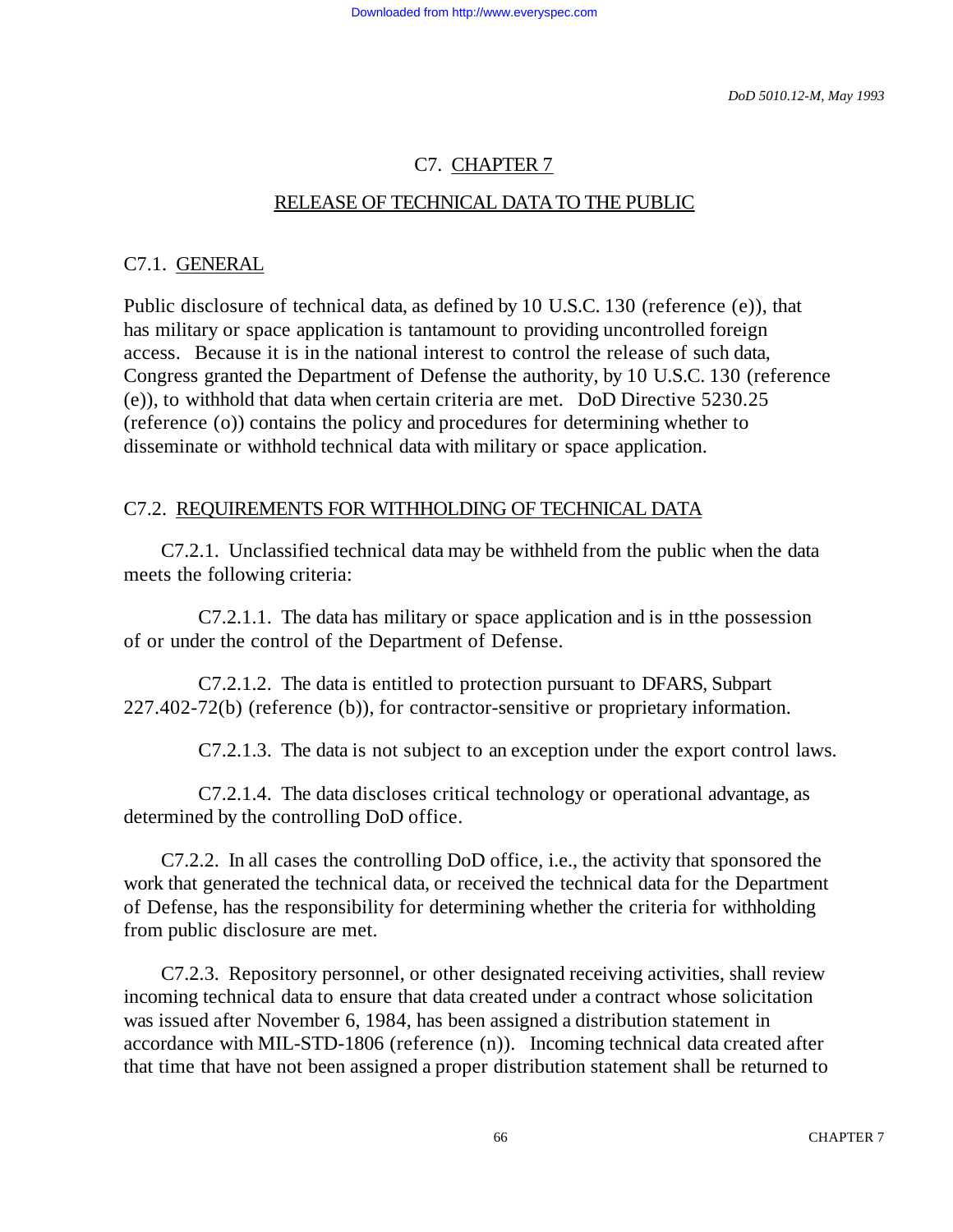the controlling DoD office for assignment of a proper distribution statement. In cases where personnel reviewing the incoming technical data suspect that proper analysis was not conducted to support assignment of a valid distribution statement, these personnel, with the concurrence of legal counsel, should seek written confirmation that the policies and procedures of DoD Directive 5230.24 (reference (c)) were followed in assignment of distribution statements. Subsequent delivery of this data still bearing apparent inappropriate distribution statements should be referred to the Under Secretary of Defense for Policy, who is responsible for administering and monitoring compliance with the program.

C7.2.4. Unmarked technical data that is already held in the files by the repository shall not be removed from the file and returned to the controlling office for the sole purpose of marking. However, when a request is received for this technical data, the controlling DoD office should then be required to determine and provide appropriate marking directions to the repositories or designated receiving activities before the copy is released. In those cases where it is impossible to determine who the controlling DoD office is, the repository or designated receiving activity will assume responsibility for marking the technical data.

## C7.3. FREEDOM OF INFORMATION ACT (FOIA) DENIAL AUTHORITY

DoD Directive 5230.25 (reference (o)) also provides the Department of Defense the authority to deny FOIA (reference (ah)) requests for data that meet the criteria described in section C7.2., above. Assignment of a restrictive distribution statement (i.e., other than distribution statement A) may be evidence that those criteria have been met. In such cases, the third or fourth exemption of the FOIA should be cited, as appropriate. It should be noted that to meet exemption 3 withholding criteria by applying the statutes of 10 U.S.C. 130 requires written supporting documentation that meets the rationale of, or is listed, in the Munitions List (ML) or Militarily Critical Technologies List (MCTL).

## C7.4. CERTIFICATION PROGRAM FOR QUALIFIED REQUESTORS

C7.4.1. Central to the technical data release control mechanism is the concept of a large pool of "Qualified U.S. and Canadian Contractors." This pool also includes private individuals and State and local governments that have a valid need for specific data. The management of this pool of qualified requestors is a responsibility of the U.S./Canadian Joint Certification Office (JCO) and the Defense Logistics Services Center (DLSC), a primary field activity of the Defense Logistics Agency.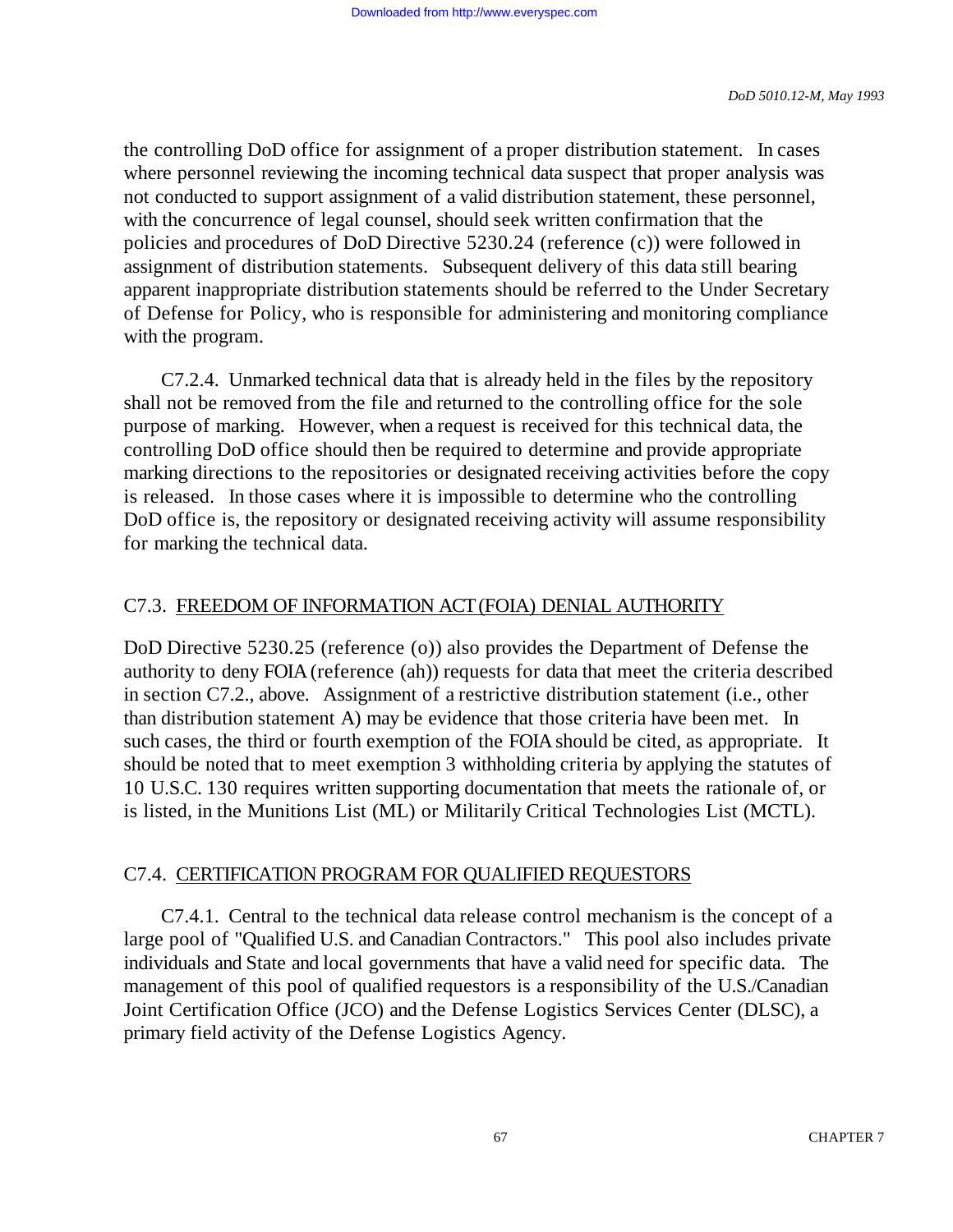C7.4.2. The JCO has established a Qualified U.S./Canadian Contractor File to implement management control of the certification of qualified requestors and to provide this information to activities making determinations on the release of technical data with military or space application. This file has been implemented as a computer database that will be used to generate a "Certified U.S./Canadian Contractor Access List (CCAL)." The CCAL is published quarterly and is available on microfiche. Non-Government subscribers may obtain the CCAL through the Superintendent of Documents.

C7.4.3. Requests for certification must be submitted on the DD Form 2345, "Militarily Critical Technical Data Agreement." The individual or organization, seeking certification should submit the form directly to the following:

 U.S./Canadian Joint Certification Office Defense Logistics Services Center ATTN: DLSC-FBA., Federal Center Battle Creek, MI 49017-3084

C7.4.4. In submitting a DD Form 2345, the individual or organization shall certify that:

C7.4.4.1. The person who will receive export-controlled technical data is a U.S. or Canadian citizen.

C7.4.4.2. The technical data will be used in connection with, a legitimate business that is described in the certification. This does not necessarily require a contract or grant from the U.S. or Canadian Governments.

C7.4.4.3. The responsibilities under export control laws are understood and will be observed. This includes a recognition that release or disclosure of technical data within the U.S. or Canada with the knowledge or intent that it will be transmitted to a foreign country is illegal.

C7.4.4.4. The business will not release or disclose the data to other than its employees except as allowed by DoD Directive 5230.25 (reference (o)) or, for Canada, the "Technical Data Control Regulations (TDCR)."

C7.4.4.5. No person who will have access to the technical data is debarred or has violated export control laws.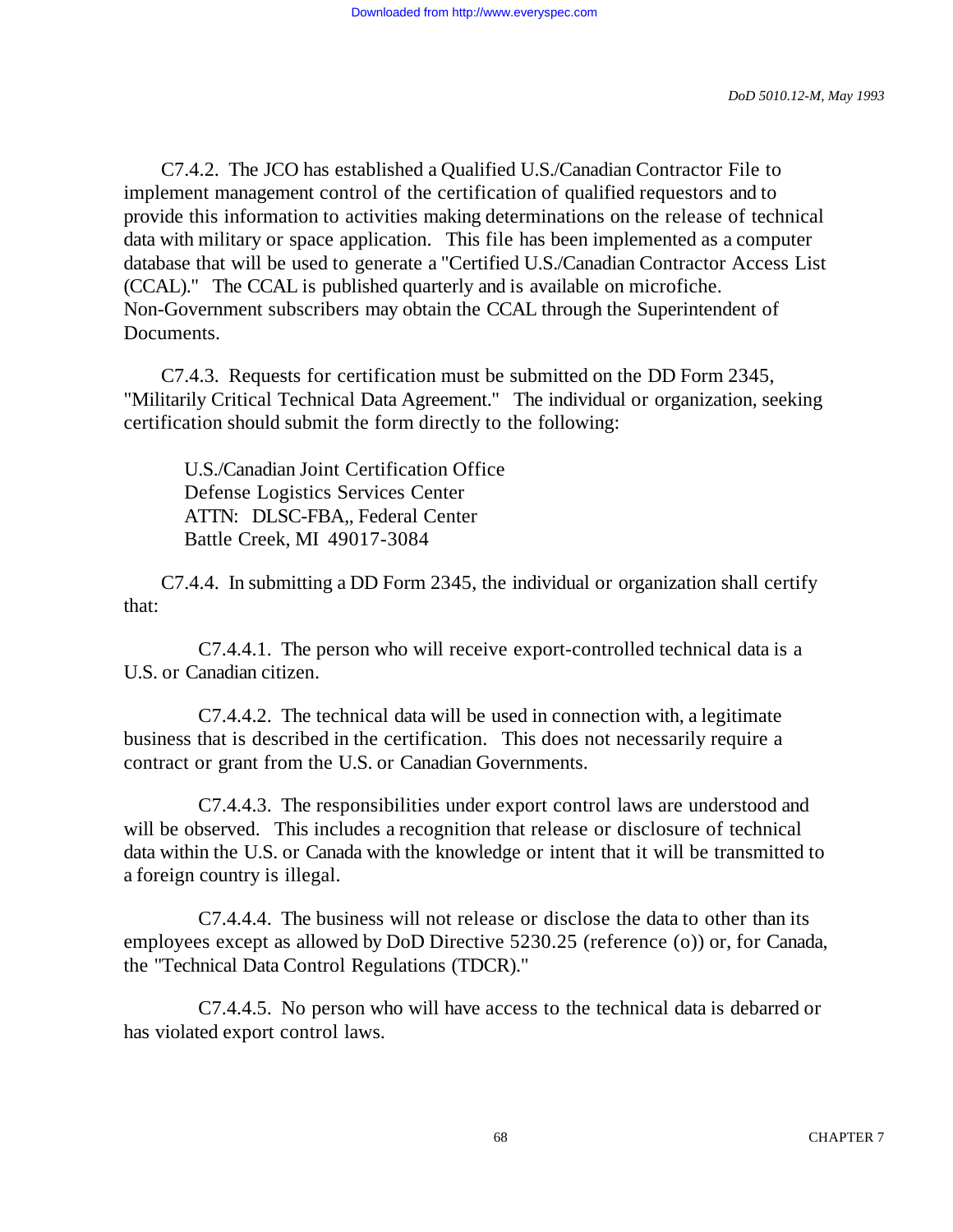C7.4.4.6. The contractor itself is not debarred or has not violated export control laws.

C7.4.5. The JCO will cross-reference other available data to determine to the greatest extent possible whether the technical data recipient has been debarred, suspended, charged with violating export-control laws and regulations, or involved with violations of other Militarily Critical Technical Data Agreements. The JCO will also look for activities and organizations clearly unrelated to legitimate business purposes as defined in reference (o). Examples of inappropriate business activity are submittals by a foreign embassy or foreign trade organizations or activities that, by their nature, are primarily designed to permit public dissemination (lectures and publications, etc.).

C7.4.6. When the DD Form 2345 has been approved by the JCO, information will be selected from the form and entered in the Qualified U.S./Canadian Contractor File. Selected data will subsequently be extracted from the file and will appear in the CCAL. Entries in the file will be recertified every 5 years.

### C7.5. DOCUMENTATION REQUIRED FOR DISTRIBUTION REVIEW

C7.5.1. The technical data repository should have the Cataloging Handbook H-4/H-8 Series (reference (ai)) available for ready reference. This microfiche publication is available from the Defense Logistics Services Center at the address shown above in paragraph C7.4.3.

C7.5.2. Technical organizations that are providing technical support to the engineering data repository or other designated engineering data release organization will need routine access to the Militarily Critical Technologies List (MCTL) as well as access to the CCAL. Requests for the MCTL should be submitted to the technology transfer focal points in the Military Services and the Defense Agencies. Technical review activities may also require access to or information on the State Department's Munitions List and the Department of Commerce's Commodities Control List.

C7.5.3. Controlling offices will need the CCAL, MCTL, and access to, or information on, the Munitions List and the Commodities Control List.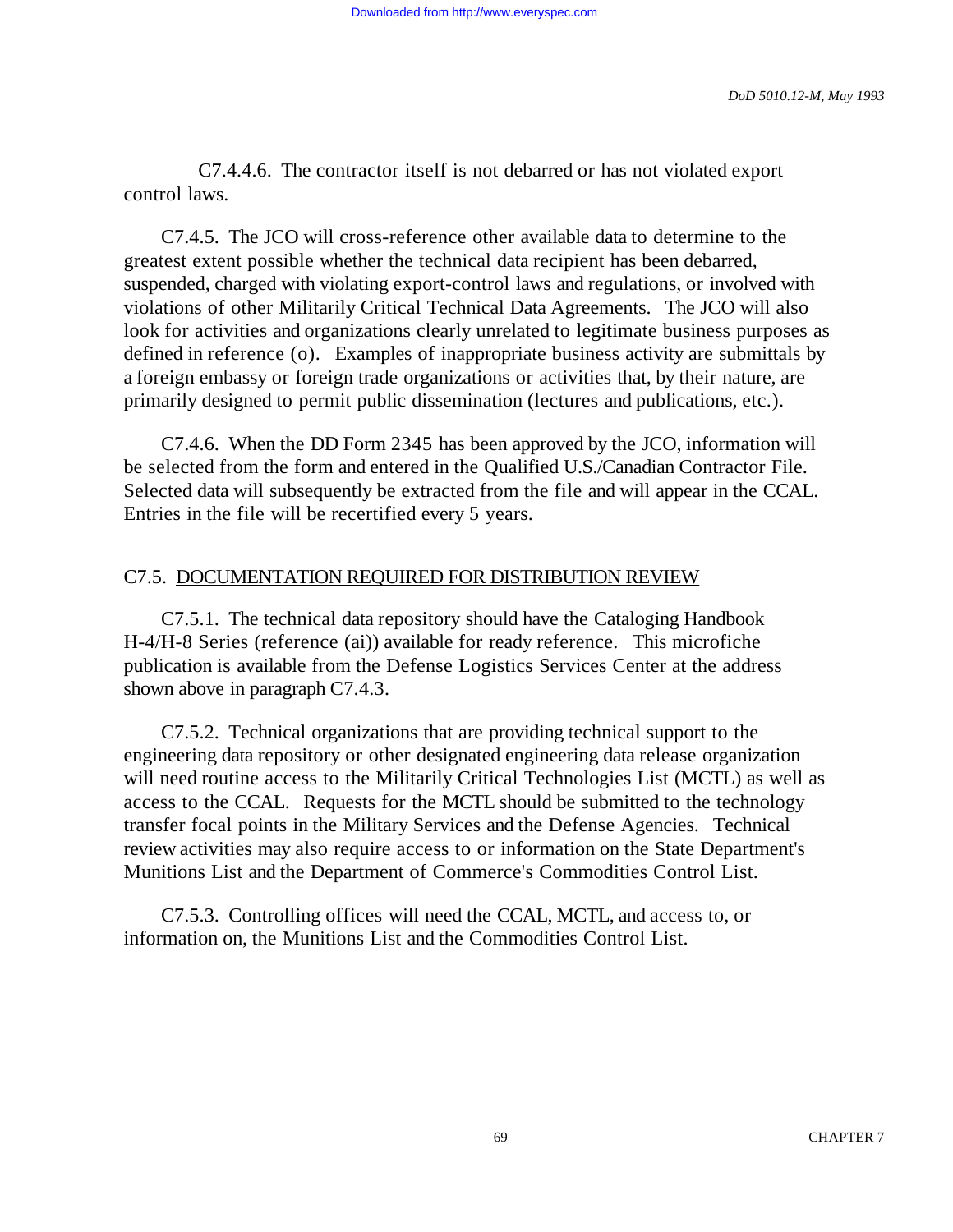# C7.6. PROCEDURES FOR DISTRIBUTION REVIEW AND RELEASE OF TECHNICAL DATA

## C7.6.1. Initial Repository Actions On Receipt of Request for Technical Data

C7.6.1.1. Determine if the technical data requested is not releasable or has restrictions on release or disclosure for other reasons. These reasons include security classification or valid marking with a limited rights legend. Where it is possible to expunge the specific data to which the restrictions on release or disclosure apply, the request, along with the relevant technical data and supporting evaluation, should be referred to a designated organizational element at the local acquisition activity. The designated organization element should coordinate his actions with the local Data Management Office and any other technical activity(s) necessary to determine the cost effectiveness of "sanitizing" the document.

C7.6.1.2. If the technical data is not subject to other restrictions, it should be reviewed for an "Export-Control Warning Notice." This warning notice should read:

"WARNING -- This document contains technical data whose export is restricted by the Arms Export Control Act (Section 2751 of title 22, U.S.C., et seq.) or the Export Administration Act of 1979, as amended, App 2401 of title 50, U.S.C., et seq. Violations of these export laws are subject to severe criminal penalties. Disseminate in accordance with provisions of DoD Directive 5230.25." This warning notice generally will be associated with distribution statements B, C, D, E, F, or X. If no distribution statement is annotated on the document or if distribution statement A has been applied, the controlling DoD office should be contacted to clarify the discrepancy before further review.

# C7.6.2. Distribution Review of Export-Controlled Technical Data

C7.6.2.1. If an "Export-Control Warning Notice" is annotated on the technical data, the repository should verify that the requestor is listed on the CCAL. If the requestor is not listed on the CCAL and is not listed on the monthly cumulative "CCAL Change Bulletin" (called the "Disqualified U.S. Contractor Bulletin"), the reviewing activity should deny the request, but provide a blank DD Form 2345, the address for submission to DLSC, and a copy of DoD 5230.25-PH (reference (aj)), which is a pamphlet that explains the Department of Defense's policy for the control of unclassified technical data with military or space application.

C7.6.2.2. If the requestor is listed on the CCAL, the request and the requested technical data should be reviewed to determine whether the data requested is related to a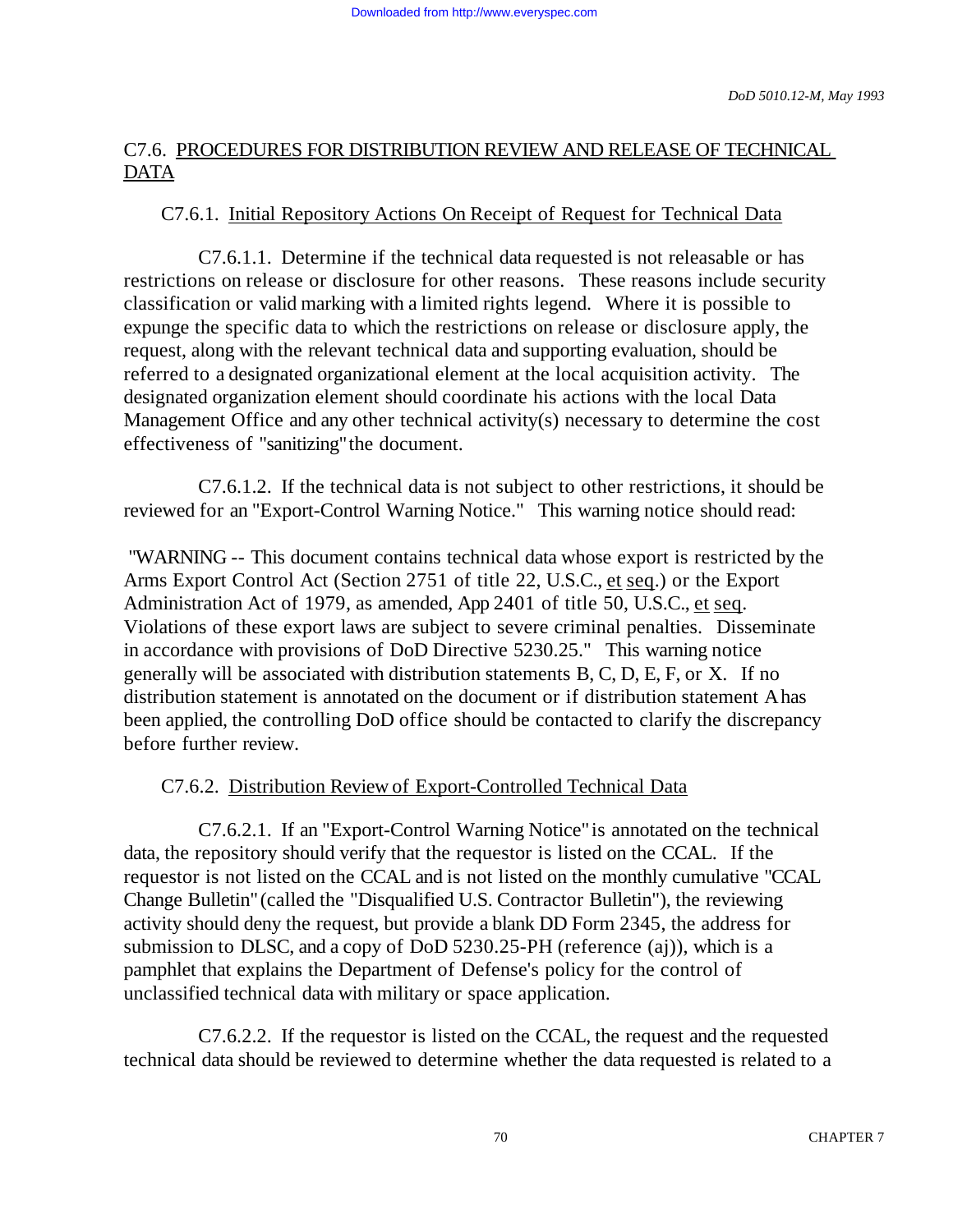legitimate business purpose for which the contractor is certified. If there is any question about the relevancy of the data request to the purpose for which the data was requested, the technical review activity should forward the technical data and the request to the controlling DoD office, concurrently advising the requestor in writing that the request has been forwarded to the controlling DoD office, who will be responsible for the decision to release or deny the request.

### C7.6.3. Distribution Review for Technical Data Assigned a Distribution Statement

C7.6.3.1. If distribution statement A is assigned, release the technical data to the requestor charging an appropriate search, reproduction, and delivery charge in accordance with DoD Instruction 7230.7 (reference (ak)).

C7.6.3.2. If distribution statement B is assigned, the technical data is not to be released outside the Government without specific approval of the controlling DoD office. If there is a question whether the requesting activity is indeed a U.S. Government Agency, refer the request and the technical data to the Office of the Under Secretary of Defense for Policy for disposition.

C7.6.3.3. If distribution statement C is assigned to the technical data, the data may be released to another party subject to the following conditions:

C7.6.3.3.1. Either they are a Government contractor or approved by the acquisition as a potential contractor.

C7.6.3.3.2. If the data is export controlled, a DD Form 2345 must be in the possession of the Department of Defense.

C7.6.3.3.3. If the data is classified, an approved DD Form 250 (with "need-to-know" the subject field of the data) must be on file with the Department of Defense.

C7.6.3.4. If distribution statement D is assigned to the technical data, the data may be released to another party subject to the following conditions:

C7.6.3.4.1. Either they are a DoD contractor or approved by the acquisition activity as a potential contractor.

C7.6.3.4.2. If the data is export controlled, a DD Form 2345 must be in the possession of the Department of Defense.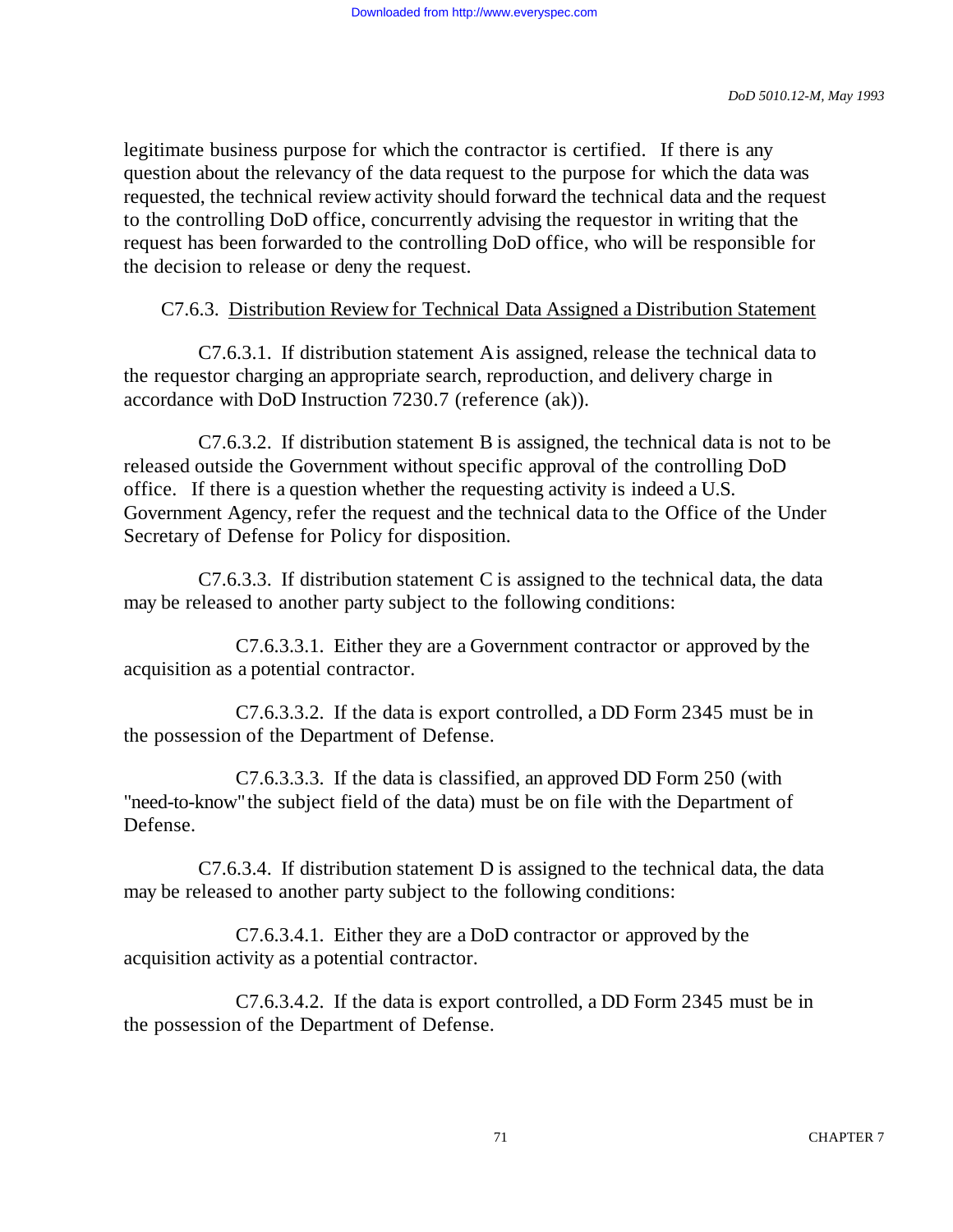C7.6.3.4.3. If the data is classified, an approved DD Form 250 (with "need-to-know" the subject field of the data) must be on file with the Department of Defense.

C7.6.3.5. If distribution statement E has been assigned to the technical data, the reviewing activity is to release this data to DoD Components only unless specifically approved by the controlling DoD office.

C7.6.3.6. If distribution statement F has been assigned to the technical data, the reviewing activity should refer all requests to the controlling DoD office. Each activity should periodically review technical data marked with a distribution statement F to verify that there is a valid and continuing need to store the information. When the need can no longer be established, disposition of the technical data shall be accomplished based on written instructions from the controlling DoD office.

C7.6.3.7. If Distribution Statement X has been assigned to the technical data, the data may be released to U.S. Government Agencies. When a DD Form 2345 is on file with the Department of Defense, the data may also be released to parties with a legitimate business interest with the Department of Defense.

C7.6.3.8. The controlling DoD office may always release data to anyone regardless of the distribution statement subject to any constraints imposed by statute or DoD policy.

## C7.6.4. Technical Data Not Marked with a Distribution Statement

C7.6.4.1. Technical data that have not been marked in accordance with DoD Directive 5230.24 (reference (c)) should be reviewed by the controlling DoD office and an appropriate distribution statement assigned.

C7.6.4.2. An initial step in establishing the appropriate distribution statement is to review whether the technical data has been released to the public. Evidence of such release would include listing in a reprocurement data package or in a procurement description that has been used in the past to support a competitive procurement. Each reviewing activity should canvass the record-keeping at the data repository or at each activity that directs the data repository to release information. Determine whether the appropriate reason for a protective statement such as export controlled or classified still applies and mark the document accordingly.

C7.6.4.3. The reviewing activity should also research the Military Engineering Data Asset Locator System (MEDALS) for other repositories that may contain the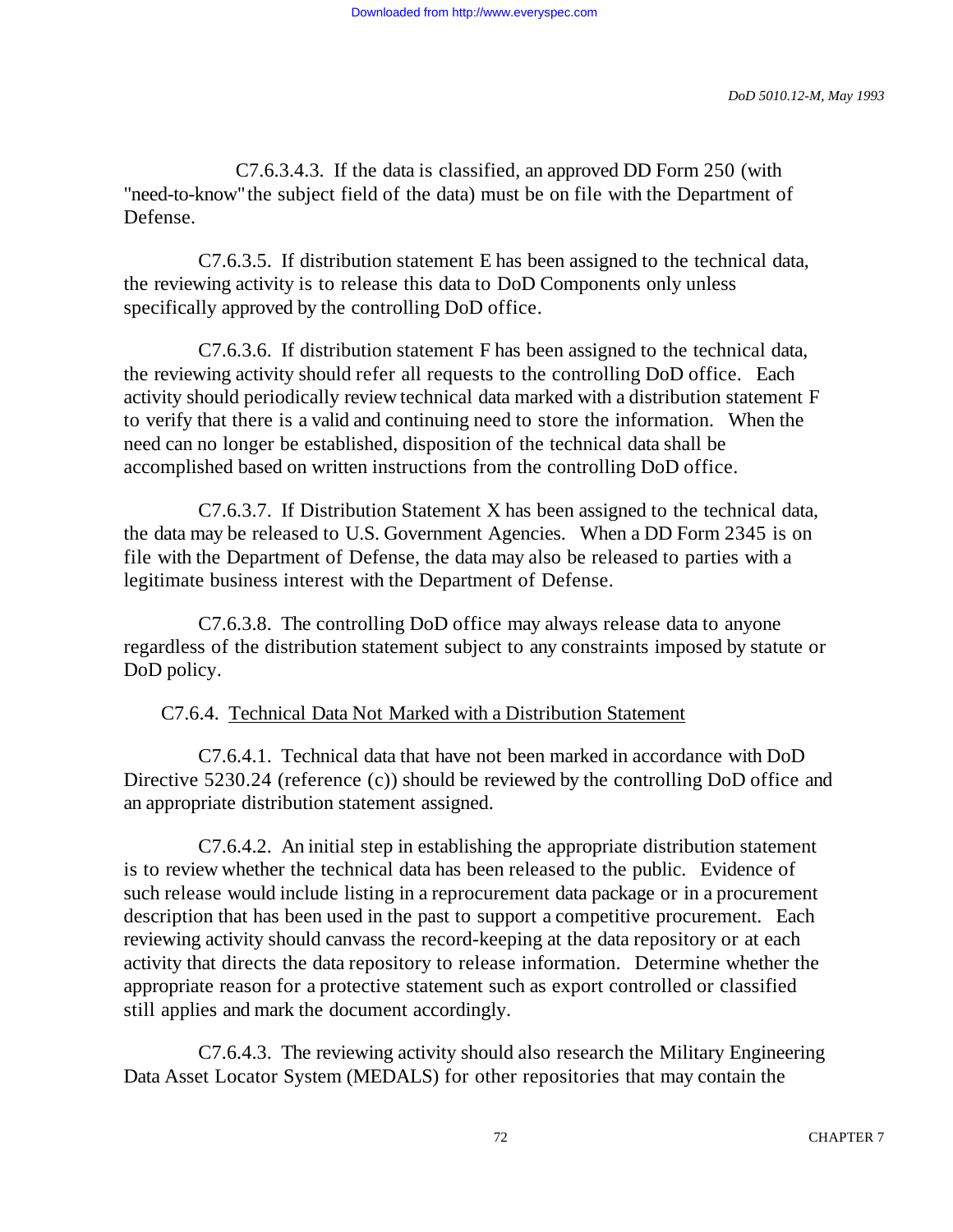same, or earlier revisions of the same, technical data. If such duplication exists, proper distribution statement assignment should be the responsibility of the cognizant Government design activity with notification to the other repositories also holding the data.

C7.6.4.4. If research indicates that the controlling DoD office no longer exists, the DoD Component Headquarters shall assign responsibility to an appropriate organization in their chain of command to make a determination concerning marking, remarking, and release of the data.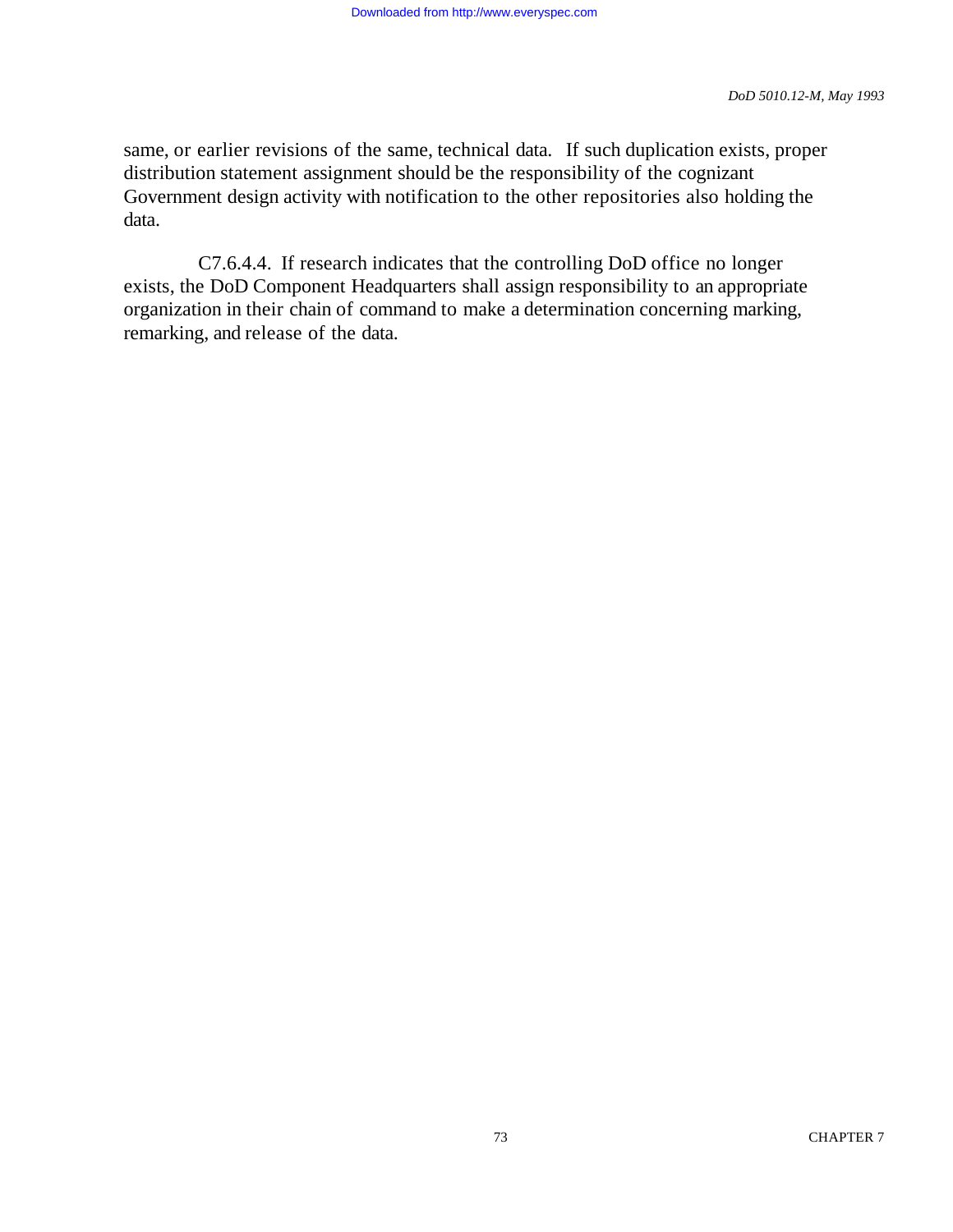*DoD 5010.12-M, May 1993*

### C8. CHAPTER 8

# PREPARATION, COORDINATION, CLEARANCE, AND APPROVAL OF DoD DATA ITEM DESCRIPTIONS (DIDs)

### C8.1. PREPARATION OF DIDs

C8.1.1. Before preparing a new or revised DID, the current issue of the AMSDL, DoD 5010.12-L (reference (a)), and AMSDL Notices, shall be researched to determine whether an existing approved DID can be used as is, tailored, or revised in lieu of preparing a new DID.

C8.1.2. DIDs shall be prepared in accordance with DoD-STD-963 (reference (g)). When a DID requires an associated form to be completed by the contractor in preparation of the data product, the form shall be approved by the DoD Components forms control office and must display the OMB control number 0704-0188 and an Agency Disclosure Notice (ADN) at the top of the form. Forms that were approved before the DID was prepared must be revised to display an OMB control number and ADN at the top of the form before is is attached to the DID and submitted for approval. Forms that are not mandatory but are "sample formats," shall be clearly marked as such and shall not display form numbers, the ADN, or the OMB control number.

C8.1.3. New and revised military specifications that contain data or recordkeeping requirements shall be prepared in accordance with MIL-STD-961 (reference (r)).

C8.1.4. New and revised military standards that contain data or recordkeeping requirements shall be prepared in accordance with MIL-STD-962 (reference (s)).

### C8.2. COORDINATION OF DIDs

C8.2.1. DIDs that are prepared or revised concurrently with new or revised military specifications and standards (Type I DIDs) shall be coordinated concurrently by the Preparing Activity (PA) of the military specification or standard in accordance with the procedures of DoD 4120.3-M (reference (al)). The DIDs shall be coordinated with the appropriate DoD Component Data Management Office before submission to the DoD AMSDL Clearance Office for approval and clearance.

C8.2.2. DIDs that are prepared to accommodate the data requirements in existing specifications or standards (Type I DIDs) shall be coordinated with the PA of the specification or standard. If the PA concurs with the DID, the PA shall prepare an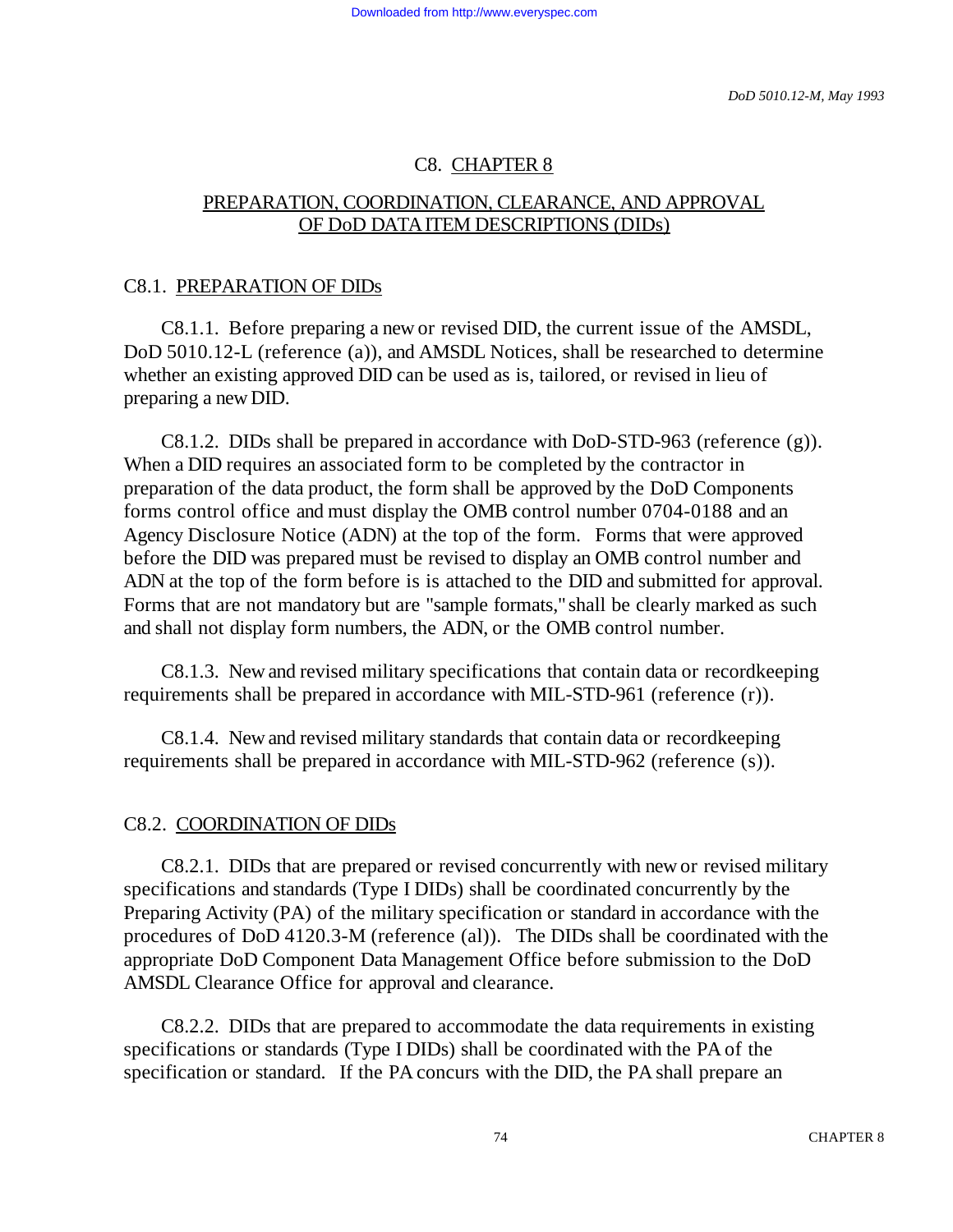*DoD 5010.12-M, May 1993*

amendment to the military specification, or a notice to the standard to incorporate a reference to the DID. Coordination of the amendment or notice shall be conducted in accordance with DOD 4120.3-M (reference (al)). The DID shall be coordinated with the appropriate DoD Component Data Management Office before submission to the DoD AMSDL Clearance Office for approval and clearance.

C8.2.3. New or revised DIDs that are not associated with a military specification or standard (Type II DIDs) shall be coordinated with the appropriate DoD Component Data Management Office before submission to each DoD AMSDL Clearance Office for approval and clearance.

C8.2.4. When a contract data requirement cannot be satisfied by using the DIDs currently listed in the AMSDL, and time constraints preclude preparation and approval of a Type I or II DID, a one-time DID (Type III DID) may be prepared and used in a contract solicitation. One-time DIDs (Type III DIDs), which are restricted to use on one contract, require only coordination and approval within the applicable DoD Component. Clearance and approval by the DoD AMSDL Clearance Office is not required. The Data Management Focal Point for each DoD Component listed in the AMSDL (reference (a)) shall assign one-time DID identification numbers from the block of numbers issued to each DoD Component as follows:

> The first two digits will be "OT" The third digit is a dash "-" The fourth and fifth digits will indicate the fiscal year (FY);e.g., "92" The sixth digit is a dash "-" The seventh through eleventh digits will be assigned by the Data Management Focal Point from

the following block of numbers:

10000 Army 20000 Navy 30000 Air Force 40000 Defense Intelligence Agency 45000 Marine Corps 50000 Defense Communications Agency 55000 Defense Mapping Agency 60000 Defense Nuclear Agency 65000 Defense Logistics Agency 70000 National Security Agency 75000 Not Assigned 80000 OSD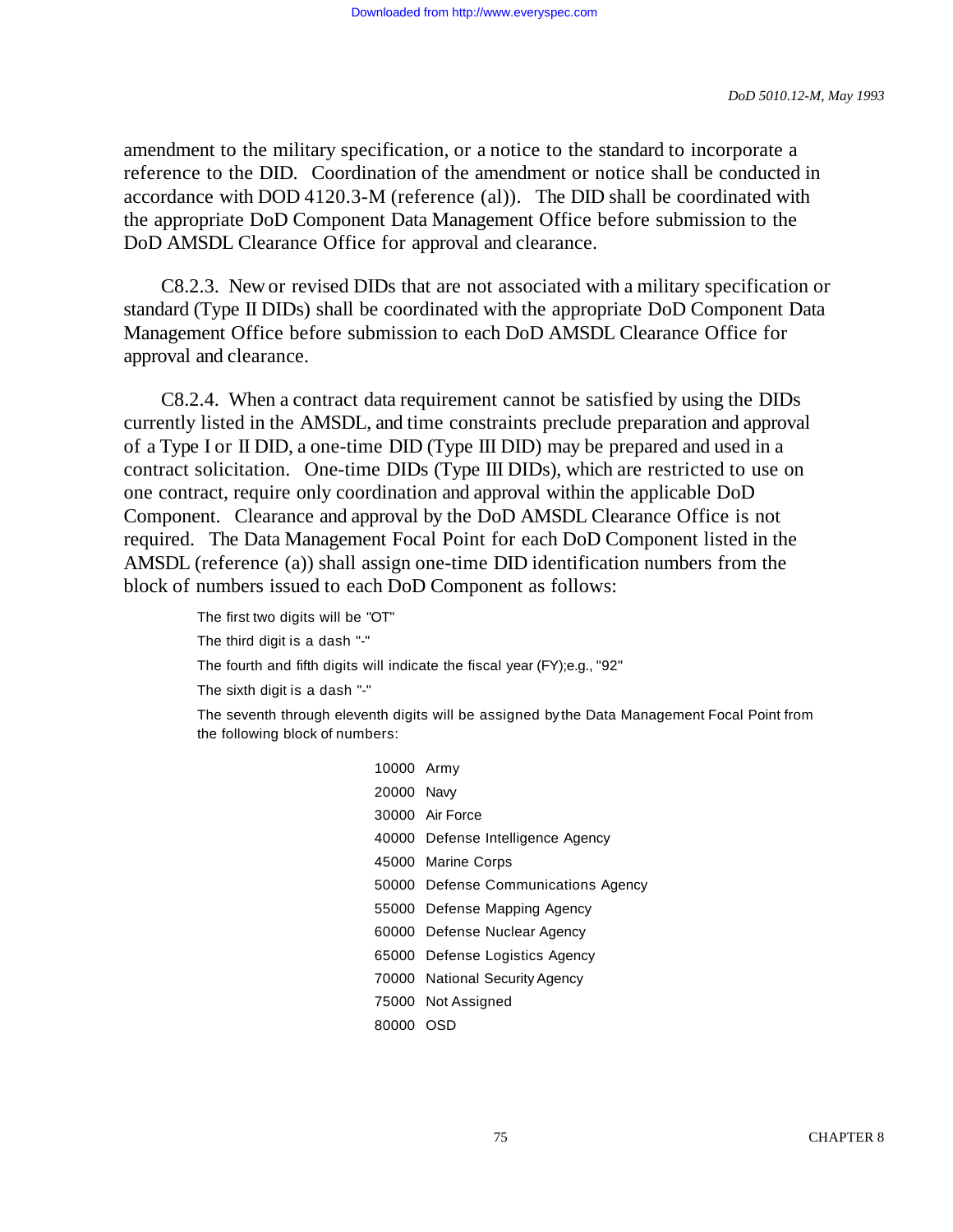*DoD 5010.12-M, May 1993*

Example: OT-91-10000 (the first number assigned in FY 91 by the Army). OT-92-10000 (the first number assigned in FY 92 by the Army).

C8.2.4.1. This numbering system eliminates the need for repeated assignments of new blocks of numbers.

C8.2.4.2. One-time, or Type III, DIDs may continue being used on follow-on contracts for procurement of additional quantities of the original item. However, when recurrent use of the data requirement of a one-time DID on other contracts is expected, a Type I or Type II DID should be concurrently prepared, coordinated as appropriate, and submitted to the DoD AMSDL Clearance Office for approval and clearance.

C8.2.5. New or revised military specifications and standards that contain record-keeping requirements or cite existing DIDs shall be coordinated by the PA of the military specification or standard in accordance with the procedures specified in DoD 4120.3-M (reference (al)). The PA shall submit the specification or standard to the DoD AMSDL Clearance Office for clearance after completion of the coordination process.

# C8.3. CLEARANCE AND APPROVAL OF DATA ITEM DESCRIPTIONS

C8.3.1. The "Paperwork Reduction Act of 1980," Pub. L. 96-511 (reference (d)), established policies and procedures for controlling paperwork burden imposed by Federal Agencies on the public. The OMB has determined that the data acquisition documents listed in the AMSDL, DoD 5010.12-L (reference (a)), are subject to the provisions of reference (d). Accordingly, the OMB control number 0704-0188, assigned to reference (a), applies to the information-generating requirements contained in military specifications and standards and to the related DIDs listed therein. Consistent with the blanket OMB clearance that has been assigned to the AMSDL, preparation and submittal of individual Standard Forms 83, "Request for OMB Review," are not required for individual data acquisition documents.

C8.3.2. New and revised data acquisition documents intended for recurrent contractual use shall be submitted to the DoD AMSDL Clearance Office for approval and clearance as a complete package containing the following:

C8.3.2.1. A forwarding letter, which includes the following:

C8.3.2.1.1. The desired action; e.g., "approval of a new DID," or "assignment of an AMSC number to a military specification.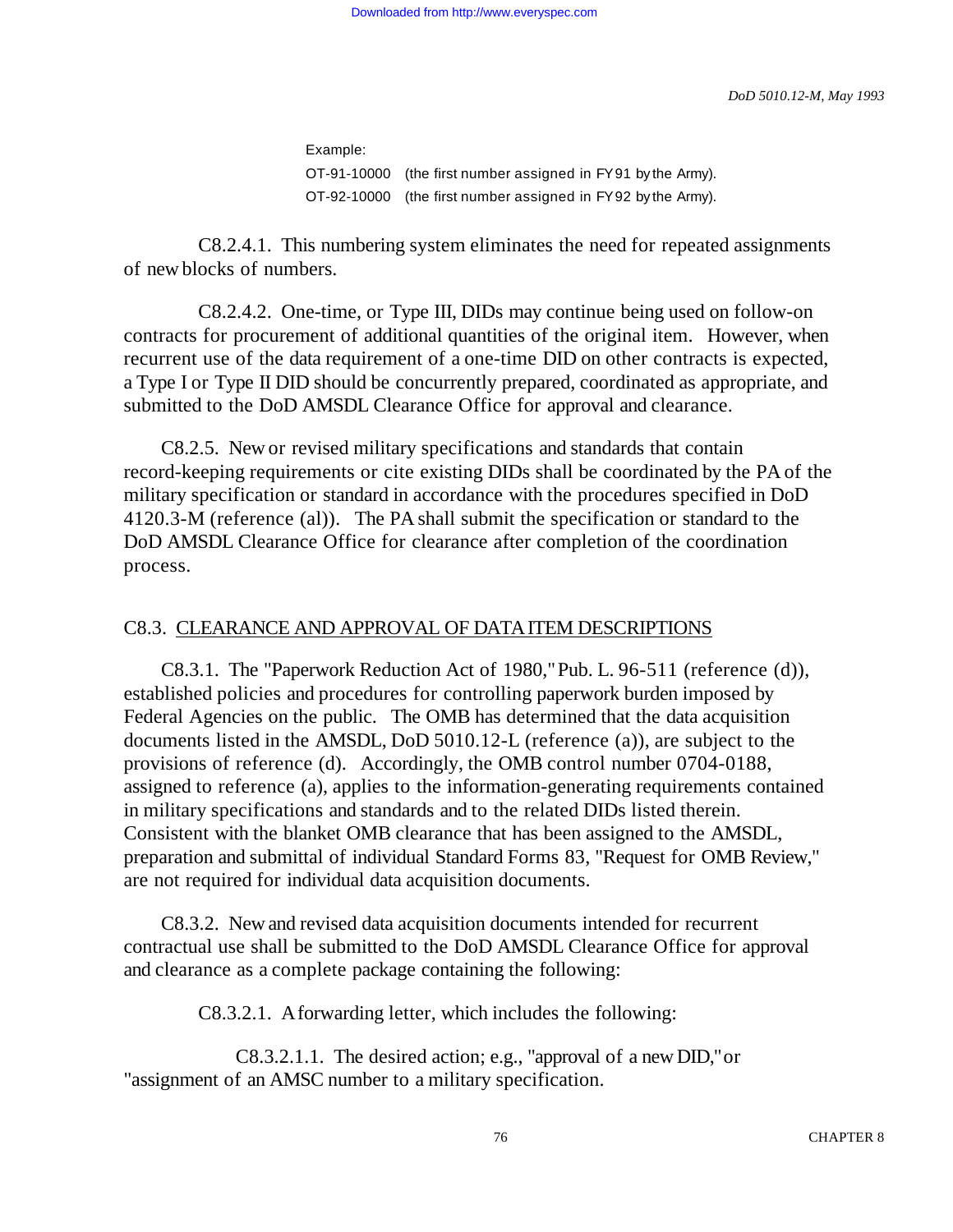C8.3.2.1.2. A statement indicating that the document has been fully coordinated, as appropriate.

C8.3.2.1.3. A supporting statement describing the need for the data and certifying that the data requirements contained in each proposed data acquisition document are not duplicative of existing approved and cleared data requirements.

C8.3.2.2. A legible copy of each proposed data acquisition document. For each proposed DID, a clear original copy is also required.

#### C8.4. CANCELLATION OR SUPERSESSION OF DIDs

C8.4.1. When a military specification or standard that contains requirements for the preparation of deliverable data is canceled, any associated DIDs that do not cite any other source documents shall be proposed for cancellation by the PA of the specification or standard. The PA shall provide the proposal to cancel the DID(s) to the DoD AMSDL Clearance Office, citing the cancellation of the associated specification or standard. Advance notification of the intent to cancel the DIDs will be published in two consecutive AMSDL Notices prior to final cancellation. This provides an opportunity for other users of the DID to register a need for retention of the DID with the AMSDL Clearance Office. In these cases, the user will normally be asked to assume responsibility of "Office of Primary Responsibility (OPR)" for the DID.

C8.4.2. When DIDs are intended to be canceled independent of the cancellation of a military specification or standard, the OPR will notify the DoD AMSDL Clearance Office. The DoD AMSDL Clearance Office will determine if the DIDs have been cited in any source document listed in the AMSDL (reference a)). If so, the PA of the source document will be notified of the proposed cancelation. If the PA determines that the DID is still required to accommodate data requirements in the source document, the PA may then be designated as OPR for the DID, and the DID will not be canceled. If the AMSDL Clearance Office determines that the DID has not been cited in any source documents listed in reference (a), or if the PA determines that the DID is no longer required, notification of the intent to cancel the DID will be advertised in two consecutive AMSDL notices as described in C8.4.1., above.

C8.4.3. New or revised DIDs can supersede existing DIDs when the OPRs of the affected DIDs concur in the action. The OPR for the new DID has the responsibility for obtaining this concurrence. Superseded DIDs are listed in block 7 of the DD Form 1664.